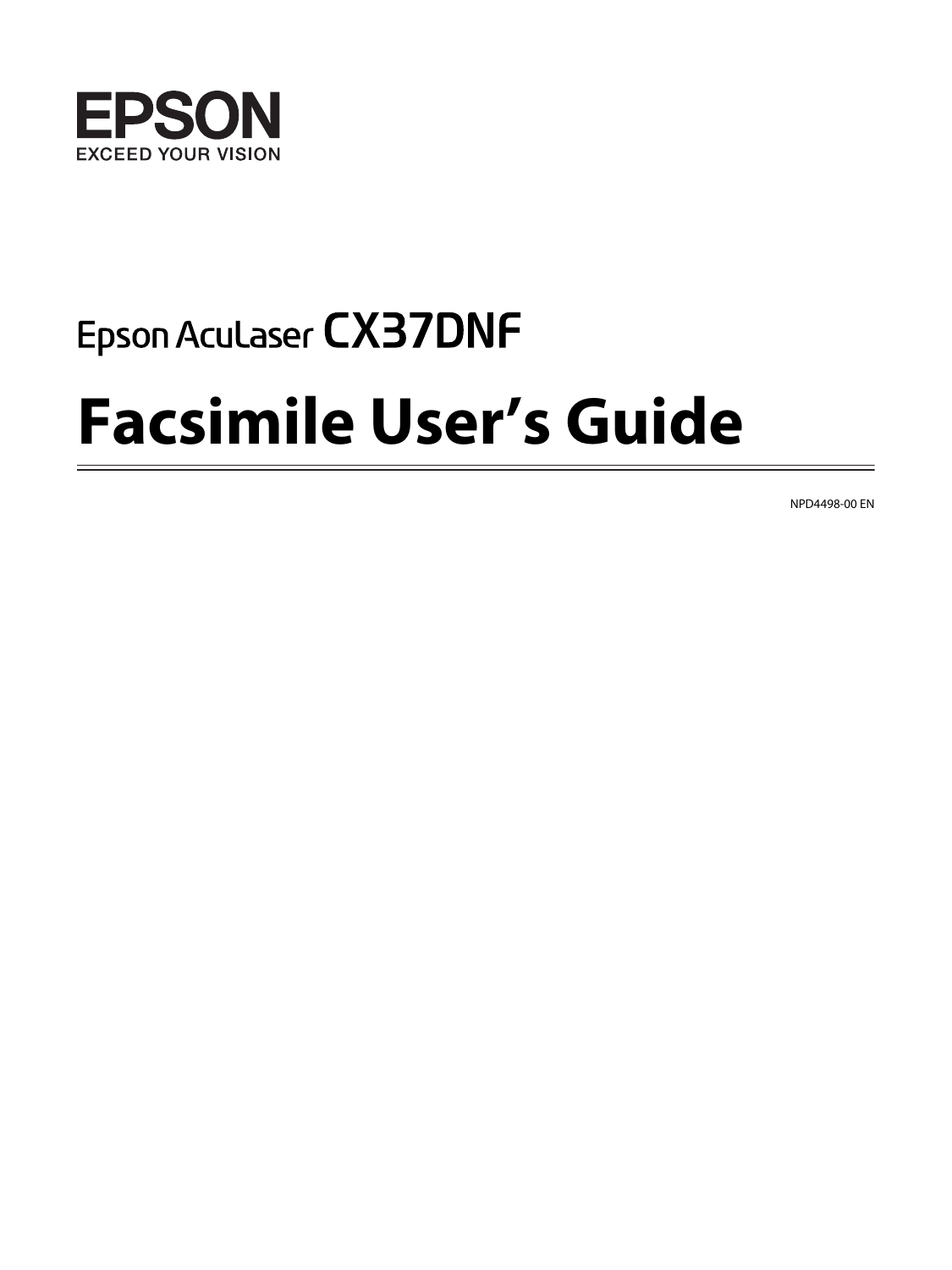# **Copyright Notice**

No part of this publication may be reproduced, stored in a retrieval system, or transmitted in any form or by any means, mechanical, photocopying, recording, or otherwise, without the prior written permission of Seiko Epson Corporation. No patent liability is assumed with respect to the use of the information contained herein. Neither is any liability assumed for damages resulting from the use of the information contained herein.

Neither Seiko Epson Corporation nor its affiliates shall be liable to the purchaser of this product or third parties for damages, losses, costs, or expenses incurred by purchaser or third parties as a result of: accident, misuse, or abuse of this product or unauthorized modifications, repairs, or alterations to this product, or (excluding the U.S.) failure to strictly comply with Seiko Epson Corporation's operating and maintenance instructions.

Seiko Epson Corporation and its affiliates shall not be liable against any damages or problems arising from the use of any options or any consumable products other than those designated as Original Epson Products or Epson Approved Products by Seiko Epson Corporation.

EPSON is a registered trademark and EPSON AcuLaser is a trademark of Seiko Epson Corporation.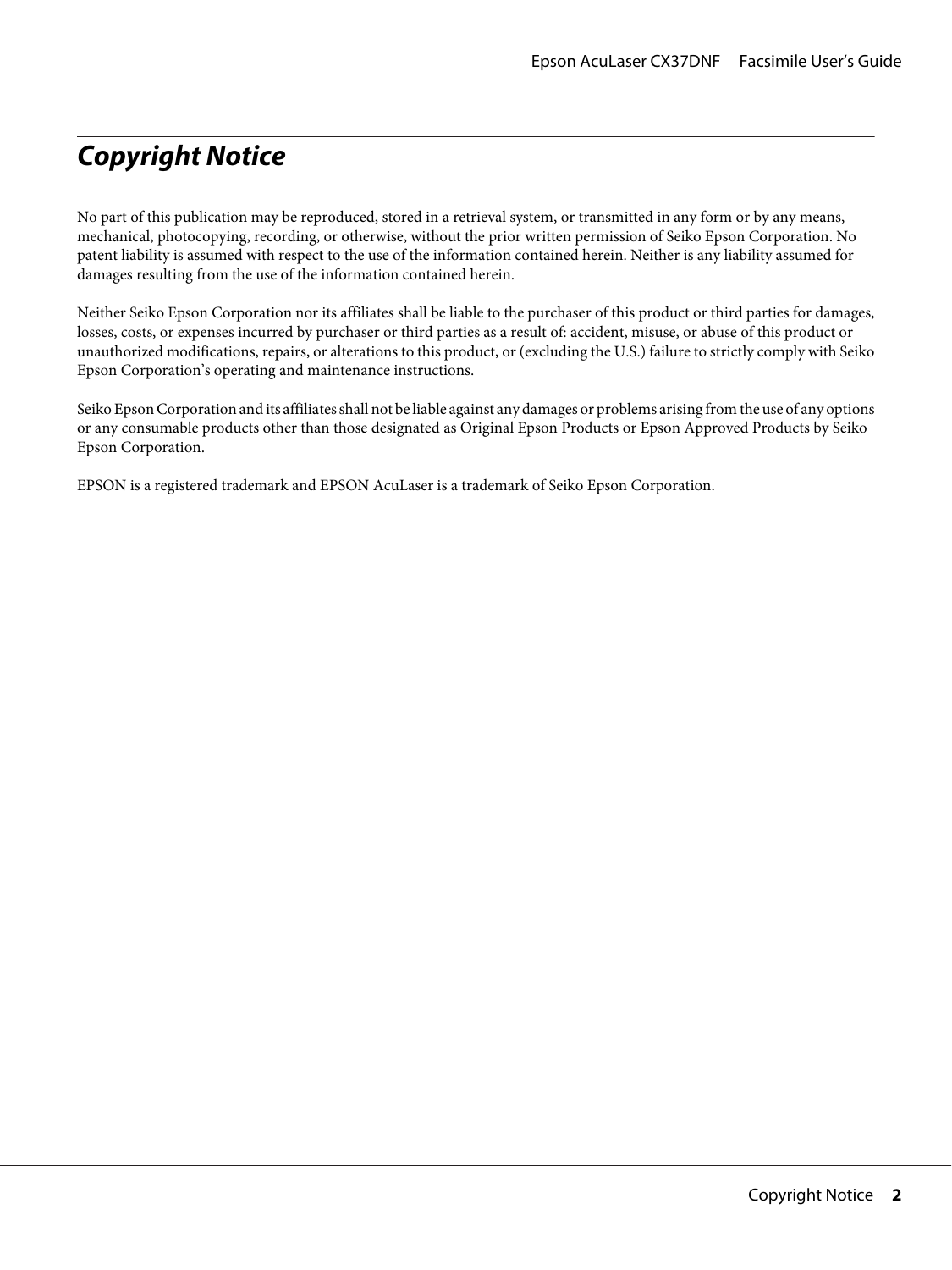# **Contents**

#### Chapter 1 **[Introduction](#page-6-0)**

#### Chapter 2 **[Control Panel and Configuration Menu](#page-10-0)**

### Chapter 3 **[Sending Faxes](#page-21-0)**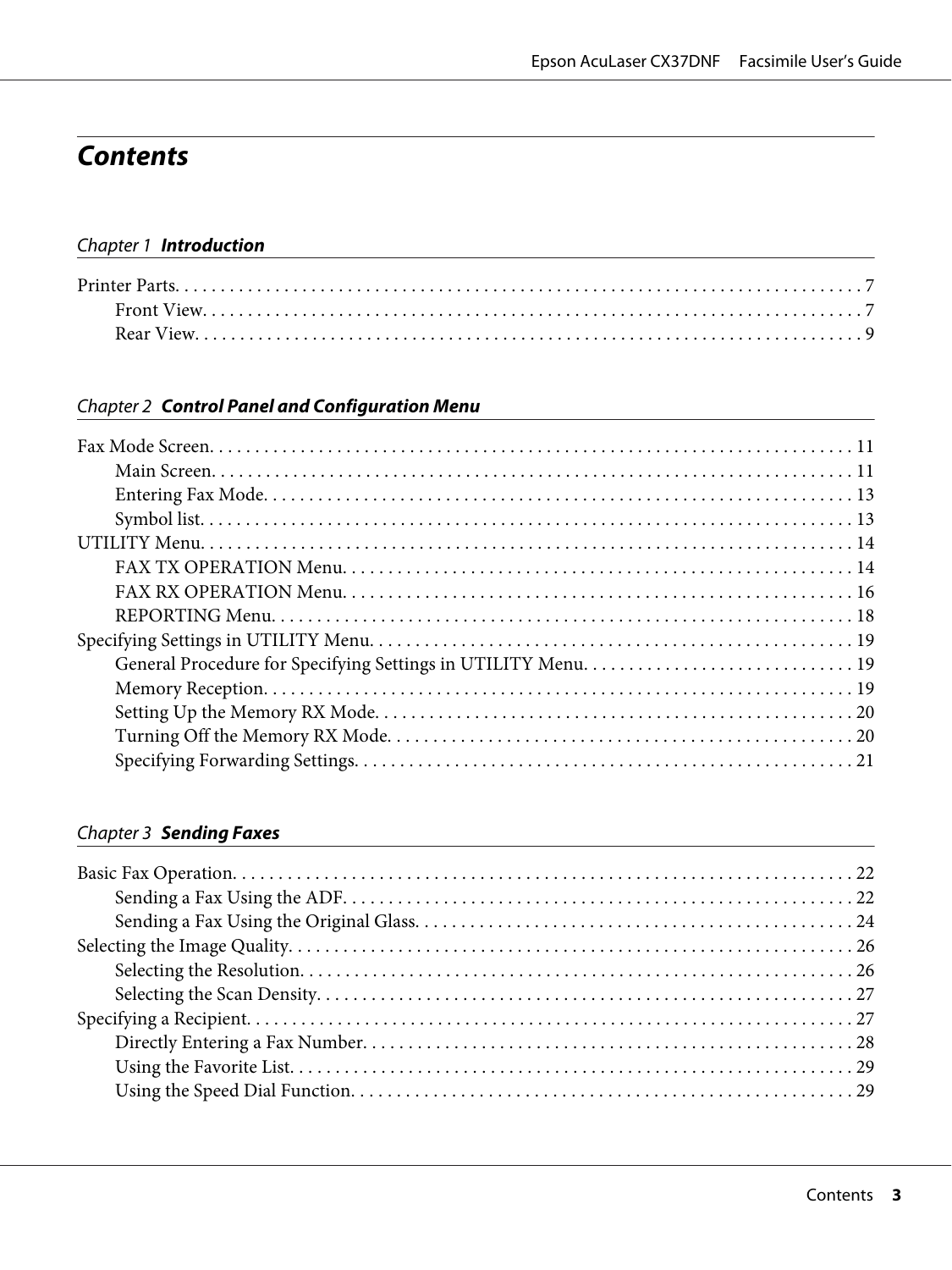### Chapter 4 **[Faxing From a Computer \(PC-FAX\)](#page-43-0)**

### Chapter 5 **[Receiving Faxes](#page-47-0)**

| Receiving Faxes With an Operation Performed by This Machine (Manual Polling Reception) |
|----------------------------------------------------------------------------------------|
|                                                                                        |
|                                                                                        |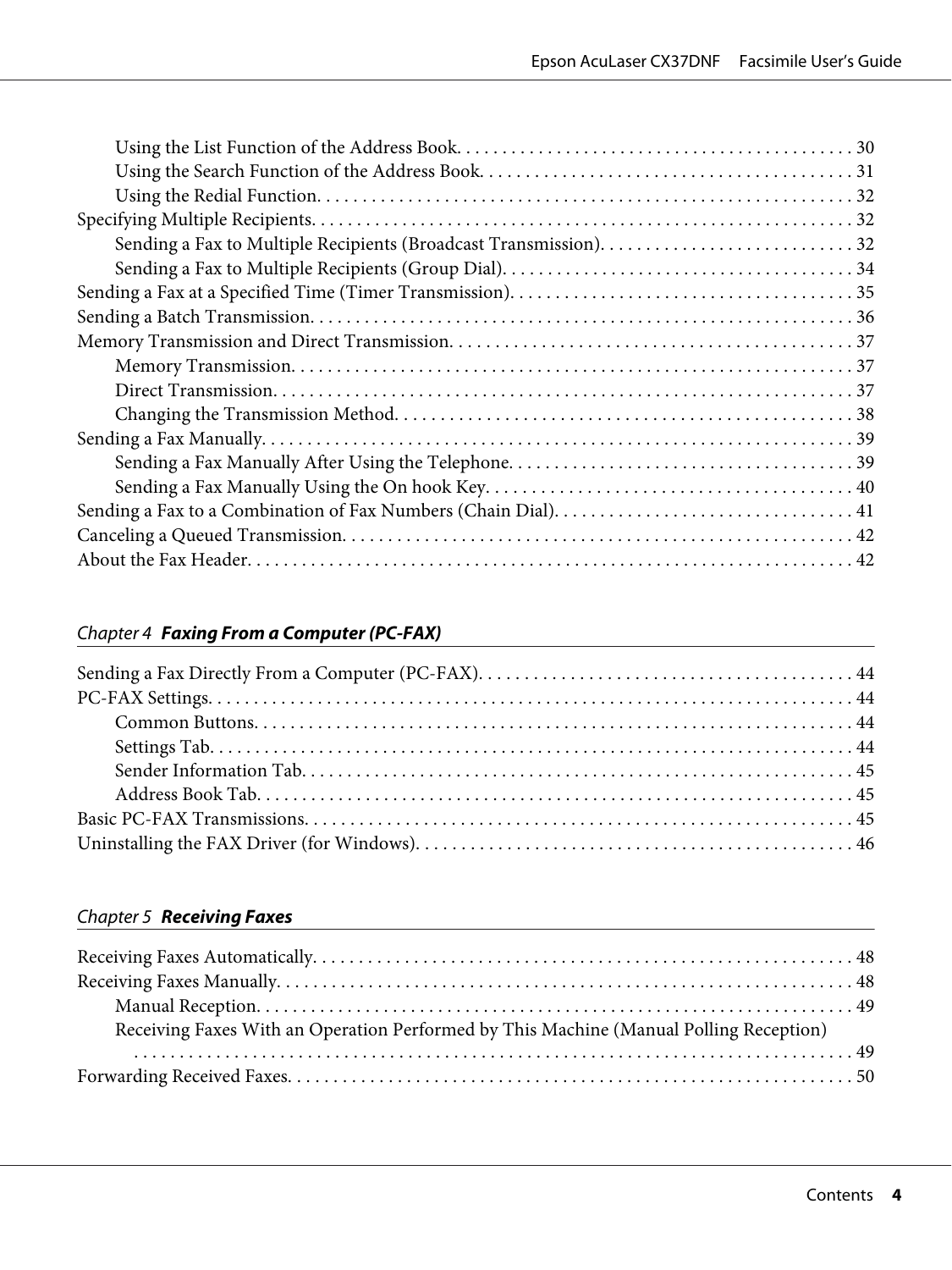# Chapter 6 **[Registering Recipients](#page-58-0)**

### Chapter 7 **[Confirmation Mode](#page-66-0)**

### Chapter 8 **[Troubleshooting](#page-72-0)**

|--|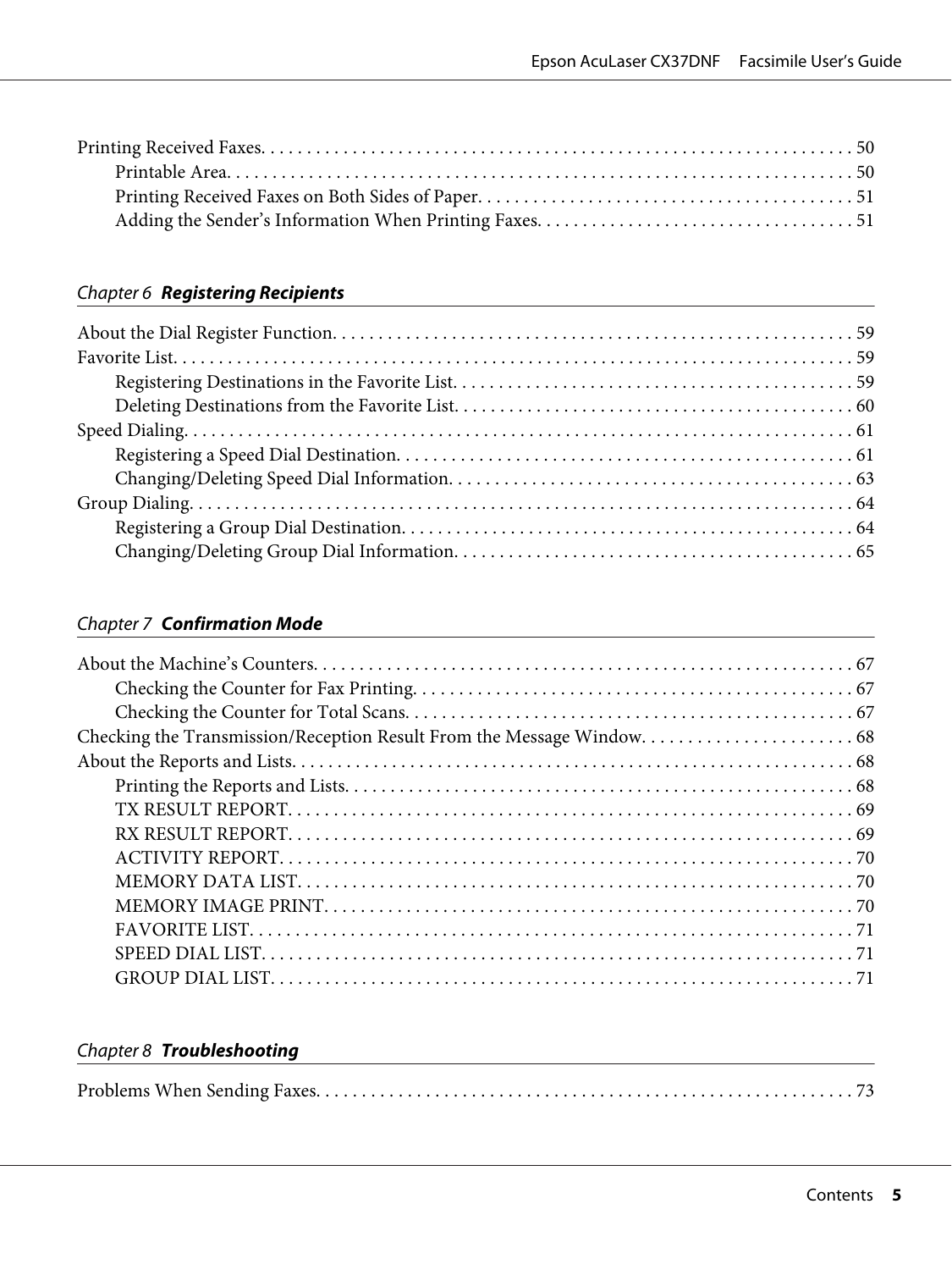# [Appendix A](#page-76-0) **Appendix**

<u> 1980 - Johann Barbara, martin amerikan basar da</u>

### **[Index](#page-83-0)**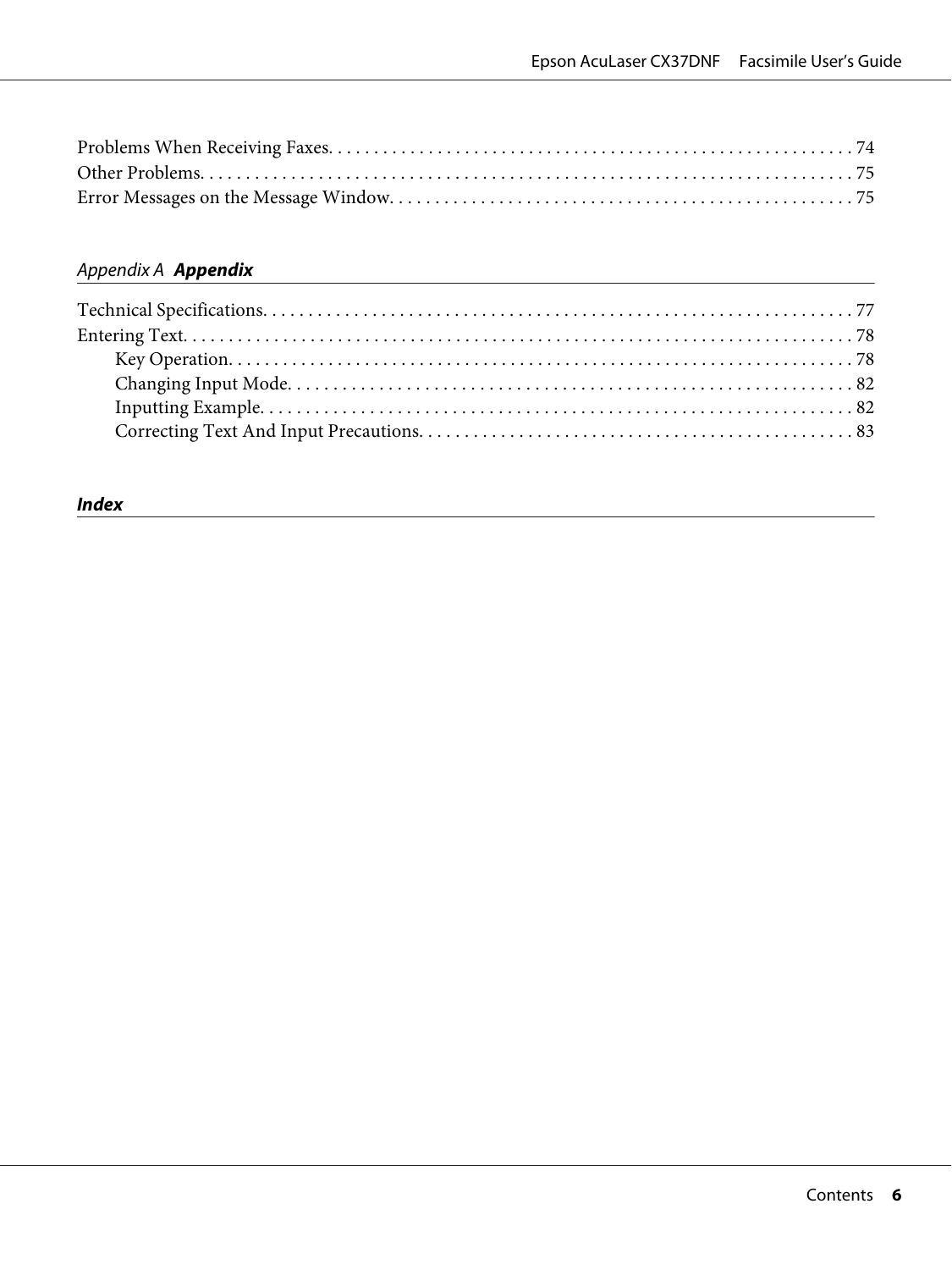# <span id="page-6-0"></span>Chapter 1

# **Introduction**

# **Printer Parts**





# **Front View**

- 1– Control panel
- 2– Automatic Document Feeder (ADF)
	- 2-a ADF feed cover
	- 2-b Document guide
	- 2-c Document feed tray
	- 2-d Extension tray
	- 2-e Document output tray
	- 2-f Document stopper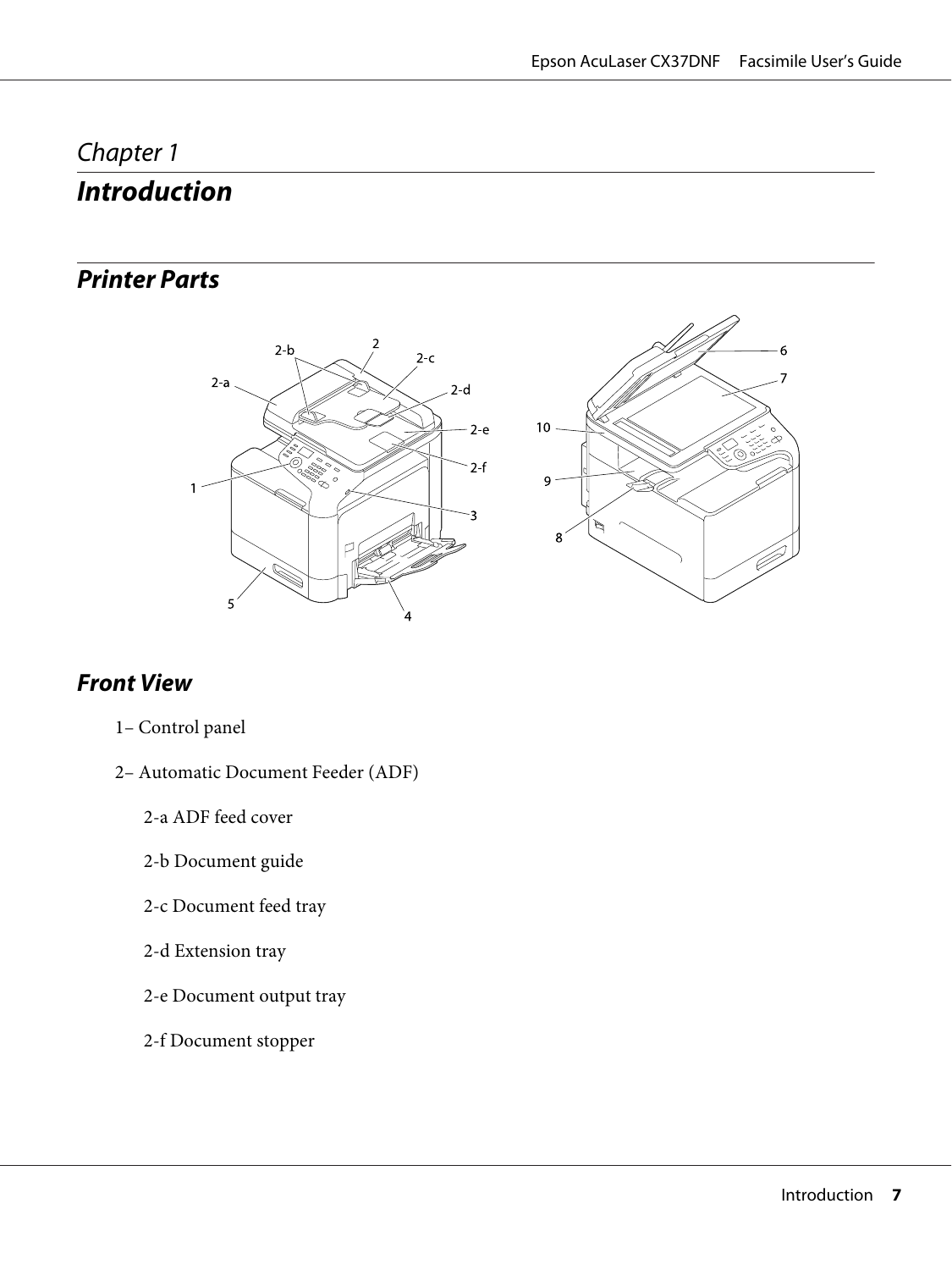#### *Note:*

- ❏ *The ADF may appear as "document cover" in some status and error messages.*
- ❏ *Lower the document stopper when scanning Legal-size paper with the ADF.*
- 3– USB HOST port
- 4– Tray 1 (Manual feed tray)
- 5– Tray 2
- 6– Original cover pad
- 7– Original glass
- 8– Extension tray
- 9– Output tray
- 10– Scanner unit



- 11– Fuser unit
- 12– Right door
- 13– Transfer roller
- 14– Transfer belt unit
- 15– Photoconductor unit(s)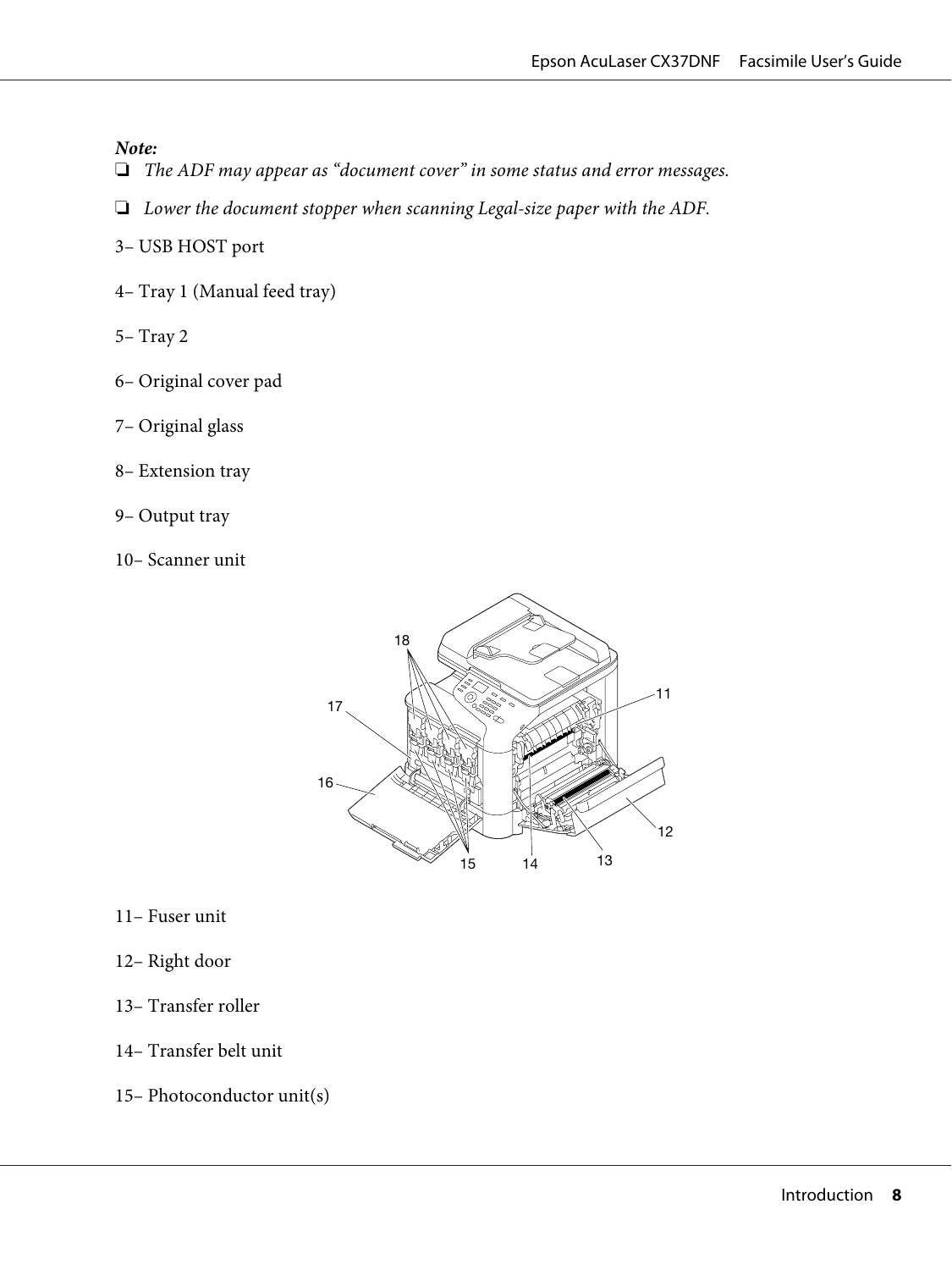#### <span id="page-8-0"></span>16– Front cover

- 17– Waste toner bottle
- 18– Toner cartridge(s)



**Rear View**



1– 10Base-T/100Base-TX/1000Base-T (IEEE 802.3) Ethernet interface port

### 2– USB port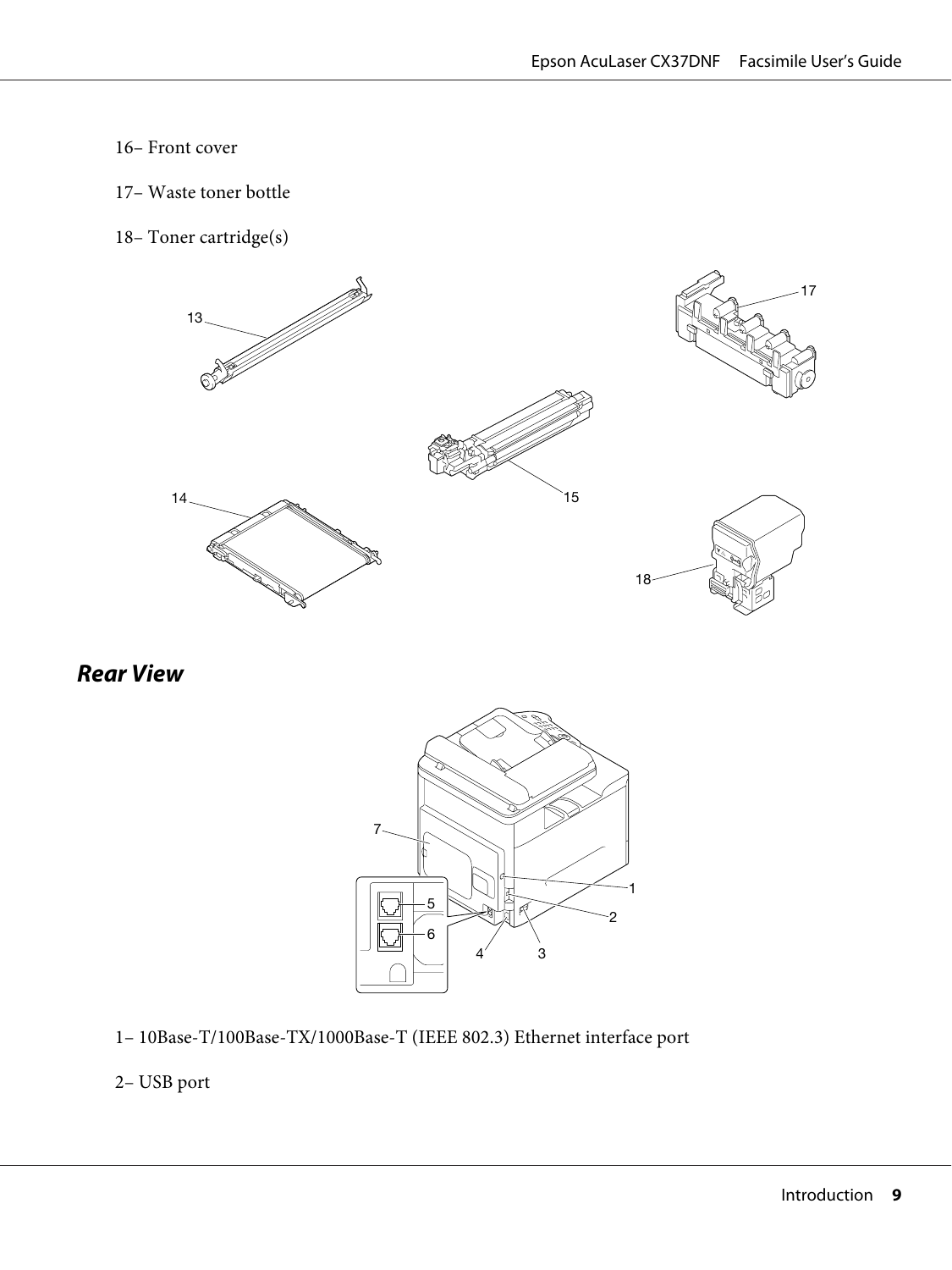- 3– Power switch
- 4– Power connection
- 5– LINE (telephone line) jack
- 6– TEL (telephone) jack
- 7– Rear cover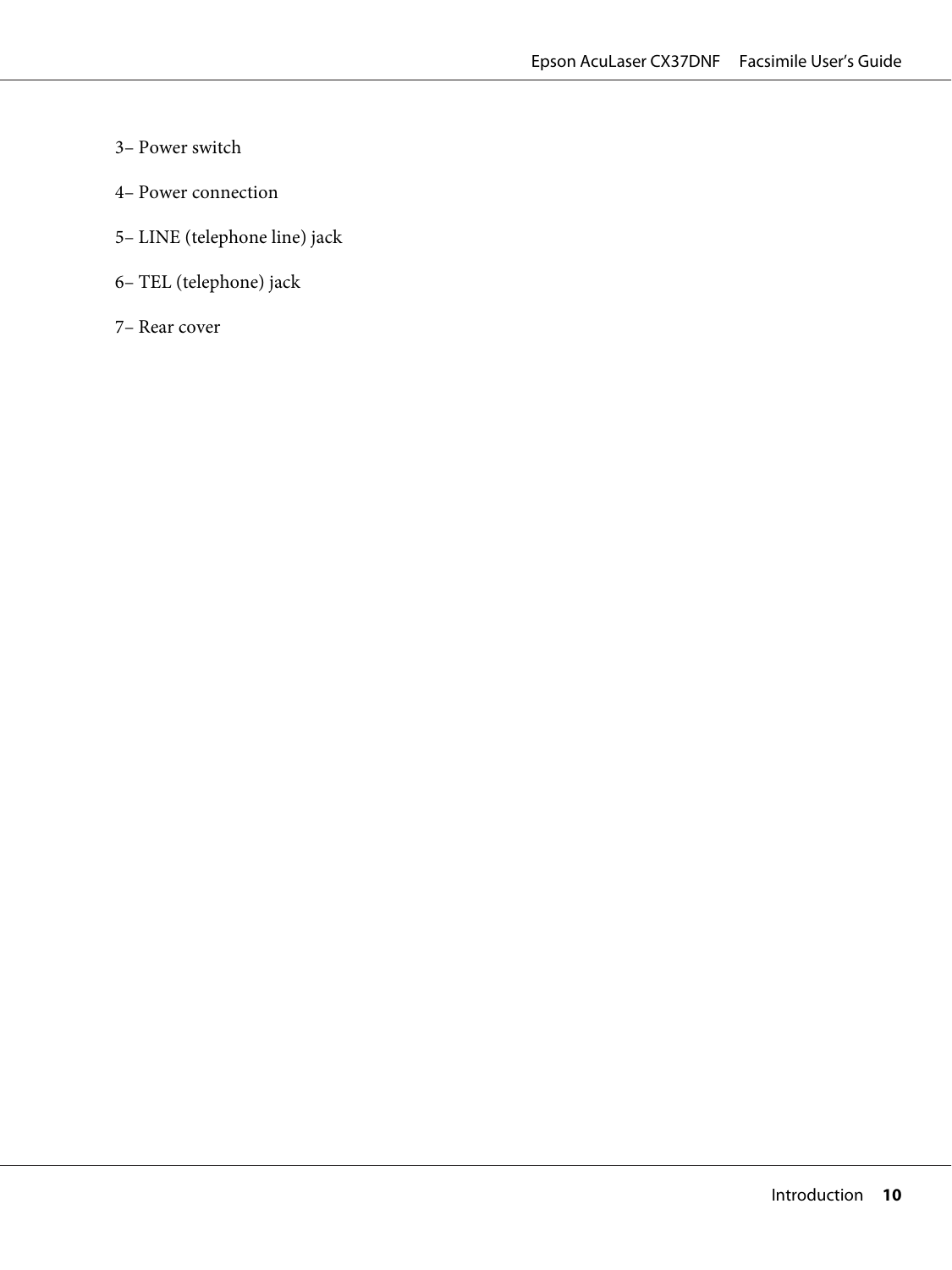# <span id="page-10-0"></span>Chapter 2 **Control Panel and Configuration Menu**

# **Fax Mode Screen**

# **Main Screen**



| No. | <b>Indication</b> | <b>Description</b>                                                                                                                    |
|-----|-------------------|---------------------------------------------------------------------------------------------------------------------------------------|
|     | Time              | Displays the time currently specified with ADMIN. MANAGEMENT/USER<br>SETTING/DATE&TIME in the UTILITY menu.                           |
|     | Available memory  | Indicates the percentage of memory available for scanning and fax<br>operations.                                                      |
|     | Fax settings      | Allows the current settings to be checked and the various settings to be<br>changed. For details, refer to "Fax settings" on page 12. |
|     | <b>Status</b>     | Depending on the situation, the machine status or an error message may<br>appear.                                                     |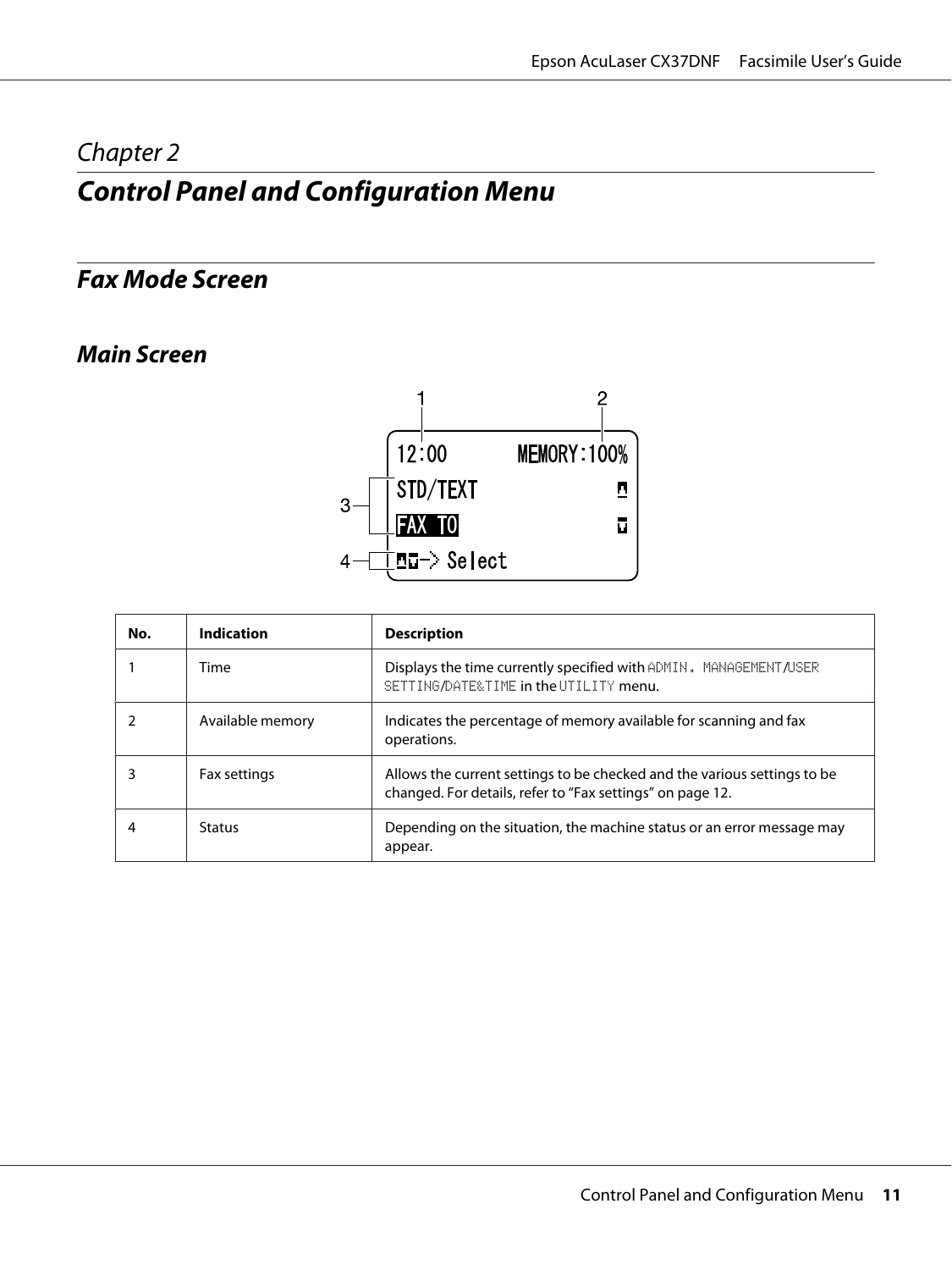#### <span id="page-11-0"></span>**Fax settings**



| No. | Indication             | <b>Description</b>                                                                                                                                                                      |  |
|-----|------------------------|-----------------------------------------------------------------------------------------------------------------------------------------------------------------------------------------|--|
|     | Fax quality            | Indicates the fax quality that is selected. For details on selecting the fax quality,<br>refer to "FAX TX OPERATION Menu" on page 14 and "Selecting the Image<br>Quality" on page 26.   |  |
|     | <b>Fax destination</b> | Indicates the specified fax destination. For details on specifying the<br>destination, refer to "Specifying a Recipient" on page 27 and "Specifying<br>Multiple Recipients" on page 32. |  |
|     |                        | Note:<br>If no destination has been specified, $FAX$ TO appears.                                                                                                                        |  |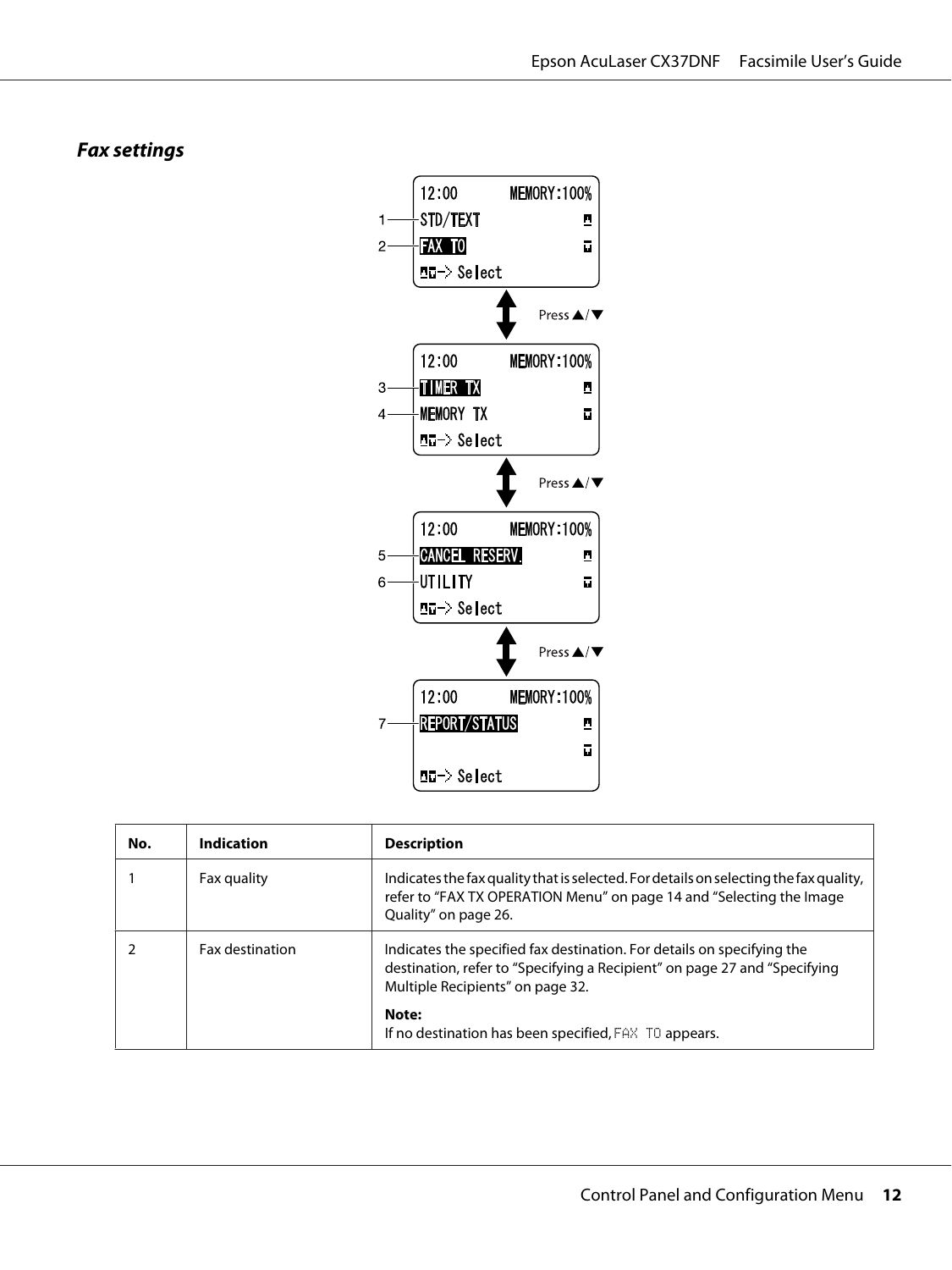<span id="page-12-0"></span>

| No. | <b>Indication</b> | <b>Description</b>                                                                                                                                                                                                       |  |
|-----|-------------------|--------------------------------------------------------------------------------------------------------------------------------------------------------------------------------------------------------------------------|--|
| 3   | TIMER TX          | Select this menu item to specify the time when the fax is to be sent. For details<br>on specifying settings for a timer transmission, refer to "Sending a Fax at a<br>Specified Time (Timer Transmission)" on page 35.   |  |
| 4   | Transmission mode | Indicates the fax transmission mode that is selected. For details on the<br>transmission modes, refer to "FAX TX OPERATION Menu" on page 14 and<br>"Memory Transmission and Direct Transmission" on page 37.             |  |
| 5   | CANCEL RESERU.    | Select this menu item to display the list of jobs queued for transmission and to<br>delete a job. For details, refer to "Canceling a Queued Transmission" on<br>page 42.                                                 |  |
|     |                   | Note:<br>This menu item does not appear if a destination has been specified.                                                                                                                                             |  |
| 6   | <b>HTTLTTY</b>    | Select this menu item to change the various machine settings. For details, refer<br>to "UTILITY Menu" on page 14.                                                                                                        |  |
|     |                   | Note:<br>This menu item does not appear if a destination has been specified.                                                                                                                                             |  |
| 7   | REPORT/STATUS     | Select this menu item to view the total number of pages printed by this<br>machine and the results of fax transmissions/receptions as well as to print<br>reports. For details, refer to "Confirmation Mode" on page 67. |  |
|     |                   | Note:<br>This menu item does not appear if a destination has been specified.                                                                                                                                             |  |

# **Entering Fax Mode**

Before using the Fax function, make sure that the **Fax** key lits green. Otherwise, press it to enter the Fax mode.

Pressing the **Redial/Pause** key or **On hook** key switches the machine to Fax mode when it is in any mode other than Fax mode.

# **Symbol list**

| Symbol |         | <b>Description</b>            |
|--------|---------|-------------------------------|
| うつ     | Dialing | A fax number is being dialed. |
| δŧ     | Ringing | The machine is being called.  |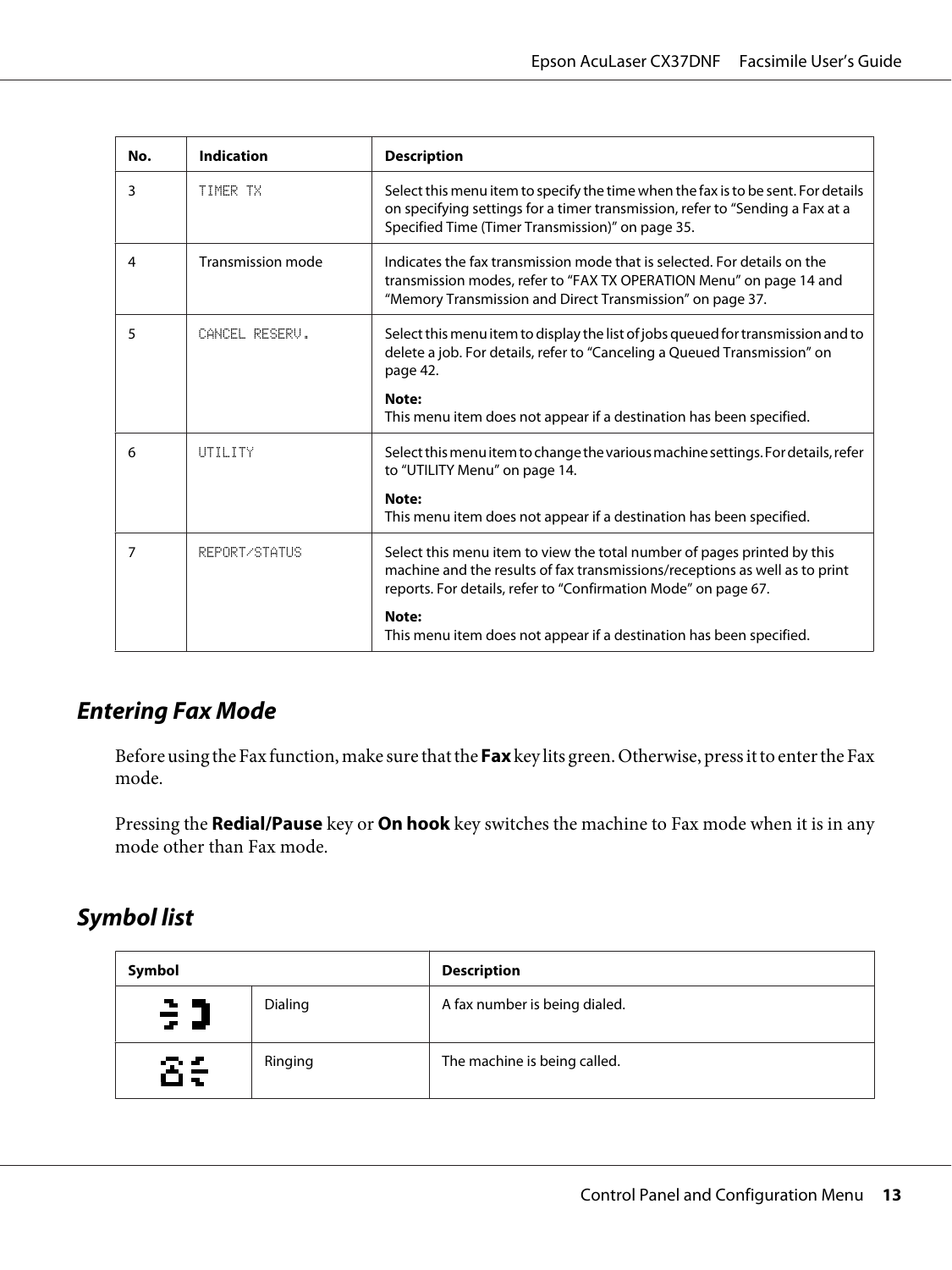<span id="page-13-0"></span>

| Symbol |                                                       | <b>Description</b>                                                                                                    |  |
|--------|-------------------------------------------------------|-----------------------------------------------------------------------------------------------------------------------|--|
| 00     | Sending                                               | The document is being sent.                                                                                           |  |
| 00     | Receiving                                             | A document is being received.                                                                                         |  |
| ŕ1     | Number of scanning<br>document pages                  | The number of scanning document pages appears next to the icon.                                                       |  |
| ≭      | Tone                                                  | If Pulse is selected as the telephone line type, press the $\ast$ key to<br>temporarily change the line type to Tone. |  |
| P      | Pause                                                 | A pause is inserted.                                                                                                  |  |
|        | Oueued timer<br>transmission or batch<br>transmission | A document is queued for timer transmission or batch transmission.                                                    |  |
| ħ      | Memory reception                                      | A document is queued for memory reception.                                                                            |  |

# **UTILITY Menu**

# **FAX TX OPERATION Menu**

*Note:*

*Manufacturer's default settings appear in bold.*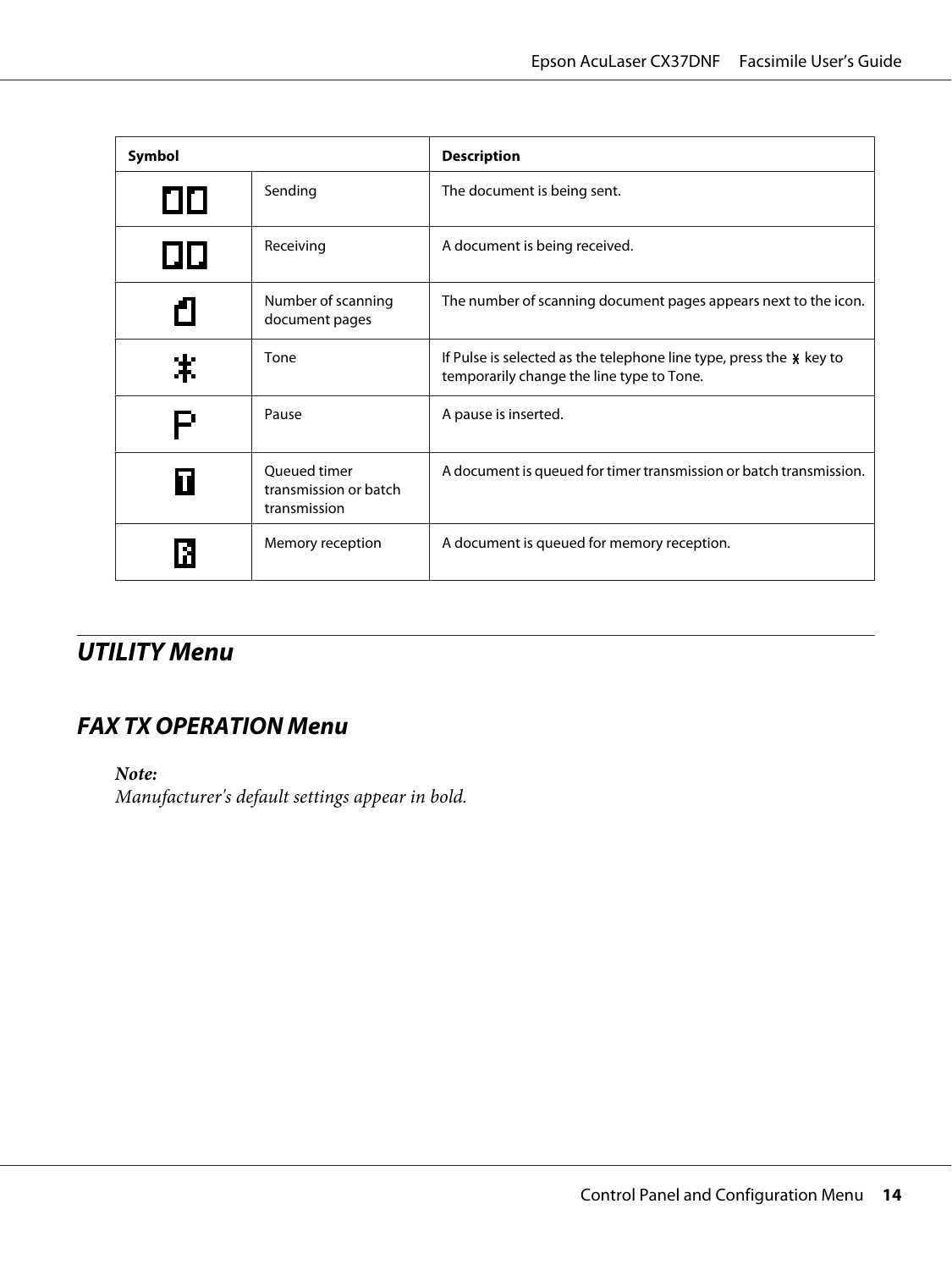| <b>QUALITY PRIORITY</b> | Settings                                                                                                                                                                                                                                                                                                                                                                           | <b>STD/TEXT</b> / FINE/TEXT / S-FINE/TEXT / STD/PHOTO /<br>FINE/PHOTO / S-FINE/PHOTO                                                             |  |  |
|-------------------------|------------------------------------------------------------------------------------------------------------------------------------------------------------------------------------------------------------------------------------------------------------------------------------------------------------------------------------------------------------------------------------|--------------------------------------------------------------------------------------------------------------------------------------------------|--|--|
|                         | Select the default scanning resolution (fax document quality).                                                                                                                                                                                                                                                                                                                     |                                                                                                                                                  |  |  |
|                         | STD/TEXT: Select this setting for documents containing handwriting<br>❏<br>or for computer printouts.                                                                                                                                                                                                                                                                              |                                                                                                                                                  |  |  |
|                         | FINE/TEXT: Select this setting for documents containing small print.<br>❏                                                                                                                                                                                                                                                                                                          |                                                                                                                                                  |  |  |
|                         | ❏<br>illustrations.                                                                                                                                                                                                                                                                                                                                                                | S-FINE/TEXT: Select this setting for documents containing small<br>print, such as newspapers, and documents containing detailed                  |  |  |
|                         | ❏<br>regular photos.                                                                                                                                                                                                                                                                                                                                                               | STD/PH0T0: Select this setting for photo documents containing                                                                                    |  |  |
|                         | ❏<br>images.                                                                                                                                                                                                                                                                                                                                                                       | FINE/PH0T0: Select this setting for photo documents containing fine                                                                              |  |  |
|                         | ▫<br>finer images.                                                                                                                                                                                                                                                                                                                                                                 | S-FINE/PH0T0: Select this setting for photo documents containing                                                                                 |  |  |
|                         | To change the resolution during transmission from the default setting<br>specified here, refer to "Selecting the Resolution" on page 26.                                                                                                                                                                                                                                           |                                                                                                                                                  |  |  |
| <b>DENSITY LEVEL</b>    | Settings                                                                                                                                                                                                                                                                                                                                                                           | (Light) $\Box$ $\Box$ (Dark)                                                                                                                     |  |  |
|                         |                                                                                                                                                                                                                                                                                                                                                                                    | Specify the density for scanning a document.                                                                                                     |  |  |
|                         | To change the density during transmission from the default setting speci-<br>fied here, refer to "Selecting the Scan Density" on page 27.                                                                                                                                                                                                                                          |                                                                                                                                                  |  |  |
| <b>DEFAULT TX</b>       | Settings                                                                                                                                                                                                                                                                                                                                                                           | <b>MEMORY TX / DIRECT TX</b>                                                                                                                     |  |  |
|                         |                                                                                                                                                                                                                                                                                                                                                                                    | Select the desired method for sending documents.                                                                                                 |  |  |
|                         | MEMORY TX: With this method, the fax transmission starts after the<br>❏<br>entire document is scanned and stored in the memory. The total<br>number of pages is automatically printed with the page number in the<br>header. However, the memory may become full if there are many<br>pages in the document or if the data is large due to the fine image<br>quality (resolution). |                                                                                                                                                  |  |  |
|                         | DIRECT TX: With this method, the transmission is performed in real<br>▫<br>time in the transmission sequence of the destinations. If there are<br>many pages in the document, the fax can be sent with this method<br>without the memory becoming full.                                                                                                                            |                                                                                                                                                  |  |  |
|                         | rect Transmission" on page 37.                                                                                                                                                                                                                                                                                                                                                     | To change the method for sending documents during transmission from<br>the default setting specified here, refer to "Memory Transmission and Di- |  |  |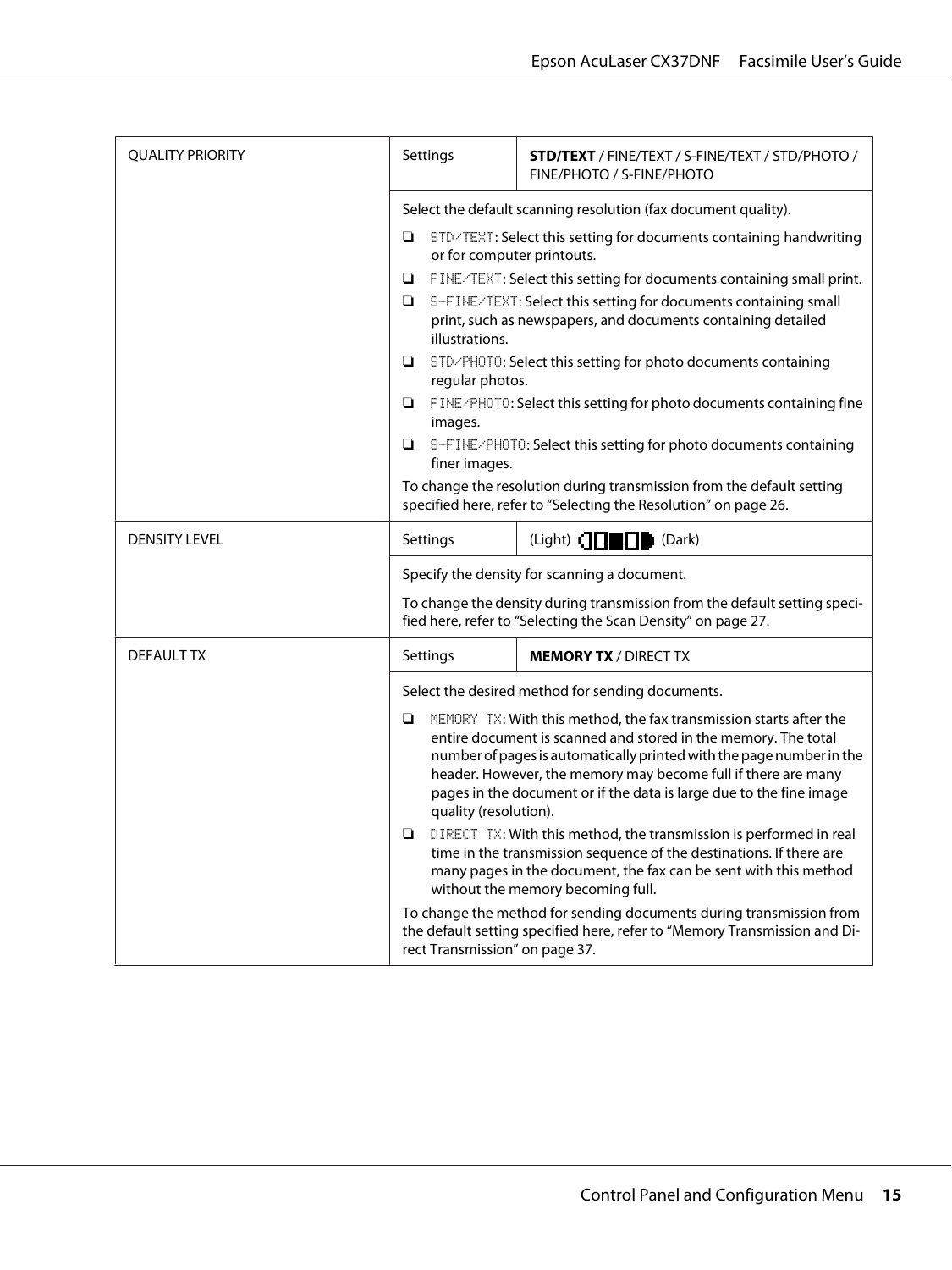<span id="page-15-0"></span>

| <b>HEADER</b> | Settings                                                                                                                                                                                                          | OFF/ <b>ON</b>                                                         |  |
|---------------|-------------------------------------------------------------------------------------------------------------------------------------------------------------------------------------------------------------------|------------------------------------------------------------------------|--|
|               | Select whether or not to print transmission source information (date/time<br>of transmission, sender's name, sender's fax number, session number and<br>page number) for the machine in the transmitted document. |                                                                        |  |
|               | Note:<br>setting cannot be changed.                                                                                                                                                                               | If PTT SETTING in the USER SETTING menu is set to U.S.A or KOREA, this |  |

# **FAX RX OPERATION Menu**

#### *Note:*

*Manufacturer's default settings appear in bold.*

| <b>MEMORY RX MODE</b> | Settings                                                                                                                                                                                                                                                                                                                               | OFF/ON                                                                                                                                                  |  |  |  |
|-----------------------|----------------------------------------------------------------------------------------------------------------------------------------------------------------------------------------------------------------------------------------------------------------------------------------------------------------------------------------|---------------------------------------------------------------------------------------------------------------------------------------------------------|--|--|--|
|                       | Select whether to allow (ON) memory reception or not (OFF). Select ON not<br>to print when receiving confidential faxes or when no one is around, for<br>example, at night. The received documents can be stored in memory and<br>printed at a specified time or when memory reception is turned off (this<br>function is set to UFF). |                                                                                                                                                         |  |  |  |
|                       | A password can be set to specify the starting time or ending time of mem-<br>ory reception, or to cancel the function. The set starting time and ending<br>time are valid every day until memory reception is turned off.                                                                                                              |                                                                                                                                                         |  |  |  |
|                       | For details on specifying settings, refer to "Setting Up the Memory RX<br>Mode" on page 20.                                                                                                                                                                                                                                            |                                                                                                                                                         |  |  |  |
| NO. of RINGS          | Settings                                                                                                                                                                                                                                                                                                                               | 1-16 (Default: Depends on PTT SETTING)                                                                                                                  |  |  |  |
|                       | Enter the number of rings (between 1 and 16) until the machine automat-<br>ically begins receiving the fax when an external telephone is connected.                                                                                                                                                                                    |                                                                                                                                                         |  |  |  |
| <b>REDUCTION RX</b>   | Settings                                                                                                                                                                                                                                                                                                                               | OFF/ON/CUT                                                                                                                                              |  |  |  |
|                       | Select whether documents longer than the current paper size are printed<br>reduced, split, or discarded.                                                                                                                                                                                                                               |                                                                                                                                                         |  |  |  |
|                       | ON: The document is printed at a reduced size.<br>❏                                                                                                                                                                                                                                                                                    |                                                                                                                                                         |  |  |  |
|                       | ❏                                                                                                                                                                                                                                                                                                                                      | OFF: The document is printed at full size and split onto multiple pages.                                                                                |  |  |  |
|                       | CUT: The document is printed, but any part that does not fit within the<br>◘<br>page is erased.                                                                                                                                                                                                                                        |                                                                                                                                                         |  |  |  |
|                       | Faxes" on page 50.                                                                                                                                                                                                                                                                                                                     | For details on the relationship between the length of the received docu-<br>ment and the document that is actually printed, refer to "Printing Received |  |  |  |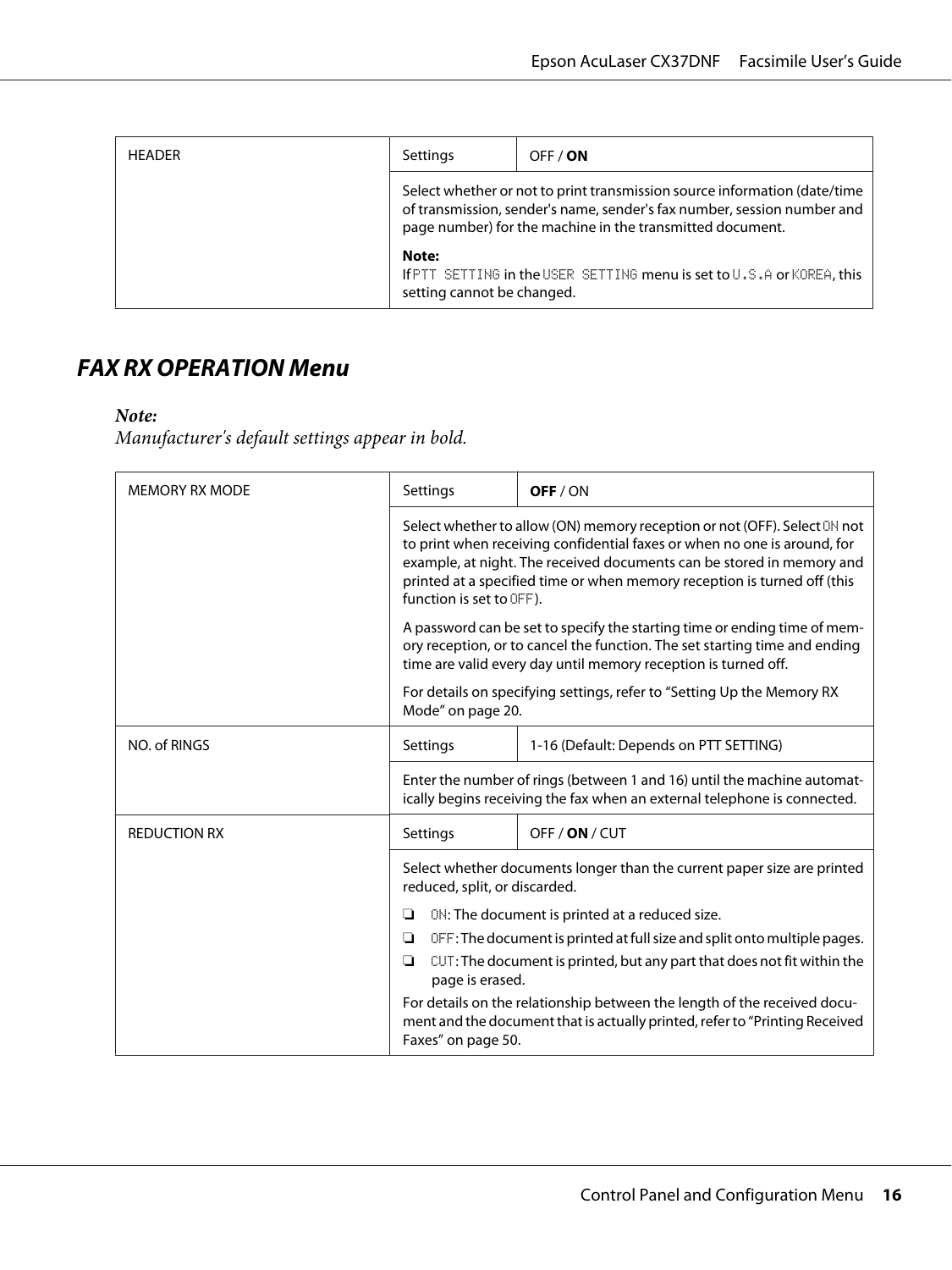| <b>RX PRINT</b>    | Settings                                                                                                                                                                   | <b>MEMORY RX / PRINT RX</b>                                                                                                                                                                        |  |  |
|--------------------|----------------------------------------------------------------------------------------------------------------------------------------------------------------------------|----------------------------------------------------------------------------------------------------------------------------------------------------------------------------------------------------|--|--|
|                    | Select whether the fax is printed only after all document pages have been<br>received or printing begins as soon as the first page of the document is<br>received.         |                                                                                                                                                                                                    |  |  |
|                    | ❏<br>□                                                                                                                                                                     | MEMORY RX: Printing begins after all pages have been received.                                                                                                                                     |  |  |
| <b>RX MODE</b>     |                                                                                                                                                                            | PRINT RX: Printing begins after the first page has been received.<br><b>AUTO RX / MANUAL RX</b>                                                                                                    |  |  |
|                    | reception.                                                                                                                                                                 | Settings<br>Select whether the reception mode is set to automatic reception or manual                                                                                                              |  |  |
|                    | □<br>of rings.                                                                                                                                                             | AUTO RX: Automatically begins receiving the fax after the set number                                                                                                                               |  |  |
|                    | ▫                                                                                                                                                                          | MANUAL RX: Does not automatically receive the fax. Reception begins<br>after making a connection by picking up the telephone receiver or<br>pressing the On hook key, then pressing the Start key. |  |  |
|                    | page 48.                                                                                                                                                                   | For details on manual reception, refer to "Receiving Faxes Manually" on                                                                                                                            |  |  |
| <b>FORWARD</b>     | Settings                                                                                                                                                                   | <b>OFF</b> / ON / ON (PRINT)                                                                                                                                                                       |  |  |
|                    | Select whether or not to forward received fax documents.                                                                                                                   |                                                                                                                                                                                                    |  |  |
|                    | OFF: Select this setting to not forward the document.<br>□                                                                                                                 |                                                                                                                                                                                                    |  |  |
|                    | □                                                                                                                                                                          | ON: Select this setting to forward the received fax document to the<br>specified fax number or e-mail address.                                                                                     |  |  |
|                    | ON (PRINT): Select this setting to forward the received fax document<br>□<br>to the specified fax number or e-mail address at the same time that the<br>machine prints it. |                                                                                                                                                                                                    |  |  |
|                    | For details on specifying settings, refer to "Specifying Forwarding Settings"<br>on page 21.                                                                               |                                                                                                                                                                                                    |  |  |
| <b>FOOTER</b>      | Settings                                                                                                                                                                   | OFF/ON                                                                                                                                                                                             |  |  |
|                    | Select whether or not the reception information (date received, number of<br>pages, etc.) is printed at the bottom of each received document.                              |                                                                                                                                                                                                    |  |  |
| <b>SELECT TRAY</b> | Settings                                                                                                                                                                   | TRAY1: DISABLE / ENABLE                                                                                                                                                                            |  |  |
|                    |                                                                                                                                                                            | TRAY2: DISABLE / ENABLE                                                                                                                                                                            |  |  |
|                    |                                                                                                                                                                            | TRAY3: DISABLE / ENABLE                                                                                                                                                                            |  |  |
|                    |                                                                                                                                                                            | Select which paper tray can be used to supply paper when printing re-<br>ceived documents or transmission reports. A paper tray that cannot be<br>used for supplying paper can also be specified.  |  |  |
|                    | Note:<br>If an optional 500-Sheet Paper Cassette Unit is not installed, TRAY3 does not<br>appear.                                                                          |                                                                                                                                                                                                    |  |  |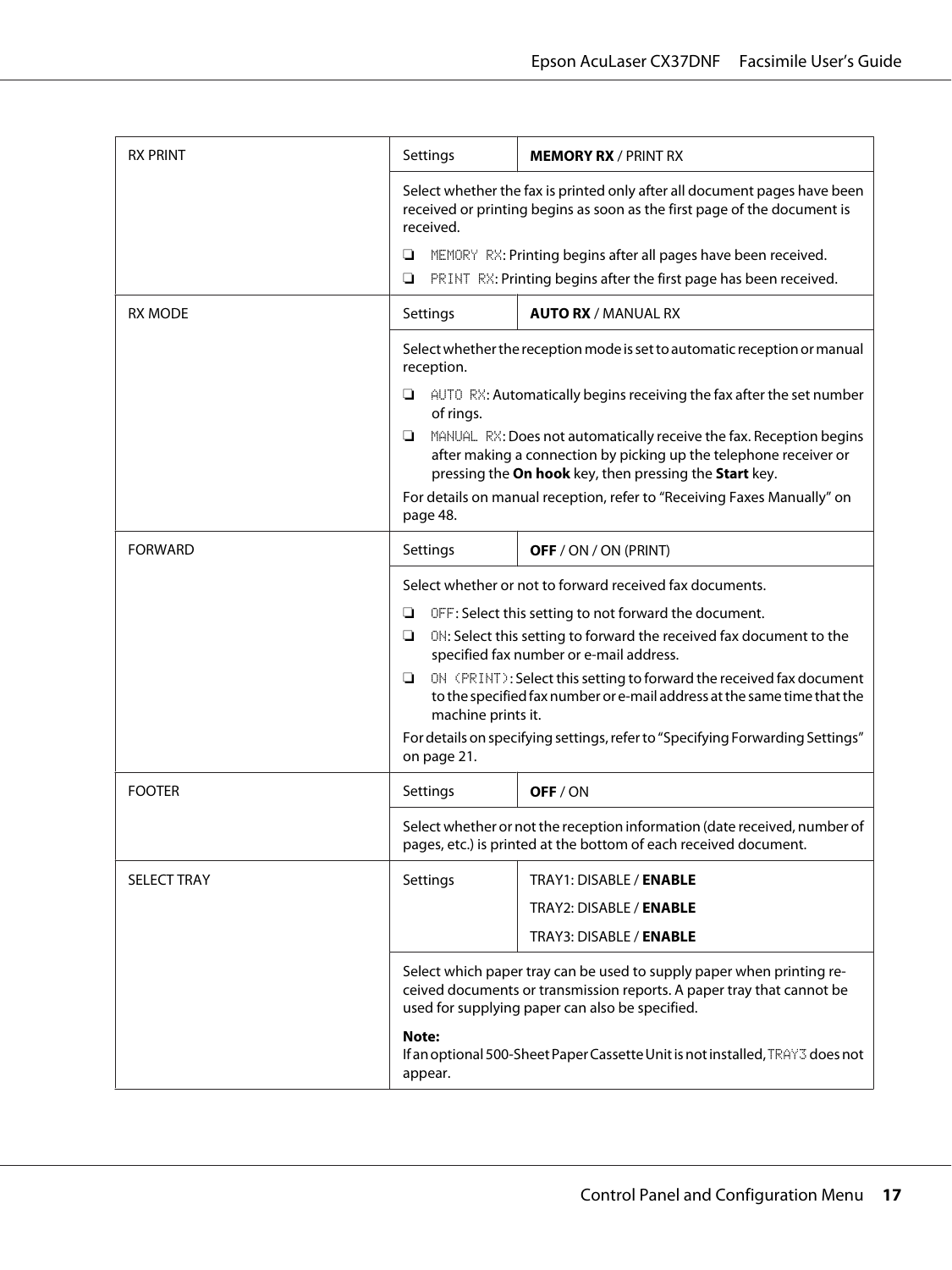<span id="page-17-0"></span>

| <b>DUPLEX PRINT</b> | Settings                                                                                                                | <b>DISABLE</b> / ENABLE                                                           |  |
|---------------------|-------------------------------------------------------------------------------------------------------------------------|-----------------------------------------------------------------------------------|--|
|                     | Select whether or not both sides of the paper is printed on when a docu-<br>ment containing multiple pages is received. |                                                                                   |  |
|                     | Note:                                                                                                                   | Duplex printing cannot be performed when the paper size is 8 $1/2 \times 13$ 1/2. |  |

# **REPORTING Menu**

#### *Note:*

*Manufacturer's default settings appear in bold.*

| <b>ACTIVITY REPORT</b>  | Settings                                                                                                                                            | OFF / ON                                                                                                                                                                                                                        |  |
|-------------------------|-----------------------------------------------------------------------------------------------------------------------------------------------------|---------------------------------------------------------------------------------------------------------------------------------------------------------------------------------------------------------------------------------|--|
|                         |                                                                                                                                                     | After every 60 transmissions/receptions, a report can be printed to show<br>the results of the transmissions/receptions. Select whether the report is<br>printed automatically when the 60th transmission/reception is reached. |  |
| <b>TX RESULT REPORT</b> | Settings                                                                                                                                            | ON / ON(ERROR) / OFF                                                                                                                                                                                                            |  |
|                         | Select whether the report showing the result of a transmission is printed<br>automatically after the transmission is finished.                      |                                                                                                                                                                                                                                 |  |
|                         | ON: Prints the report after each transmission.<br>❏                                                                                                 |                                                                                                                                                                                                                                 |  |
|                         | ON(ERROR): Prints the error details together with a reduced image of<br>◘<br>the first page of the document when a transmission error has occurred. |                                                                                                                                                                                                                                 |  |
|                         | OFF: Does not print the report after each transmission, even if an error<br>◘<br>has occurred.                                                      |                                                                                                                                                                                                                                 |  |
|                         | The transmission result report is normally printed after a broadcast trans-<br>mission.                                                             |                                                                                                                                                                                                                                 |  |
| <b>RX RESULT REPORT</b> | Settings                                                                                                                                            | ON / ON(ERROR) / OFF                                                                                                                                                                                                            |  |
|                         | Select whether the report showing the result of a reception is printed au-<br>tomatically after the reception is finished.                          |                                                                                                                                                                                                                                 |  |
|                         | ON: Prints the report after each reception.<br>❏                                                                                                    |                                                                                                                                                                                                                                 |  |
|                         | ❏                                                                                                                                                   | ON(ERROR): Prints the report after a reception only if an error occurred.                                                                                                                                                       |  |
|                         | ❏<br>occurred.                                                                                                                                      | OFF: Does not print the report after each reception, even if an error has                                                                                                                                                       |  |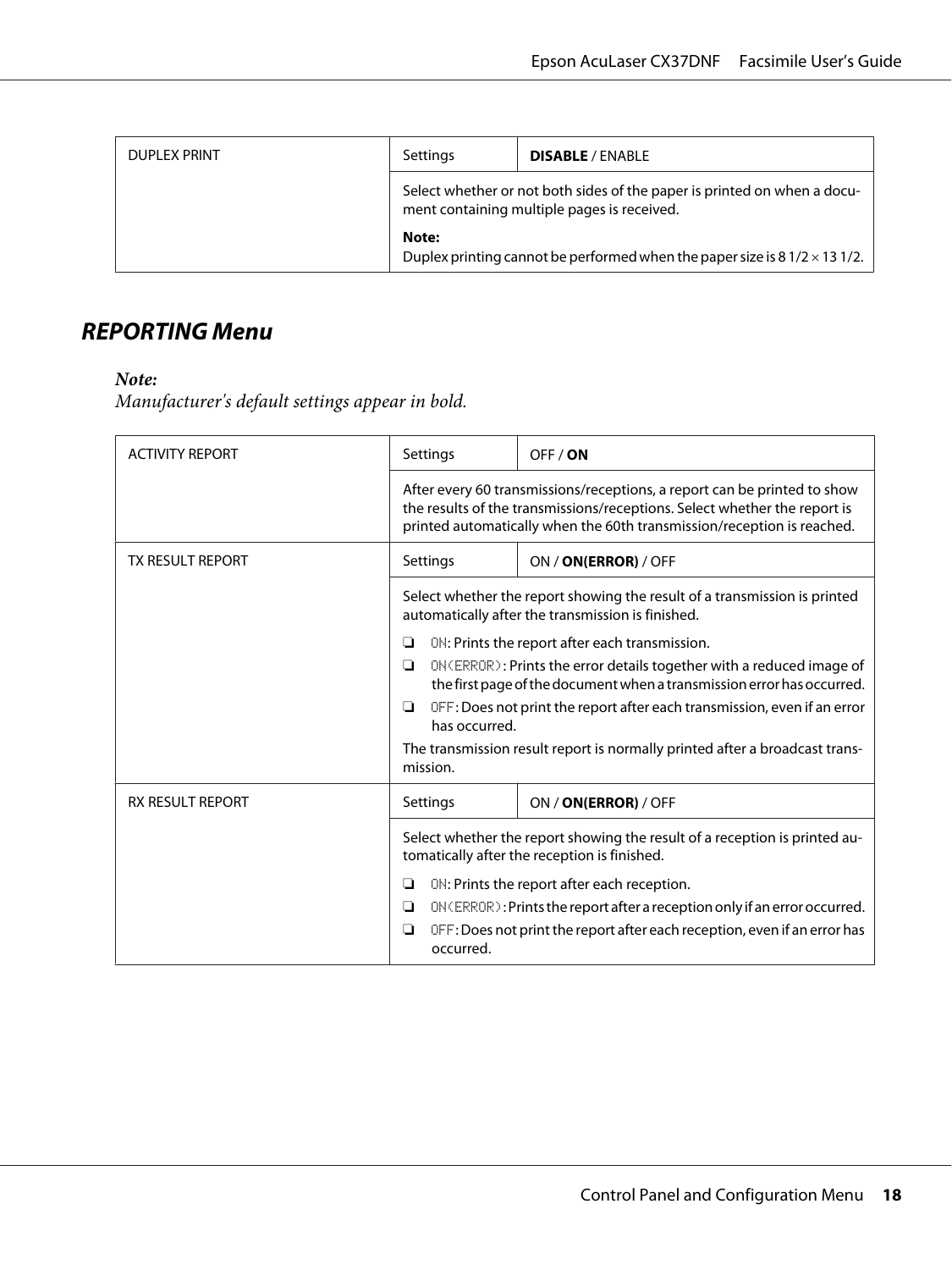# <span id="page-18-0"></span>**Specifying Settings in UTILITY Menu**

# **General Procedure for Specifying Settings in UTILITY Menu**

- 1. Press the  $\triangle$  or  $\nabla$  key to select UTILITY, and then press the **Select** key.
- 2. Press the  $\triangle$  or  $\nabla$  key to select the desired menu, and then press the **Select** key to display the selected menu.

*Note: Refer to the menu configuration on ["UTILITY Menu" on page 14](#page-13-0) to display the desired menu.*

- 3. To select a setting, press the  $\blacktriangle$ ,  $\nabla$ , lor rkey. To enter a setting, use the keypad to type in the number.
- 4. Press the **Select** key. The setting is applied.

*Note: To cancel the settings, press the* **Back** *key.*

# **Memory Reception**

Received faxes can be stored in the memory and printed at a specified time. This is convenient, for example, when confidential documents are received.

Memory reception can be used with the following settings.

- ❏ Start/end time settings: Not set MEMORY RX MODE function is normally set to ON. To print a fax saved in memory, set MEMORY RX MODE function to OFF.
- ❏ Start/end time settings: Set memory reception mode begins and ends at the specified time.

Example 1: When ON TIME setting is set to 18:00 and OFF TIME setting is set to 8:00

The machine is in memory reception mode from 18:00 to 8:00 and in normal reception mode, where faxes are printed after being received, from 8:00 to 18:00.

Example 2: When ON TIME setting is set to 12:00 and OFF TIME setting is set to 12:00 (the start time and end time are the same)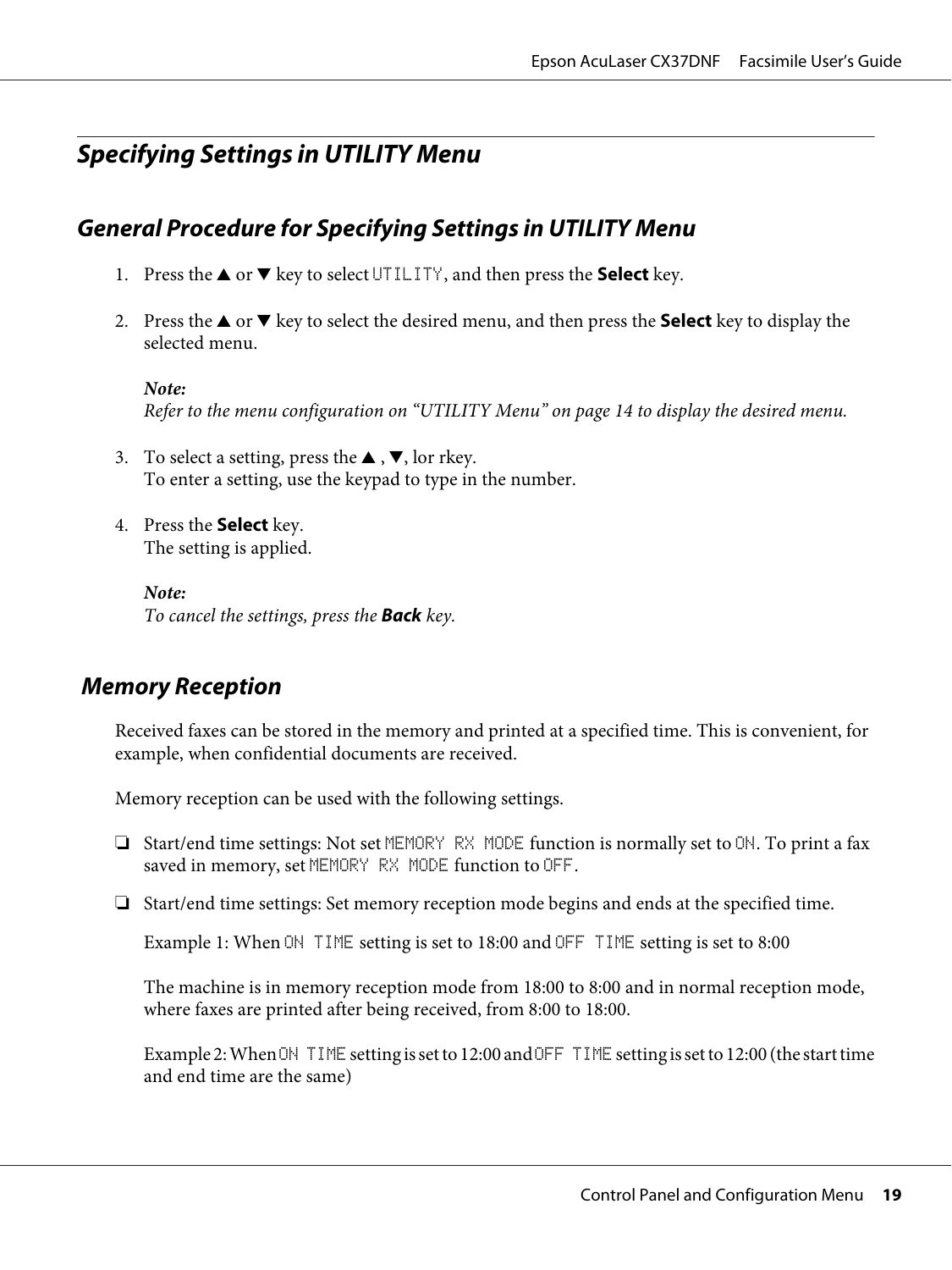<span id="page-19-0"></span>MEMORY RX MODE function is normally set to ON; however, faxes saved in memory are printed at 12:00.

# **Setting Up the Memory RX Mode**

- 1. Press the  $\triangle$  or  $\nabla$  key to select UTILITY, and then press the **Select** key.
- 2. Press the  $\blacktriangle$  or  $\nabla$  key to select FAX RX OPERATION, and then press the **Select** key.
- 3. Check that MEMORY RX MODE is selected, and then press the **Select** key.
- 4. Using the  $\blacktriangle$  or  $\nabla$  keys, select  $\Box$ N, and then press the **Select** key.
- 5. Use the keypad to type in the time when memory reception mode begins, and then press the **Select** key. The ending time input box appears.

*Note:*

*To specify no start time, press the* **Select** *key without specifying a time.The password input box appears. Continue with step 7.*

6. Use the keypad to type in the time when memory reception mode ends, and then press the **Select** key.

The password input box appears.

7. Enter the password, and then press the **Select** key. Memory reception mode is set.

#### *Note:*

- ❏ *The password is required for turning off memory reception mode or changing the start/end times. Enter a 4-digit number.*
- ❏ *To specify no password, press the* **Select** *key without specifying a password.*

# **Turning Off the Memory RX Mode**

- 1. Press the  $\triangle$  or  $\nabla$  key to select UTILITY, and then press the **Select** key.
- 2. Press the  $\triangle$  or  $\nabla$  key to select FAX RX OPERATION, and then press the **Select** key.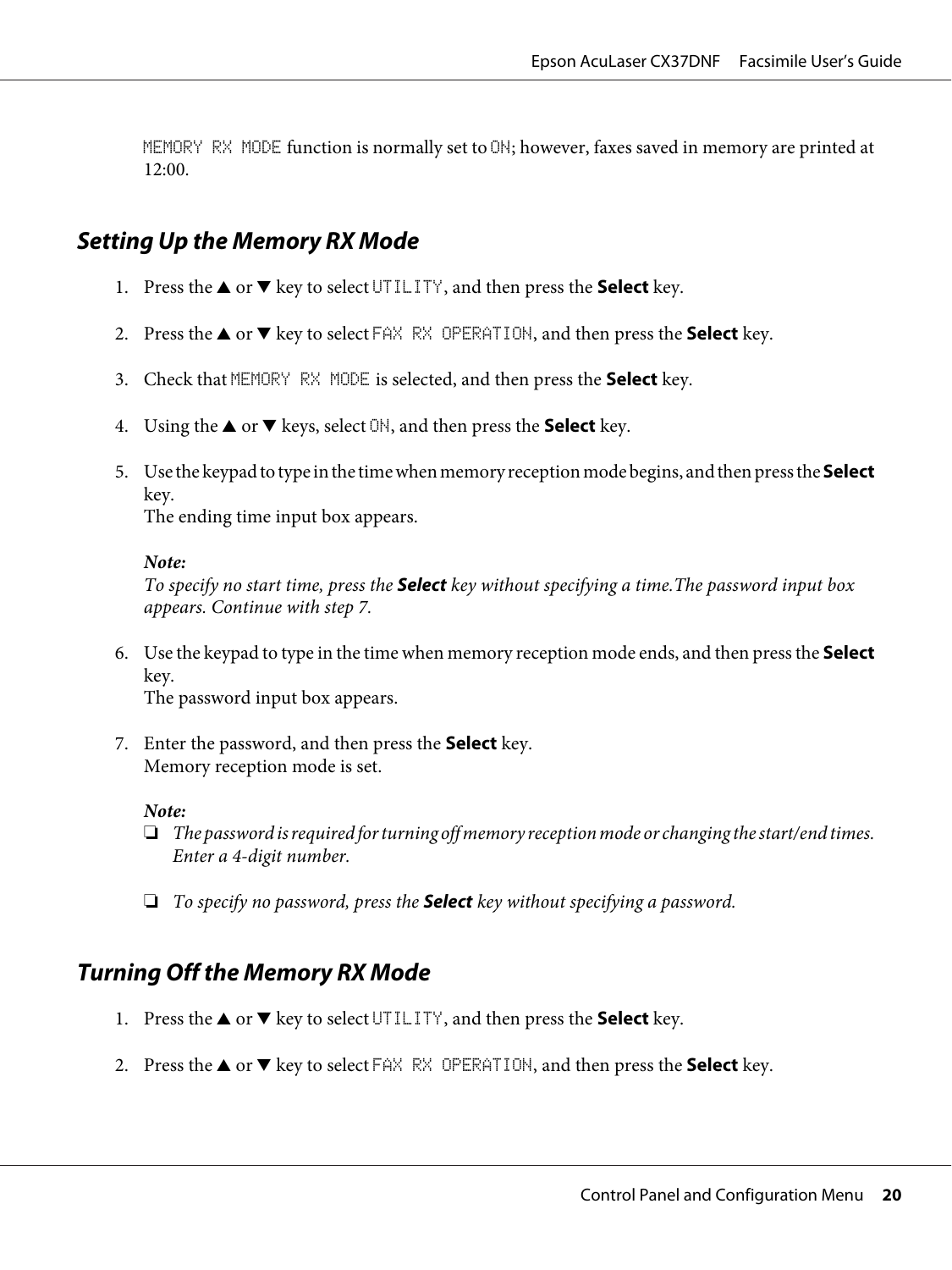- <span id="page-20-0"></span>3. Check that MEMORY RX MODE is selected, and then press the **Select** key.
- 4. Using the  $\triangle$  or  $\nabla$  keys, select OFF, and then press the **Select** key. The password input box appears.

#### *Note:*

*If no password was specified, memory reception mode is canceled.*

5. Enter the password, and then press the **Select** key. Memory reception mode is canceled.

*Note: If faxes are saved in memory, printing of the faxes begins.*

# **Specifying Forwarding Settings**

- 1. Press the  $\triangle$  or  $\nabla$  key to select UTILITY, and then press the **Select** key.
- 2. Press the  $\triangle$  or  $\nabla$  key to select FAX RX OPERATION, and then press the **Select** key.
- 3. Press the  $\triangle$  or  $\nabla$  key to select FORWARD, and then press the **Select** key. The FORWARD setting appears.
- 4. Press the  $\triangle$  or  $\nabla$  key to select  $\circ$ N or  $\circ$ N (PRINT), and then press the **Select** key.
- 5. Enter the destination, or select from the speed dial destinations.

#### *Note:*

- ❏ *To select from the speed dial destinations, press the* **Addressbook** *key, type in the speed dial number, and then press the* **Select** *key.*
- ❏ *An e-mail address can also be specified.*
- 6. Press the **Select** key. The forwarding settings are specified.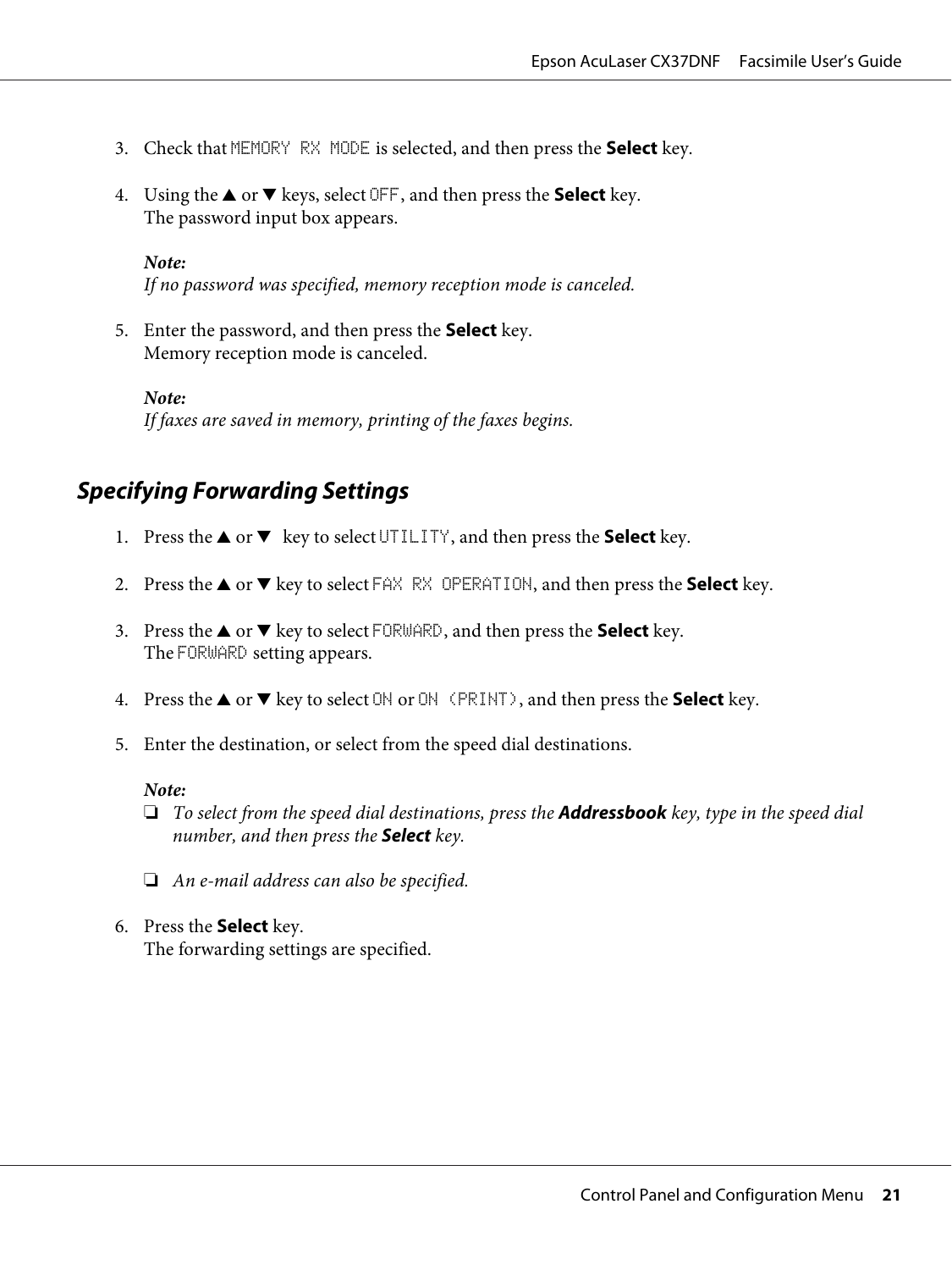# <span id="page-21-0"></span>Chapter 3

# **Sending Faxes**

# **Basic Fax Operation**

This section contains basic information of fax transmission.

*Note:*

*Documents with the following paper sizes can be faxed. Original size: A5/A4/Statement/Letter (when using the original glass) Width: 140 to 216 mm Length: 148 to 500 mm (when using the ADF)*

# **Sending a Fax Using the ADF**

If the ADF is used, original documents containing multiple pages can be automatically scanned.

#### *Note:*

- ❏ *Do not load original documents that are bound together, for example, with paper clips or staples.*
- ❏ *Do not load more than 35 sheets; otherwise an original document misfeed or damage to the document or machine may occur.*
- ❏ *If the original document is not loaded correctly, it may not be fed in straight, or an original document misfeed or damage to the document may occur.*
- ❏ *Do not open the ADF cover while documents loaded into the ADF are being scanned.*
- 1. Press the **Fax** key to enter Fax mode.

#### *Note:*

*If the initial mode (*UTILITY *-* MACHINE SETTING *-* INITIAL MODE*) is set to* FAX*, this step can be skipped.*

2. Make sure that there is no document on the original glass.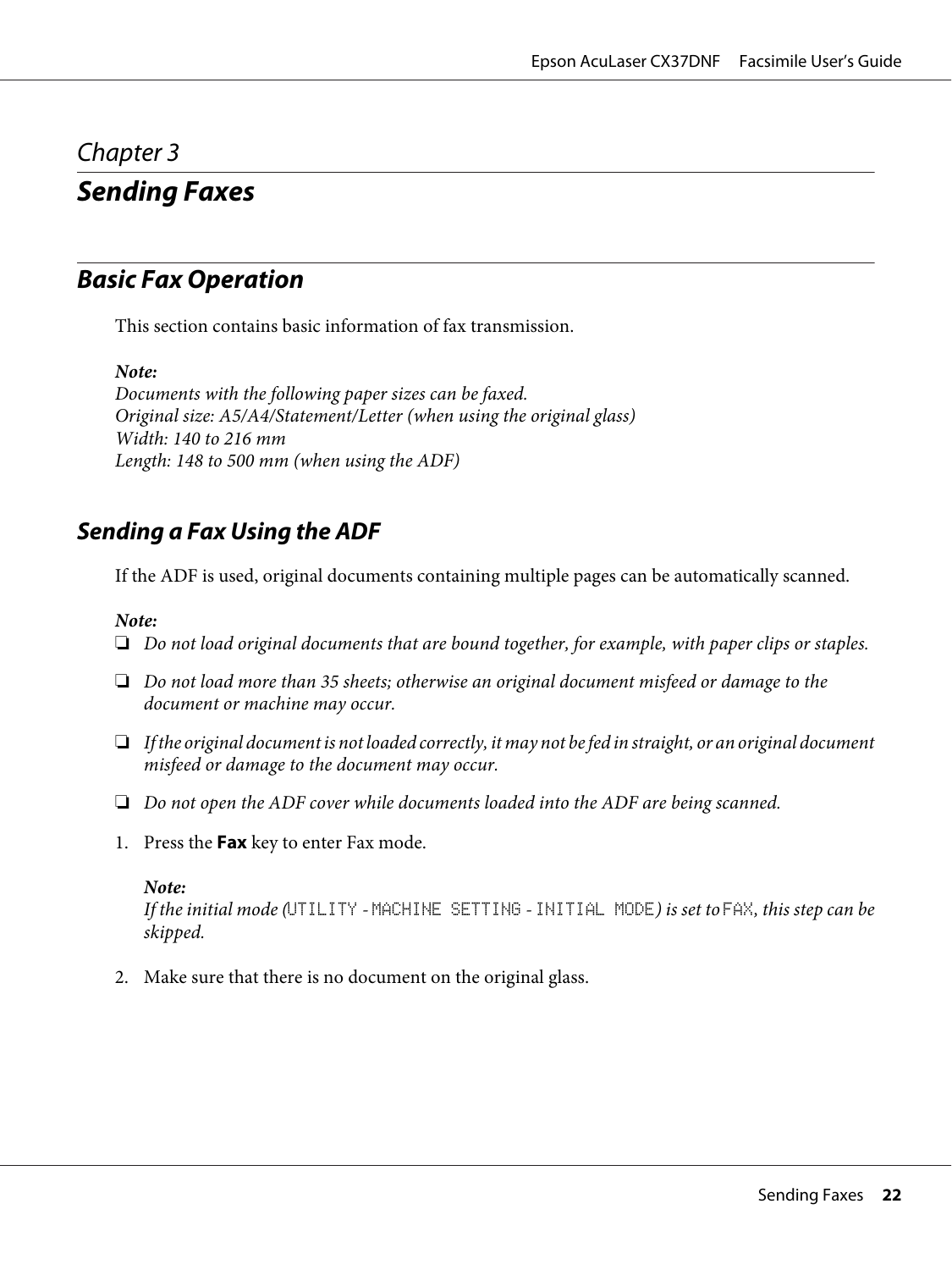3. Put the document into the ADF document feed tray face up.



- 4. Adjust the document guides to the document size.
- 5. Adjust the document image quality.

#### *Note:*

*For details on selecting the document image quality, refer to ["Selecting the Image Quality" on](#page-25-0) [page 26.](#page-25-0)*

- 6. Specify the fax number of the recipient in one of the following ways:
	- ❏ Direct dialing
	- ❏ Using the favorite list
	- ❏ Using the Speed Dial function
	- ❏ Using the Group Dial function
	- ❏ Using the Address Book function
	- ❏ Using the **Redial/Pause** key

#### *Note:*

- ❏ *For details on specifying the recipient, refer to ["Specifying a Recipient" on page 27](#page-26-0). For details on using the* **Redial/Pause** *key, refer to ["Using the Redial Function" on page 32.](#page-31-0)*
- ❏ *A transmission can also be sent to multiple recipients with the Broadcast function. For details on sending a broadcast transmission, refer to ["Sending a Fax to Multiple Recipients \(Broadcast](#page-31-0) [Transmission\)" on page 32.](#page-31-0)*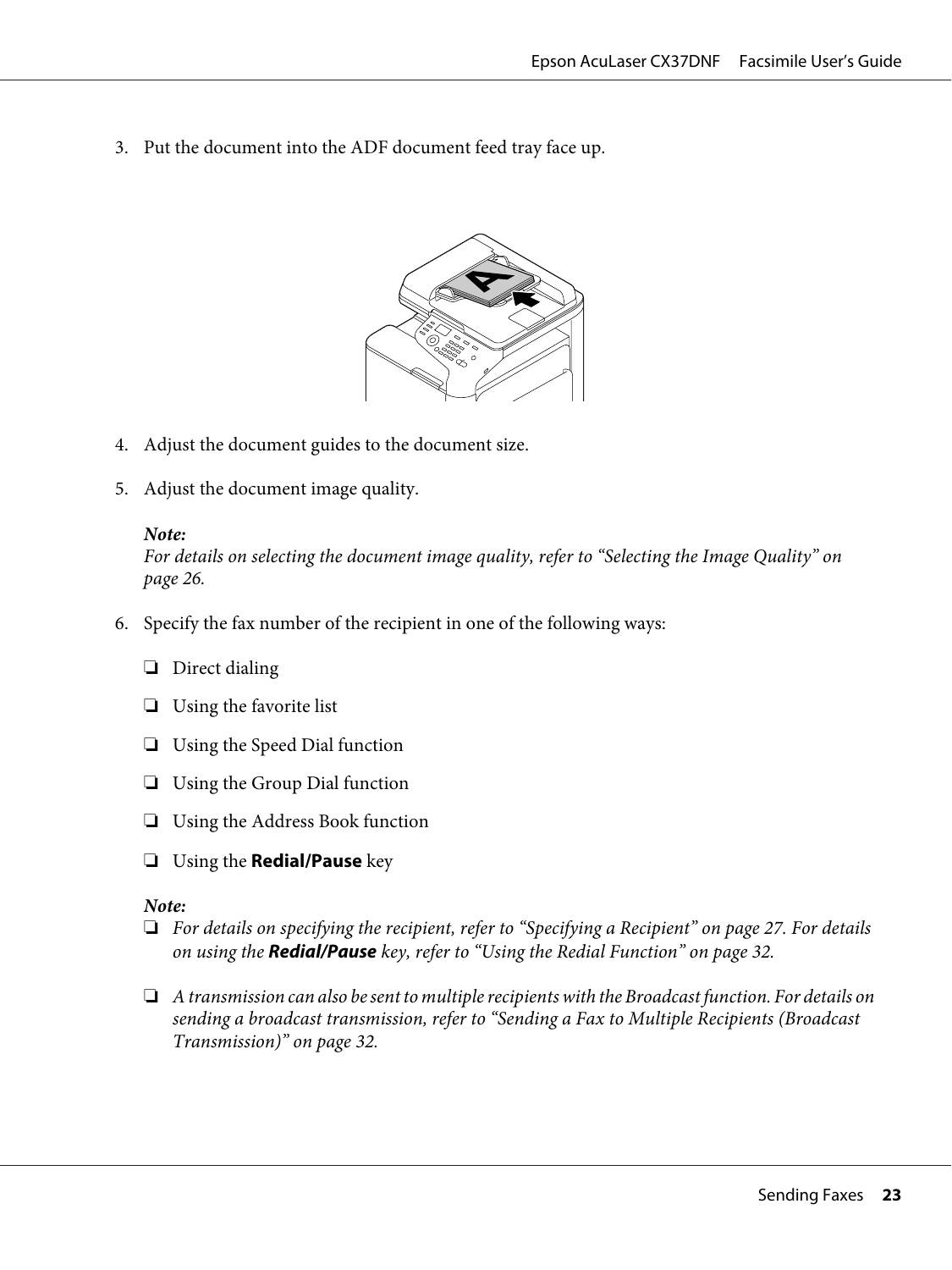#### <span id="page-23-0"></span>7. Press the **Start** key.

The document is scanned, and then the fax is sent.

#### *Note:*

- ❏ *To stop the transmission, press the* **Stop/Reset** *key. A message appears, requesting confirmation to cancel the setting. Select* YES*, and then press the* **Select** *key.*
- ❏ *If* FAX TX *in* ADMIN. MANAGEMENT*/* PASSWORD SETTING*/* FULL FUNC. NO. *has been restricted, type in the number specified for* FULL FUNC. NO. *after pressing the* **Start** *key.*
- ❏ *If the fax could not be sent (for example, because the line was busy), the automatic redial function will try sending the transmission again. If the fax could not be sent with the automatic redial function, a TX Result Report can be printed. For details, refer to ["TX RESULT REPORT" on page 69.](#page-68-0)*
- ❏ *If you want to cancel a scanned document queued for transmission or a fax waiting to be redialed, select* CANCEL RESERV. *from the menu. For details, refer to ["Canceling a Queued](#page-41-0) [Transmission" on page 42.](#page-41-0)*
- ❏ *If memory is nearly full, scanning of the document is stopped and a message appears, allowing you to select whether to start the transmission or cancel that transmission job. If the selection is made to cancel the job, the pages of the document that have been scanned for that job are deleted. If the selection is made to begin the transmission, transmission begins. After the scanned pages have been sent, scanning of the document starts again.*

# **Sending a Fax Using the Original Glass**

1. Press the **Fax** key to enter Fax mode.

#### *Note:*

*If the initial mode (*UTILITY *-* MACHINE SETTING *-* INITIAL MODE*) is set to* FAX*, this step can be skipped.*

2. Remove all documents from the ADF.

#### *Note:*

*If you are using the original glass to scan, do not load any documents into the ADF.*

3. Lift to open the ADF cover.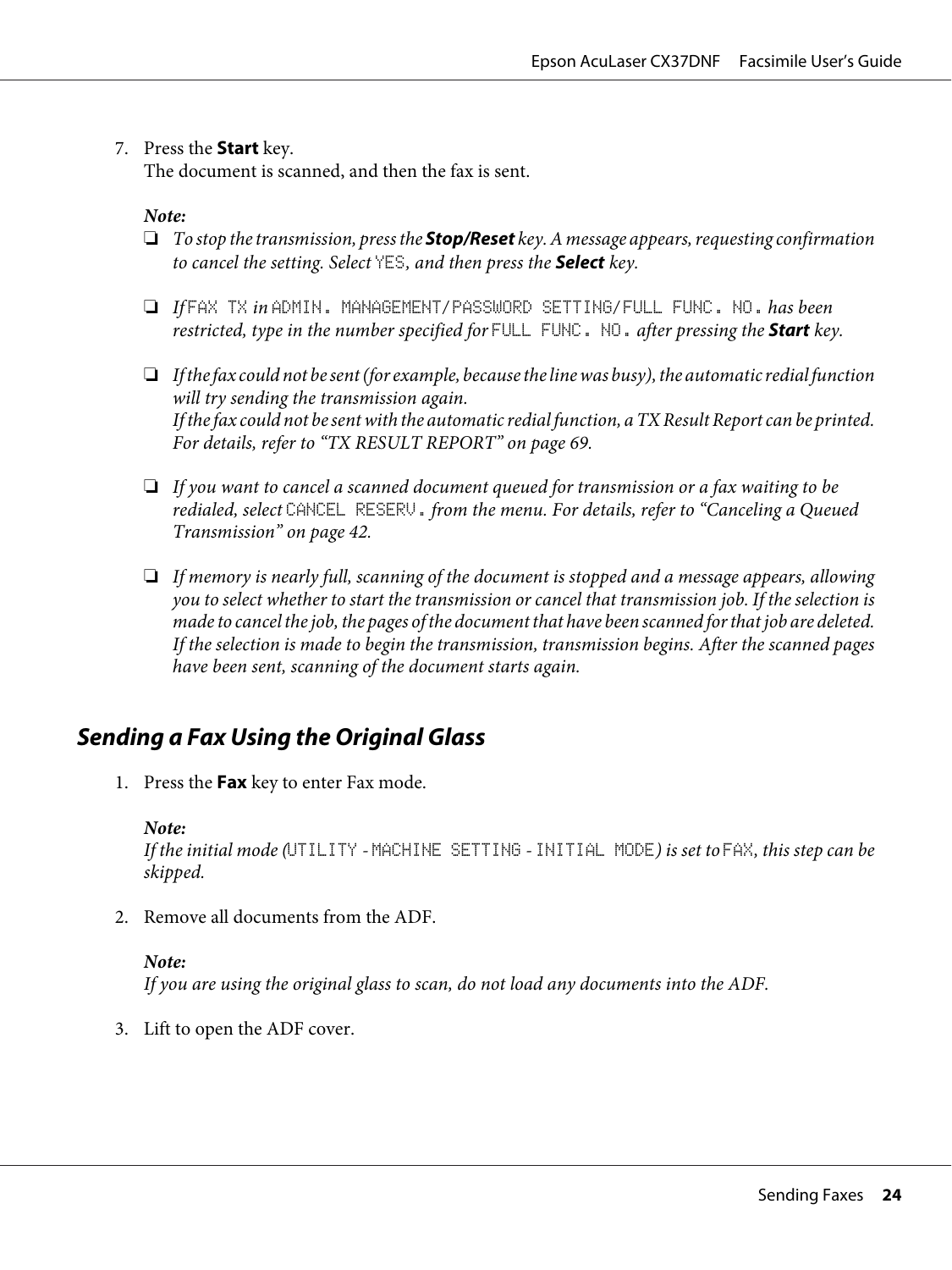- 4. Place the original document face down on the original glass and align the document on the scales above and to the left of the original glass.
- 5. Gently close the ADF cover.

#### *Note:*

*Closing it too quickly may cause the document to move on the original glass.*

6. Select the document image quality.

#### *Note:*

*For details on selecting the document image quality, refer to ["Selecting the Image Quality" on](#page-25-0) [page 26.](#page-25-0)*

- 7. Specify the fax number of the recipient in one of the following ways:
	- ❏ Direct dialing
	- ❏ Using the favorite list
	- ❏ Using the Speed Dial function
	- ❏ Using the Group Dial function
	- ❏ Using the Address Book functions
	- ❏ Using the **Redial/Pause** key

#### *Note:*

- ❏ *For details on specifying the recipient, refer to ["Specifying a Recipient" on page 27](#page-26-0). For details on using the* **Redial/Pause** *key, refer to ["Using the Redial Function" on page 32.](#page-31-0)*
- ❏ *A transmission can also be sent to multiple recipients with the Broadcast function. For details on sending a broadcast transmission, refer to ["Sending a Fax to Multiple Recipients \(Broadcast](#page-31-0) [Transmission\)" on page 32.](#page-31-0)*
- 8. Press the **Start** key. A screen appears, requesting confirmation of the scanning area.
- 9. To scan the displayed scanning area, press the **Select** key. The document is scanned.

#### *Note:*

*To change the displayed scanning area, press the*  $\triangle$  or  $\nabla$  *key, select the desired scanning area. Press the* **Select** *key again to start scanning.*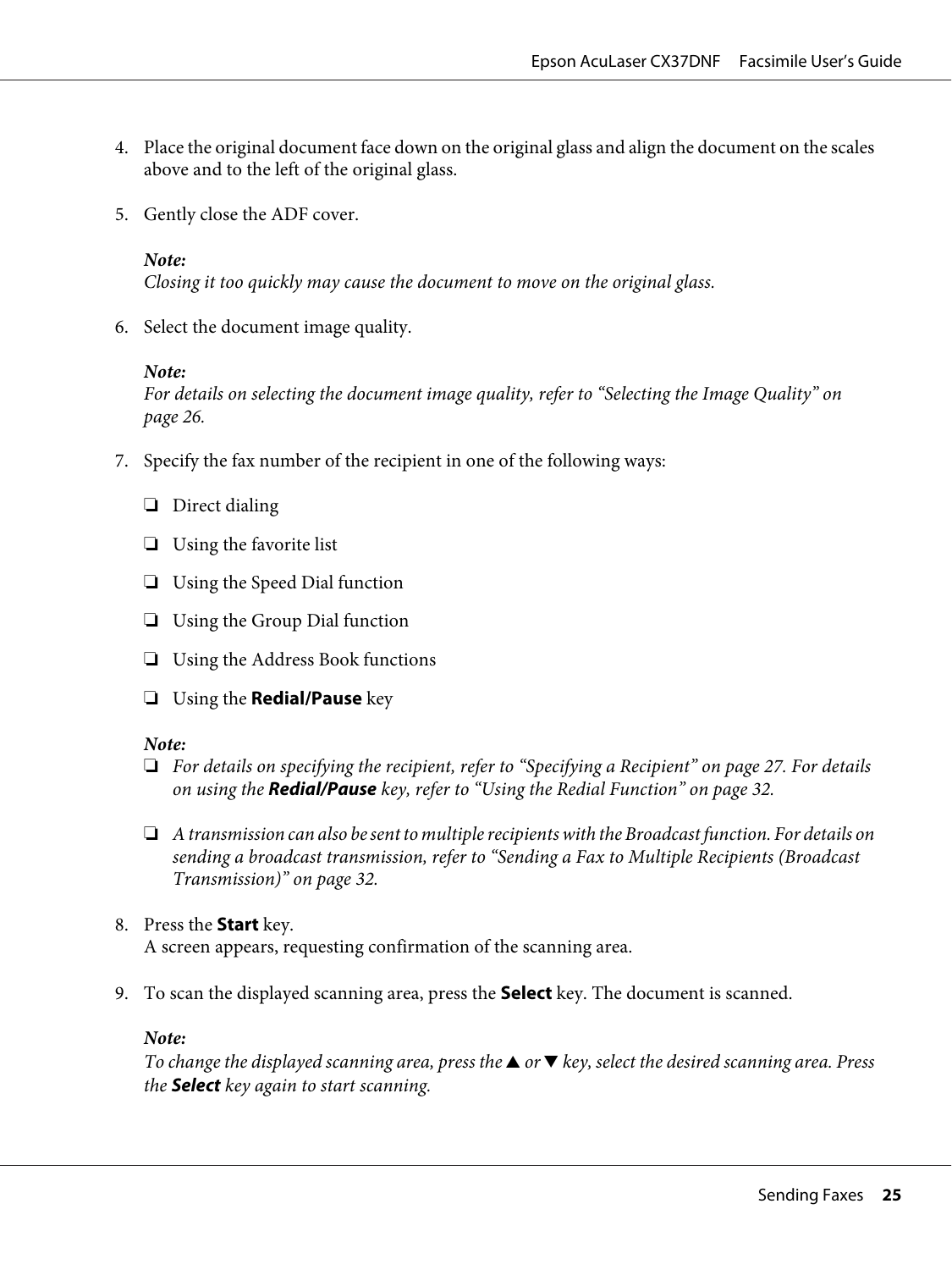<span id="page-25-0"></span>10. To scan multiple pages from the original glass, check that the message NEXT PAGE? appears, replace the document, and then press the **Select** key. When scanning of the document is finished, press the **Start** key.

The document is scanned, and then the fax is sent.

*Note:*

- ❏ *To stop the transmission, press the* **Stop/Reset** *key. A message appears, requesting confirmation to cancel the setting. Select* YES*, and then press the* **Select** *key.*
- ❏ *If* FAX TX *in* ADMIN. MANAGEMENT*/*PASSWORD SETTING*/*FULL FUNC. NO. *has been restricted, type in the number specified for* FULL FUNC. NO. *after pressing the* **Start** *key.*
- ❏ *If the fax could not be sent (for example, because the line was busy), the automatic redial function will try sending the transmission again. If the fax could not be sent with the automatic redial function, a TX Result Report can be printed. For details, refer to ["TX RESULT REPORT" on page 69.](#page-68-0)*
- ❏ *If you want to cancel a scanned document queued for transmission or a fax waiting to be redialed, select* CANCEL RESERV. *from the menu. For details, refer to ["Canceling a Queued](#page-41-0) [Transmission" on page 42.](#page-41-0)*
- ❏ *If memory is nearly full, scanning of the document is stopped and a message appears, allowing you to select whether to start the transmission or cancel that transmission job. If the selection is made to cancel the job, the pages of the document that have been scanned for that job are deleted. If the selection is made to begin the transmission, transmission begins. After the scanned pages have been sent, scanning of the document starts again.*

# **Selecting the Image Quality**

The image quality of a document can be selected before it is sent as a fax.

# **Selecting the Resolution**

1. Press the  $\triangle$  or  $\nabla$  key to select the current fax image quality, and then press the **Select** key.

#### *Note:*

STD/TEXT*,* FINE/TEXT*,* S-FINE/TEXT*,* STD/PHOTO*,* FINE/PHOTO *or* S-FINE/PHOTO *may appear, depending on the setting selected for* FAX TX OPERATION *in the* UTILITY *menu.*

2. Check that QUALITY(ORIGINAL) is selected, and then press the **Select** key.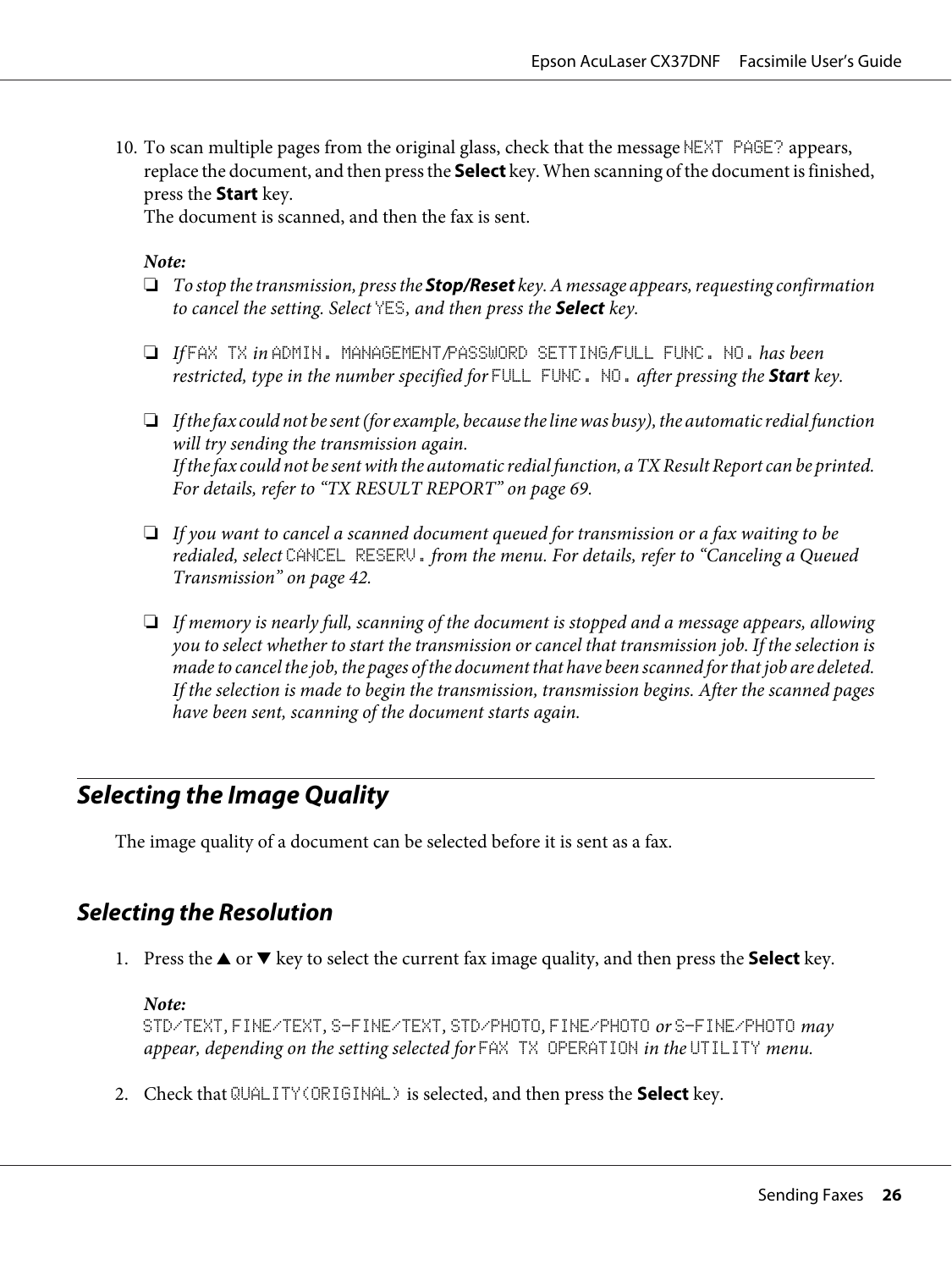<span id="page-26-0"></span>3. Press the  $\blacktriangle$  or  $\nabla$  key to select the fax resolution, and then press the **Select** key. The resolution is selected.

#### *Note:*

*Select the resolution appropriate for the document.*

- ❏ STD/TEXT*: Select this setting for documents containing handwriting or for computer printouts.*
- ❏ FINE/TEXT*: Select this setting for documents containing small print.*
- ❏ S-FINE/TEXT*: Select this setting for documents containing small print, such as newspapers, and documents containing detailed illustrations.*
- ❏ STD/PHOTO*: Select this setting for photo documents containing regular photos.*
- ❏ FINE/PHOTO*: Select this setting for photo documents containing fine images.*
- ❏ S-FINE/PHOTO*: Select this setting for photo documents containing finer images.*

*The resolution returns to the default setting after the document is scanned with a normal transmission or after transmission after manual transmission. The default setting can be changed. This is useful for specifying a frequently used resolution setting as the default. For details, refer to the Printer/Copier/Scanner User's Guide.*

# **Selecting the Scan Density**

1. Press the  $\blacktriangle$  or  $\nabla$  key to select the current fax image quality, and then press the **Select** key.

#### *Note:*

STD/TEXT*,* FINE/TEXT*,* S-FINE/TEXT*,* STD/PHOTO*,* FINE/PHOTO *or* S-FINE/PHOTO *may appear, depending on the setting selected for* FAX TX OPERATION *function in the* UTILITY *menu.* 

- 2. Press the  $\triangle$  or  $\nabla$  key to select DENSITY, and then press the **Select** key.
- 3. Press the  $\blacktriangleleft$  or  $\blacktriangleright$  key to select the scan density, and then press the **Select** key. The scan density is selected.

# **Specifying a Recipient**

The recipients can be specified in any of the following ways.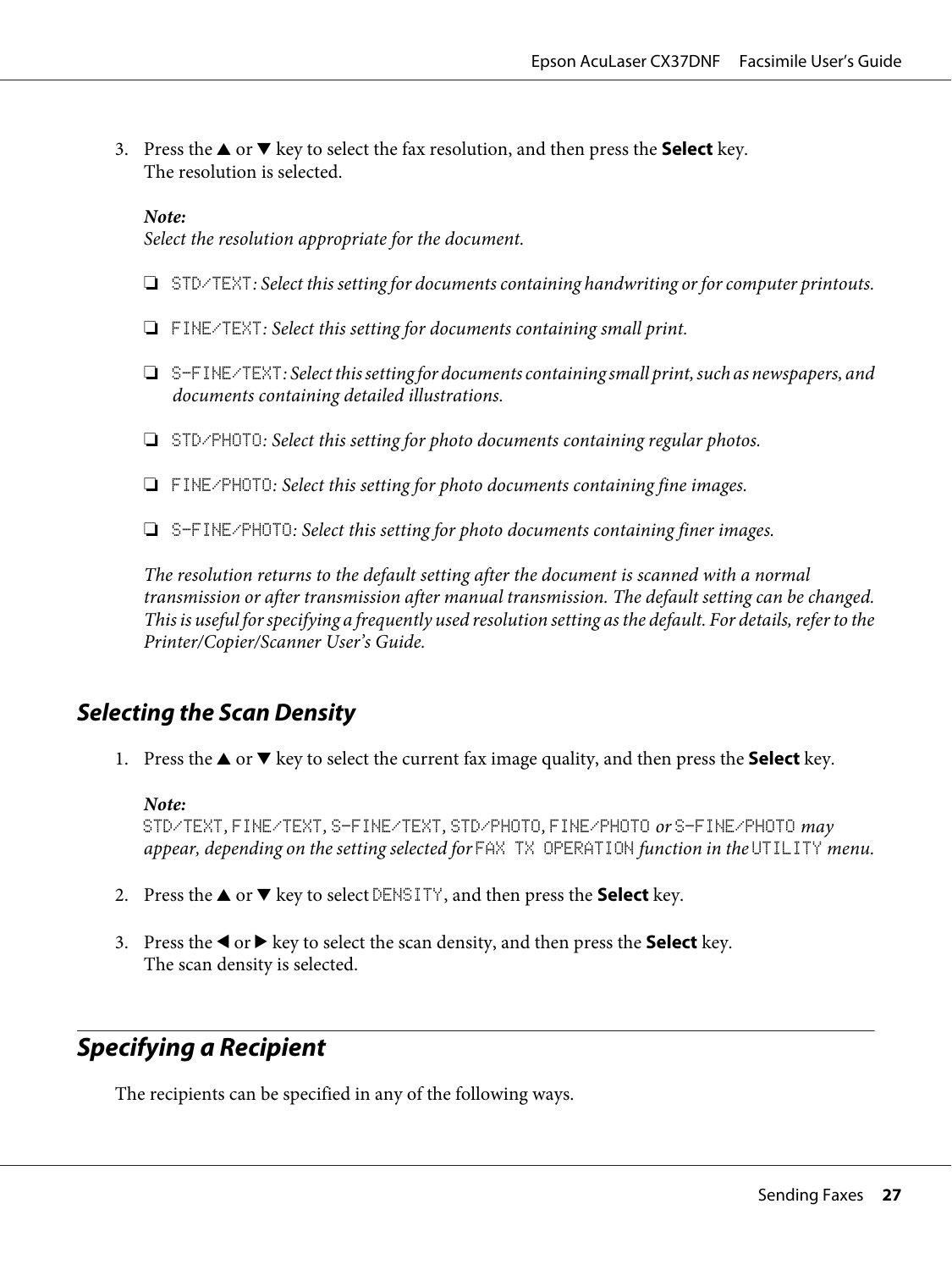- <span id="page-27-0"></span>❏ Direct dialing: Directly type in the fax number.
- ❏ Using the favorite list: Recall a speed dial destination or group dial destination registered on the favorite list.
- ❏ Using the Speed Dial function: Specify a recipient registered with a speed dial.
- ❏ Using group dial numbers: Recall a registered group dial destination.
- ❏ Using the address book functions: List or search for recipients registered as speed dial numbers or group dial numbers, and then select a recipient.
- ❏ Using the **Redial/Pause** key: Specify the number of the recipient dialed last.

## **Directly Entering a Fax Number**

1. Use the numeric keypad to type in the fax number for the recipient.

#### *Note:*

- $\Box$  *The keys that can be used to enter the fax number are: the number keys (0 through 9),*  $\angle$  *and #. Press the* **Redial/Pause** *key to enter "P" (pause). However, this cannot be entered in front of the fax number.*
- ❏ *If the machine is connected to a PBX line and the prefix number (outside line access number) has been specified in the* COMM. SETTING*, enter "#" to dial the outside line access number automatically.*
- ❏ *To erase the entered number, hold down the* **Back** *key for about one second, or press the* **Stop/ Reset** *key.*
- 2. Press the **Select** key.

#### *Note:*

*If* CONFIRM FAX NO. *is set to* ON*, type in the fax number again for confirmation. For details on specifying the setting for* CONFIRM FAX NO.*, refer to Printer/Copier/Scanner User's Guide.*

3. Press the  $\triangle$  or  $\nabla$  key to select FINISH, and then press the **Select** key.

The destination is specified.

*Note:*

*To erase the selected destinations, press the* **Stop/Reset** *key.*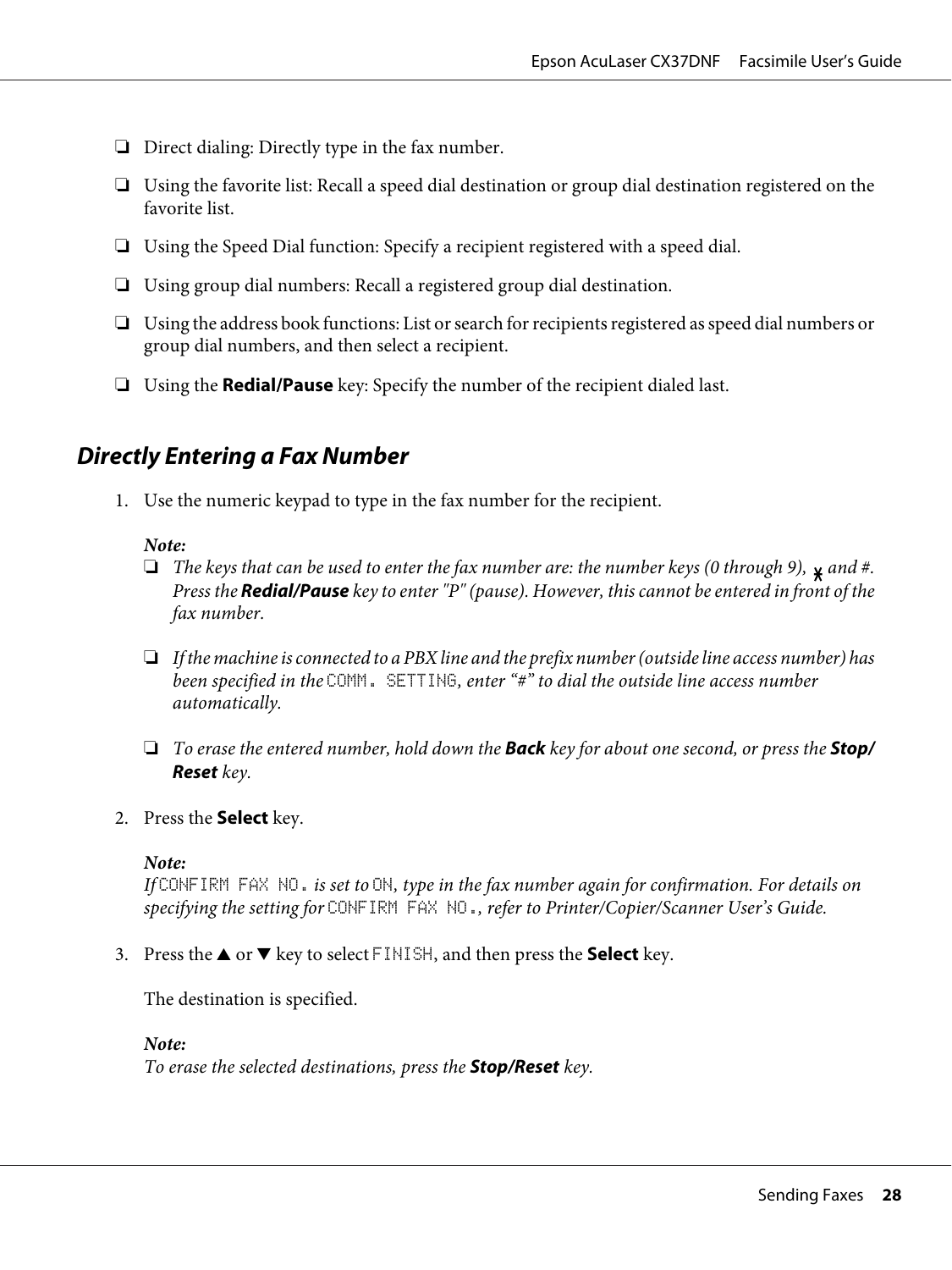# <span id="page-28-0"></span>**Using the Favorite List**

If frequently specified speed dial destinations and group dial destinations are registered in the favorite list, press the **Addressbook** key, and then press the  $\triangle$  or  $\nabla$  key to quickly select the desired destination.

#### *Note:*

*The destination must have been previously registered on the favorite list. For details, refer to ["TX](#page-68-0) [RESULT REPORT" on page 69.](#page-68-0)*

1. Press the **Addressbook** key.

#### *Note:*

*The* **Addressbook** *key can be used if the main screen or* Can Use AddressBook *is displayed.*

2. Press the  $\triangle$  or  $\nabla$  key to select the desired destination, and then press the **Select** key.

#### *Note:*

*If a destination was incorrectly selected, press the* **Back** *key, press the* **Addressbook** *key, and then select the correct destination.*

- 3. Press the **Select** key again.
- 4. Press the  $\triangle$  or  $\nabla$  key to select FINISH, and then press the **Select** key.

The destination is specified.

#### *Note:*

❏ *If a group dial destination was selected, multiple destinations are specified.*

❏ *To erase the selected destinations, press the* **Stop/Reset** *key.*

# **Using the Speed Dial Function**

If a recipient has been registered with a speed dial number, the recipient's fax number can be dialed simply by pressing a speed dial number key.

#### *Note:*

*The recipient must have been registered with a speed dial in advance. For details, refer to ["Registering a](#page-60-0) [Speed Dial Destination" on page 61.](#page-60-0)*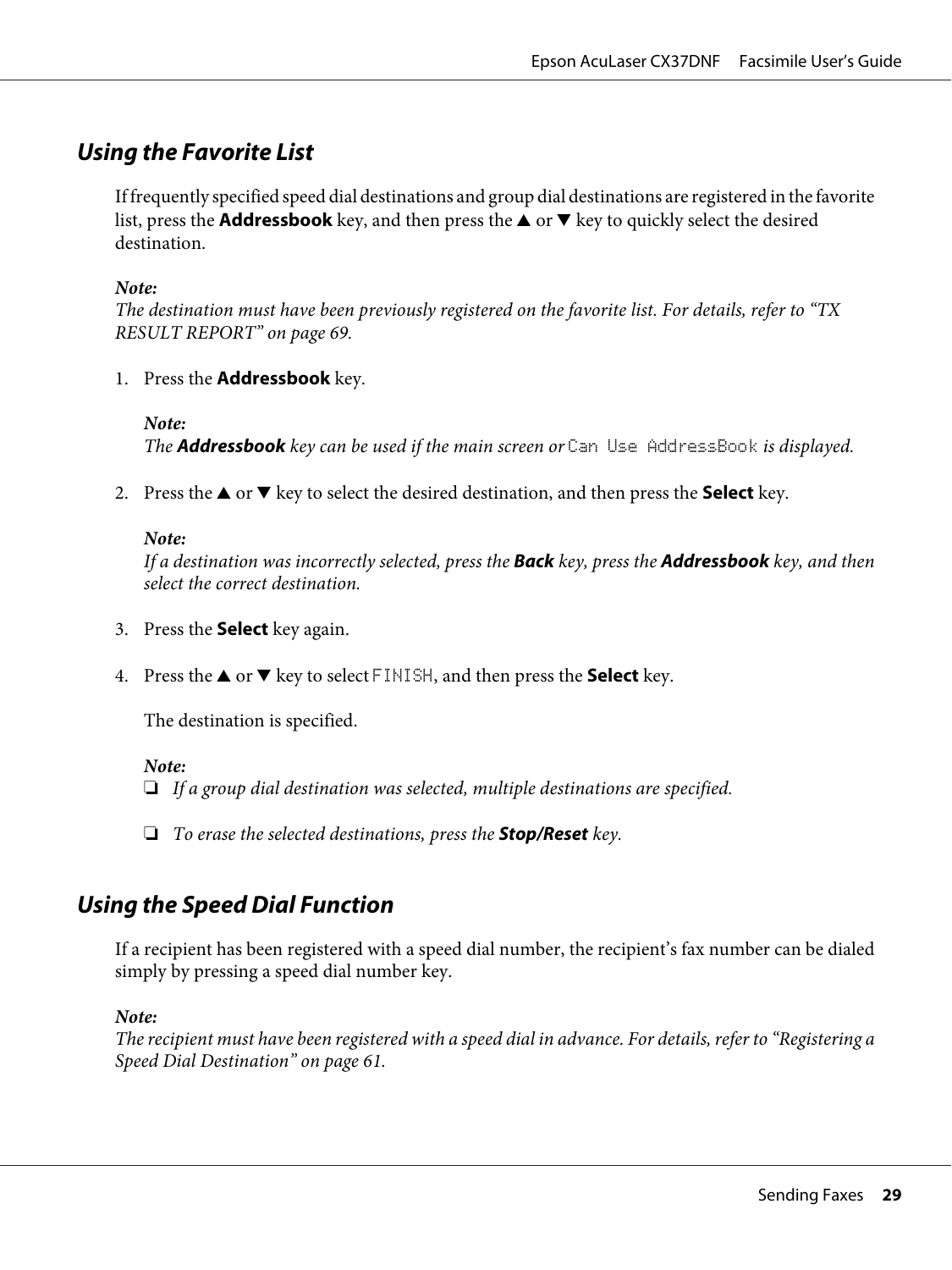<span id="page-29-0"></span>1. Press the **Addressbook** key 2 times.

#### *Note:*

*The* **Addressbook** *key can be used if the main screen or* Can Use AddressBook *is displayed.*

2. Use the keypad to type in the speed dial number (1-220), and then press the **Select** key.

#### *Note:*

- ❏ *If a number was incorrectly entered, press the* **Back** *key, and then type in the correct number of the speed dial destination.*
- ❏ *If the entered speed dial number is not registered with a fax number, the message* NOT FAX NO. *appears. In addition, if the entered speed dial number is not registered with a recipient, the message* NOT REGISTERED! *appears. Enter a speed dial number registered with a fax number.*
- 3. When OK=Select appears, press the **Select** key again.
- 4. Press the  $\triangle$  or  $\nabla$  key to select FINISH, and then press the **Select** key.

The destination is specified.

*Note: To erase the selected destinations, press the* **Stop/Reset** *key.*

### **Using the List Function of the Address Book**

If a recipient is registered with a speed dial number or a group dial number, the recipient can be found by using the List or Search function of the address book.

Follow the procedure described below to search using the List function of the address book.

1. Press the **Addressbook** key 4 times.

*Note: The* **Addressbook** *key can be used if the main screen or* Can Use AddressBook *is displayed.*

- 2. Check that LIST is selected, and then press the **Select** key. The list of programmed speed dial numbers and group dial numbers is displayed.
- 3. Press the  $\triangle$  or  $\nabla$  key to select the desired destination, and then press the **Select** key.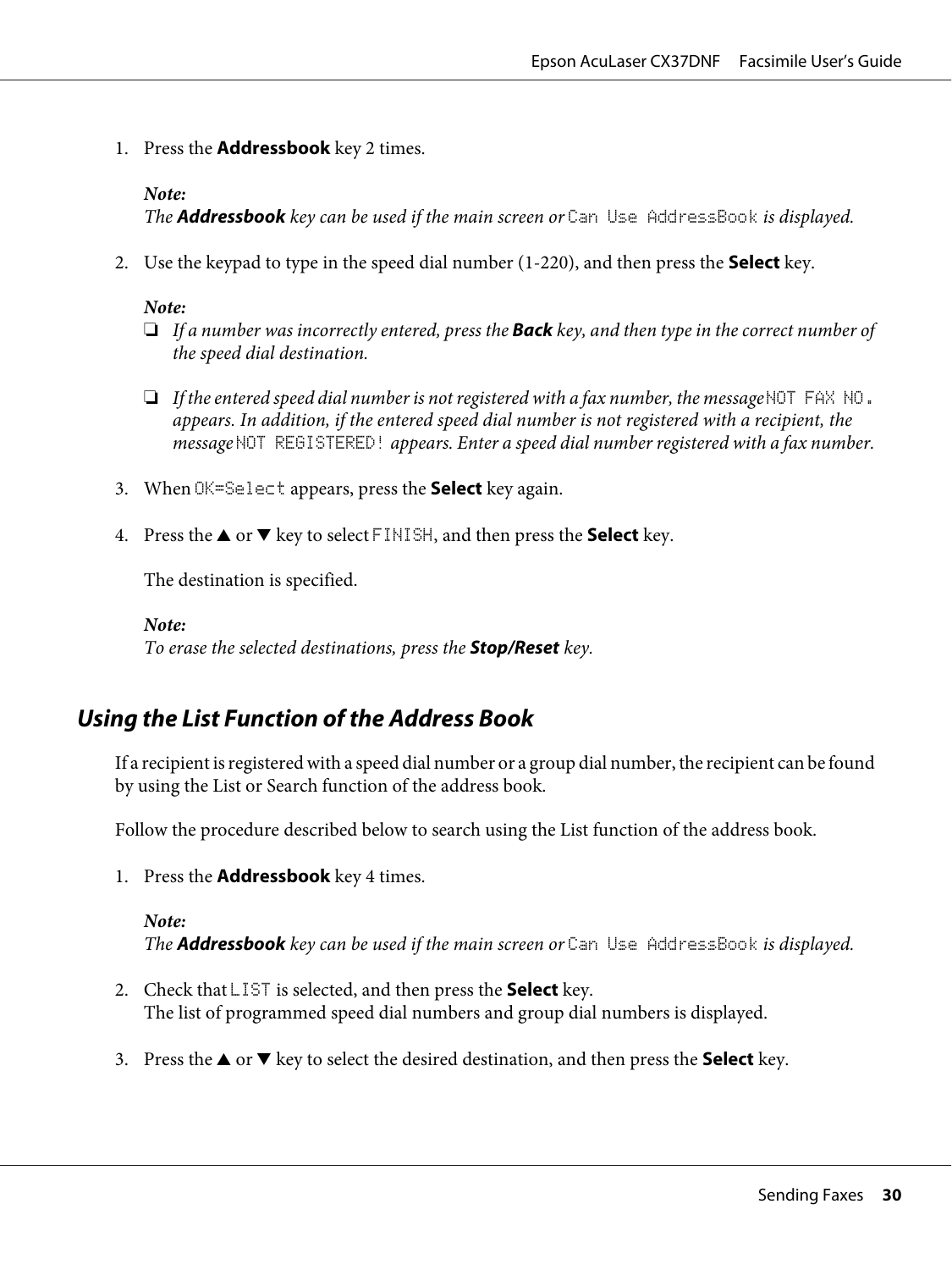#### <span id="page-30-0"></span>*Note:*

*If a destination was incorrectly selected, press the* **Back** *key, and then perform the operation again from step 1.*

- 4. When OK=Select appears, press the **Select** key again.
- 5. Press the  $\triangle$  or  $\nabla$  key to select FINISH, and then press the **Select** key.

#### *Note:*

*To erase the selected destinations, press the* **Stop/Reset** *key.*

# **Using the Search Function of the Address Book**

If a recipient is registered with a speed dial number or a group dial number, the recipient can be found by using the List or Search function of the address book.

Follow the procedure described below to search using the Search function of the address book.

1. Press the **Addressbook** key 4 times.

### *Note: The* **Addressbook** *key can be used if the main screen or* Can Use AddressBook *is displayed.*

- 2. Press the  $\triangle$  or  $\nabla$  key to select SEARCH, and then press the **Select** key. A screen appears, allowing you to enter the text to be searched for.
- 3. Using the keypad, enter the first few characters of the name programmed for the desired recipient.

#### *Note:*

- ❏ *Enter the name programmed in the speed dial number or the group dial number. For details on entering text, refer to ["Entering Text" on page 78.](#page-77-0)*
- ❏ *Text up to 10 characters long can be entered.*
- 4. Press the **Select** key. The number of names beginning with the text entered in step 3 is displayed.

#### *Note:*

If no names beginning with the entered text are found, **NOT** FOUND is displayed.

5. Press the  $\triangle$  or  $\nabla$  key to select the desired destination, and then press the **Select** key.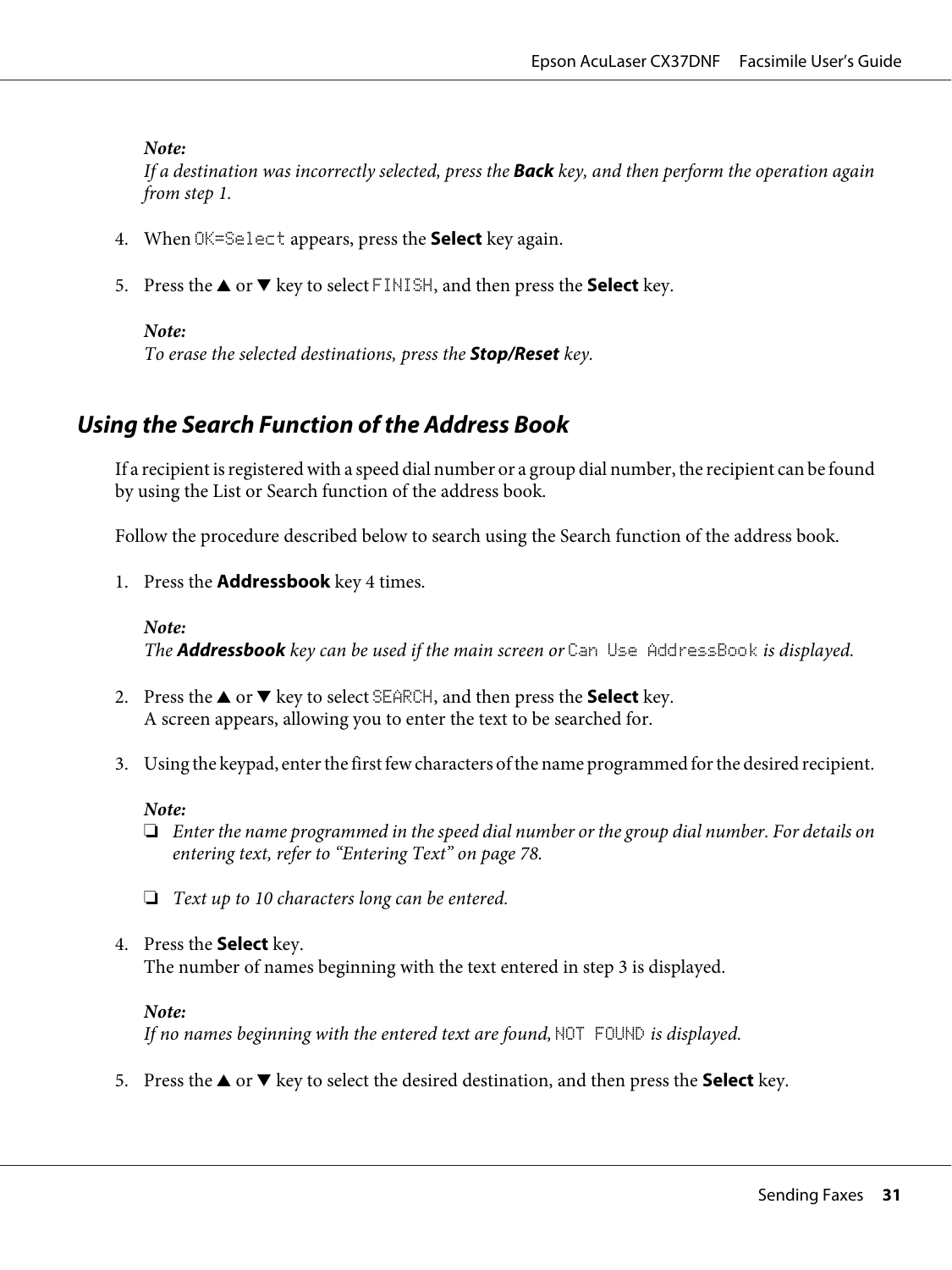#### <span id="page-31-0"></span>*Note:*

*If the desired recipient name does not appear in the search results, press the* **Back** *key to return to the screen allowing you to enter the text to be searched for, and then try searching for different text.*

- 6. When OK=Select appears, press the **Select** key again.
- 7. Press the  $\triangle$  or  $\nabla$  key to select FINISH, and then press the **Select** key.

#### *Note:*

*To erase the selected destinations, press the* **Stop/Reset** *key.*

# **Using the Redial Function**

To send a fax to the last number dialed, press the **Redial/Pause** key to recall the fax number.

1. Press the **Redial/Pause** key. Check that the desired fax number appears in the message window.

# **Specifying Multiple Recipients**

A fax can be sent to multiple recipients in a single transmission. There are two methods for sending a fax to multiple recipients in a single transmission.

- ❏ Using group dial function
- ❏ Using Broadcast function

# **Sending a Fax to Multiple Recipients (Broadcast Transmission)**

Directly type in multiple destinations, or select from the favorite list, speed dial destinations or address book.

#### *Note:*

❏ *A maximum of 236 destinations can be specified at one time.*

- ❏ *With the transmission result report, you can check whether the fax was sent to all recipients. For details on the transmission result report, refer to ["Checking the Transmission/Reception Result From](#page-67-0) [the Message Window" on page 68](#page-67-0) and ["About the Reports and Lists" on page 68.](#page-67-0)*
- 1. Position the document to be faxed.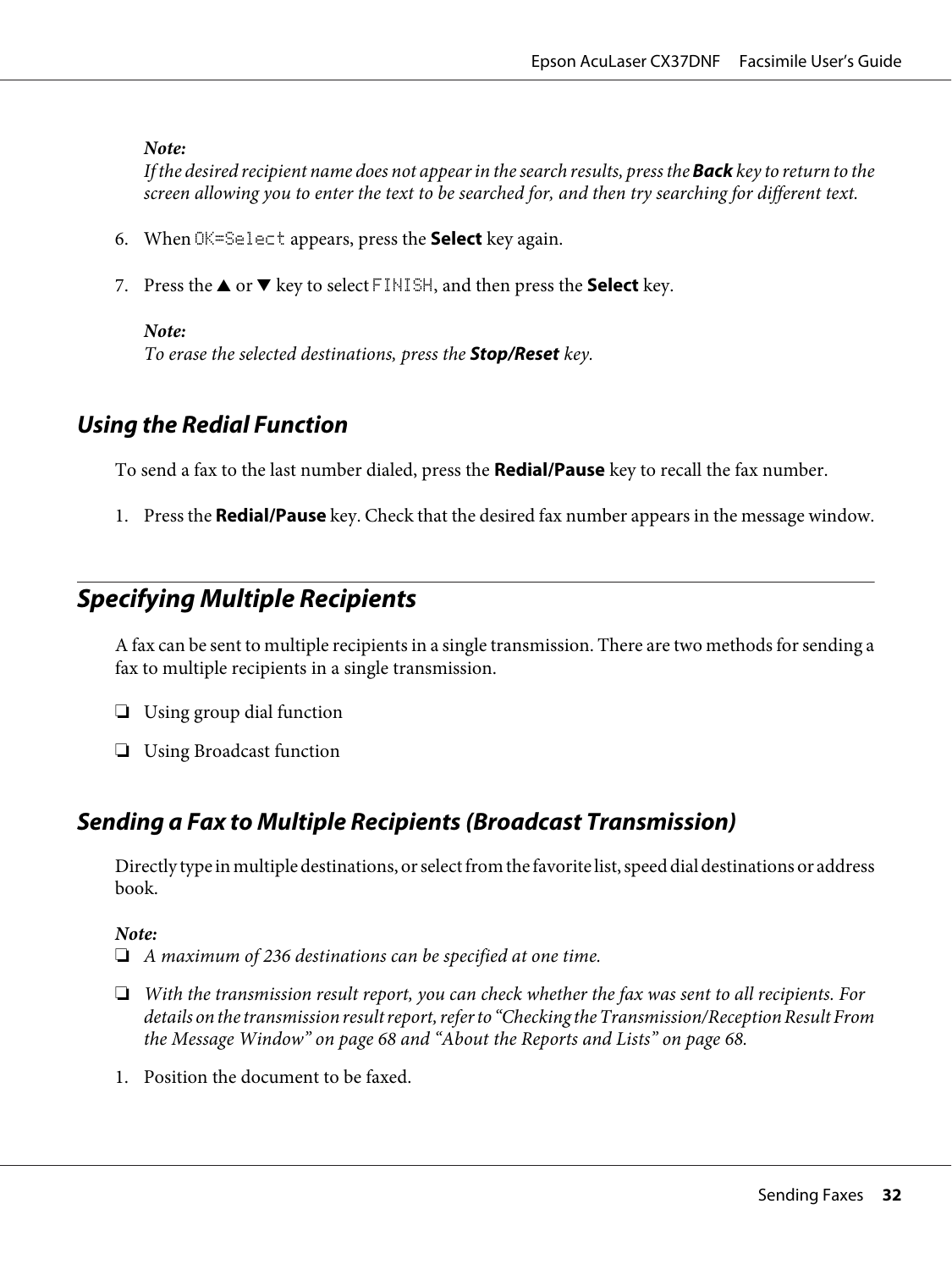2. If desired, select the image quality.

#### *Note:*

*For details, refer to ["Selecting the Image Quality" on page 26.](#page-25-0)*

- 3. Specify the fax number of the recipient.
	- ❏ Direct dialing: Enter the fax number of the recipient directly using the keypad. Press the **Select** key.
	- ❏ Using the favorite list (including group dial destinations): Press the **Addressbook** key, press the  $\blacktriangle$  or  $\nblacktriangledown$  key to select the number of the desired speed dial or group dial destination, and then press the **Select** key. Then, press the **Select** key again.
	- ❏ Using speed dial numbers: Press the **Addressbook** key 2 times, use the keypad to type in the number of the desired speed dial destination, and then press the **Select** key. Then, press the **Select** key again.
	- ❏ Using group dial numbers: Press the **Addressbook** key 3 times, use the keypad to type in the number of the desired group dial destination, and then press the **Select** key. Then, press the **Select** key again.
	- ❏ Using the address book: Press the **Addressbook** key 4 times, and then use the List function or Search function to search for the desired destination. (For details, refer to ["Using the List](#page-29-0) [Function of the Address Book" on page 30](#page-29-0) or ["Using the Search Function of the Address Book"](#page-30-0) [on page 31.](#page-30-0)) Then, press the **Select** key.
- 4. To add a destination, check that ADD is selected, and then press the **Select** key. Repeat step 3 until all desired destinations are specified.
	- ❏ To finish specifying destinations, select FINISH, and then press the **Select** key.
	- $\Box$  To check the specified destinations, select CHECK/EDIT. After checking the destinations, press the **Back** key.
	- **□** To delete a destination, press the **A** or  $\blacktriangledown$  key to select the destination to be deleted after selecting CHECK/EDIT to check the destinations, and then press the **Stop/Reset** key. When a message appears, requesting confirmation to delete the destination, select YES, and then press the **Select** key to delete the destination. After the destination is deleted, press the **Back** key.

#### *Note:*

*The* **Addressbook** *key can be used if* Can Use AddressBook *is displayed.*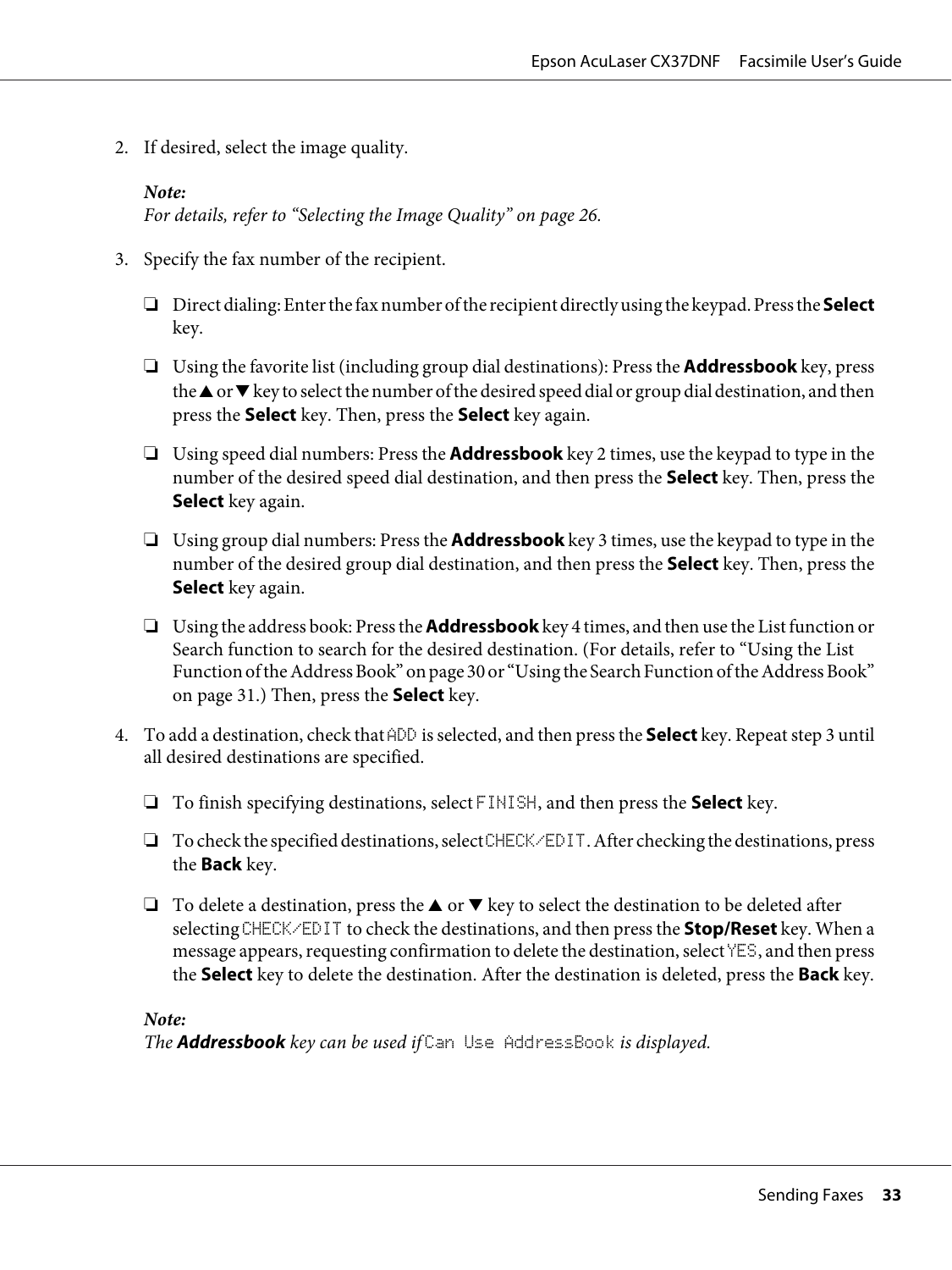<span id="page-33-0"></span>5. Press the **Start** key.

The document is scanned, and then the fax is sent.

*Note:*

- ❏ *To stop the transmission, press the* **Stop/Reset** *key. A message appears, requesting confirmation to cancel the setting. Select* YES*, and then press the* **Select** *key. If this is done, all selected recipients are cleared.*
- ❏ *If* FAX TX *in* ADMIN. MANAGEMENT*/*PASSWORD SETTING*/*FULL FUNC. NO. *has been restricted, type in the number specified for* FULL FUNC. NO. *after pressing the* **Start** *key.*

# **Sending a Fax to Multiple Recipients (Group Dial)**

Multiple destinations can be selected with a group dial destination.

#### *Note:*

*Multiple destinations must have been previously registered with a group dial destination. For details, refer to ["Registering a Group Dial Destination" on page 64](#page-63-0).*

1. Press the **Addressbook** key 3 times.

*Note: The* **Addressbook** *key can be used if the main screen or* Can Use AddressBook *is displayed.*

2. Use the keypad to type in the group dial number (1-20), and then press the **Select** key.

#### *Note:*

- ❏ *If a number was incorrectly entered, press the* **Back** *key, and then type in the correct number of the group dial destination.*
- ❏ *If the entered group dial number is not registered with a fax number, the message* NOT FAX NO. *appears. In addition, if the entered group dial number is not registered with a recipient, the message* NOT REGISTERED! *appears. Enter a group dial number registered with a fax number.*
- 3. When OK=Select appears, press the **Select** key again.
- 4. Press the  $\triangle$  or  $\nabla$  key to select FINISH, and then press the **Select** key.

#### *Note:*

*To erase the selected destinations, press the* **Stop/Reset** *key.*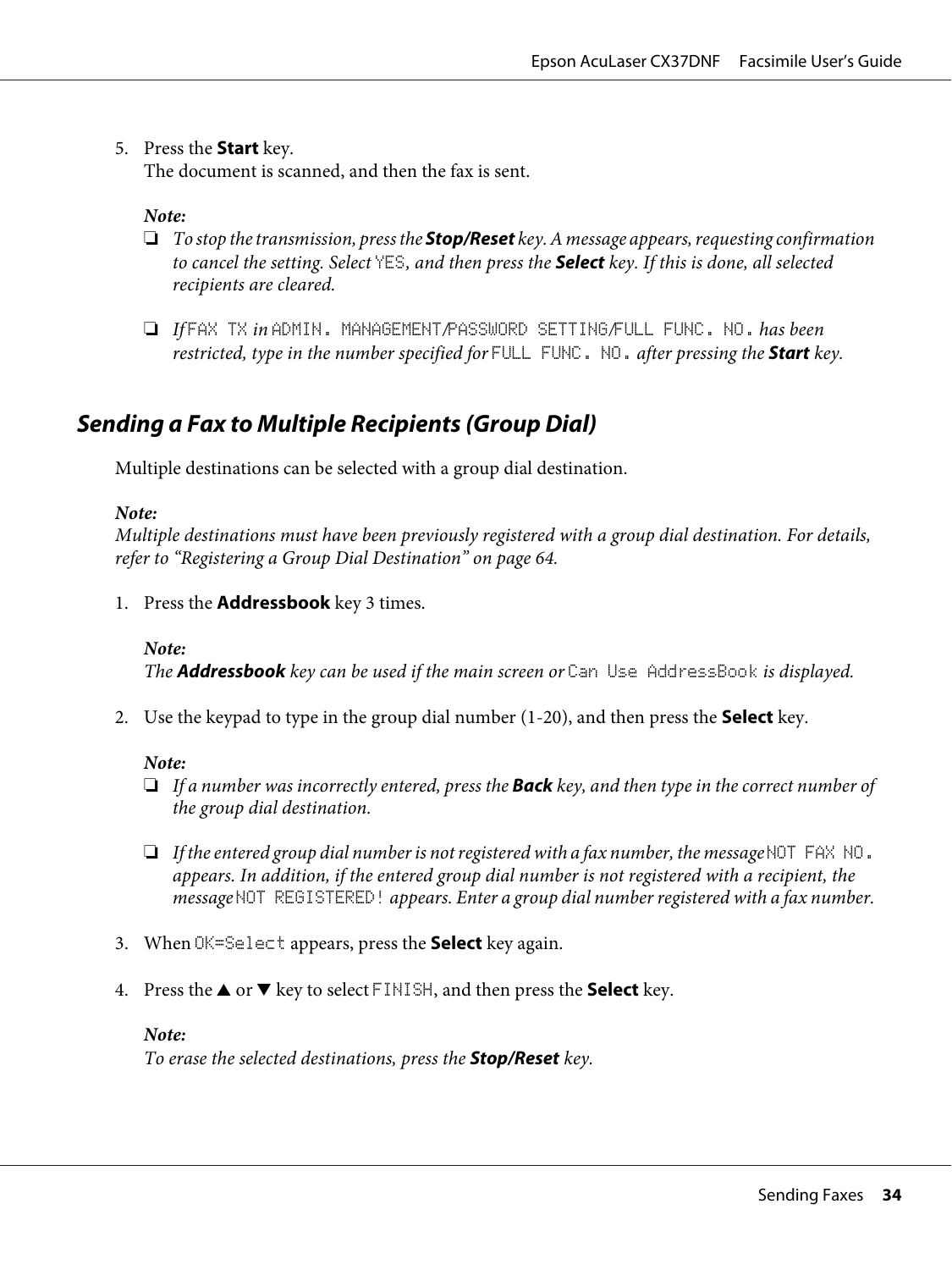<span id="page-34-0"></span>5. Press the **Start** key.

The document is scanned, and then the fax is sent.

*Note:*

- ❏ *To stop the transmission, press the* **Stop/Reset** *key. A message appears, requesting confirmation to cancel the setting. Select* YES*, and then press the* **Select** *key. If this is done, all selected recipients are cleared.*
- ❏ *If* FAX TX *in* ADMIN. MANAGEMENT*/*PASSWORD SETTING*/*FULL FUNC. NO. *has been restricted, type in the number specified for* FULL FUNC. NO. *after pressing the* **Start** *key.*

# **Sending a Fax at a Specified Time (Timer Transmission)**

A document can be scanned and stored in memory to be sent at a specified time. This feature is convenient for sending faxes at discounted calling times.

#### *Note:*

- ❏ *When sending multiple documents together to a single destination at a specified time, batch transmission is useful since only a single connection is required.*
- ❏ *If the machine is not programmed with the current time, the fax cannot be sent at the specified time. For details on specifying the time, refer to the Printer/Copier/Scanner User's Guide.*
- ❏ *Timer transmission can be combined with broadcast transmission.*
- 1. Position the document to be faxed.
- 2. If desired, select the image quality.

#### *Note:*

*For details, refer to ["Selecting the Image Quality" on page 26.](#page-25-0)*

- 3. Press the  $\triangle$  or  $\nabla$  key to select TIMER TX, and then press the **Select** key. The TIMER TX SETTING screen appears.
- 4. Using the keypad, enter the desired transmission time, and then press the **Select** key.

#### *Note:*

❏ *The time is set in the 24-hour format.*

❏ *If you want to correct the time, press the* **Back** *key, and then enter the correct time.*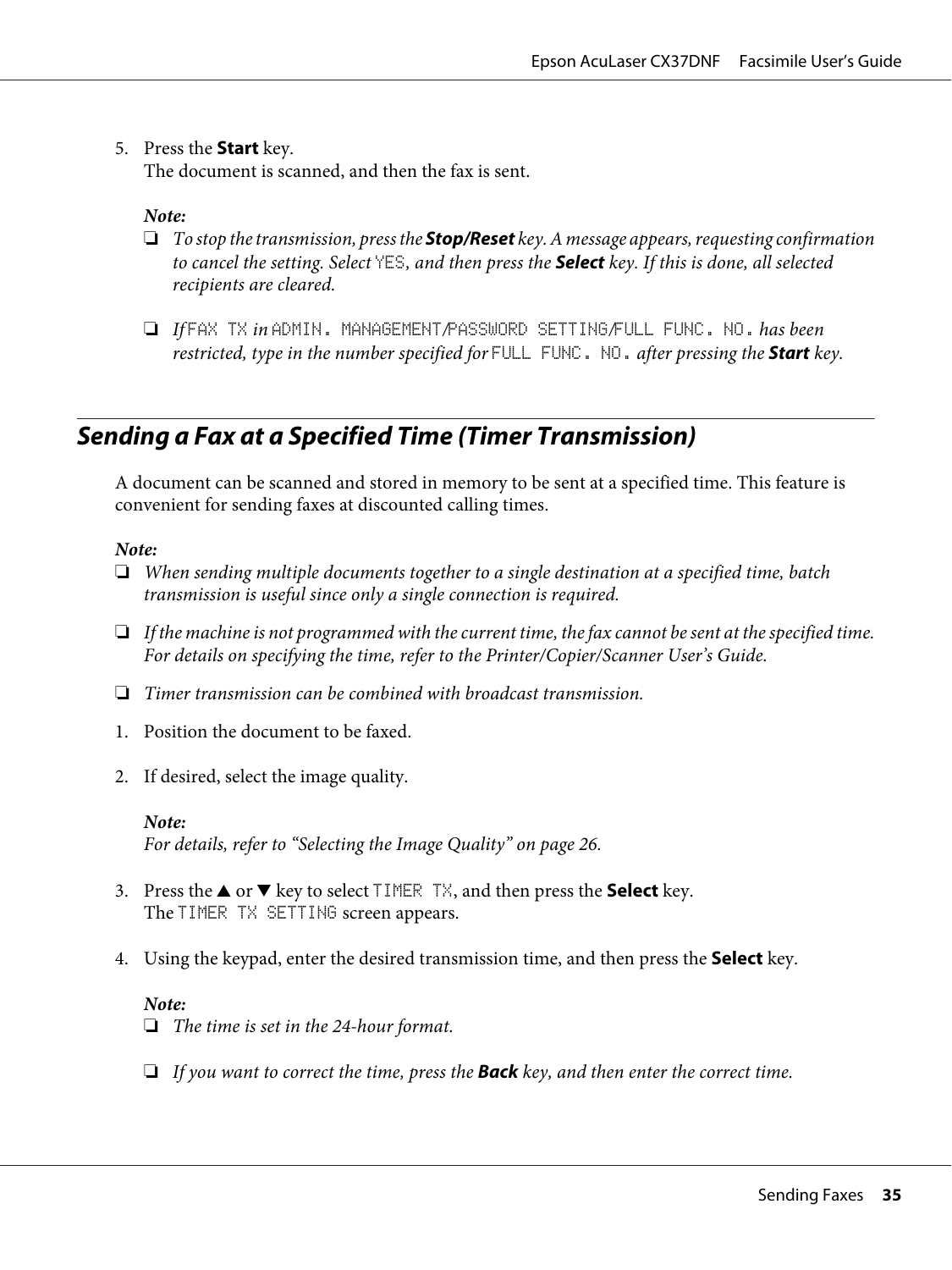<span id="page-35-0"></span>5. Specify the fax number of the recipient.

#### *Note:*

❏ *Refer to ["Specifying a Recipient" on page 27](#page-26-0).*

- ❏ *To send a broadcast transmission to multiple destinations, refer to ["Sending a Fax to Multiple](#page-31-0) [Recipients \(Broadcast Transmission\)" on page 32.](#page-31-0) After all recipients have been specified, press the* **Start** *key to begin scanning. After scanning is finished, the machine with enter a standby state.*
- ❏ *If the specified speed dial number is registered with batch transmission settings, the fax will be sent at the time specified for the batch transmission.*
- 6. Press the **Start** key to begin scanning, and then the machine enters transmission standby mode.

**n** appears in the screen when the machine is in standby mode.

*Note:*

*If you want to cancel a timer transmission, select* CANCEL RESERV.*. For details, refer to ["Canceling](#page-41-0) [a Queued Transmission" on page 42](#page-41-0).*

# **Sending a Batch Transmission**

Multiple documents can be scanned and stored in the memory of this machine to be sent together to a single destination at a specified time.

#### *Note:*

*From the* UTILITY *menu, batch transmission settings (transmission time) must have been registered with a speed dial number in advance. For details, refer to ["Using the Speed Dial Function" on](#page-28-0) [page 29.](#page-28-0)*

- 1. Position the document to be faxed.
- 2. If desired, select the image quality.

#### *Note:*

*For details, refer to ["Selecting the Image Quality" on page 26.](#page-25-0)*

3. Select destinations for the batch transmission from the favorite list, or specify their speed dial number.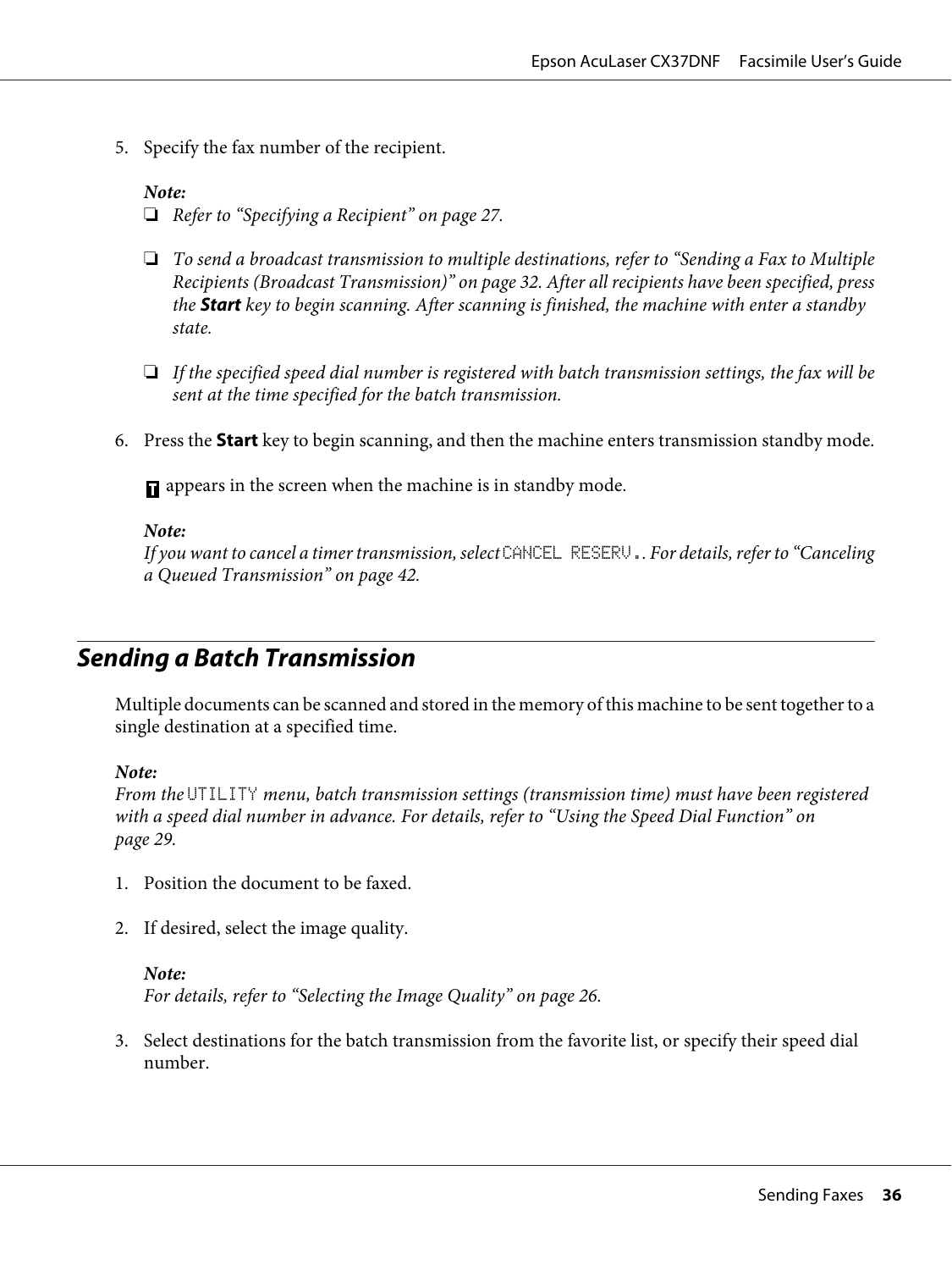- ❏ *For details on selecting destinations from the favorite list, refer to ["Using the Favorite List" on](#page-28-0) [page 29.](#page-28-0)*
- ❏ *For details on specifying destinations by their speed dial number, refer to ["Using the Speed Dial](#page-28-0) [Function" on page 29.](#page-28-0)*
- 4. Press the **Start** key to begin scanning, and then the machine enters transmission standby mode.

**T** appears in the screen when the machine is in standby mode.

*Note:*

*To cancel a batch transmission, select* CANCEL RESERV.*. For details, refer to ["Canceling a Queued](#page-41-0) [Transmission" on page 42.](#page-41-0)*

### **Memory Transmission and Direct Transmission**

There are two methods for sending documents with this machine: memory transmission and direct transmission.

### **Memory Transmission**

With this method, the fax transmission starts after the entire document is scanned and stored in the memory. The total number of pages is automatically printed with the page number in the header. However, the memory may become full if there are many pages in the document or if the data is large due to the fine image quality (resolution).

### **Direct Transmission**

With this method, the transmission is performed in real time in the transmission sequence of the destinations. If there are many pages in the document, the fax can be sent with this method without the memory becoming full.

*Note:*

*As a default,* MEMORY TX *(memory transmission) is selected. The default setting can be changed from the* UTILITY *menu. For details, refer to the Printer/Copier/Scanner User's Guide.*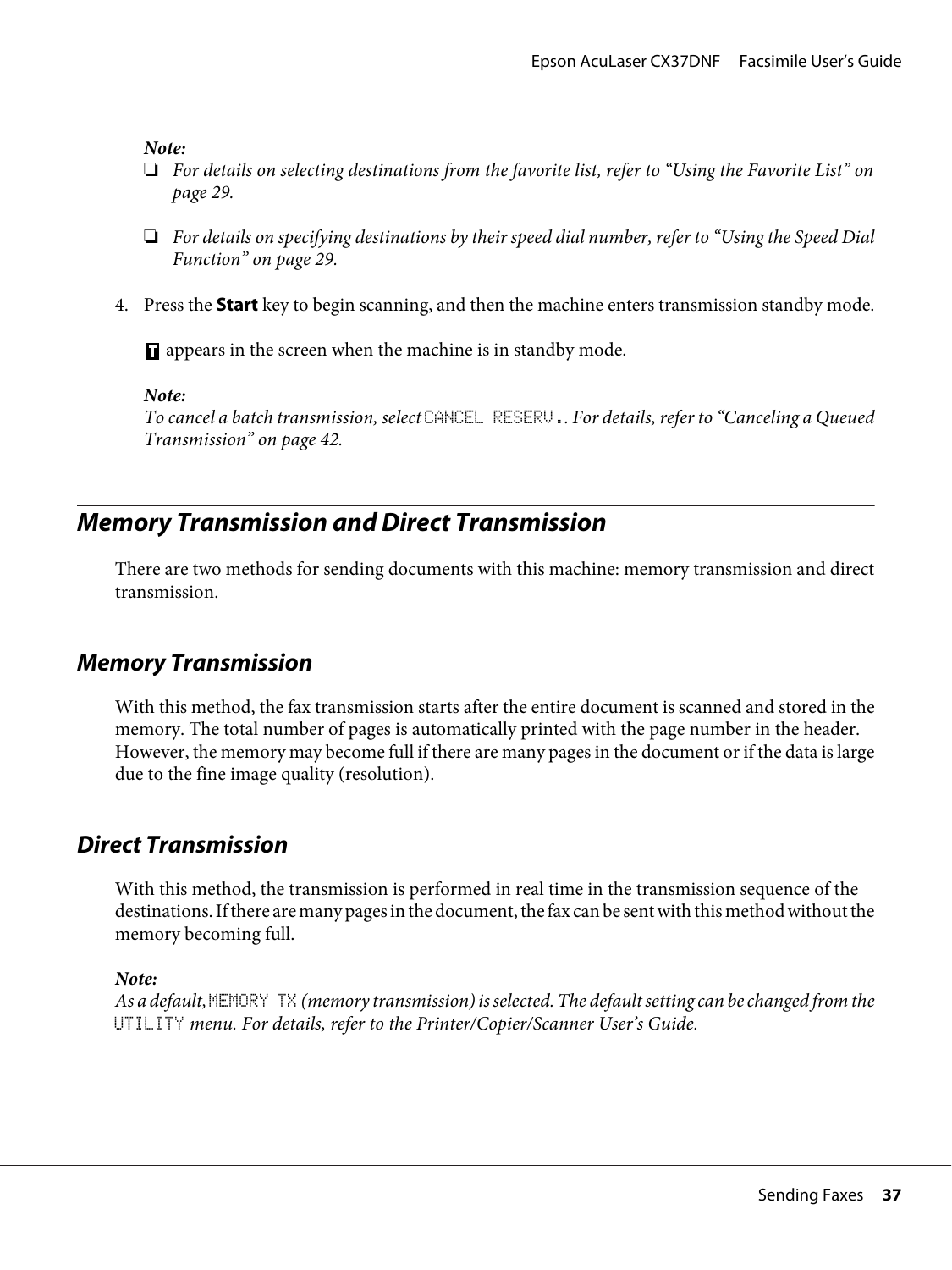### **Changing the Transmission Method**

The transmission method can be temporarily changed from the default setting.

- 1. Position the document to be faxed.
- 2. If desired, select the image quality.

#### *Note:*

*For details, refer to ["Selecting the Image Quality" on page 26.](#page-25-0)*

3. Press the  $\blacktriangle$  or  $\nabla$  key to select the current transmission method, and then press the **Select** key. The TX MODE screen appears.

#### *Note:*

*If memory transmission has been specified as the default,* MEMORY TX *appears. If direct transmission has been specified as the default,* DIRECT TX *appears.* 

- 4. Press the  $\blacktriangle$  or  $\nabla$  key to select the desired transmission method, and then press the **Select** key.
- 5. Specify the fax number of the recipient.

#### *Note:*

- ❏ *Refer to ["Specifying a Recipient" on page 27](#page-26-0).*
- ❏ *To send a broadcast transmission to multiple destinations, refer to ["Sending a Fax to Multiple](#page-31-0) [Recipients \(Broadcast Transmission\)" on page 32](#page-31-0).*
- 6. Press the **Start** key to begin scanning and sending the fax.

#### *Note:*

- ❏ *To stop the transmission, press the* **Stop/Reset** *key. A message appears, requesting confirmation to cancel the setting. Select* YES*, and then press the* **Select** *key.*
- ❏ *If* FAX TX *in* ADMIN. MANAGEMENT*/*PASSWORD SETTING*/*FULL FUNC. NO. *has been restricted, type in the number specified for* FULL FUNC. NO. *after pressing the* **Start** *key.*
- ❏ *The transmission method returns to the default setting after the document is scanned with a normal transmission or after transmission with a manual transmission. It is useful if the most frequently used transmission method is selected as the default. For details, refer to the Printer/ Copier/Scanner User's Guide.*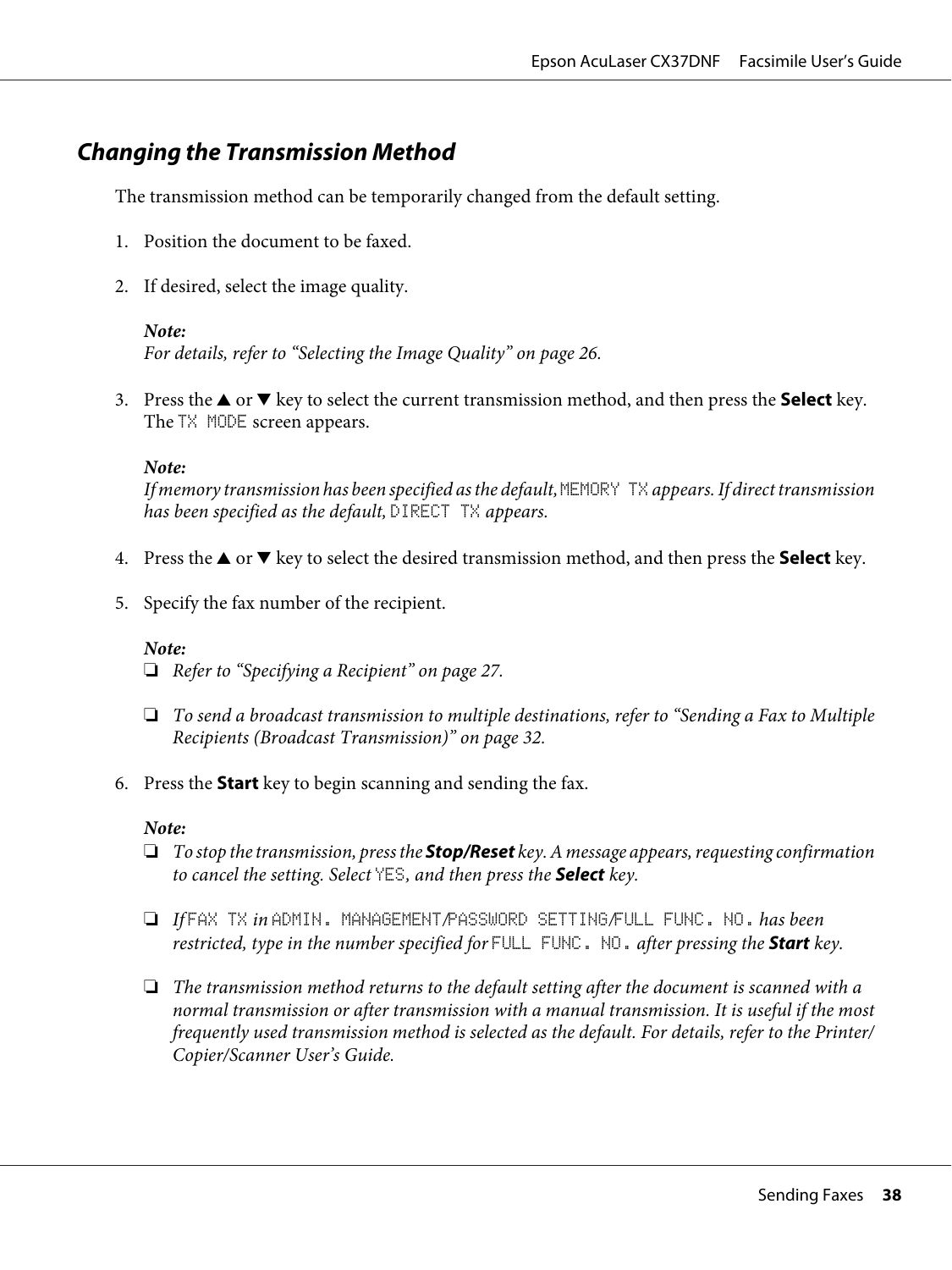## **Sending a Fax Manually**

### **Sending a Fax Manually After Using the Telephone**

If the machine is connected to a telephone and the same line is used for both phoning and faxing, the document can simply be sent after talking with the recipient over the phone.

This is useful, for example, if you want to tell the recipient that you are sending a fax.

1. Load the document into the ADF.

#### *Note:*

- ❏ *When sending a fax manually, load the document into the ADF. An error will occur if the document is placed on the original glass.*
- ❏ *For details on loading the document into the ADF, refer to ["Sending a Fax Using the ADF" on](#page-21-0) [page 22.](#page-21-0)*
- 2. If desired, select the image quality.

#### *Note:*

*For details, refer to ["Selecting the Image Quality" on page 26.](#page-25-0)*

- 3. Pick up the handset and check that the dial tone can be heard.
- 4. Specify the fax number of the recipient by using the telephone to dial the fax number.

#### *Note:*

- ❏ *The fax number of the recipient can also specified using the keypad in the control panel of this machine.*
- $\Box$  *If Pulse is selected as the telephone line type, press the x key to temporarily change the line type to Tone.*
- 5. After finishing talking on the phone, the recipient should press the necessary key to start receiving the fax. Once the recipient's fax machine is ready, a beep is sounded.
- 6. Press the **Start** key to begin scanning and sending the fax.
- 7. Replace the handset to its cradle.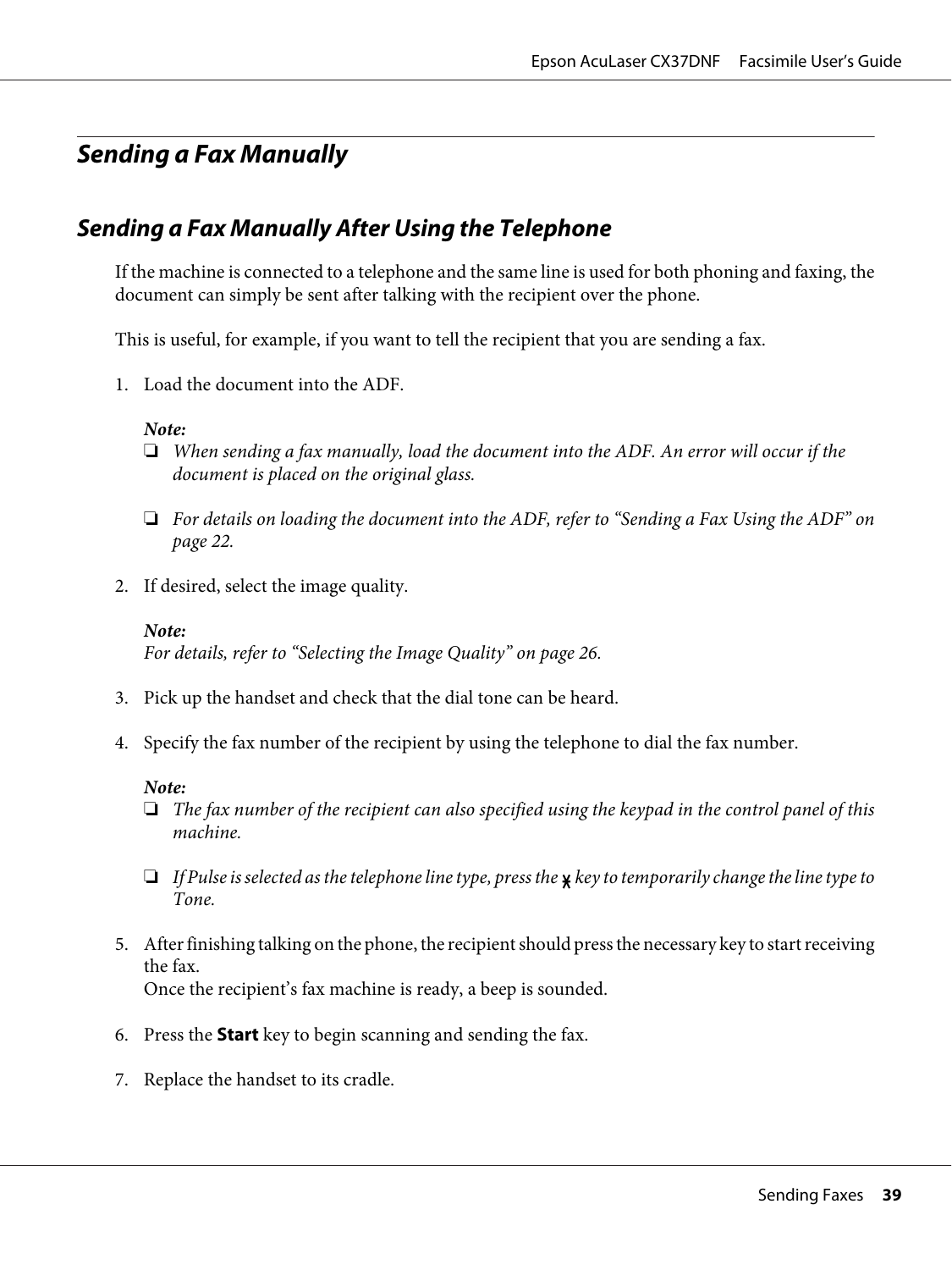- ❏ *To stop the transmission, press the* **Stop/Reset** *key. A message appears, requesting confirmation to cancel the setting. Select* YES*, and then press the* **Select** *key.*
- ❏ *If* FAX TX *in* ADMIN. MANAGEMENT*/*PASSWORD SETTING*/*FULL FUNC. NO. *has been restricted, type in the number specified for* FULL FUNC. NO. *after pressing the* **Start** *key.*

### **Sending a Fax Manually Using the On hook Key**

1. Load the document into the ADF.

### *Note:*

- ❏ *When sending a fax manually, load the document into the ADF. An error will occur if the document is placed on the original glass.*
- ❏ *For details on loading the document into the ADF, refer to ["Sending a Fax Using the ADF" on](#page-21-0) [page 22.](#page-21-0)*
- 2. If desired, select the image quality.

### *Note:*

*For details, refer to ["Selecting the Image Quality" on page 26.](#page-25-0)*

- 3. Press the **On hook** key.
- 4. Specify the fax number of the recipient.

### *Note:*

- ❏ *The keys for registered destinations can be used even if the* **On hook** *key has been pressed. For details, refer to ["Specifying a Recipient" on page 27.](#page-26-0) (Group dial destinations cannot be specified.)*
- $\Box$  *If Pulse is selected as the telephone line type, press the*  $\angle$  key to temporarily change the line type to *Tone.*
- 5. Press the **Start** key to begin scanning and sending the fax.

### *Note:*

❏ *To stop the transmission, press the* **Stop/Reset** *key. A message appears, requesting confirmation to cancel the setting. Select* YES*, and then press the* **Select** *key.*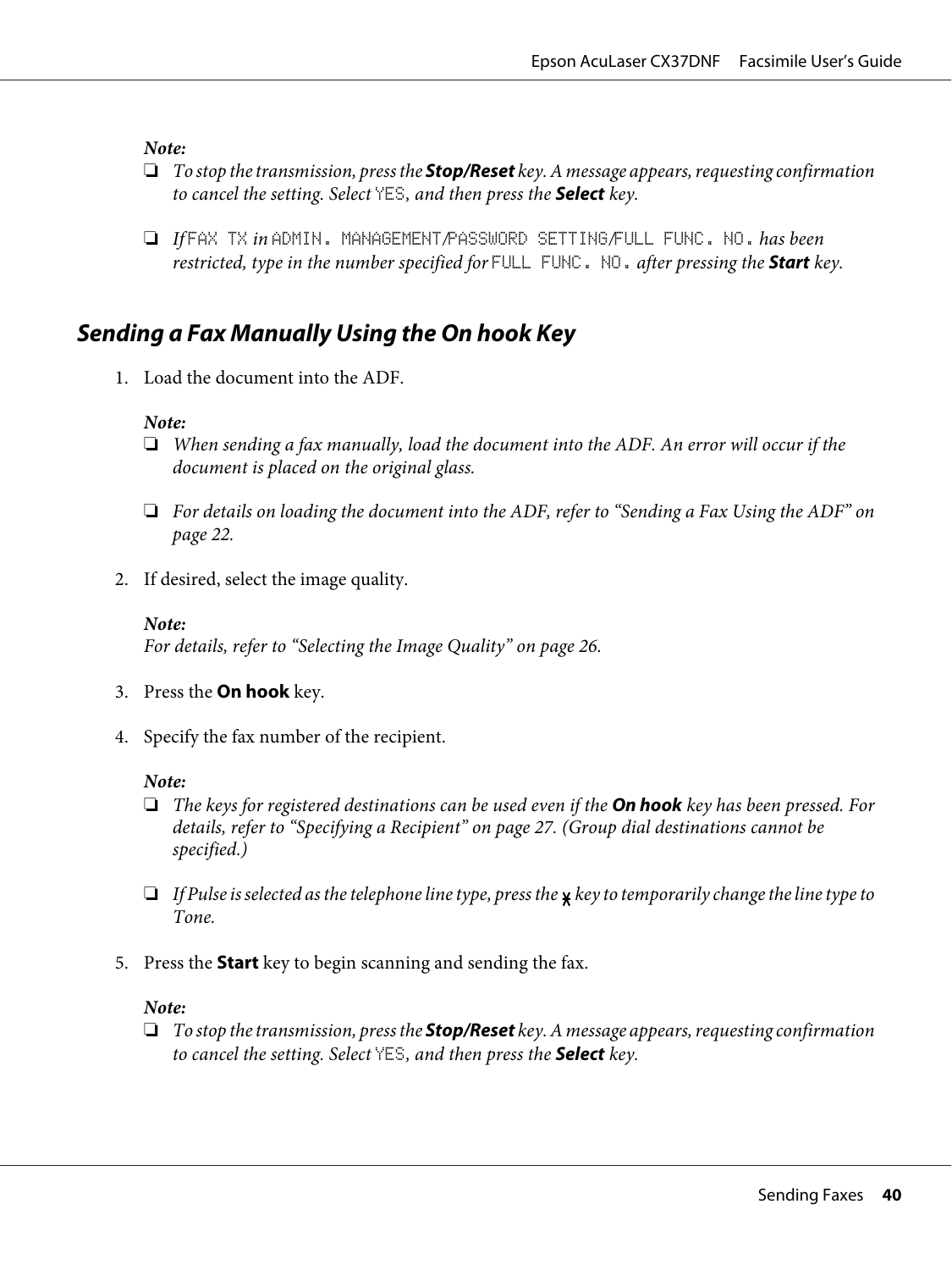❏ *If* FAX TX *in* ADMIN. MANAGEMENT*/*PASSWORD SETTING*/*FULL FUNC. NO. *has been restricted, type in the number specified for* FULL FUNC. NO. *after pressing the* **Start** *key.*

## **Sending a Fax to a Combination of Fax Numbers (Chain Dial)**

Multiple fax numbers can be combined to specify the recipients. This is called "chain dialing".

For example, if the phone number and the extension number of a recipient are registered as different speed dial destinations, the fax number of the recipient can be specified by combining the two numbers.

- 1. Position the document to be faxed.
- 2. If desired, select the image quality.

*Note: For details, refer to ["Selecting the Image Quality" on page 26.](#page-25-0)*

- 3. Press the **On hook** key.
- 4. Directly type in the first number, or select it from the favorite list or speed dial destinations.

#### *Note:*

*Refer to ["Specifying a Recipient" on page 27](#page-26-0).*

- 5. Directly type in the second number, or select it from the favorite list or speed dial destinations.
- 6. Press the **Start** key to begin scanning and sending the fax.

### *Note:*

- ❏ *To stop the transmission, press the* **Stop/Reset** *key. A message appears, requesting confirmation to cancel the setting. Select* YES*, and then press the* **Select** *key.*
- ❏ *If* FAX TX *in* ADMIN. MANAGEMENT*/*PASSWORD SETTING*/*FULL FUNC. NO. *has been restricted, type in the number specified for* FULL FUNC. NO. *after pressing the* **Start** *key.*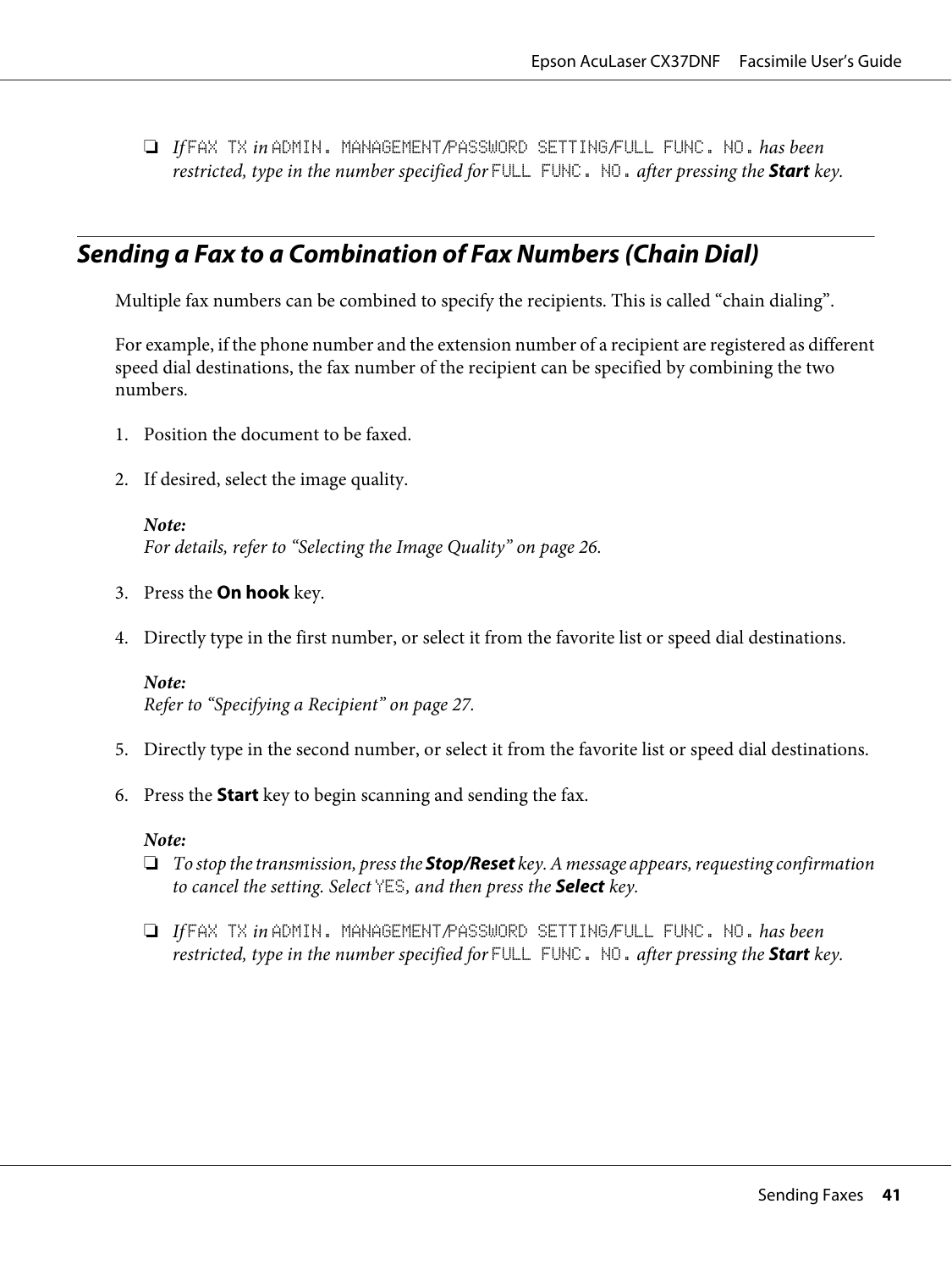## <span id="page-41-0"></span>**Canceling a Queued Transmission**

Of the documents stored in memory and waiting to be sent, a specific document can be selected and deleted.

1. Press the  $\blacktriangle$  or  $\nabla$  key to select CANCEL RESERV., and then press the **Select** key. The CANCEL RESERV. screen appears.

### *Note:*

*If no jobs have been queued in memory, the message* **NONE** *appears.* 

2. Using the  $\blacktriangle$  or  $\nabla$  key, select the job to be deleted.

#### *Note:*

*The following types of job are displayed.*

- ❏ MEMORY*: Normal transmission queued in memory*
- ❏ BROADCAST*: Broadcast transmission*
- ❏ TIMER TX*: Timer transmission (fax)*
- ❏ FORWARD*: Forwarding transmission*

*To check the recipients for the currently displayed broadcast transmission job, press the*  $\blacktriangleright$  *key. After checking, press the* **Back** *key to return to the previous screen.*

- 3. Press the **Select** key. A message requesting confirmation to delete the job appears.
- 4. Check that YES is selected, and then press the **Select** key. The job is deleted.

### **About the Fax Header**

If transmission source information is set in Header setting to be printed, information such as the sender's name, fax number, transmission date/time, session number and page number can be printed by the recipient.

The following items in the header.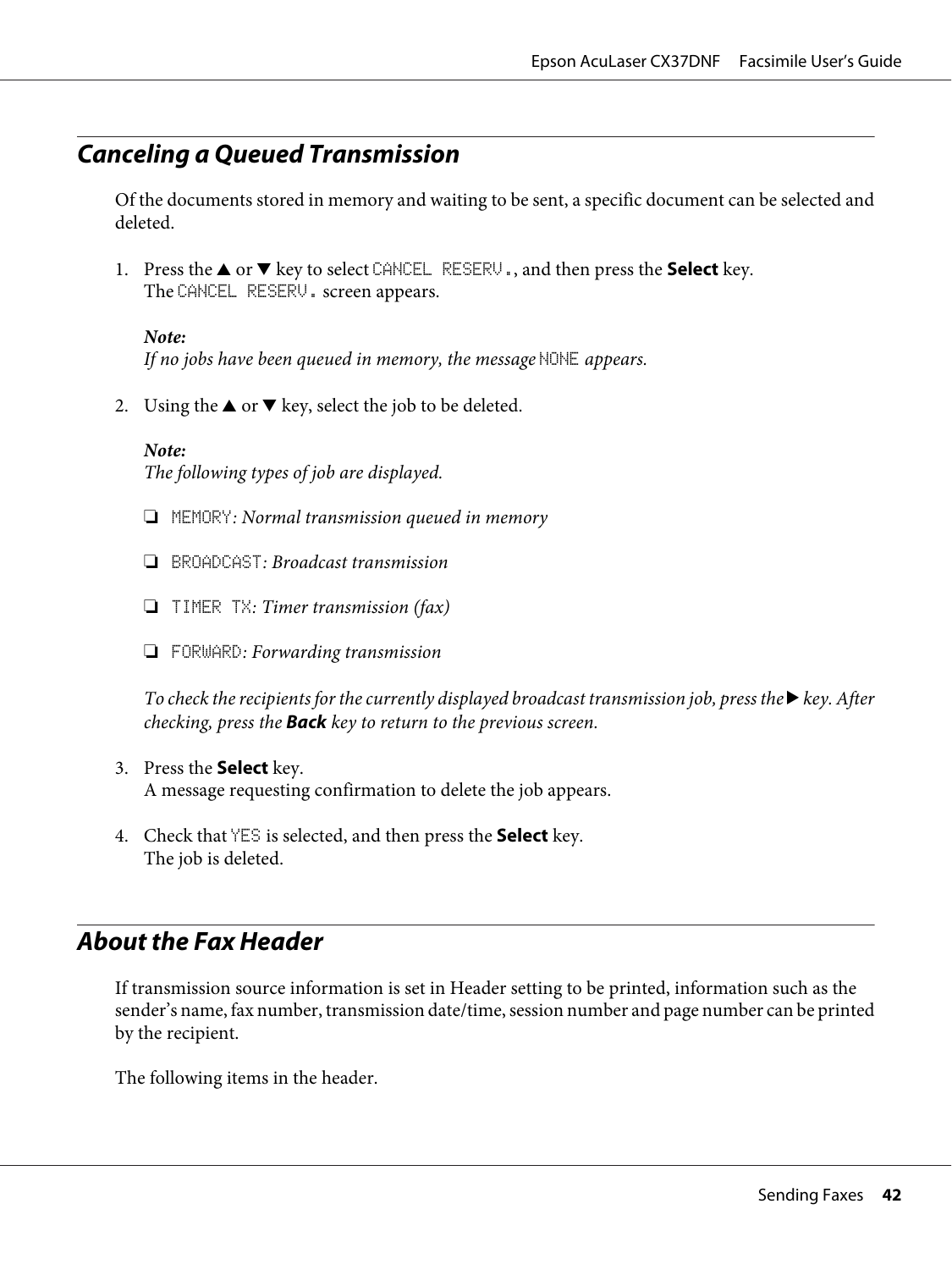| <b>Element</b>             | <b>Description</b>                                                                                                                  |
|----------------------------|-------------------------------------------------------------------------------------------------------------------------------------|
| Transmission date/<br>time | Shows the date/time that the fax was sent. The time is indicated in the 24-hour format.                                             |
| Fax number                 | Shows the sender's fax number.                                                                                                      |
| Sender's name              | Shows the sender's name.                                                                                                            |
| Session number             | Shows the session number used to manage the sent fax.                                                                               |
| Page number                | Shows the page number.                                                                                                              |
|                            | Shown as page number/total number of pages.                                                                                         |
|                            | Note:<br>With a transmission using the telephone or the On hook key or with a direct transmission,<br>multiple pages are not shown. |

*To print the header, specify the transmission source settings with*  $ADMIN$ . MANAGEMENT*/USER* SETTING *in the* UTILITY *menu, and then set* FAX TX OPERATION*/*HEADER *to* ON*. For details, refer to ["FAX RX OPERATION Menu" on page 16.](#page-15-0)*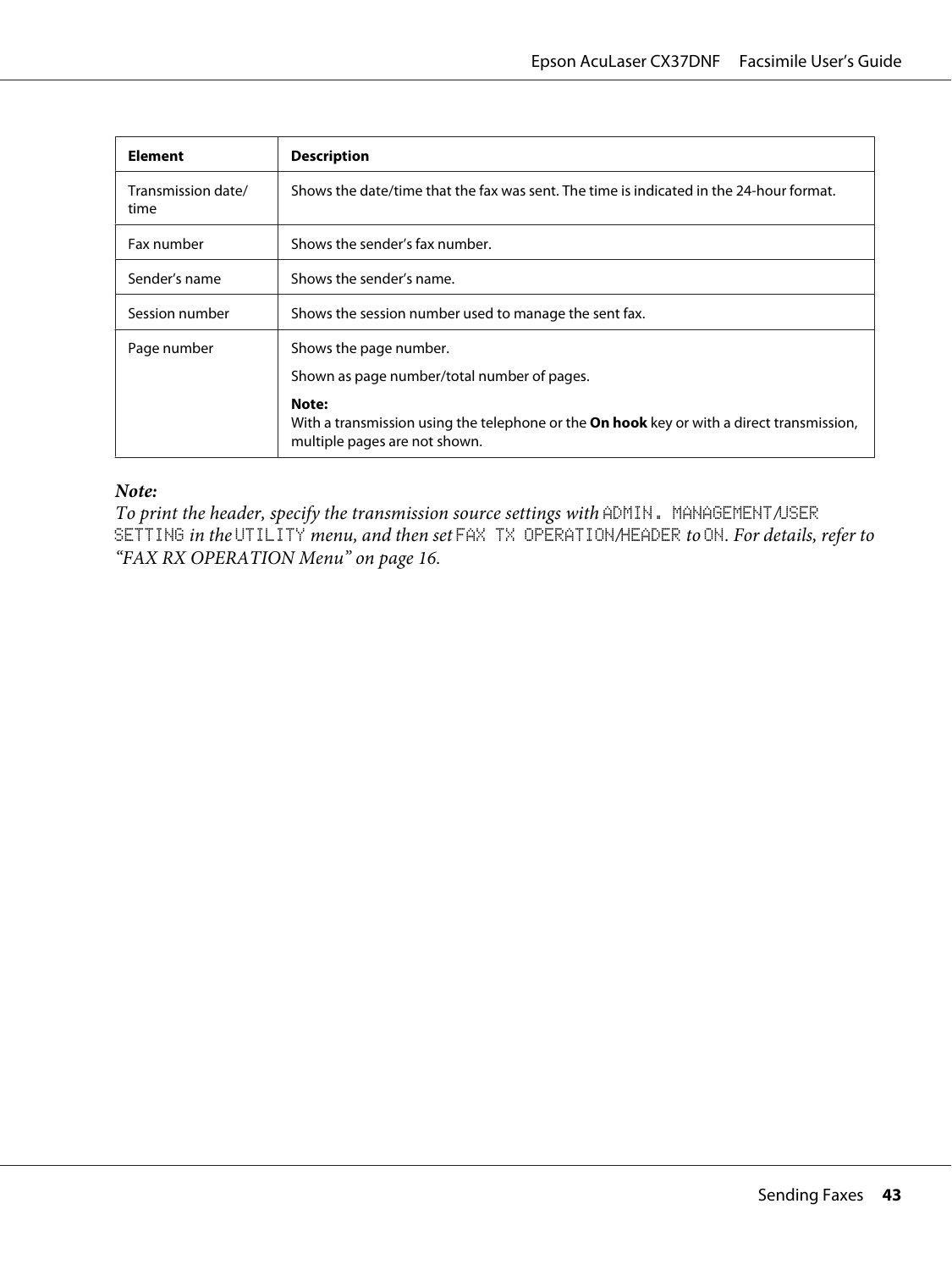# Chapter 4

## **Faxing From a Computer (PC-FAX)**

## **Sending a Fax Directly From a Computer (PC-FAX)**

A fax can be sent directly from a computer, instead of the computer document being printed, then loaded to be faxed.

*Note:*

- ❏ *In order to perform a PC-FAX operation, the fax driver must be installed.*
- ❏ *The fax driver is not compatible with IPP (Internet Printing Protocol).*

## **PC-FAX Settings**

### **Common Buttons**

The buttons described below appear on each tab.

- ❏ **OK**: Click to exit the Printing Preferences dialog box, saving any changes made.
- ❏ **Cancel**: Click to exit the Printing Preferences dialog box without saving any changes made.
- ❏ **Apply**: Click to save all changes without exiting the Printing Preferences dialog box.
- ❏ **Help**: Click to view the help.

### **Settings Tab**

The Settings tab allows you to

- ❏ Specify the paper size
- ❏ Specify the paper orientation
- ❏ Specify the resolution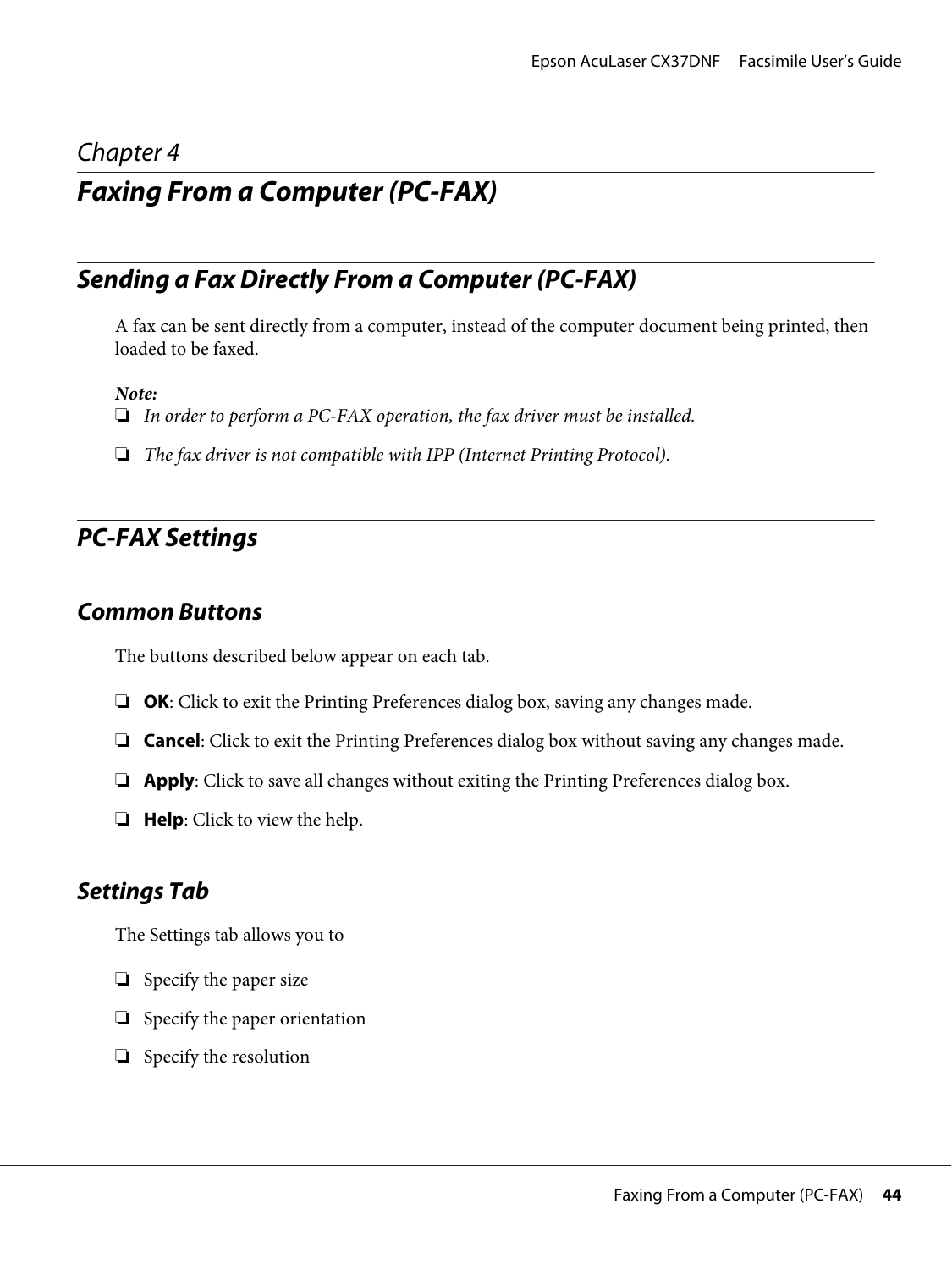### **Sender Information Tab**

The Sender Information tab allows you to

❏ Enter sender information (for example, the sender name and sender fax number)

### **Address Book Tab**

The Address Book tab allows you to

- ❏ Register frequently used destinations
- ❏ Register multiple frequently used destinations
- ❏ Edit/delete recipient information
- ❏ Import/export recipient information

## **Basic PC-FAX Transmissions**

- 1. Click **Print** in the menu of the document to be faxed. A dialog box appears, allowing you to specify the print settings.
- 2. Select **EPSON AL-CX37DNF (FAX)** as the printer.
- 3. Click the **OK** button. The Destination Settings dialog box appears.

- 4. In the **Destination Settings** tab, specify the destination.
	- ❏ When directly typing in the fax number of the recipient, enter the information in the Name and Fax Number boxes under User/Group List.
	- ❏ When selecting the recipient fax number from the address book, click the desired recipient in the list.

*Note:*

*"P" (pause) can only be entered as an uppercase letter.*

*Note: The names of buttons that appear differ depending on the application.*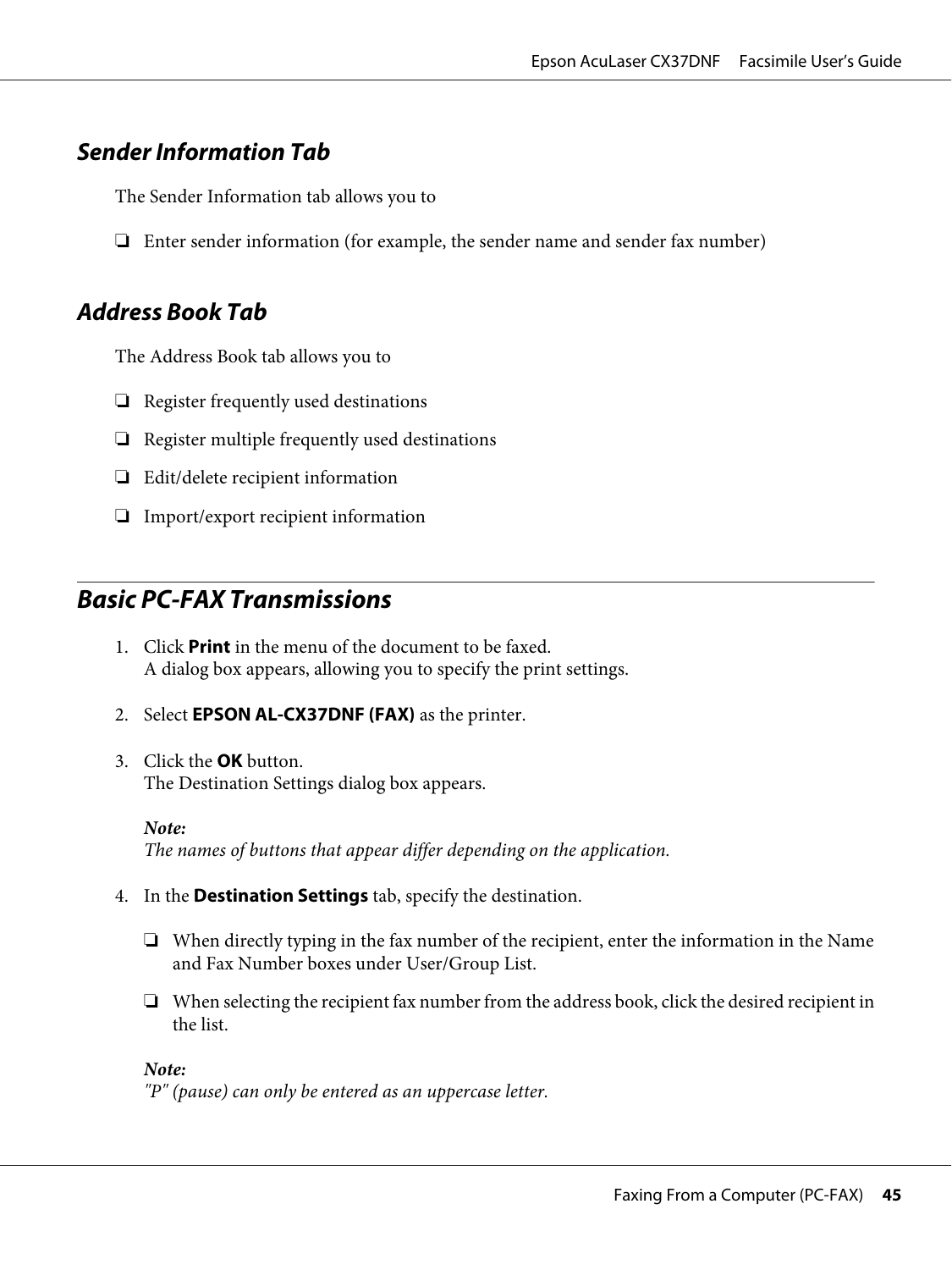5. Click the **>** button. The recipient moves under **Destination List**.

*Note:*

❏ *The fax will be sent to all destinations displayed under* **Destination List***.*

- ❏ *To remove a destination from under* **Destination List***, click the* **<** *button.*
- 6. Click the **Cover Sheet** tab.
- 7. Under **Select Cover Sheet**, select the desired cover page format.
- 8. If **Select Cover Sheet** is set to any setting other than **No Cover Sheet**, settings can be specified for the following.
	- ❏ To insert an image in the cover page, select the **Insert Image** check box, and then specify settings for the following. **Zoom:** Specify the size of the image. **X:** Specify the horizontal position of the image. **Y:** Specify the vertical position of the image.
	- ❏ Under **Cover Sheet Information**, select the information to be printed on the cover page. **Subject:** A subject can be printed on the fax. Type the subject in the text box. **Destination List:** The destination information for the recipient of the fax can be printed. If Show all destinations is selected, the destination information for all recipients is printed. If Show only one whom received is selected, the recipient is determined when the fax is sent, and the destination information for only the corresponding recipient is printed. **Sender:** The information for the sender of the fax can be printed. The PC-FAX settings specified on the Sender Information tab are printed. Click the **Edit** button to change the information in the dialog box that appears. **Date/Time**: The date and time of the fax transmission can be printed.
- 9. Click the **OK** button.

The PC-FAX transmission is sent.

## **Uninstalling the FAX Driver (for Windows)**

This section describes how to uninstall the fax driver, if necessary.

#### *Note:*

❏ *You must have administrator privileges in order to uninstall the fax driver.*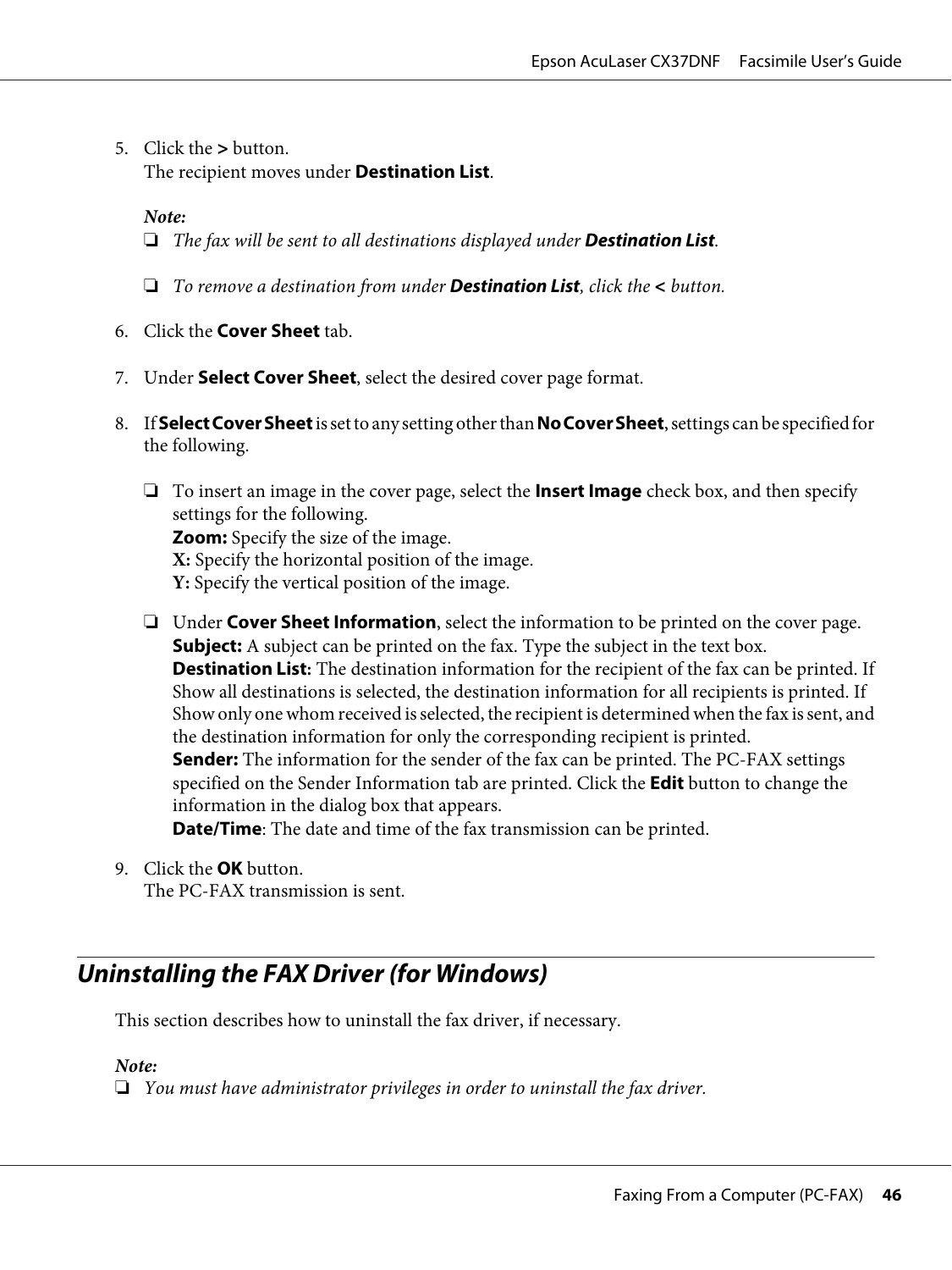- ❏ *If the User Account Control window appears when uninstalling on Windows Vista/ 7/ Server 2008/ Server 2008 R2, click the* **Allow** *button or the* **Continue** *button.*
- 1. Close all applications.
- 2. Choose Uninstall Program.
- 3. When the Uninstall dialog box appears, select the printer to be deleted, and then click **Uninstall** button.
- 4. The printer driver will be uninstalled from your computer.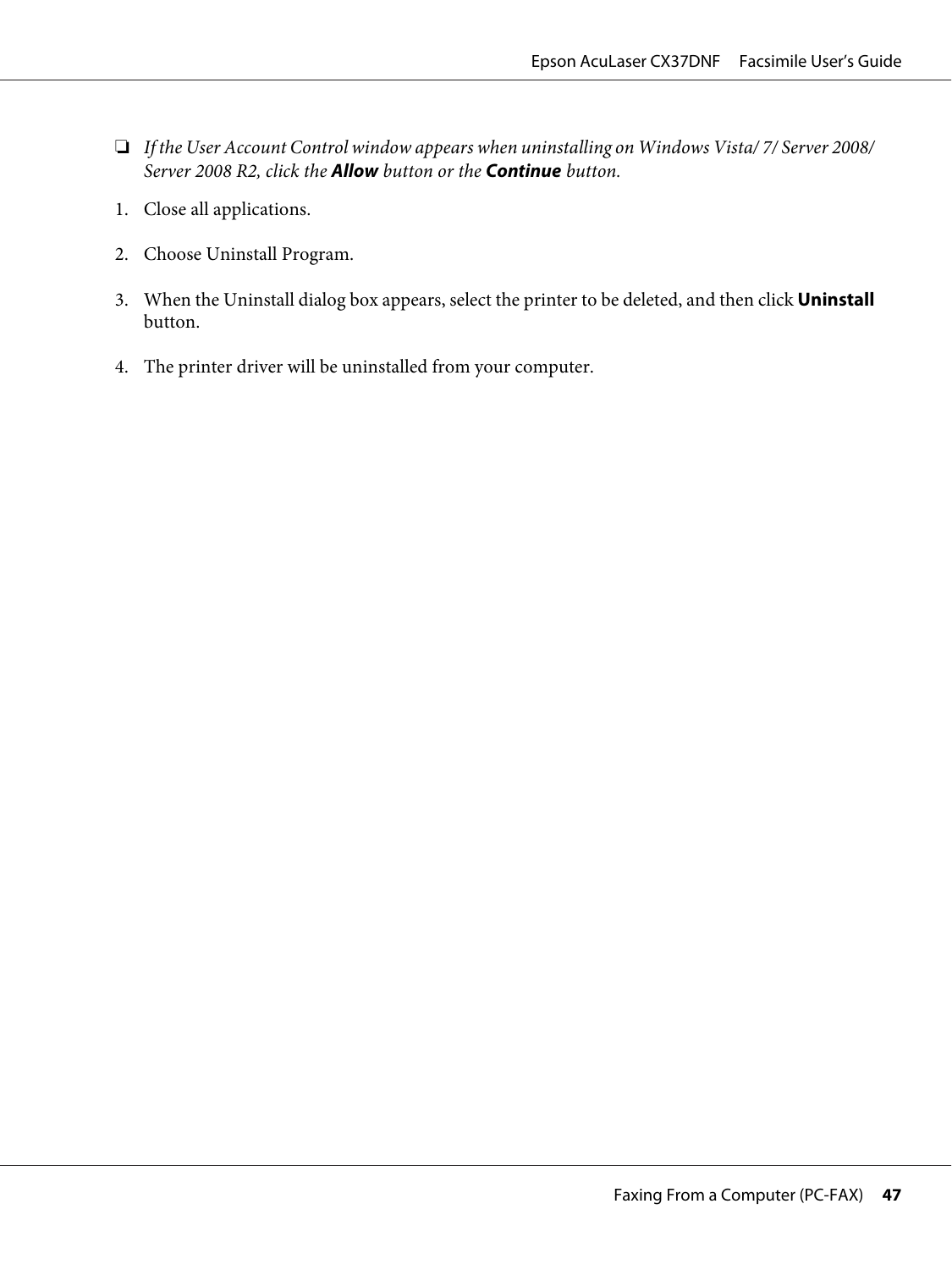### Chapter 5

## **Receiving Faxes**

## **Receiving Faxes Automatically**

### *Note:*

- ❏ *When the machine is turned off, faxes cannot be received. Therefore, be sure to leave the machine turned on.*
- ❏ *To print a received fax, change the paper type to* PLAIN PAPER *and the paper size to* A4*,* LEGAL*,* LETTER *or* 8 1/2× 13 1/2*.*
- ❏ *If* FAX RX OPERATION*/*DUPLEX PRINT *in the* UTILITY *menu is set to* ENABLE*, a received fax document can be printed on both sides of the paper. For details, refer to ["FAX RX OPERATION](#page-15-0) [Menu" on page 16.](#page-15-0)*

If the RX Mode parameter on the FAX RX OPERATION menu is set to AUTO RX, no special operation is needed in order to receive the fax. Reception begins after the specified number of rings.

### *Note:*

- ❏ *If the RX Mode parameter on the* FAX RX OPERATION *menu is set* MANUAL RX*, the fax is not received automatically. For details, refer to ["FAX RX OPERATION Menu" on page 16](#page-15-0).*
- ❏ *If* MEMORY RX MODE *function is set to* ON*, printing does not begin automatically after the fax is* received. A received document is saved in memory and is printed at the time specified for **NEMORY** RX MODE *function. In addition, if* MEMORY RX MODE *function is set to* OFF*, the fax is printed. For details on* MEMORY RX MODE *function in the* UTILITY *menu, refer to ["FAX RX OPERATION Menu" on](#page-15-0) [page 16.](#page-15-0) For details on specifying the settings for* MEMORY RX MODE *function, refer to ["Setting Up the](#page-19-0) [Memory RX Mode" on page 20](#page-19-0).*

### **Receiving Faxes Manually**

### *Note:*

- ❏ *When the machine is turned off, faxes cannot be received. Therefore, be sure to leave the machine turned on.*
- ❏ *To print a received fax, change the paper type to plain paper and the paper size to A4, LEGAL, LETTER or 8 1/2* × *13 1/2.*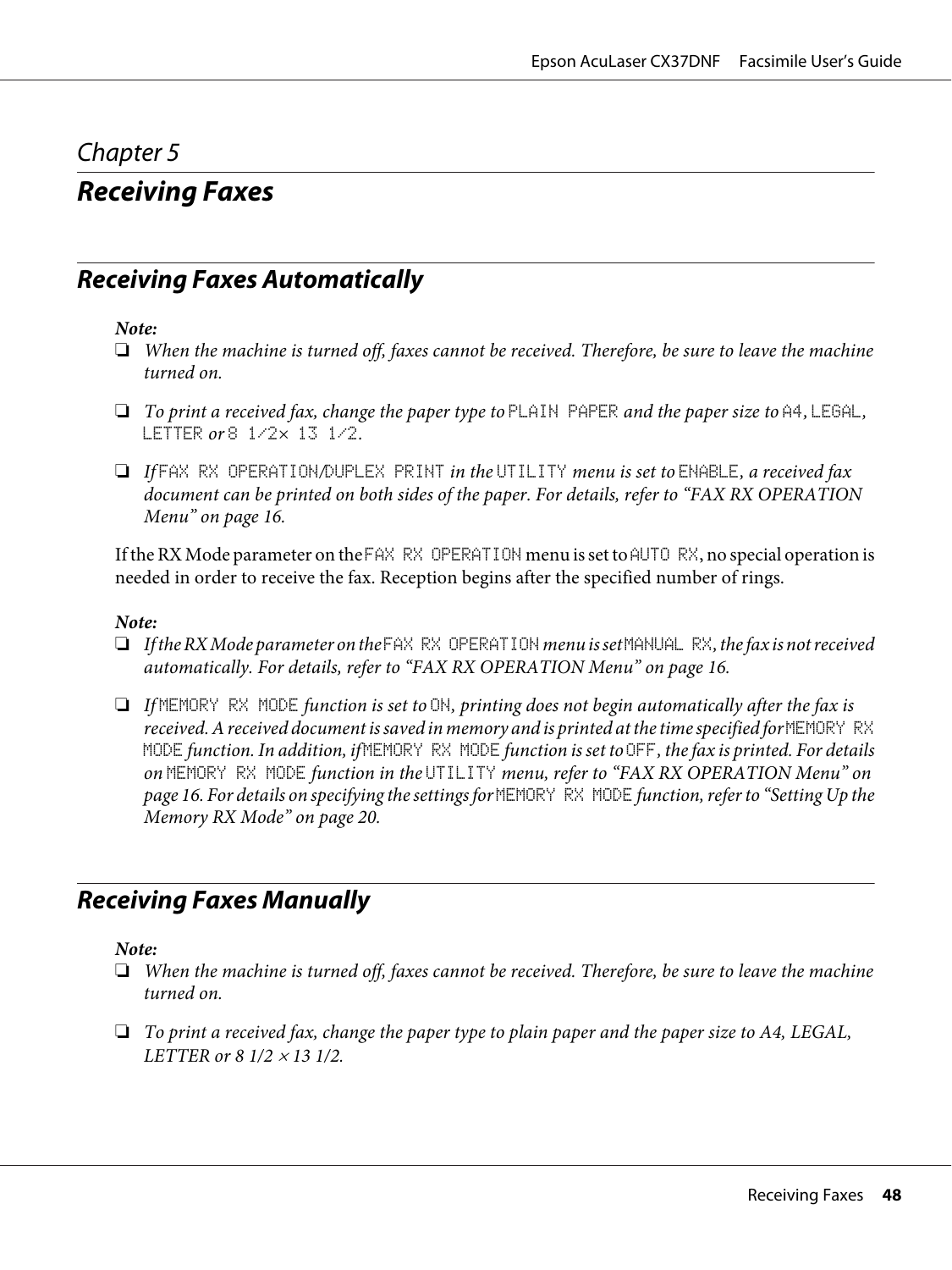❏ *If* FAX RX OPERATION*/*DUPLEX PRINT *in the* UTILITY *menu is set to* ENABLE*, a received fax document can be printed on both sides of the paper. For details, refer to ["FAX RX OPERATION](#page-15-0) [Menu" on page 16.](#page-15-0)*

### **Manual Reception**

If a telephone is connected to this machine and the same line is used for phoning and faxing, the fax can be received after picking up the handset.

1. After the telephone rings, pick up the handset.

#### *Note:*

*If* RX MODE *setting on the* FAX RX OPERATION *menu is set to* MANUAL RX*, the machine will continue ringing whether the call is being received from a fax machine or a telephone.*

2. Press the **Start** key.

The machine starts receiving the fax.

#### *Note:*

- ❏ *After completing the telephone conversation, press the* **Start** *key to begin receiving the fax.*
- ❏ *If the handset is picked up and the call is being received from a fax machine, press the* **Start** *key to begin receiving the fax.*
- 3. Replace the handset to its cradle.

### **Receiving Faxes With an Operation Performed by This Machine (Manual Polling Reception)**

Documents stored on the sender's machine can be received with an operation performed on this machine.

- 1. Press the **Fax** key to enter Fax mode.
- 2. Press the **On hook** key, or pick up the handset.
- 3. Specify the fax number.
- 4. Press the **Start** key. Polling reception begins.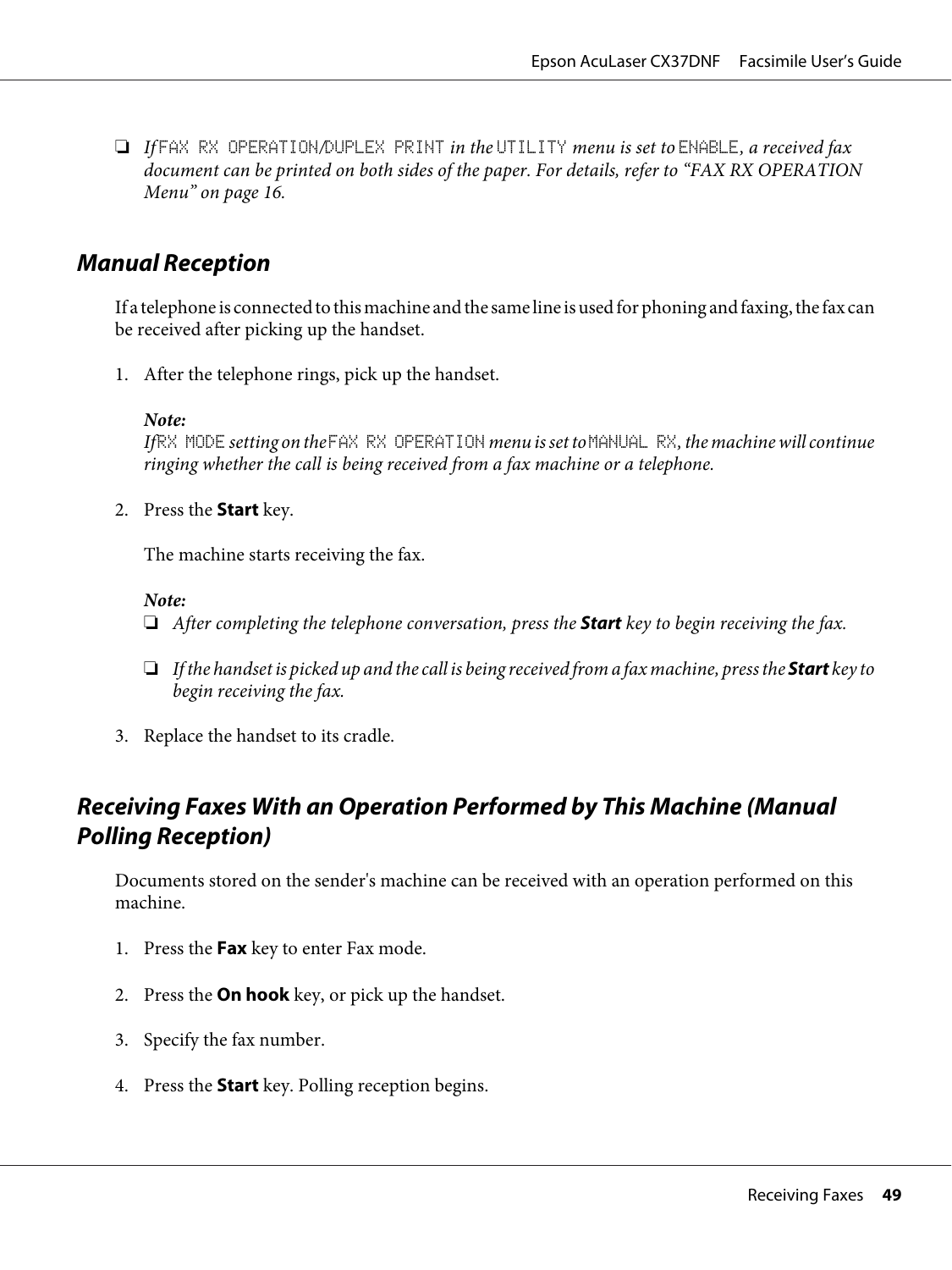- ❏ *If the handset was picked up, return it to its cradle after reception is finished.*
- ❏ *If* FAX TX *in* ADMIN. MANAGEMENT*/*PASSWORD SETTING*/*FULL FUNC. NO. *has been restricted, type in the number specified for* FULL FUNC. NO. *after pressing the* **Start** *key.*

### **Forwarding Received Faxes**

With forwarding, the received document is sent to the destination specified with this machine.

A fax number or e-mail address can be specified as the forwarding destination.

#### *Note:*

*For details on specifying the forwarding destination, refer to ["Specifying Forwarding Settings" on](#page-20-0) [page 21.](#page-20-0)*

### **Printing Received Faxes**

### **Printable Area**



 $a = 4.0$  mm

\* Printable Area

The printable area on all media sizes is up to 4.0 mm (0.157") from the edges of the media.

#### *Note:*

*The printable area of received faxes differs depending on the sender's scanning area.*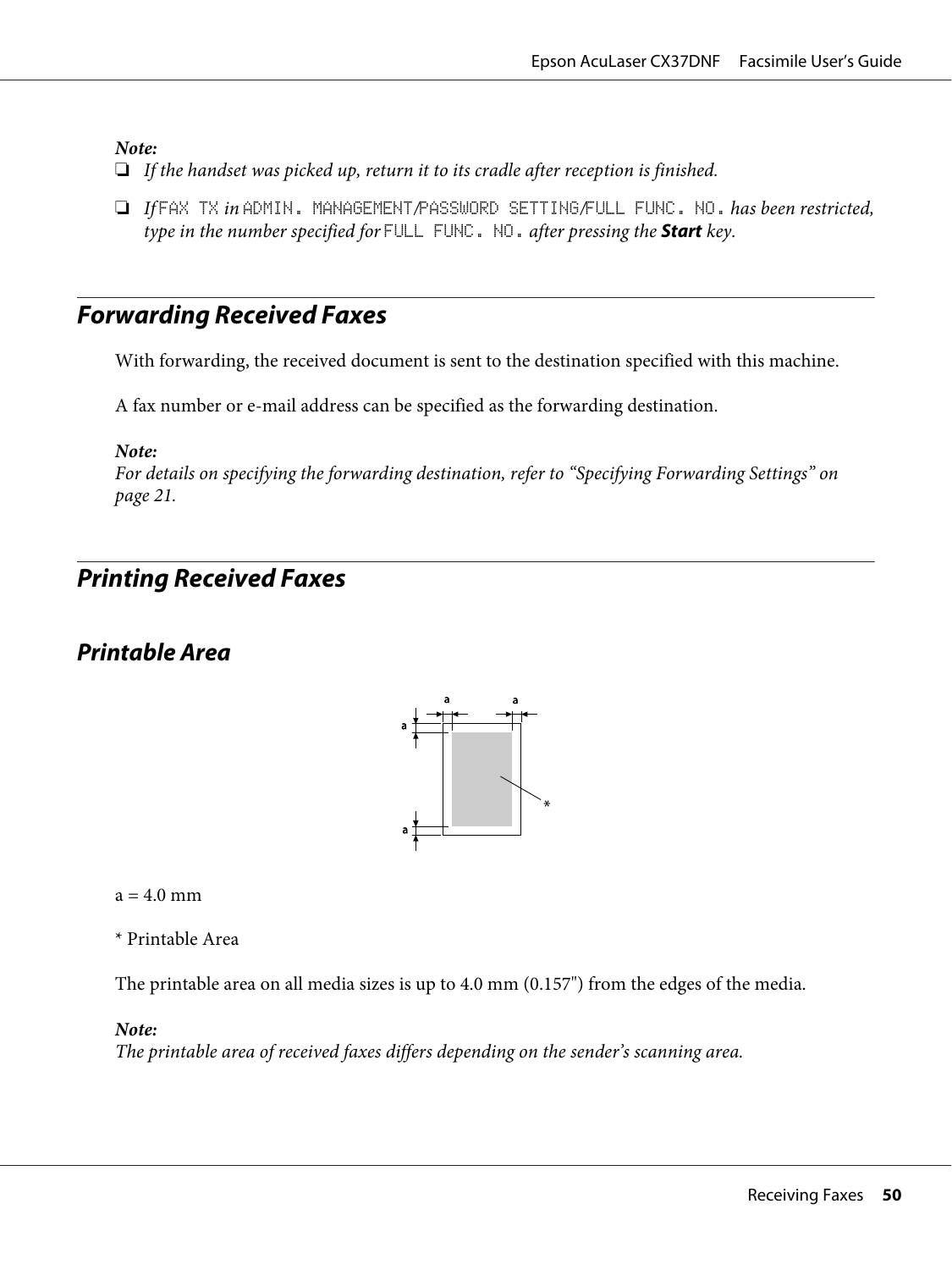## **Printing Received Faxes on Both Sides of Paper**

Paper can be conserved by printing on both sides of the page when a document containing multiple pages is received. To enable duplex printing, set FAX RX OPERATION/DUPLEX PRINT in the UTILITY menu to ENABLE.

However, duplex printing cannot be performed under the following conditions.

❏ When the paper size for printing received documents is 8 1/2 × 13 1/2

- ❏ When the received document can be printed on a single page
- ❏ When each page of the received document is to be printed on paper of a different size

### *Note:*

*For details on specifying the paper that received documents are to be printed on, refer to ["Method of](#page-51-0) [printing during reception" on page 52.](#page-51-0)*

## **Adding the Sender's Information When Printing Faxes**

If FOOTER setting in the UTILITY menu is set to ON, information such as the sender's fax number, reception date/time, session number and page number can be printed 4.0 mm (0.157") from the bottom edge of the fax that is received and printed.

The following items in the footer.

| <b>Item</b>                  | <b>Description</b>                                                                                          |
|------------------------------|-------------------------------------------------------------------------------------------------------------|
| This machine's fax<br>number | Shows the fax number specified for this machine with ADMIN. MANAGEMENT/USER SETTING in<br>the UTILITY menu. |
| Reception date/time          | Shows the date/time that the fax was received. The time is indicated in the 24-hour format.                 |
| Sender's fax number          | Shows the sender's fax number.                                                                              |
| Session number               | Shows the session number used to manage the received fax.                                                   |
| Page number                  | Shows the page number.                                                                                      |

### *Note:*

*To print the footer, set* FAX RX OPERATION*/*FOOTER *to* ON*. For details, refer to ["FAX RX OPERATION](#page-15-0) [Menu" on page 16.](#page-15-0)*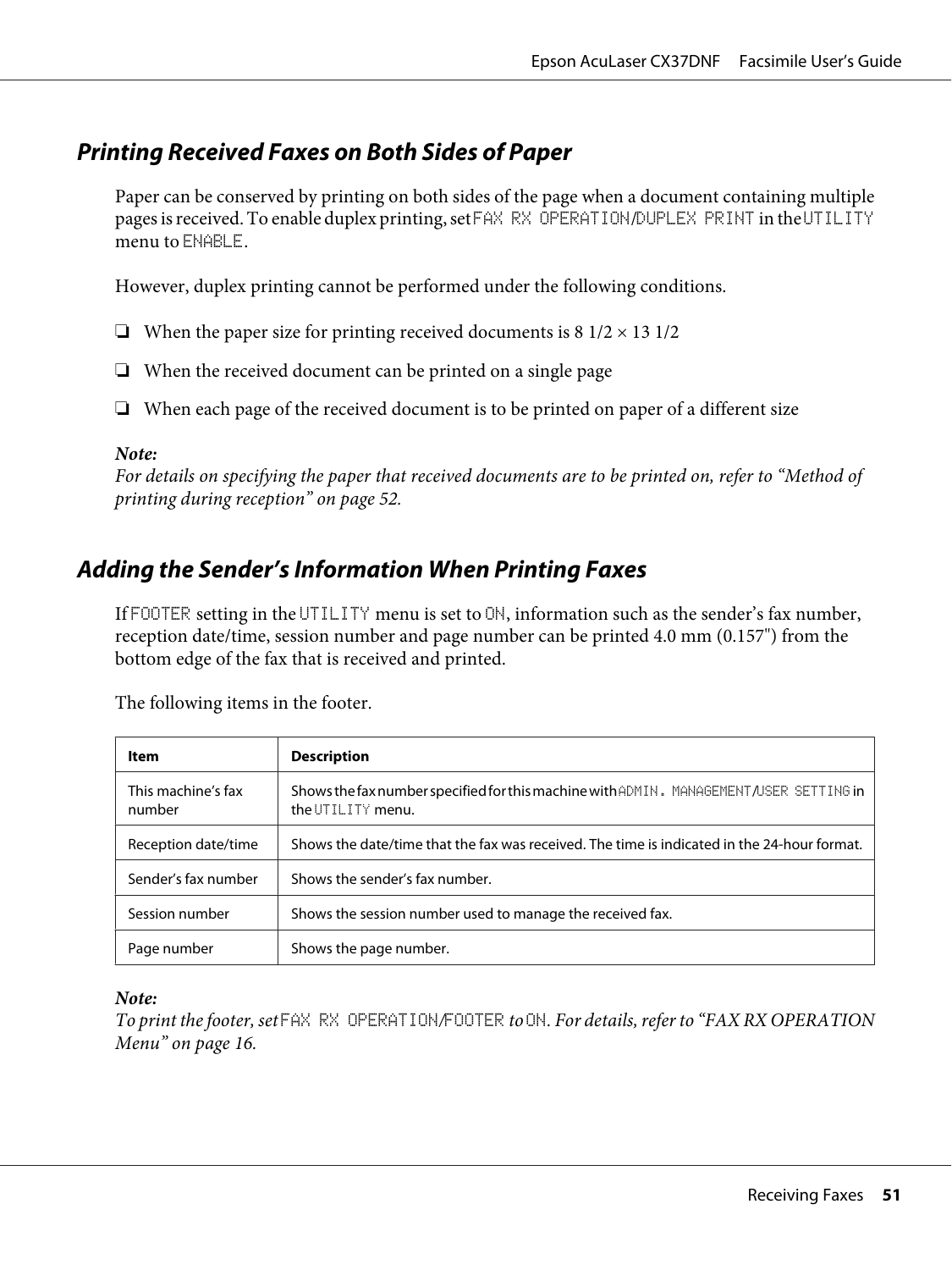### <span id="page-51-0"></span>**Method of printing during reception**

The relationship between the length of the received document and the document that is actually printed is shown below.

The document is printed differently depending on the setting selected for the REDUCTION RX parameter on the FAX RX OPERATION menu.

### **REDUCTION RX: ON**

#### *Note:*

*Images are only reduced in the vertical direction.*

| Recording<br>paper size | Footer | <b>Length of received image</b><br>[mm] | <b>Printing</b>                           |
|-------------------------|--------|-----------------------------------------|-------------------------------------------|
| A4                      | OFF.   | Less than 289                           | 1 page with 100%                          |
|                         |        | $290 - 313$                             | 1 page with (289/image length)% reduction |
|                         |        | $314 - 570$                             | Divide into 2 pages with 100%             |
|                         |        | $571 - 851$                             | Divide into 3 pages with 100%             |
|                         |        | $852 -$                                 | Divide into 4 pages with 100%             |
|                         | 0N.    | Less than 285                           | 1 page with 100%                          |
|                         |        | $286 - 309$                             | 1 page with (285/image length)% reduction |
|                         |        | $310 - 562$                             | Divide into 2 pages with 100%             |
|                         |        | $563 - 839$                             | Divide into 3 pages with 100%             |
|                         |        | $840 -$                                 | Divide into 4 pages with 100%             |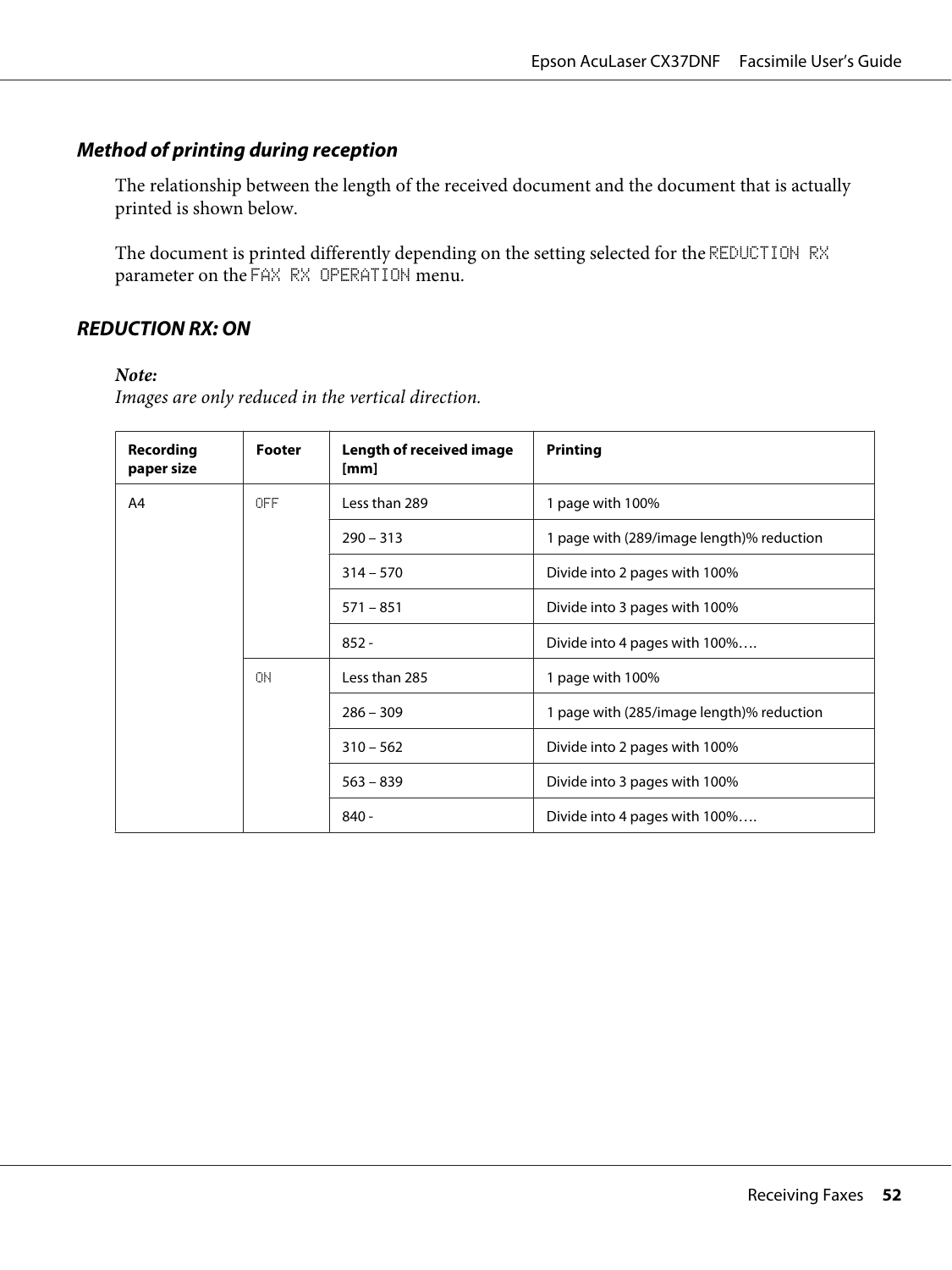| <b>Recording</b><br>paper size | <b>Footer</b> | <b>Length of received image</b><br>[mm]                  | <b>Printing</b>                           |
|--------------------------------|---------------|----------------------------------------------------------|-------------------------------------------|
| Letter                         | <b>OFF</b>    | Less than 271                                            | 1 page with 100%                          |
|                                |               | $272 - 295$                                              | 1 page with (271/image length)% reduction |
|                                |               | $296 - 534$                                              | Divide into 2 pages with 100%             |
|                                |               | $535 - 797$                                              | Divide into 3 pages with 100%             |
|                                |               | 798 -                                                    | Divide into 4 pages with 100%             |
|                                | ΩN            | Less than 267                                            | 1 page with 100%                          |
|                                |               | $268 - 291$                                              | 1 page with (267/image length)% reduction |
|                                |               | $292 - 526$                                              | Divide into 2 pages with 100%             |
|                                |               | $527 - 785$                                              | Divide into 3 pages or more               |
|                                |               | 786 -                                                    | Divide into 4 pages with 100%             |
| Legal                          | <b>OFF</b>    | Less than 348                                            | 1 page with 100%                          |
|                                |               | $349 - 371$<br>1 page with (347/image length)% reduction |                                           |
|                                |               | $372 - 688$                                              | Divide into 2 pages with 100%             |
|                                |               | $689 - 1028$                                             | Divide into 3 pages with 100%             |
|                                |               | $1029 -$                                                 | Divide into 4 pages with 100%             |
|                                | ON            | Less than 344                                            | 1 page with 100%                          |
|                                |               | $345 - 367$                                              | 1 page with (343/image length)% reduction |
|                                |               | $368 - 680$                                              | Divide into 2 pages with 100%             |
|                                |               | $681 - 1016$                                             | Divide into 3 pages with 100%             |
|                                |               | $1017 -$                                                 | Divide into 4 pages with 100%             |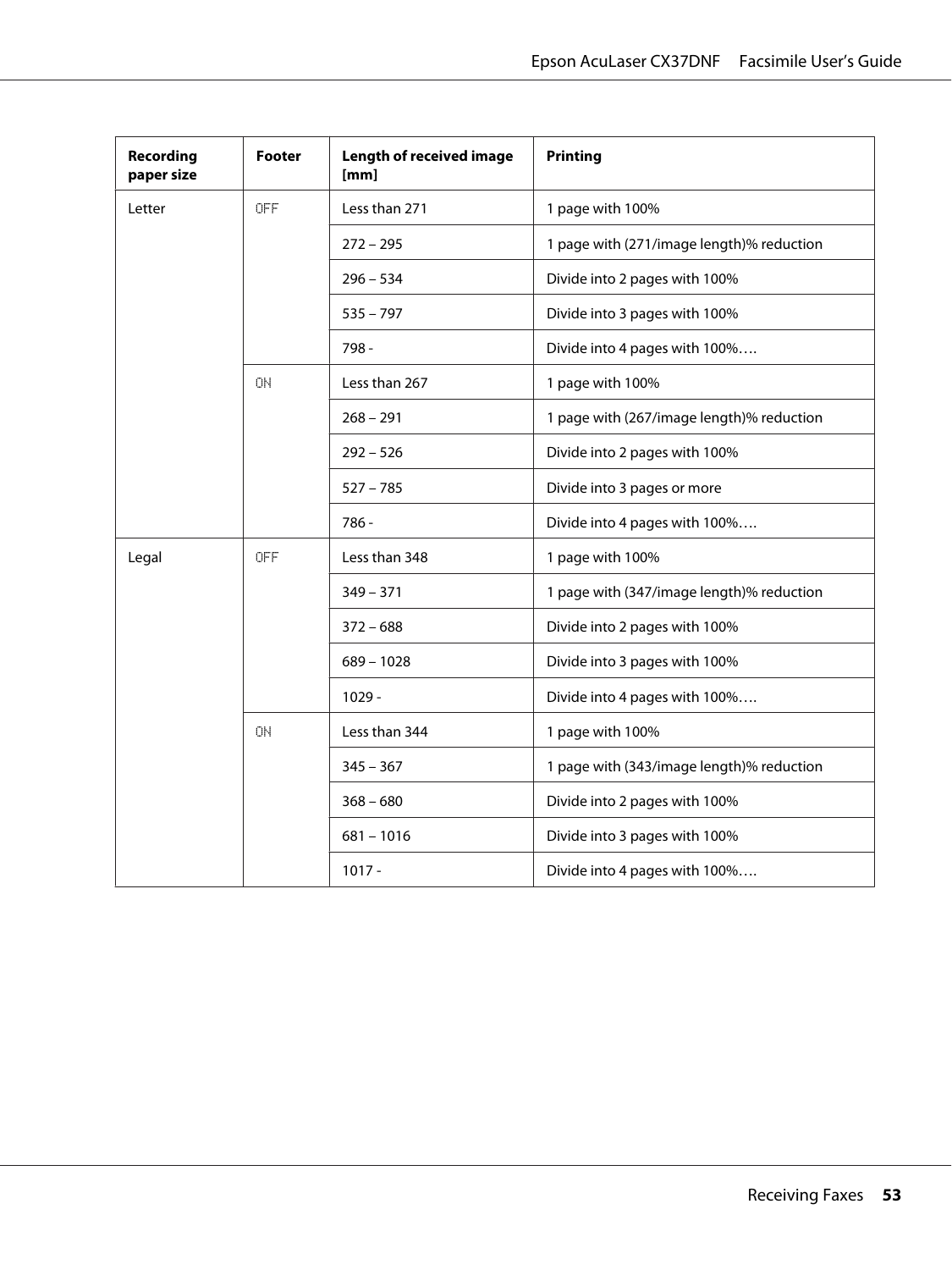| Recording<br>paper size | Footer | <b>Length of received image</b><br>[mm] | Printing                                  |
|-------------------------|--------|-----------------------------------------|-------------------------------------------|
| $81/2 \times 131/2$     | 0FF    | Less than 335                           | 1 page with 100%                          |
|                         |        | $336 - 359$                             | 1 page with (335/image length)% reduction |
|                         |        | $360 - 662$                             | Divide into 2 pages with 100%             |
|                         |        | $663 - 989$                             | Divide into 3 pages with 100%             |
|                         |        | $990 -$                                 | Divide into 4 pages with 100%             |
|                         | 0N.    | Less than 331                           | 1 page with 100%                          |
|                         |        | $332 - 355$                             | 1 page with (331/image length)% reduction |
|                         |        | $356 - 654$                             | Divide into 2 pages with 100%             |
|                         |        | $655 - 977$                             | Divide into 3 pages with 100%             |
|                         |        | 978                                     | Divide into 4 pages with 100%             |

### **REDUCTION RX: OFF**

| Recording<br>paper size | Footer     | <b>Length of received image</b><br>[mm] | <b>Printing</b>             |
|-------------------------|------------|-----------------------------------------|-----------------------------|
| A4                      | <b>OFF</b> | Less than 289                           | 1 page                      |
|                         |            | $290 - 570$                             | Divide into 2 pages         |
|                         |            | $571 - 851$                             | Divide into 3 pages         |
|                         |            | $852 -$                                 | Divide into 4 pages or more |
|                         | 0N.        | Less than 285                           | 1 page                      |
|                         |            | $286 - 562$                             | Divide into 2 pages         |
|                         |            | $563 - 839$                             | Divide into 3 pages         |
|                         |            | $840 -$                                 | Divide into 4 pages or more |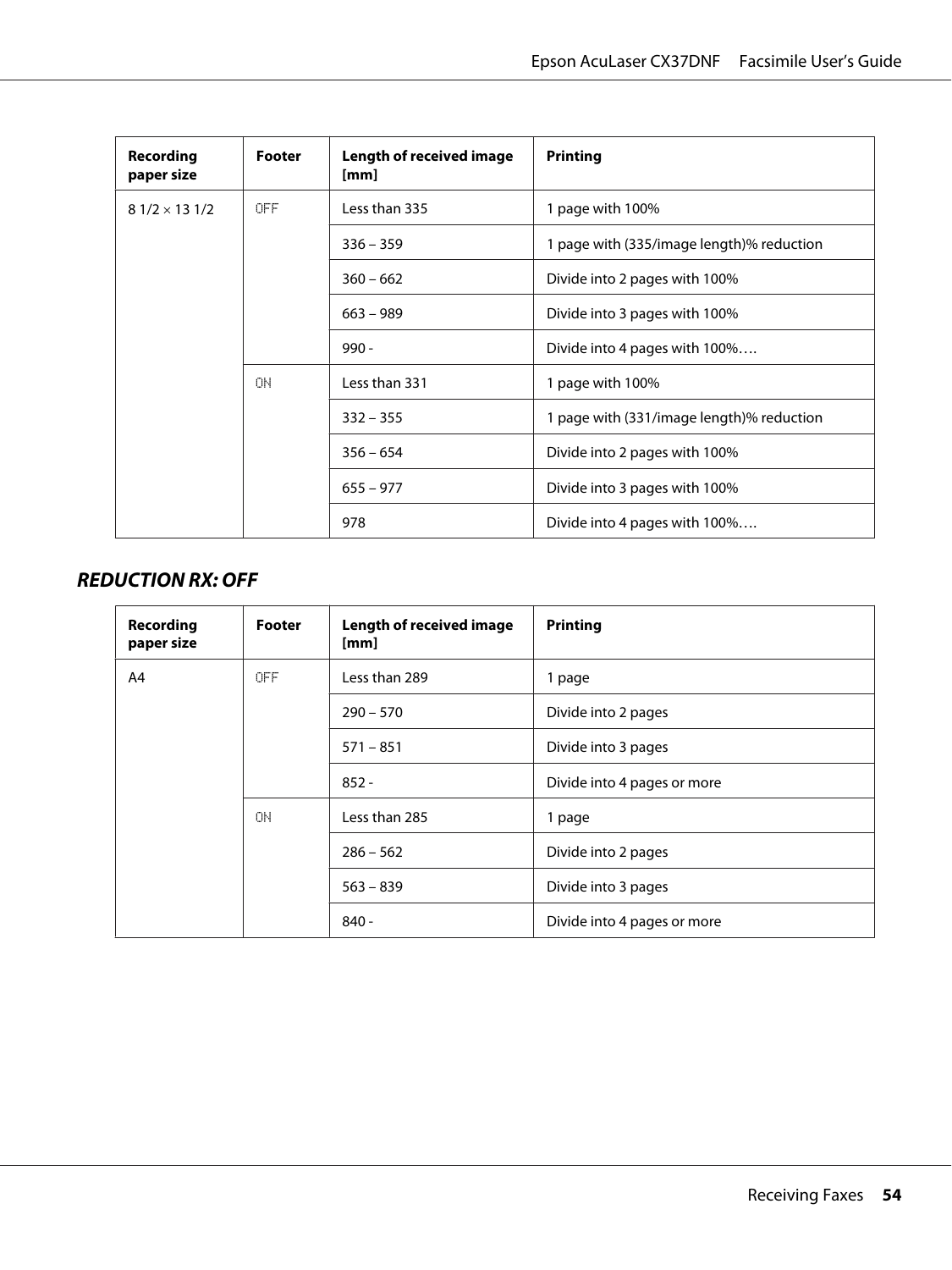| <b>Recording</b><br>paper size | <b>Footer</b> | <b>Length of received image</b><br>[mm] | <b>Printing</b>             |
|--------------------------------|---------------|-----------------------------------------|-----------------------------|
| Letter                         | <b>OFF</b>    | Less than 271                           | 1 page                      |
|                                |               | $272 - 534$                             | Divide into 2 pages         |
|                                |               | $535 - 797$                             | Divide into 3 pages         |
|                                |               | 798 -                                   | Divide into 4 pages or more |
|                                | 0N            | Less than 267                           | 1 page                      |
|                                |               | $268 - 526$                             | Divide into 2 pages         |
|                                |               | $527 - 785$                             | Divide into 3 pages         |
|                                |               | 786 -                                   | Divide into 4 pages or more |
| Legal                          | <b>OFF</b>    | Less than 348                           | 1 page                      |
|                                |               | $349 - 688$                             | Divide into 2 pages         |
|                                |               | $689 - 1028$                            | Divide into 3 pages         |
|                                |               | $1029 -$                                | Divide into 4 pages or more |
|                                | 0N            | Less than 344                           | 1 page                      |
|                                |               | $345 - 680$                             | Divide into 2 pages         |
|                                |               | $681 - 1016$                            | Divide into 3 pages         |
|                                |               | $1017 -$                                | Divide into 4 pages or more |
| $81/2 \times 131/2$            | <b>OFF</b>    | Less than 335                           | 1 page                      |
|                                |               | $356 - 662$                             | Divide into 2 pages         |
|                                |               | $663 - 989$                             | Divide into 3 pages         |
|                                |               | 990 -                                   | Divide into 4 pages or more |
|                                | <b>ON</b>     | Less than 331                           | 1 page                      |
|                                |               | $332 - 654$                             | Divide into 2 pages         |
|                                |               | $655 - 977$                             | Divide into 3 pages         |
|                                |               | $978 -$                                 | Divide into 4 pages or more |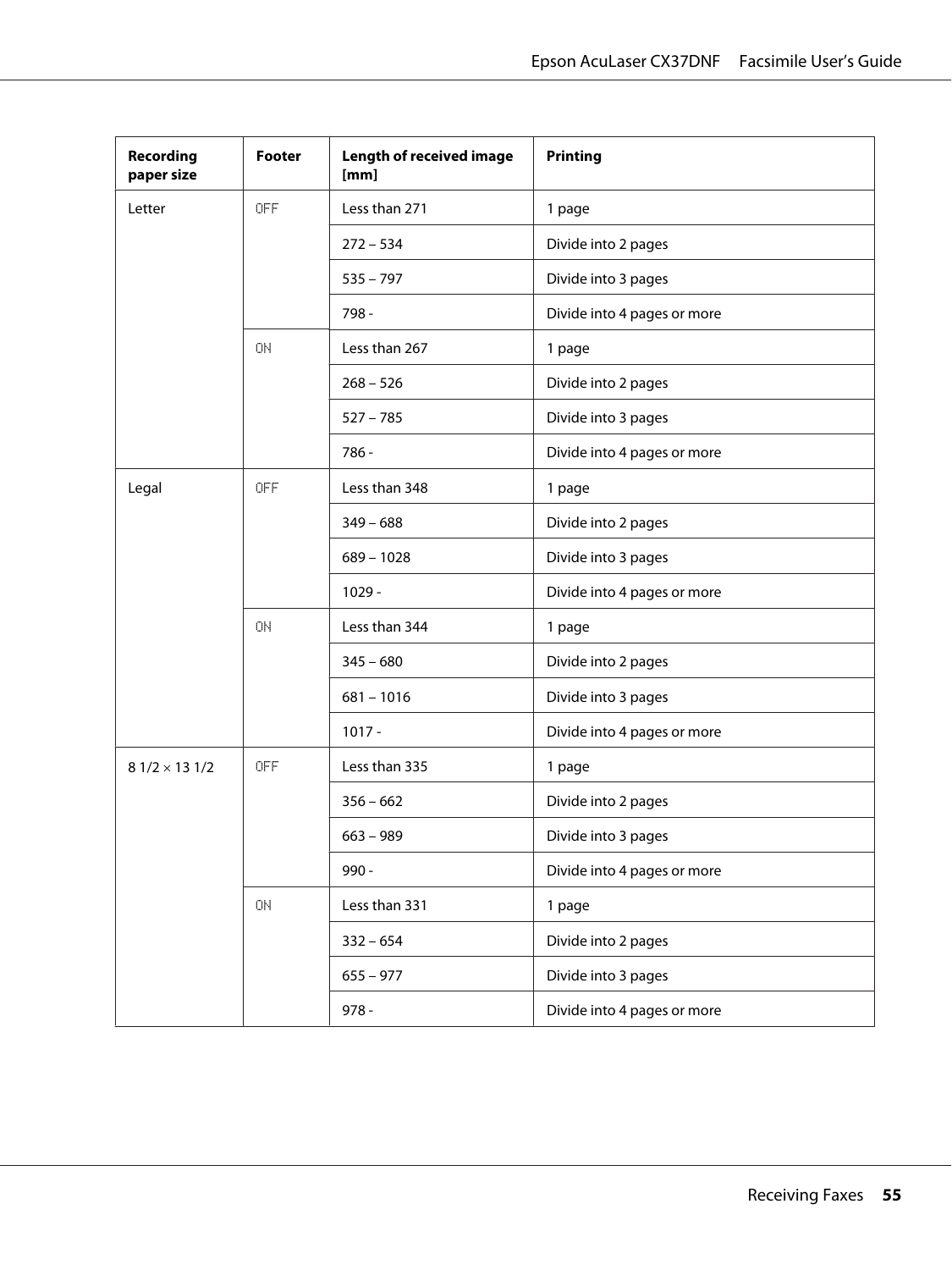### **REDUCTION RX: CUT**

### *Note:*

*If an image does not fit within a page, any part of the image exceeding 24 mm is cut off and printed on the next page.*

| <b>Recording</b><br>paper size | Footer     | <b>Length of received image</b><br>[mm] | <b>Printing</b>                            |
|--------------------------------|------------|-----------------------------------------|--------------------------------------------|
| A4                             | <b>OFF</b> | Less than 289                           | 1 page                                     |
|                                |            | $290 - 313$                             | Print into 1 page. 1-24mm of end is cut.   |
|                                |            | $314 - 570$                             | Divide into 2 pages                        |
|                                |            | $571 - 594$                             | Divide into 2 pages. 1-24mm of end is cut. |
|                                |            | $595 - 851$                             | Divide into 3 pages                        |
|                                |            | $852 -$                                 | Divide into 3 pages                        |
|                                | -ON        | Less than 285                           | 1 page                                     |
|                                |            | $286 - 309$                             | Print into 1 page. 1-24mm of end is cut.   |
|                                |            | $310 - 562$                             | Divide into 2 pages                        |
|                                |            | $563 - 586$                             | Divide into 2 pages. 1-24mm of end is cut. |
|                                |            | $587 - 839$                             | Divide into 3 pages                        |
|                                |            | $840 -$                                 | Divide into 3 pages                        |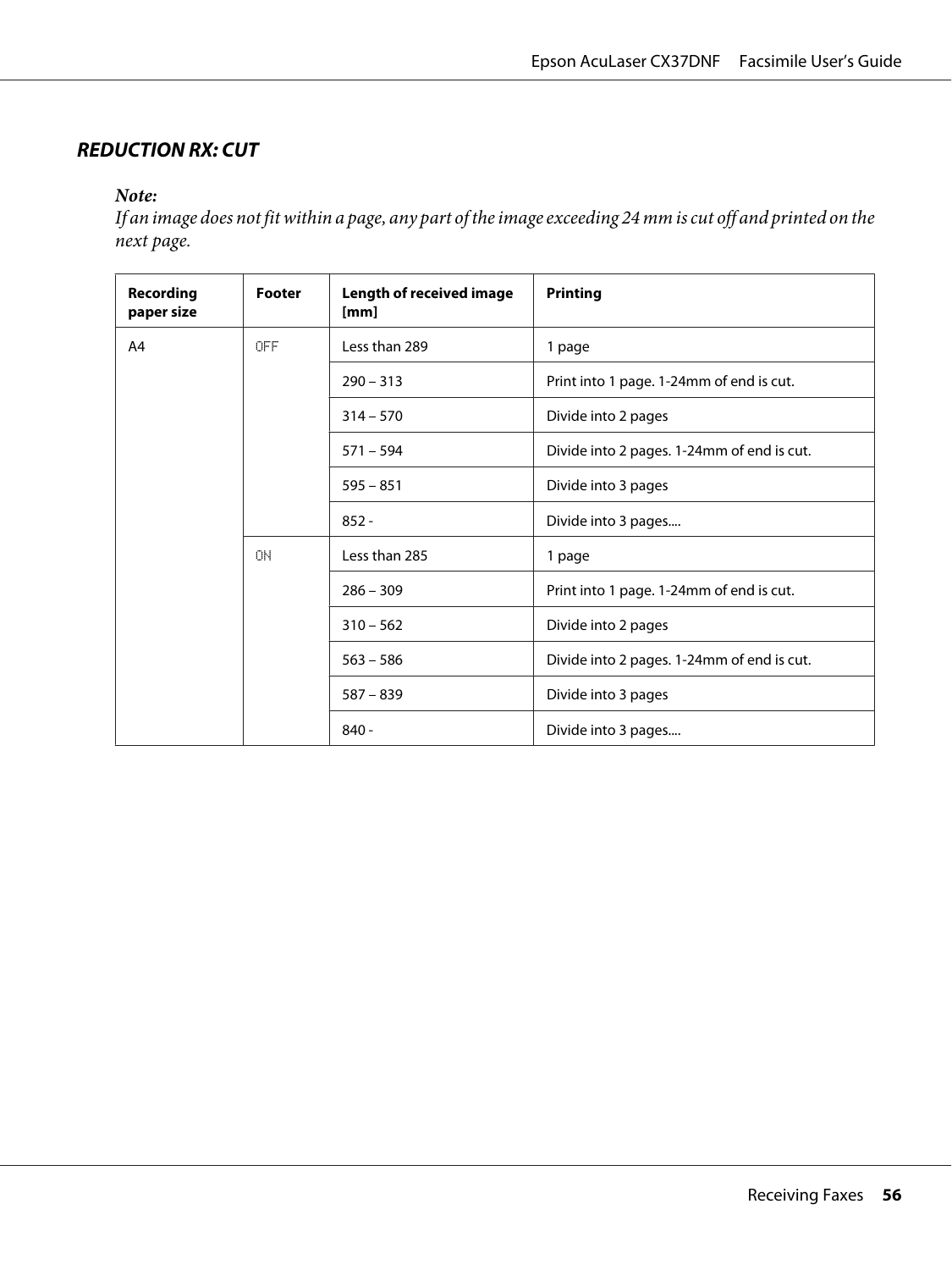| <b>Recording</b><br>paper size | <b>Footer</b> | <b>Length of received image</b><br>[mm] | <b>Printing</b>                            |  |
|--------------------------------|---------------|-----------------------------------------|--------------------------------------------|--|
| Letter                         | 0FF           | Less than 271                           | 1 page                                     |  |
|                                |               | $272 - 295$                             | Print into 1 page. 1-24mm of end is cut.   |  |
|                                |               | $296 - 534$                             | Divide into 2 pages                        |  |
|                                |               | $535 - 558$                             | Divide into 2 pages. 1-24mm of end is cut. |  |
|                                |               | $559 - 797$                             | Divide into 3 pages                        |  |
|                                |               | 798 -                                   | Divide into 3 pages                        |  |
|                                | 0N            | Less than 267                           | 1 page                                     |  |
|                                |               | $268 - 291$                             | Print into 1 page. 1-24mm of end is cut.   |  |
|                                |               | $292 - 526$                             | Divide into 2 pages                        |  |
|                                |               | $527 - 550$                             | Divide into 2 pages. 1-24mm of end is cut. |  |
|                                |               | $551 - 785$                             | Divide into 3 pages                        |  |
|                                |               | 786 -                                   | Divide into 3 pages                        |  |
| Legal                          | <b>OFF</b>    | Less than 348                           | 1 page                                     |  |
|                                |               | $349 - 371$                             | Print into 1 page. 1-24mm of end is cut.   |  |
|                                |               | $372 - 688$                             | Divide into 2 pages                        |  |
|                                |               | $689 - 712$                             | Divide into 2 pages. 1-24mm of end is cut. |  |
|                                |               | $713 - 1028$                            | Divide into 3 pages                        |  |
|                                |               | $1029 -$                                | Divide into 3 pages                        |  |
|                                | ΟN            | Less than 344                           | 1 page                                     |  |
|                                |               | $345 - 368$                             | Print into 1 page. 1-24mm of end is cut.   |  |
|                                |               | $369 - 680$                             | Divide into 2 pages                        |  |
|                                |               | $681 - 704$                             | Divide into 2 pages. 1-24mm of end is cut. |  |
|                                |               | $705 - 1016$                            | Divide into 3 pages                        |  |
|                                |               | $1017 -$                                | Divide into 3 pages                        |  |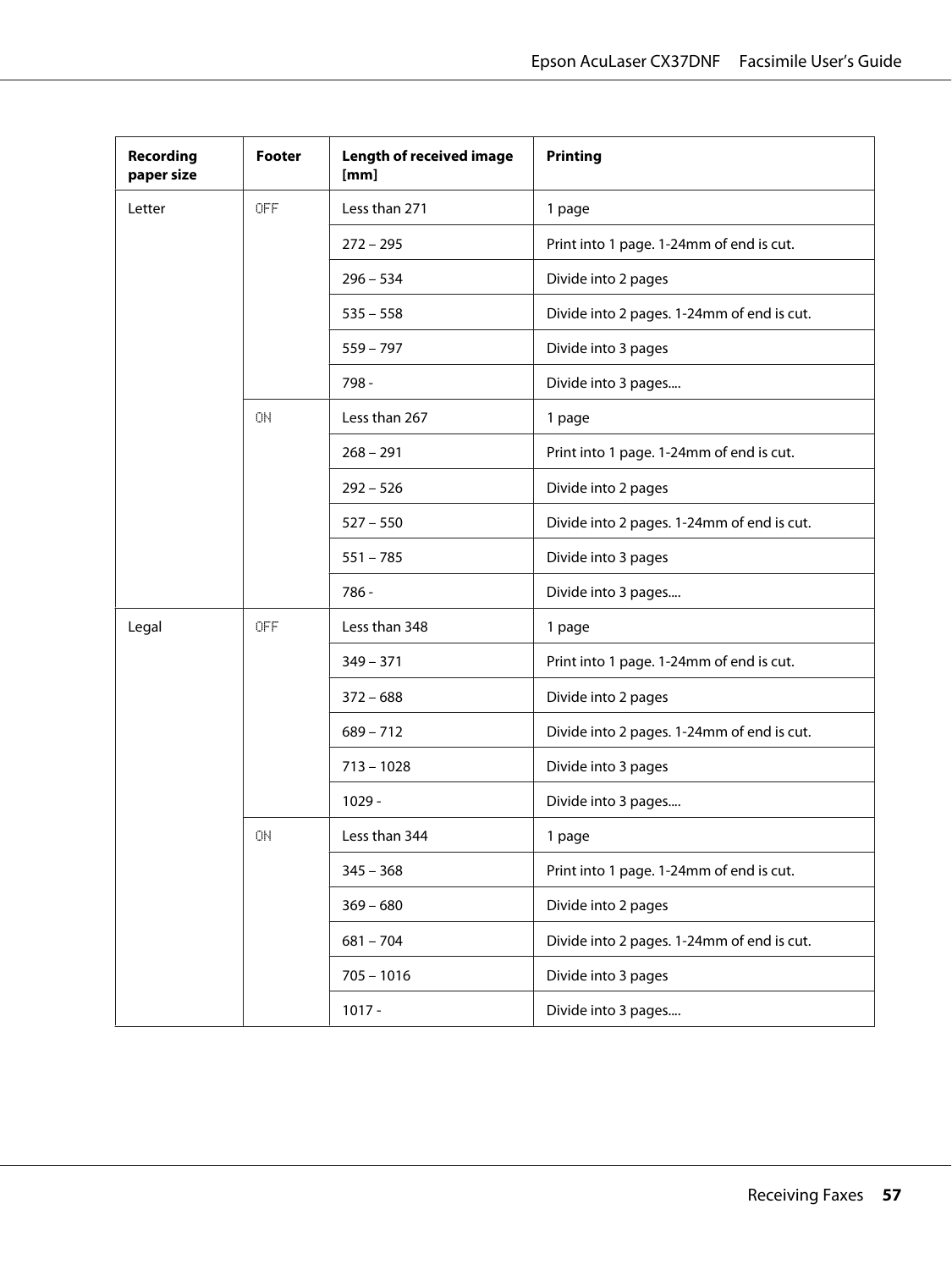| <b>Recording</b><br>paper size | Footer | <b>Length of received image</b><br>[mm] | <b>Printing</b>                            |
|--------------------------------|--------|-----------------------------------------|--------------------------------------------|
| $81/2 \times 131/2$            | 0FF    | Less than 335                           | 1 page                                     |
|                                |        | $336 - 359$                             | Print into 1 page. 1-24mm of end is cut.   |
|                                |        | $360 - 662$                             | Divide into 2 pages                        |
|                                |        | $663 - 686$                             | Divide into 2 pages. 1-24mm of end is cut. |
|                                |        | $687 - 989$                             | Divide into 3 pages                        |
|                                |        | $990 -$                                 | Divide into 3 pages                        |
|                                | ΟN     | Less than 331                           | 1 page                                     |
|                                |        | $332 - 355$                             | Print into 1 page. 1-24mm of end is cut.   |
|                                |        | $356 - 654$                             | Divide into 2 pages                        |
|                                |        | $655 - 678$                             | Divide into 2 pages. 1-24mm of end is cut. |
|                                |        | $679 - 977$                             | Divide into 3 pages                        |
|                                |        | $978 -$                                 | Divide into 3 pages                        |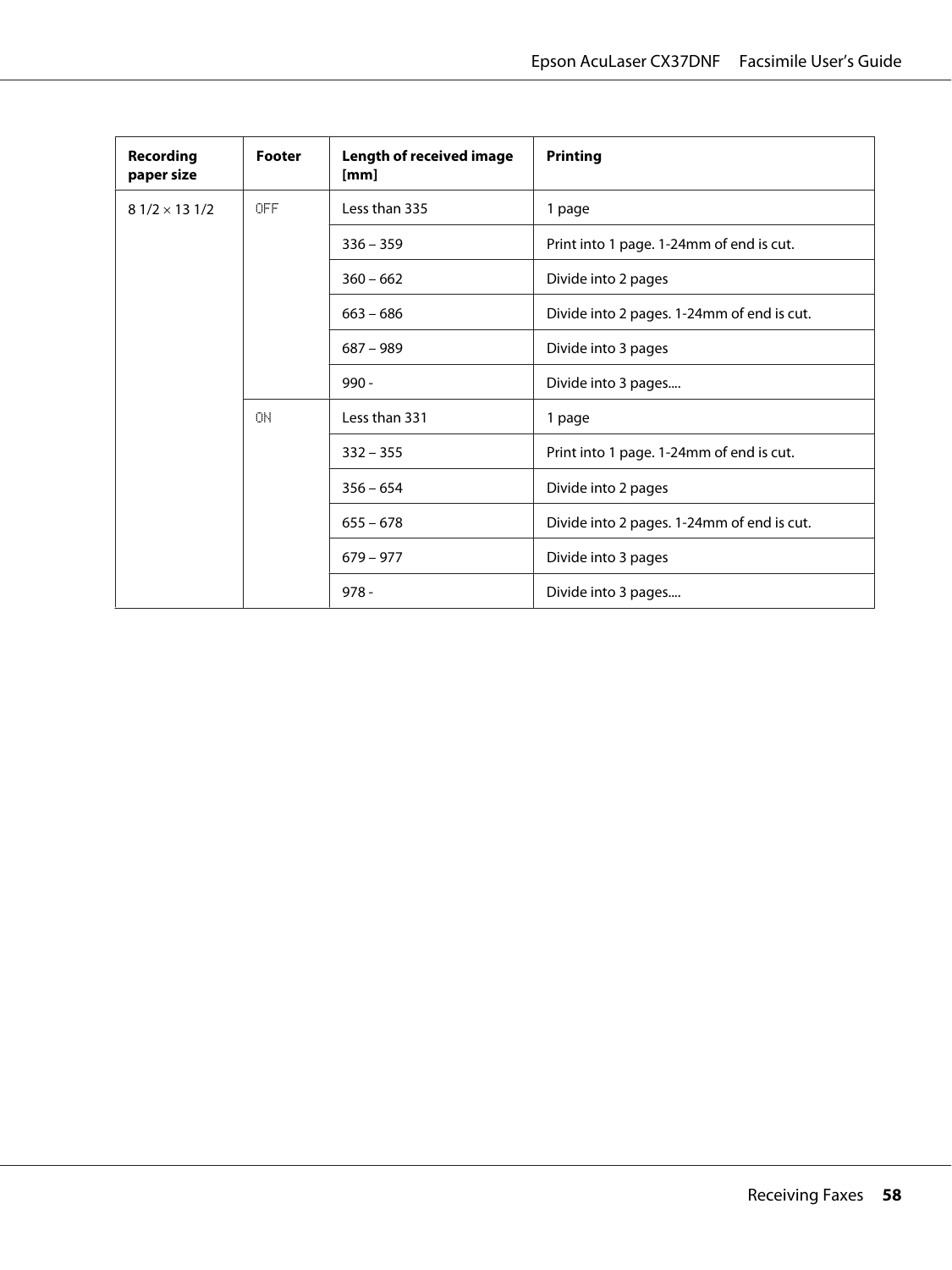### Chapter 6

## **Registering Recipients**

## **About the Dial Register Function**

Frequently used fax numbers can be registered with the DIAL REGISTER function so that the fax number can be easily accessed. In addition, this reduces input errors.

The following registration methods are available:

- ❏ Favorite: Frequently used speed dial and group dial destinations can be registered on the favorite list to allow the fax number to quickly be recalled. For details on registering destinations, refer to "Favorite List" on page 59.
- ❏ Speed Dial: Fax numbers can be registered as speed dial destinations. When sending a fax transmission, type in the speed dial number to recall the fax number. For details on registering destinations, refer to ["Speed Dialing" on page 61.](#page-60-0)
- ❏ Group Dial: Multiple destinations can be registered together as a group dial destination. When sending a fax transmission, type in the group dial number to recall fax numbers for a broadcast transmission. For details on registering destinations, refer to ["Group Dialing" on page 64.](#page-63-0)

#### *Note:*

*When registering destinations as speed dial or group dial destinations, use the Search function to search for the recipients. For details on using the Search Function, refer to ["Using the List Function of the](#page-29-0) [Address Book" on page 30](#page-29-0) and ["Using the Search Function of the Address Book" on page 31](#page-30-0).*

## **Favorite List**

### **Registering Destinations in the Favorite List**

Frequently used speed dial and group dial destinations can be registered on the favorite list to allow the fax number to quickly be recalled. A maximum of 20 destinations can be registered on the favorite list.

### *Note:*

*Before registering destinations in the favorite list, register them as speed dial or group dial destinations.*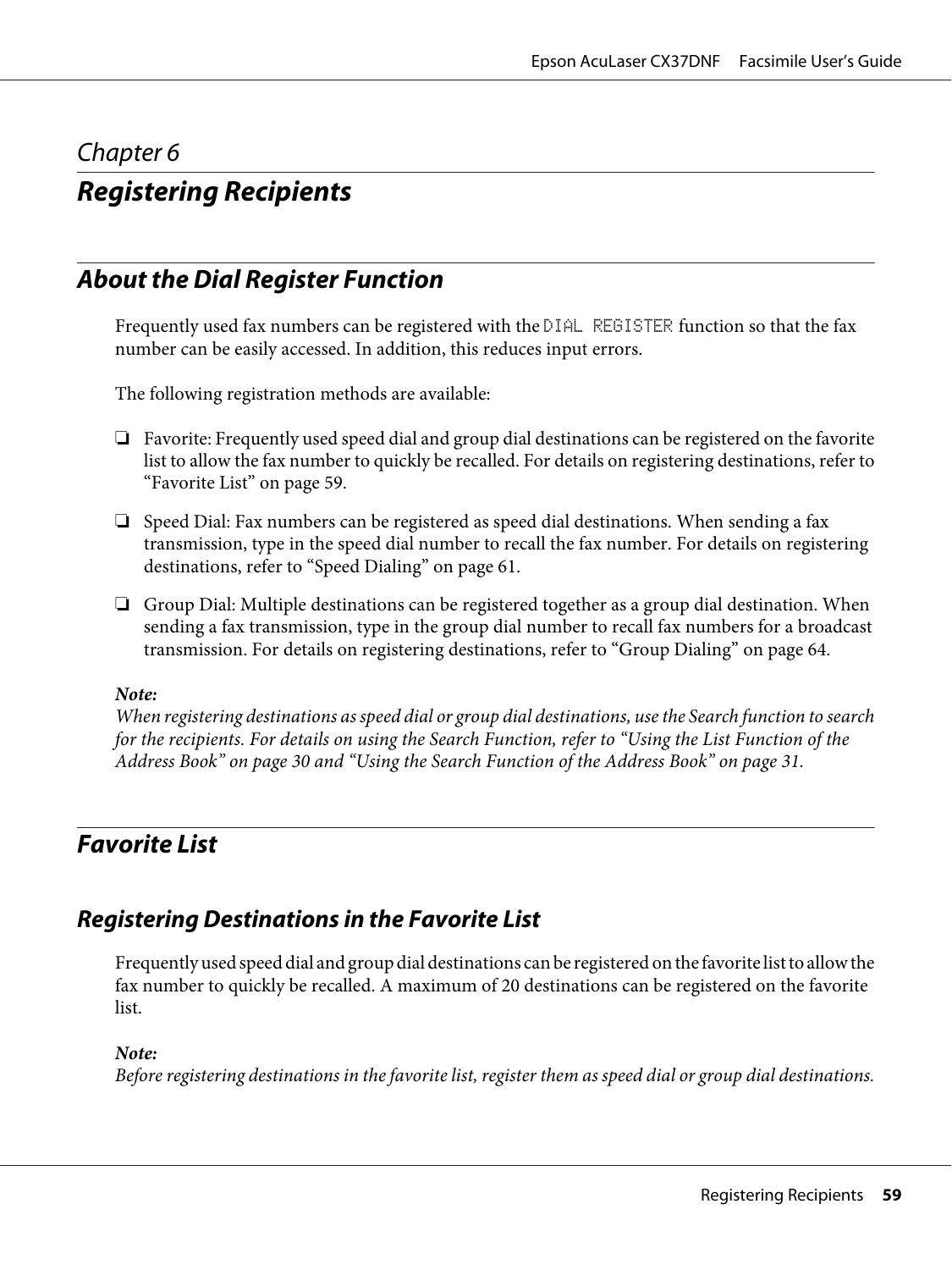- 1. Press the  $\triangle$  or  $\nabla$  key to select UTILITY, and then press the **Select** key.
- 2. Press the  $\blacktriangle$  or  $\nabla$  key to select DIAL REGISTER, and then press the **Select** key.
- 3. Check that FAVORITE is selected, and then press the **Select** key. The FAVORITE screen appears.

*When registering the first destination in the favorite list, continue with step 5.*

- 4. Check that ADD is selected, and then press the **Select** key.
- 5. Type in the speed dial number (1-220), and then press the **Select** key.
	- ❏ To program a group dial number, press the **Addressbook** key, type in the group dial number (1-20), and then press the **Select** key.

#### *Note:*

- ❏ *If a destination is already registered in the favorite list, select* ADD*, and then press the* **Select** *key to display a screen for entering the speed dial number.*
- ❏ *For details on entering/editing text and the characters that can be entered, refer to ["Entering](#page-77-0) [Text" on page 78](#page-77-0).*
- 6. Press the **Select** key again.
- 7. Press the  $\triangle$  or  $\nabla$  key to select FINISH, and then press the **Select** key.
	- ❏ To add another destination to the favorite list, select ADD, press the **Select** key, and then repeat steps 4 through 6. The destination is registered in the favorite list.

#### *Note:*

*To return to the Fax mode screen, continue pressing the* **Back** *key until the Fax mode screen appears, or press the* **Stop/Reset** *key.*

### **Deleting Destinations from the Favorite List**

A destination registered in the favorite list can be deleted.

1. Press the  $\triangle$  or  $\nabla$  key to select UTILITY, and then press the **Select** key.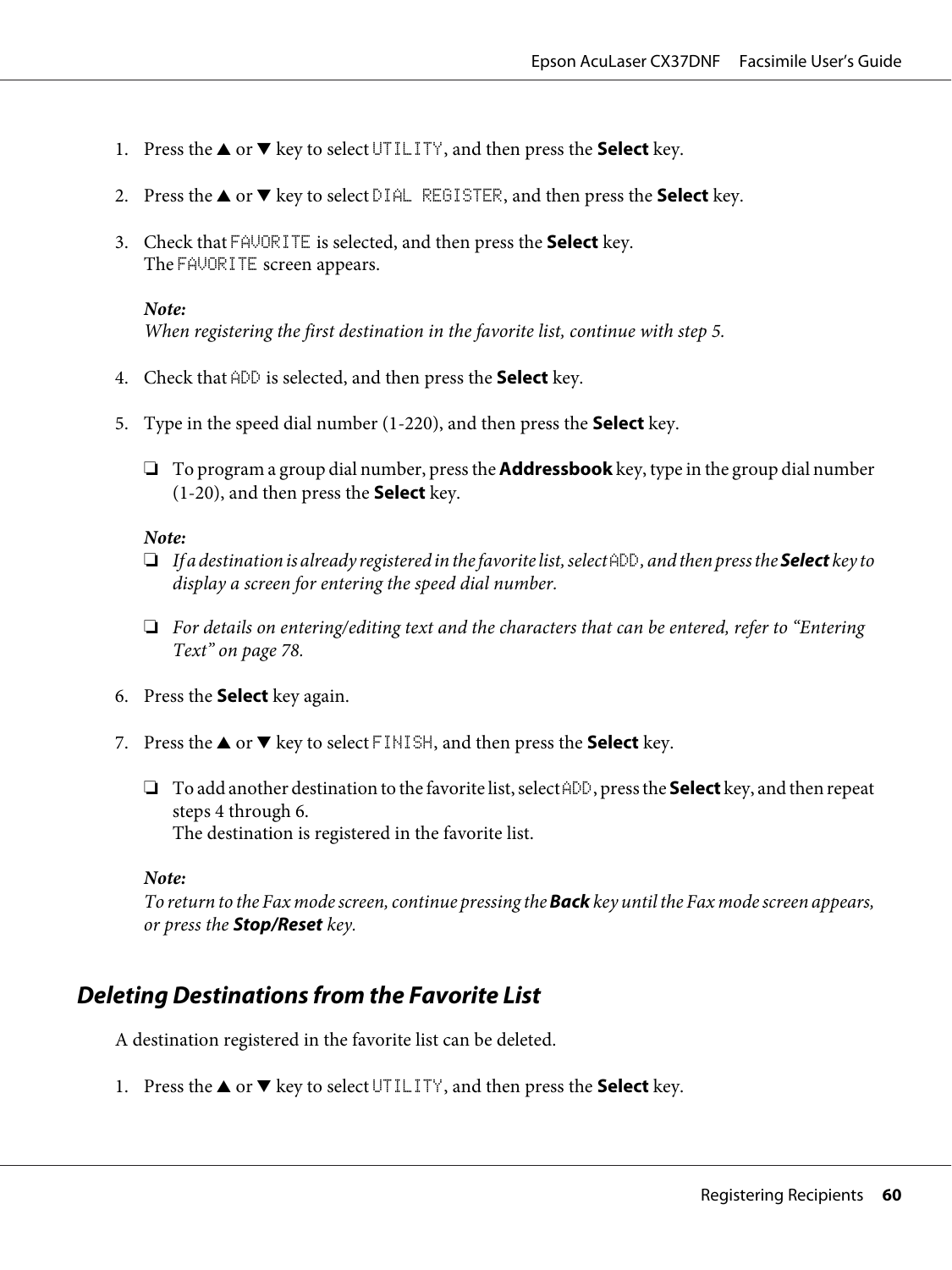- <span id="page-60-0"></span>2. Press the  $\blacktriangle$  or  $\nabla$  key to select DIAL REGISTER, and then press the **Select** key.
- 3. Check that FAVORITE is selected, and then press the **Select** key. The FAVORITE screen appears.
- 4. Press the  $\blacktriangle$  or  $\nabla$  key to select CHECK/EDIT, and then press the **Select** key.
- 5. Press the  $\triangle$  or  $\nabla$  key to select the destination to be deleted, and then press the **Stop/Reset** key.
- 6. Check that YES is selected, and then press the **Select** key.
- 7. Press the **Back** key.

#### *Note: To delete another destination, repeat the procedure from step 5.*

8. Press the  $\triangle$  or  $\nabla$  key to select FINISH, and then press the **Select** key. The destination is deleted from the favorite list.

#### *Note:*

*To return to the Fax mode screen, press the* **Back** *key until the Fax mode screen appears, or press the* **Stop/Reset** *key.*

## **Speed Dialing**

### **Registering a Speed Dial Destination**

Frequently specified fax numbers (maximum of 220) can be registered as speed dial destinations. In addition, batch transmission settings can be specified.

- 1. Press the  $\triangle$  or  $\nabla$  key to select UTILITY, and then press the **Select** key.
- 2. Press the  $\triangle$  or  $\nabla$  key to select DIAL REGISTER, and then press the **Select** key.
- 3. Press the  $\blacktriangle$  or  $\nabla$  key to select SPEED DIAL, and then press the **Select** key. The SPEED DIAL screen appears.
- 4. Use the keypad to type in the speed dial number (1-220), and then press the **Select** key.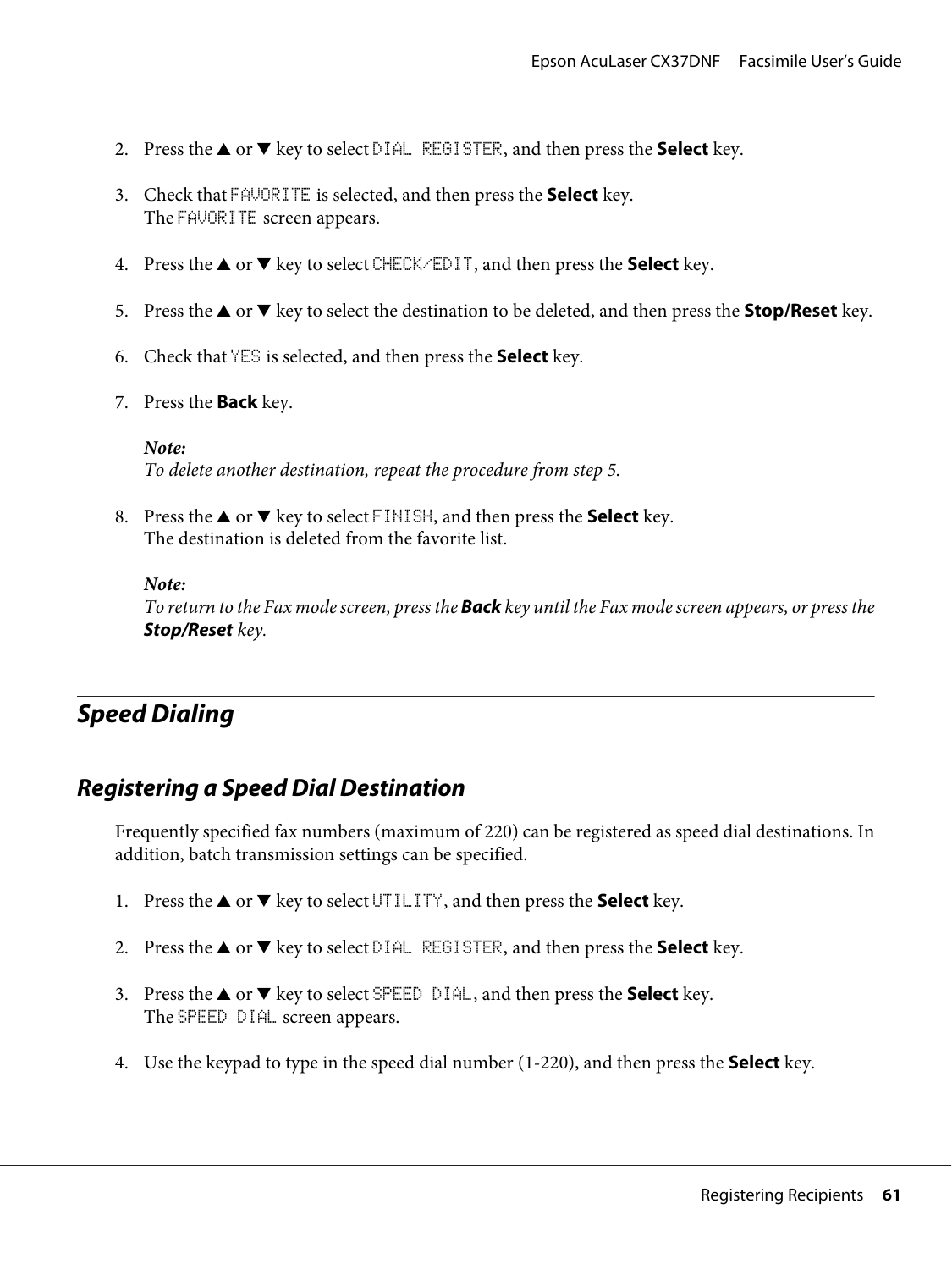- ❏ *If LDAP search settings have been specified, a screen allowing* MANUAL SETTING *or* LDAP SEARCH *to be selected appears after the* **Select** *key is pressed. Select* MANUAL SETTING*, and then press the* **Select** *key.*
- ❏ *For details on entering/editing numbers, refer to ["Entering Text" on page 78.](#page-77-0)*
- ❏ *If the destination is already registered with the specified speed dial number,* REGISTERED! *appears. Press the* **Back** *key to return to the* DIAL REGISTER *screen, and then continue with step 3.*
- 5. Enter the name of the speed dial destination to be registered, and then press the **Select** key.

#### *Note:*

- ❏ *Text up to 20 characters long can be entered for the name.*
- ❏ *For details on entering/editing text and the characters that can be entered, refer to ["Entering](#page-77-0) [Text" on page 78](#page-77-0).*
- 6. Use the keypad to enter the fax number of the recipient.

#### *Note:*

- ❏ *The fax number can contain a maximum of 50 characters.*
- ❏ *For details on entering/editing numbers, refer to ["Entering Text" on page 78.](#page-77-0)*
- 7. Press the  $\nabla$  key.
- 8. Press the  $\blacktriangle$  or  $\nabla$  key to select an item whose settings have already been specified.
	- ❏ To specify batch transmission settings, select BATCH TIME, press the **Select** key, and then continue with step 9.
	- ❏ To specify the modem speed, select MODEM SPEED, press the **Select** key, and then continue with step 10.
- 9. Use the keypad to type in the batch transmission time, and then press the **Select** key. The batch transmission settings are specified. Continue with step 11.

#### *Note:*

*For details on entering/editing text and the characters that can be entered, refer to ["Entering Text"](#page-77-0) [on page 78](#page-77-0).*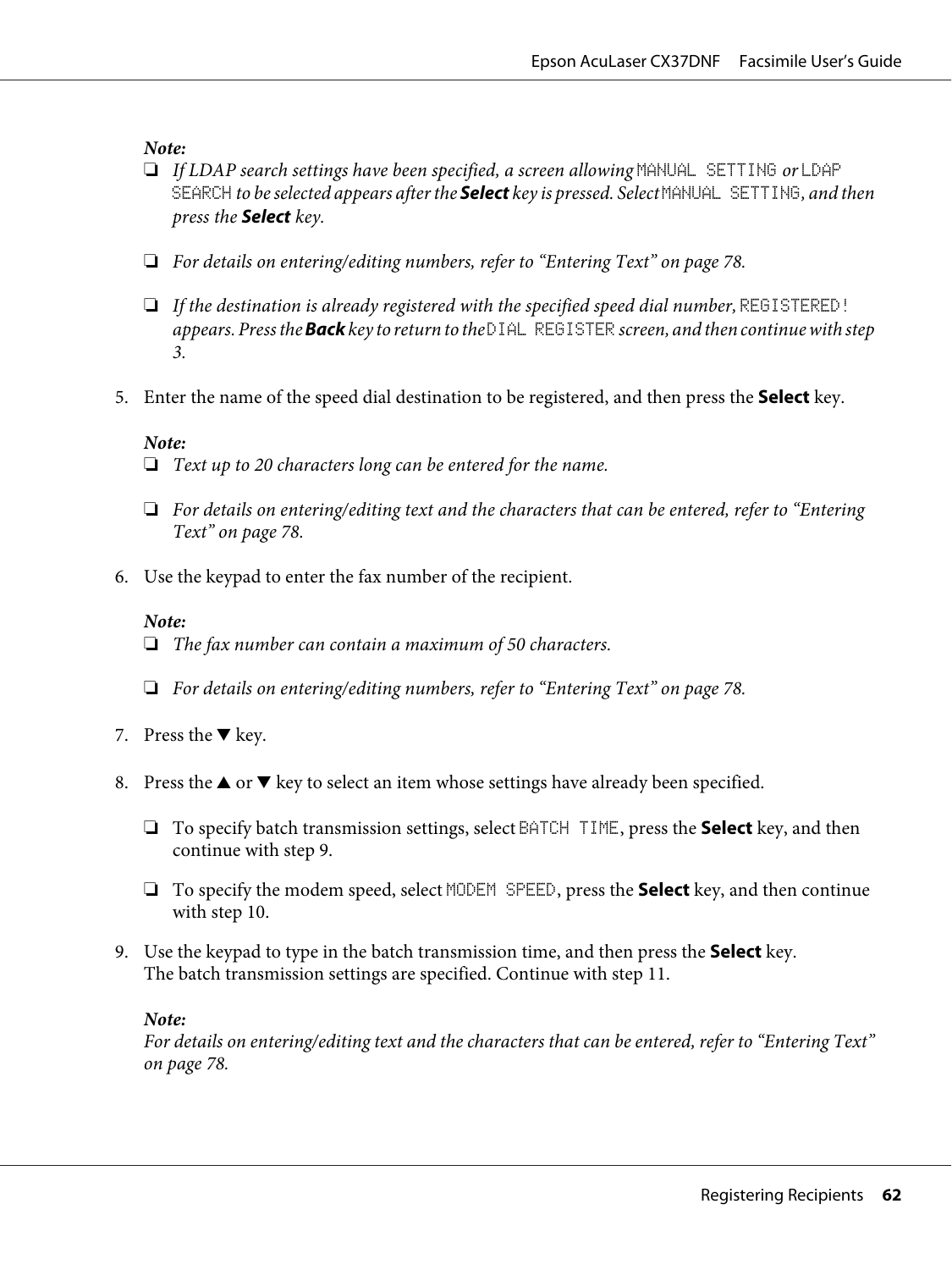10. Press the  $\blacktriangle$  or  $\nabla$  key to select the desired modem speed, and then press the **Select** key. The modem speed is specified. Continue with step 11.

#### *Note:*

*If a transmission error occurs, select 14.4 or 9.6 for the modem speed.*

11. Press the **Back** key.

#### 12. Press the **Select** key.

The entered information is registered with the speed dial number.

#### *Note:*

*To return to the Fax mode screen, continue pressing the* **Back** *key until the Fax mode screen appears, or press the* **Stop/Reset** *key.*

### **Changing/Deleting Speed Dial Information**

The registered speed dial information can be changed.

- 1. Press the  $\triangle$  or  $\nabla$  key to select UTILITY, and then press the **Select** key.
- 2. Press the  $\blacktriangle$  or  $\nabla$  key to select DIAL REGISTER, and then press the **Select** key.
- 3. Press the  $\triangle$  or  $\nabla$  key to select SPEED DIAL, and then press the **Select** key. The SPEED DIAL screen appears.
- 4. Use the keypad to type in the speed dial number (1-220) to be edited/deleted, and then press the **Select** key.

*Note:*

*For details on entering/editing text and the characters that can be entered, refer to ["Entering Text"](#page-77-0) [on page 78](#page-77-0).*

- 5. Press the  $\triangle$  or  $\nabla$  key to select EDIT or DELETE, and then press the **Select** key.
	- ❏ If EDIT was selected, the name is displayed. Continue with step 6.
	- ❏ If DELETE was selected, the settings registered with the speed dial number are deleted. This completes the procedure when it is deleted.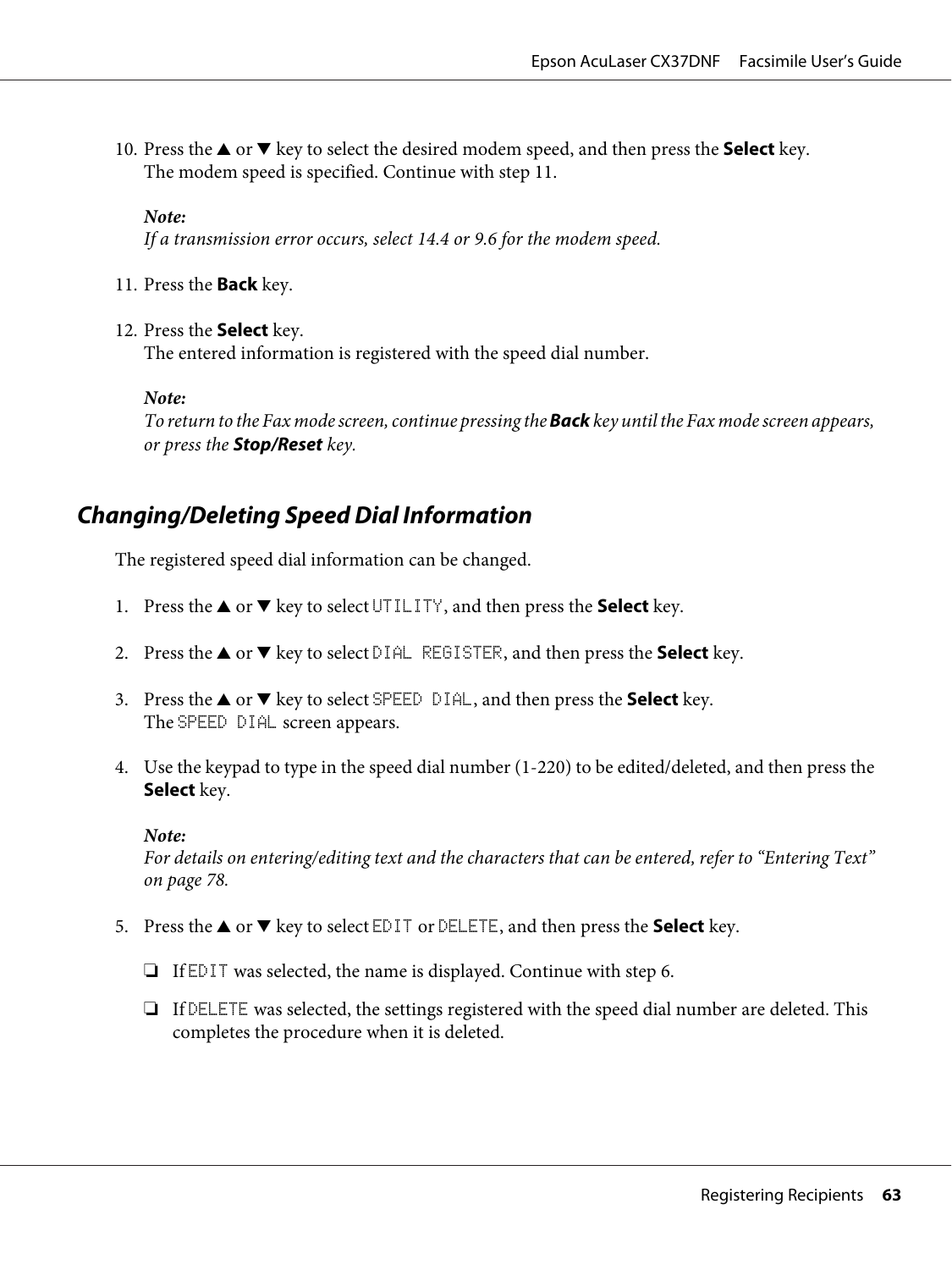<span id="page-63-0"></span>6. If desired, edit the name, fax number, modem speed and batch transmission settings, and then press the **Select** key.

The edited information is registered with the speed dial number.

### *Note:*

- ❏ *If the edited speed dial destination is registered in the favorite list, with a group dial destination or as forwarding settings, a message appears, requesting confirmation to leave the edited speed dial destination registered as it is. To leave it registered as it is, select* YES*. To not leave it registered as it is, select* NO*. Then, press the* **Select** *key.*
- ❏ *If a document is queued in the memory for a batch transmission and the batch transmission time is changed, the document in the memory will be sent at the time before the setting was changed.*
- ❏ *For details on editing text, refer to ["Entering Text" on page 78.](#page-77-0)*

### **Group Dialing**

### **Registering a Group Dial Destination**

Fax numbers frequently specified for broadcast transmission can be registered as a group dial destination. A maximum of 50 destinations can be registered together as one group.

### *Note:*

*Before registering a group dial destination, register the destinations as speed dial destinations.*

- 1. Press the  $\triangle$  or  $\nabla$  key to select UTILITY, and then press the **Select** key.
- 2. Press the  $\blacktriangle$  or  $\nabla$  key to select DIAL REGISTER, and then press the **Select** key.
- 3. Press the  $\blacktriangle$  or  $\nabla$  key to select GROUP DIAL, and then press the **Select** key. The GROUP DIAL screen appears.
- 4. Use the keypad to type in the group dial number (1-20), and then press the **Select** key.

#### *Note:*

❏ *For details on entering/editing numbers, refer to ["Entering Text" on page 78.](#page-77-0)*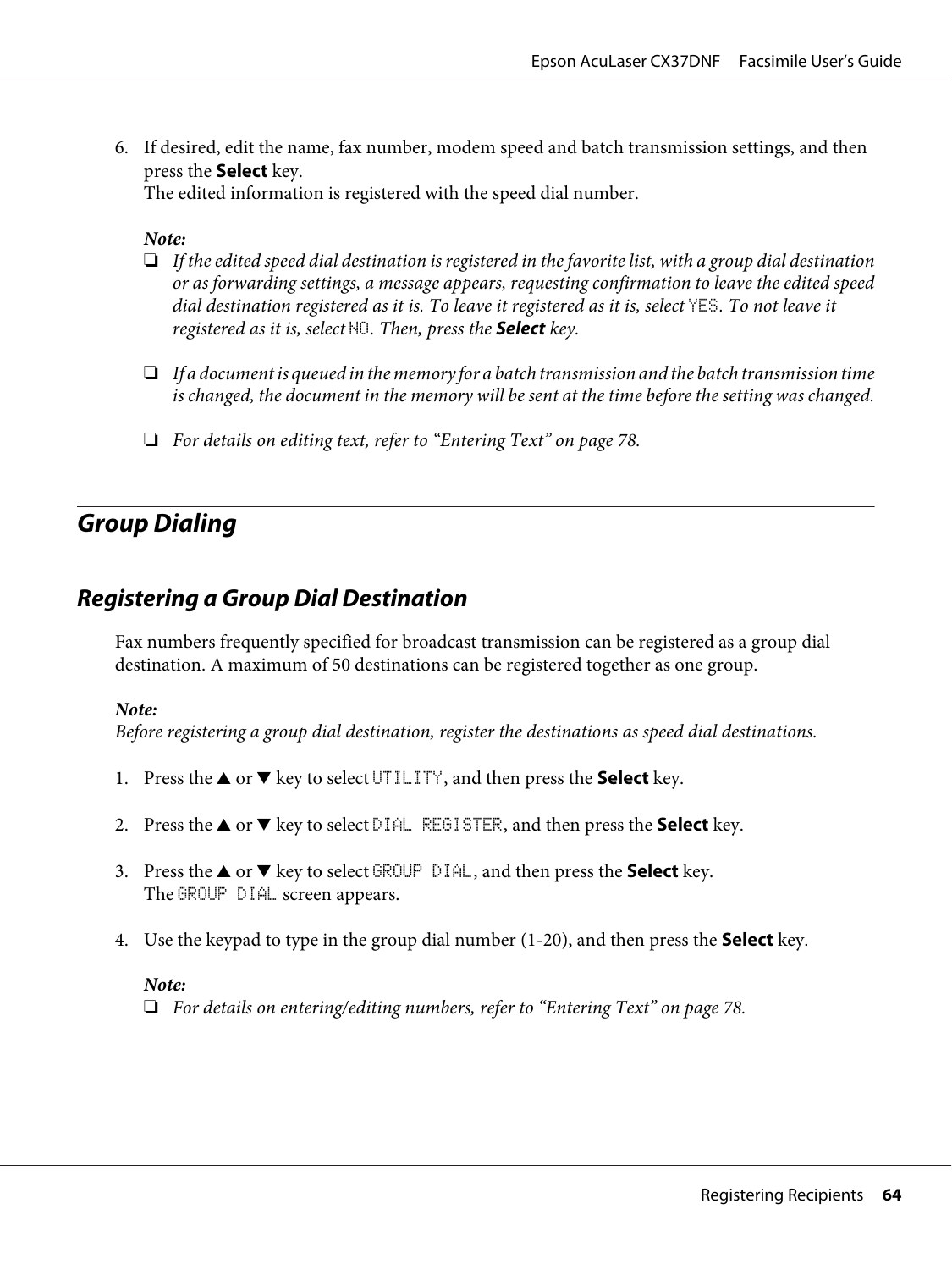- ❏ *If the destination is already registered with the specified group dial number,* REGISTERED! *appears. Press the* **Back** *key to return to the* DIAL REGISTER *screen, and then continue with step 3.*
- 5. Enter the name of the group dial destination to be registered, and then press the **Select** key.

- ❏ *Text up to 20 characters long can be entered for the name.*
- ❏ *For details on entering/editing text and the characters that can be entered, refer to ["Entering](#page-77-0) [Text" on page 78](#page-77-0).*
- 6. Use the keypad to type in the speed dial number to be registered with the group dial destination, and then press the **Select** key.

#### *Note:*

- ❏ *To program a group dial number registered with a group dial destination, press the* **Addressbook** *key, type in the group dial number and then press the* **Select** *key.*
- ❏ *For details on entering/editing text and the characters that can be entered, refer to ["Entering](#page-77-0) [Text" on page 78](#page-77-0).*
- 7. Press the **Select** key again.
- 8. Check that ADD is selected, and then press the **Select** key. Repeat steps 6 through 8 until all desired destinations are specified.
	- ❏ If no more recipients are to be specified, continue with step 9.
- 9. Select FINISH, and then press the **Select** key. The destinations are registered as the group dial destination.

#### *Note:*

*To return to the Fax mode screen, press the* **Back** *key until the Fax mode screen appears, or press the* **Stop/Reset** *key.*

### **Changing/Deleting Group Dial Information**

The registered group dial information can be changed.

1. Press the  $\triangle$  or  $\nabla$  key to select UTILITY, and then press the **Select** key.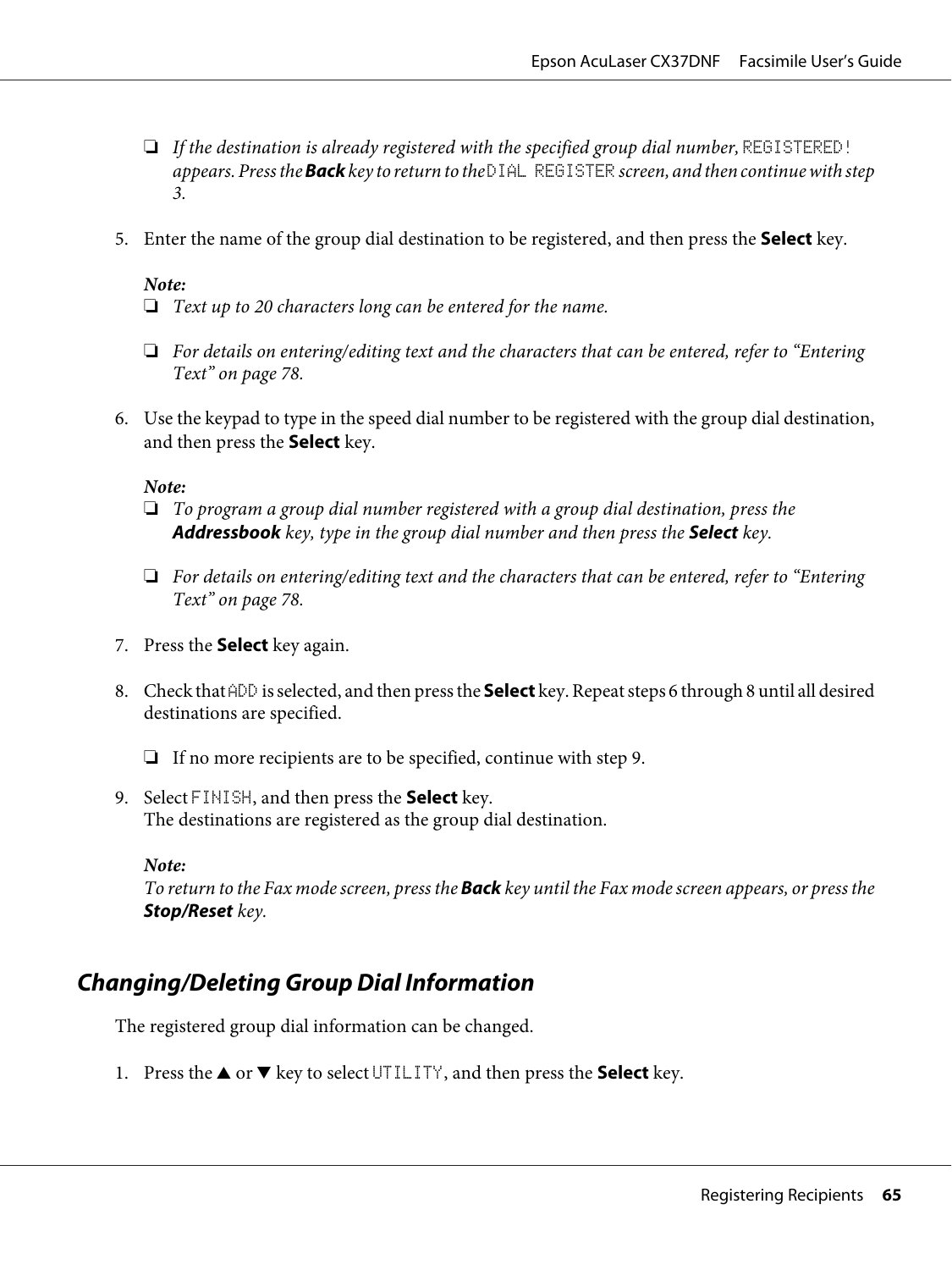- 2. Press the  $\triangle$  or  $\nabla$  key to select DIAL REGISTER, and then press the **Select** key.
- 3. Press the  $\blacktriangle$  or  $\nabla$  key to select GROUP DIAL, and then press the **Select** key. The GROUP DIAL screen appears.
- 4. Use the keypad to type in the number of the group dial destination to be edited/deleted, and then press the **Select** key.

*For details on entering/editing text and the characters that can be entered, refer to ["Entering Text"](#page-77-0) [on page 78](#page-77-0).*

- 5. Press the  $\blacktriangle$  or  $\nabla$  key to select EDIT or DELETE, and then press the **Select** key.
	- ❏ If EDIT was selected, the name is displayed. Continue with step 6.
	- $\Box$  If DELETE was selected, the settings programmed for the group dial number are deleted. This completes the procedure when it is deleted.
- 6. If you want to change the name of the group, enter the new name, and then press the **Select** key.

#### *Note:*

*For details on editing text, refer to ["Entering Text" on page 78.](#page-77-0)*

- 7. Add/delete destinations.
	- ❏ To add a destination, check that ADD is selected, and then press the **Select** key. Type in the speed dial number, press the **Select** key, and then press the **Select** key again.
	- ❏ To delete a destination, press the u or d key to select CHECK/EDIT, and then press the **Select** key.

Press the  $\blacktriangle$  or  $\nabla$  key to select the destination to be deleted, and then press the **Stop/Reset** key. Check that YES is selected, and then press the **Select** key. The destination is deleted from the group dial list.

8. Press the  $\blacktriangle$  or  $\nabla$  key to select FINISH, and then press the **Select** key. The edited information is registered with the group dial number.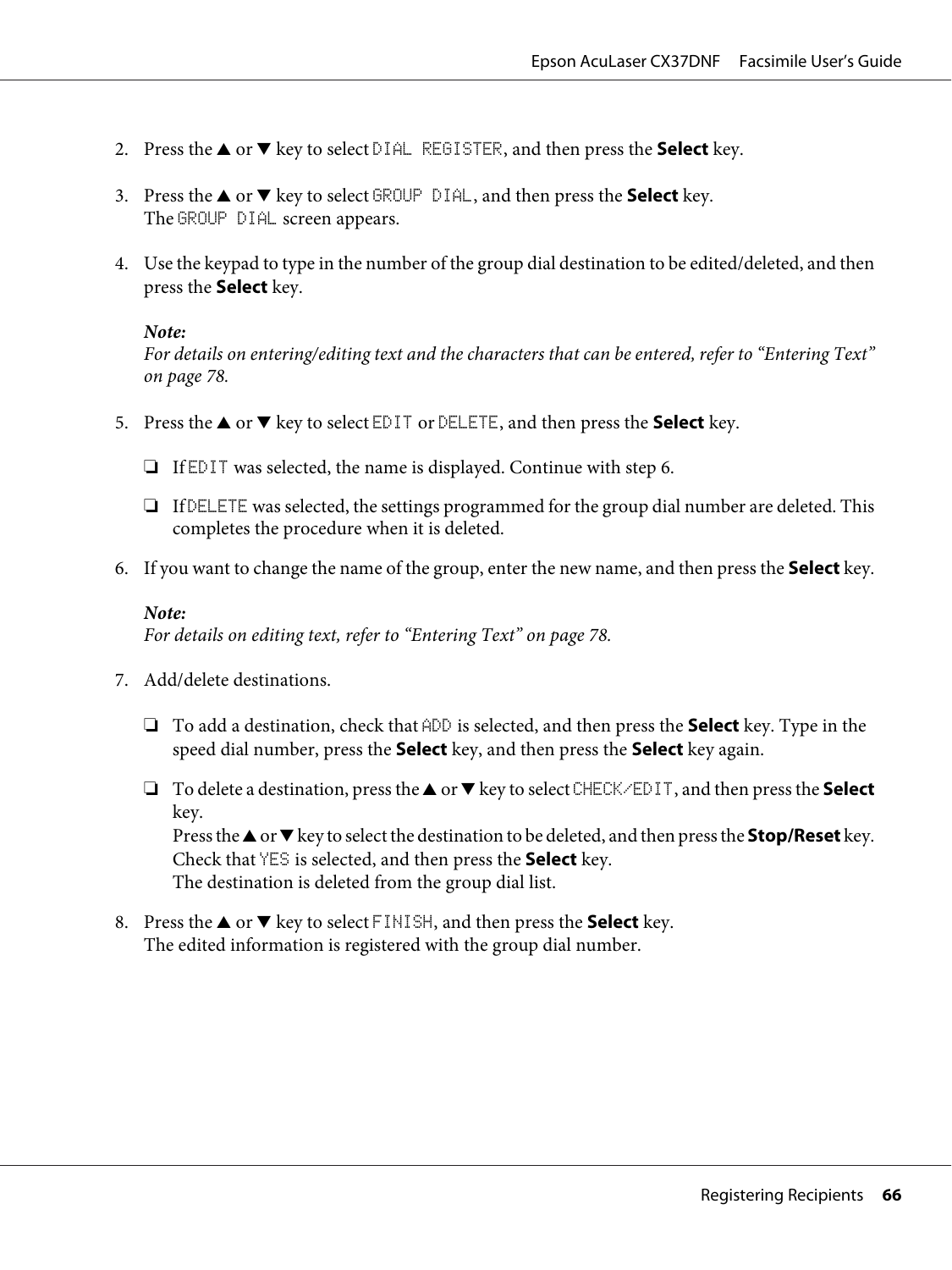### Chapter 7

## **Confirmation Mode**

### **About the Machine's Counters**

The operations performed since this machine was installed can be checked with REPORT/STATUS in the menu. Follow the procedure described below to check the fax-related counters.

### **Checking the Counter for Fax Printing**

This counter shows the total number of fax prints made since this machine was installed.

- 1. Press the  $\blacktriangle$  or  $\nabla$  key to select REPORT/STATUS, and then press the **Select** key.
- 2. Check that TOTAL PRINT is selected, and then press the **Select** key. The TOTAL PRINT screen appears.
- 3. Press the  $\blacktriangle$  or  $\nabla$  key to scroll through the screen until FAX PRINT appears. Check the total number of pages printed as faxes.

#### *Note:*

*To return to the Fax mode screen, press the* **Stop/Reset** *key.*

### **Checking the Counter for Total Scans**

This counter shows the total number of scans made, excluding copies, since this machine was installed.

- 1. Press the  $\blacktriangle$  or  $\nabla$  key to select REPORT/STATUS, and then press the **Select** key.
- 2. Check that TOTAL PRINT is selected, and then press the **Select** key. The TOTAL PRINT screen appears.
- 3. Press the  $\blacktriangle$  or  $\nabla$  key to scroll through the screen until TOTAL SCAN appears. Check the total number of scans made with faxes.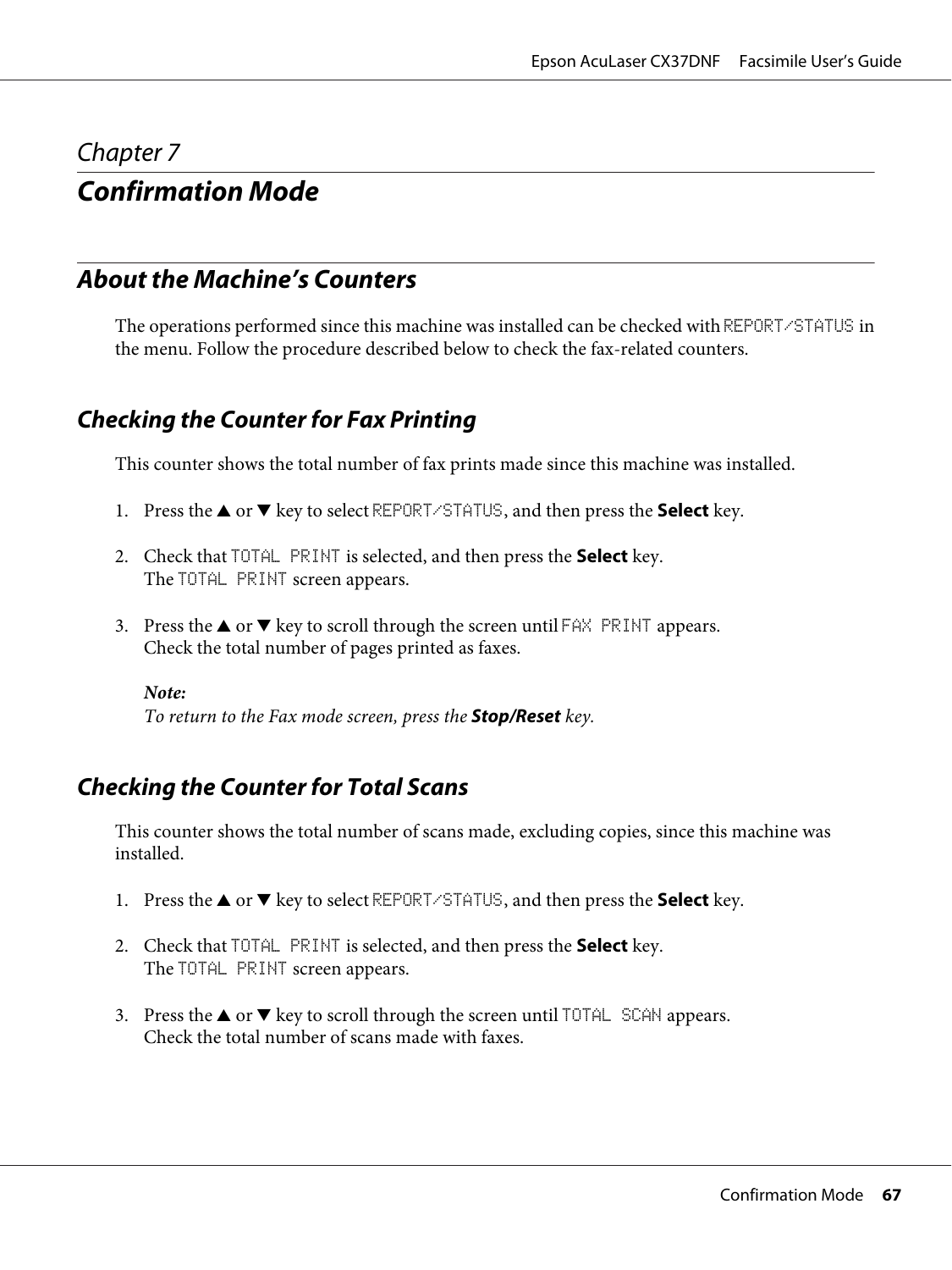*To return to the Fax mode screen, press the* **Stop/Reset** *key.*

## **Checking the Transmission/Reception Result From the Message Window**

The results of a maximum of 60 fax transmissions/receptions can be viewed.

In addition, the transmission/reception results that are displayed can be printed by pressing the **Start (B&W)** key.

- 1. Press the  $\triangle$  or  $\nabla$  key to select REPORT/STATUS, and then press the **Select** key.
- 2. Press the  $\blacktriangle$  or  $\nabla$  key to select TX/RX RESULT, and then press the **Select** key. The TX/RX RESULT screen appears and displays the communications log.

*Note:*

*To return to the Fax mode screen, press the* **Select** *key.*

## **About the Reports and Lists**

Reports on the status of fax transmissions/receptions and the speed dial settings can be printed.

The following reports and lists can be printed with this machine.

*Note:*

*For details on printing the reports and the lists, refer to the following section.*

### **Printing the Reports and Lists**

- 1. Press the  $\blacktriangle$  or  $\nabla$  key to select REPORT/STATUS, and then press the **Select** key.
- 2. Press the  $\triangle$  or  $\nabla$  key to select REPORT, and then press the **Select** key.
- 3. Press the  $\triangle$  or  $\nabla$  key to select the desired report, press the **Select** key, and then **Start** key. The report is printed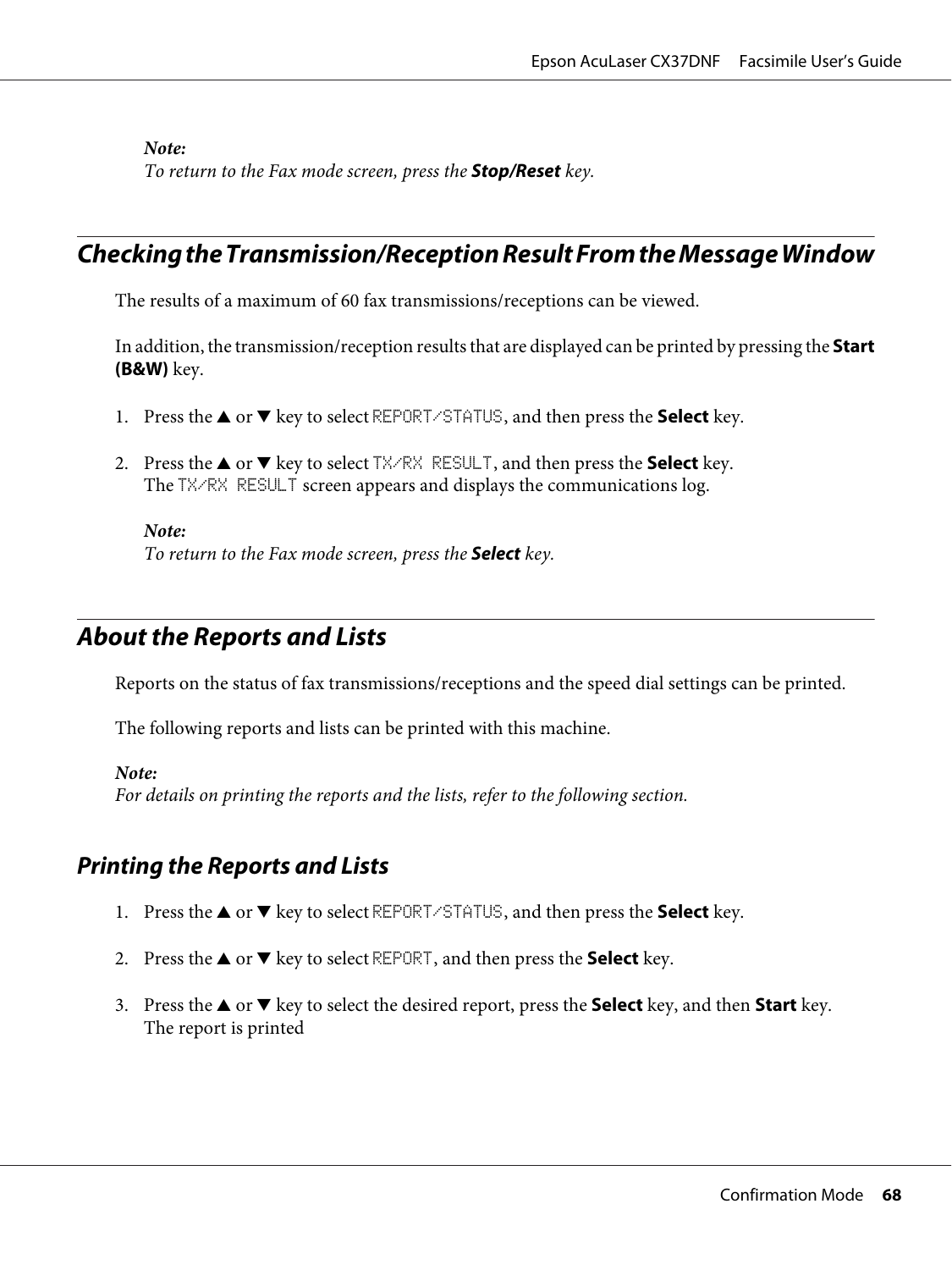### **TX RESULT REPORT**

The session number, recipient name, date sent, starting time of transmission, number of document pages, time required, mode, and transmission result are printed.

### *Note:*

*The machine can also be set to print this report with each transmission, only when an error occurs, or not at all. For details, refer to the Printer/Copier/Scanner User's Guide.*

| 0001<br>001<br>тх | <b>SESSION</b> | <b>FUNCTION</b> | NO. |
|-------------------|----------------|-----------------|-----|
|                   |                |                 |     |

| <b>DESTINATION</b><br><b>STATION</b> | <b>DATE</b> | <b>TIME</b> | <b>PAGE</b> | <b>DURATION</b> | <b>MODE</b>    | <b>RESULT</b> |
|--------------------------------------|-------------|-------------|-------------|-----------------|----------------|---------------|
| AAA NEWYORK<br>012345678             | APR.19      | 18:00       | 010         | 00h02min21s     | G <sub>3</sub> | <b>STOP</b>   |
| 00A0: TX CANCEL                      |             |             |             |                 |                |               |

### **RX RESULT REPORT**

The session number, date received, starting time of reception, number of pages received, time required, mode, and reception result are printed.

### *Note:*

*The machine can also be set to print this report with each reception, only when an error occurs, or not at all. For details, refer to the Printer/Copier/Scanner User's Guide.*

| <b>SESSION</b> | <b>FUNCTION</b> | NO. |
|----------------|-----------------|-----|
| 0001           | RX              | 001 |
|                |                 |     |

| <b>DESTINATION</b><br><b>STATION</b> | <b>DATE</b> | <b>TIME</b> | <b>PAGE</b> | <b>DURATION</b> | <b>MODE</b> | <b>RESULT</b> |
|--------------------------------------|-------------|-------------|-------------|-----------------|-------------|---------------|
| 098765432                            | APR.19      | 18:00       | 001         | 00h02min21s     | <b>ECM</b>  | NG            |
| 0014:ERROR DURING RX                 |             |             |             |                 |             |               |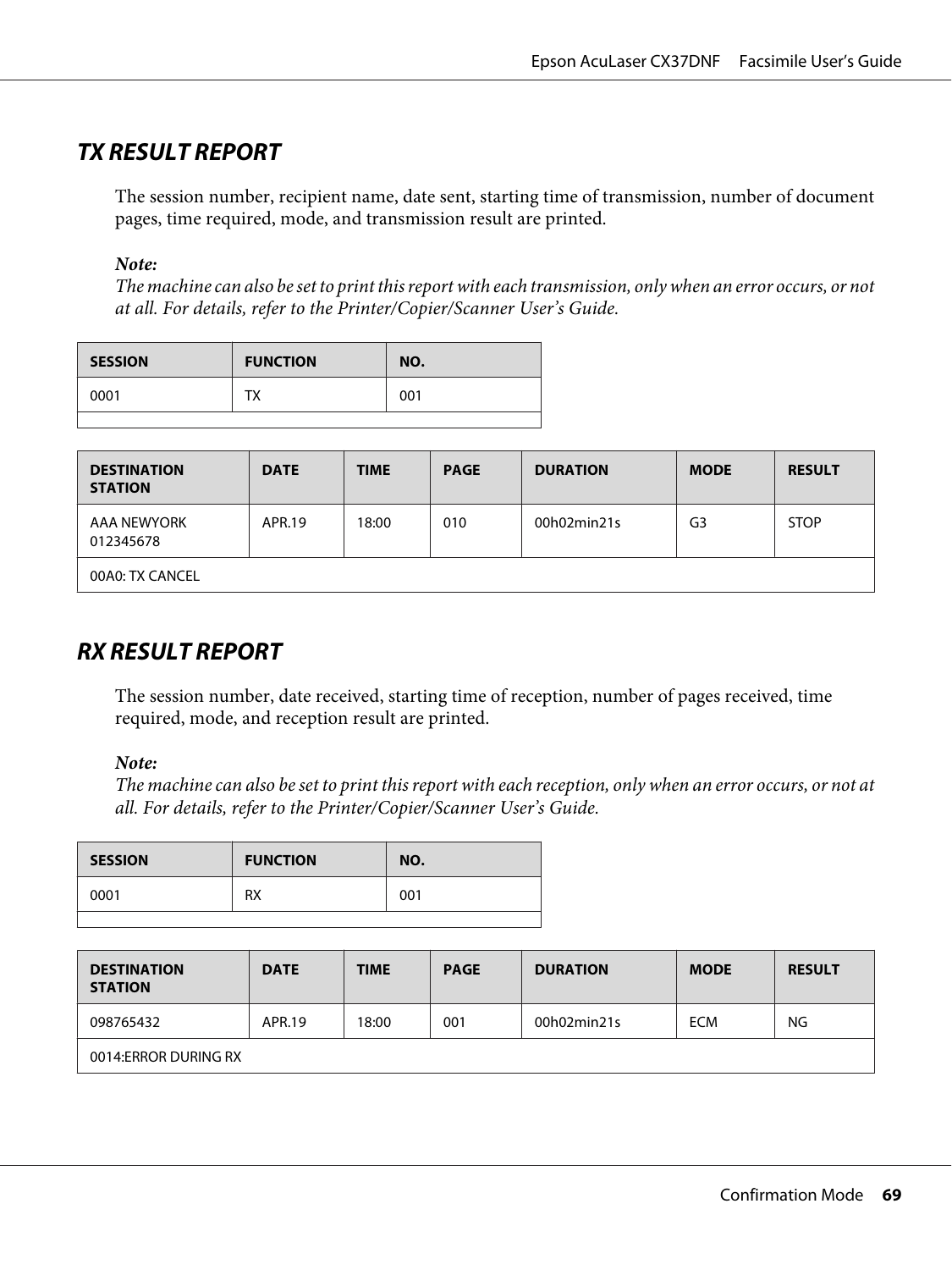## **ACTIVITY REPORT**

The operation number, session number, date of operation, starting time of transmission/reception, type of operation (transmission or reception), recipient name, number of pages sent/received, mode, and transmission/reception result are printed.

### *Note:*

*The machine can also be set to print this report automatically after every 60 transmissions/receptions. For details, refer to the Printer/Copier/Scanner User's Guide.*

| NO. | <b>SESSION</b> | <b>DATE</b> | <b>TIM</b><br>E | <b>TX/RX</b> | <b>DESTINATION</b><br><b>STATION</b> | <b>PAG</b><br>Е | <b>DURATION</b> | <b>MODE</b> | <b>RESUL</b> |
|-----|----------------|-------------|-----------------|--------------|--------------------------------------|-----------------|-----------------|-------------|--------------|
| 01  | 0001           | APR.19      | 16:32           | $TX--$       | AAA NEWYORK<br>012345678             | 006             | 00h01min16s     | <b>ECM</b>  | OK           |
| 02  | 0002           | APR.19      | 18:00           | $--RX$       | 098765432                            | 001             | 00h02min21s     | <b>ECM</b>  | NG<br>0034   |
| 03  | 0003           | APR.19      | 18:00           | $--RX$       | 098765432                            | 012             | 00h02min48s     | <b>ECM</b>  | OK           |
| 04  | 0004           | APR.19      | 19:12           | $TX--$       | <b>HEAD OFFICE</b><br>024682468      | 001             | 00h00min56s     | <b>ECM</b>  | OK           |

## **MEMORY DATA LIST**

This is a list of documents queued to be sent and documents specified for timer transmission (including batch transmission).

The session number, type of operation being performed, time, recipient name, and number of document pages are printed.

| <b>SESSION</b> | <b>FUNCTION</b> | <b>TIME</b> | NO. | <b>DESTINATION STATION</b>      | <b>PAGE</b> |
|----------------|-----------------|-------------|-----|---------------------------------|-------------|
| 0001           | тv<br>^ י       | 18:00       | 001 | SP-001 AAA NEWYORK<br>012345678 | 012         |

### **MEMORY IMAGE PRINT**

A reduced image of the first page of the document waiting to be sent in addition to the session number, type of operation being performed, recipient name, date, time, and number of document pages are printed.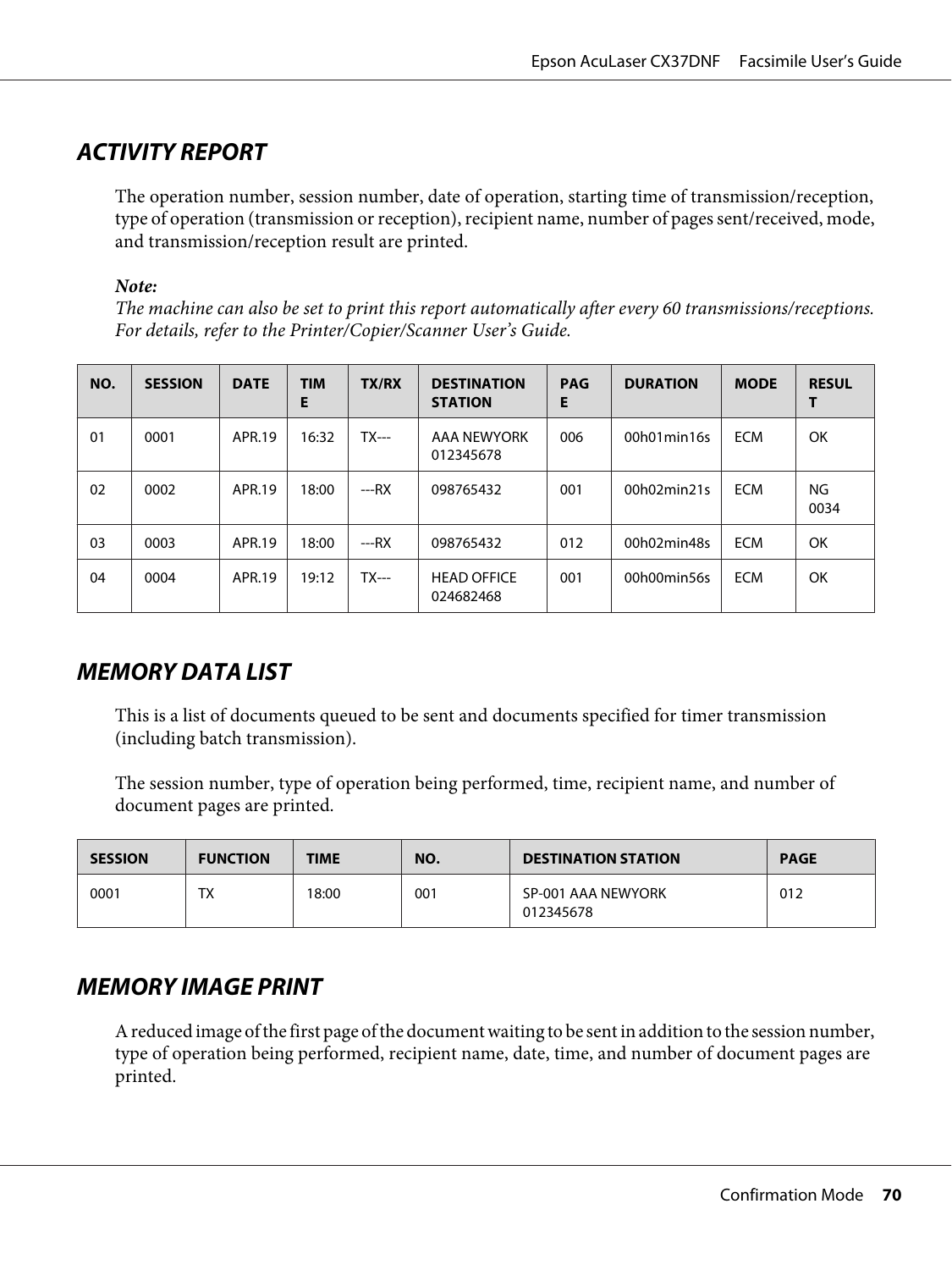### **FAVORITE LIST**

The destinations registered in the favorite list are printed in the order that they appear in the favorite list.

| FA-NO.       | <b>DESTINATION STATION</b> | <b>DESTINATION NUMBER</b> | <b>SPEED</b> | <b>SET DATE</b> |
|--------------|----------------------------|---------------------------|--------------|-----------------|
| <b>FA-01</b> | AAA NEWYORK                | 012345678                 | 33.6         | JAN.20.2006     |
| FA-02        | AAA TOKYO                  | 098765432                 | 33.6         | JAN.20.2006     |
| FA-03        | <b>HEAD OFFICE</b>         | 024682468                 | 33.6         | FEB.12.2006     |
| FA-04        | 0P02345678                 | 0224466880                | 12.8         | FEB.12.2006     |

### **SPEED DIAL LIST**

The recipients programmed for the speed dial numbers are printed in numerical order. The time specified for speed dial numbers registered with batch transmission settings appears below "DETAIL".

| SP-NO. | <b>DESTINATION STATION</b> | <b>DESTINATION NUMBER</b> | <b>DETAIL</b> |      | <b>SET DATE</b> |
|--------|----------------------------|---------------------------|---------------|------|-----------------|
| SP-001 | AMSTERDAM OFFICE           | 0P09876543                | 23:00         | 33.6 | JAN.20.2006     |
| SP-002 | <b>KOREA OFFICE</b>        | 0P01357913                |               | 33.6 | JAN.20.2006     |
| SP-003 | <b>ABCDEF</b>              | 024682468                 |               | 33.6 | FEB.12.2006     |
| SP-004 | <b>POST OFFICE</b>         | 0224466880                |               | 14.4 | FEB.12.2006     |

### **GROUP DIAL LIST**

The group dialing settings are printed in numerical order.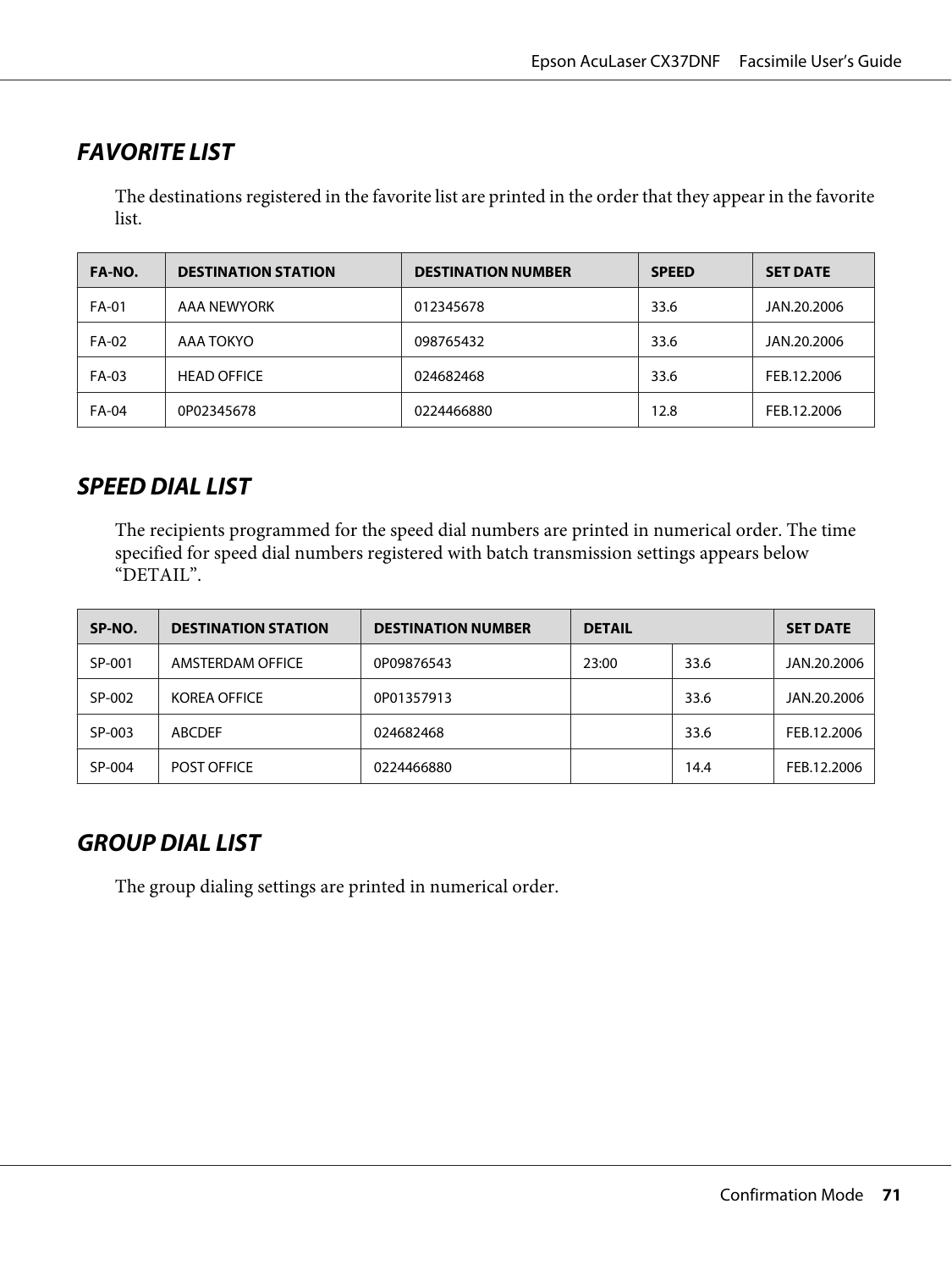| KEY-NO. | <b>NAME</b> | NO. | <b>DESTINATION STATION</b>            |
|---------|-------------|-----|---------------------------------------|
| $GP-01$ | GROUP-01    | 01  | SP-002 AAA TOKYO<br>098765432         |
|         |             | 02  | SP-004 NJ OFFICE<br>0P02345678        |
|         |             | 03  | SP-001 AMSTERDAM OFFICE<br>0P09876543 |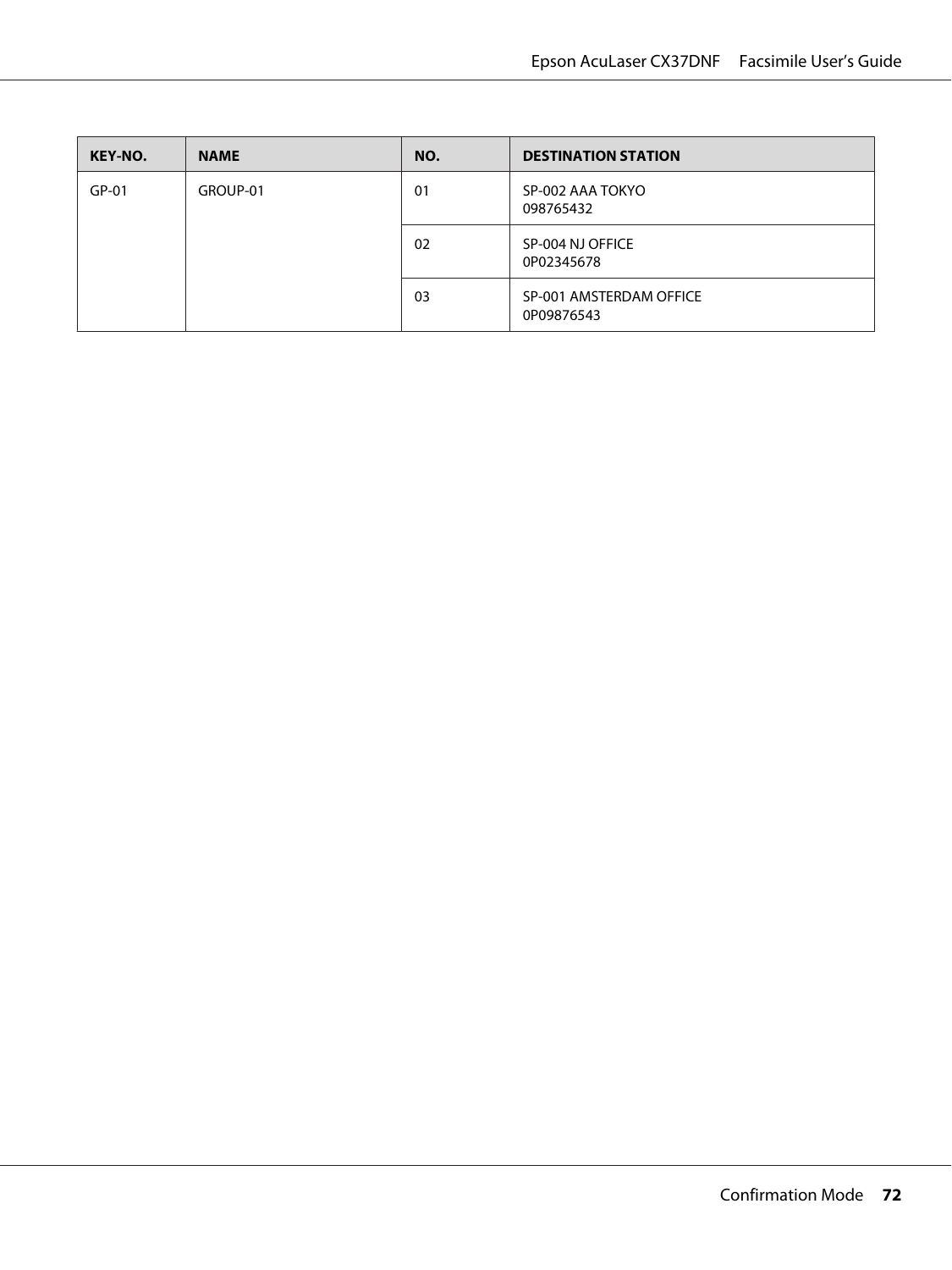## <span id="page-72-0"></span>Chapter 8

# **Troubleshooting**

## **Problems When Sending Faxes**

If the fax cannot be sent correctly, refer to the following table, and then perform the indicated operation. If the fax still cannot be sent correctly, even after performing the described operations, contact your technical representative.

#### *Note:*

*For details on the error messages, refer to ["Error Messages on the Message Window" on page 75.](#page-74-0) For details on troubleshooting procedures for document misfeeds, paper misfeeds, poor print quality, or empty consumables, refer to the Printer/Copier/Scanner User's Guide.*

| Symptom                                           | Cause                                                                               | <b>Solution</b>                                                                                                                                                                |
|---------------------------------------------------|-------------------------------------------------------------------------------------|--------------------------------------------------------------------------------------------------------------------------------------------------------------------------------|
| The document is<br>not scanned.                   | The document is too thick, too<br>thin or too small.                                | Use the original glass to send the fax.                                                                                                                                        |
| The document is<br>scanned at an<br>angle.        | The document guides are not<br>adjusted to the width of the<br>document.            | Slide the document guides to fit the width of the document.                                                                                                                    |
| The fax received by<br>the recipient is           | The document is incorrectly<br>positioned.                                          | Position the document correctly.                                                                                                                                               |
| blurry.                                           | The original glass is dirty.                                                        | Clean the original glass.                                                                                                                                                      |
|                                                   | The text in the document is<br>written too faint.                                   | Adjust the resolution.                                                                                                                                                         |
|                                                   | There may be a problem with the<br>telephone connection.                            | Check the telephone line, and then try sending the fax again.                                                                                                                  |
|                                                   | There may be a problem with the<br>recipient's fax machine.                         | Make a copy to check that this machine is operating<br>correctly, and then, if the copy was printed correctly, have<br>the recipient check the condition of their fax machine. |
| The fax received by<br>the recipient is<br>blank. | The document was sent with the<br>front side facing down (when the<br>ADF is used). | Load the document to be faxed facing up.                                                                                                                                       |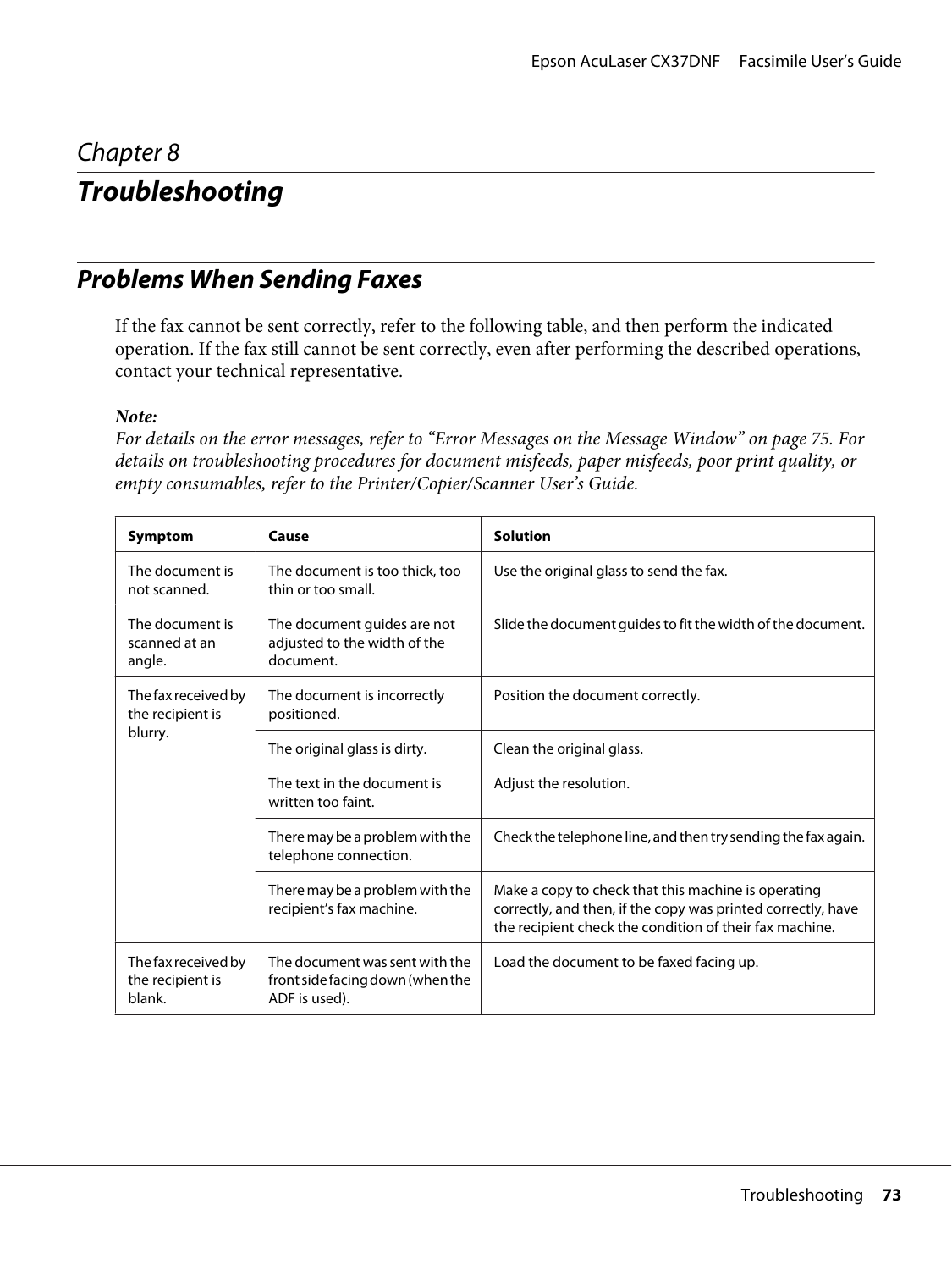<span id="page-73-0"></span>

| Symptom                          | Cause                                                                                                                                  | <b>Solution</b>                                                            |
|----------------------------------|----------------------------------------------------------------------------------------------------------------------------------------|----------------------------------------------------------------------------|
| Transmission is not<br>possible. | The transmission procedure may<br>have been performed<br>incorrectly.                                                                  | Check the transmission procedure, and then try sending the<br>fax again.   |
|                                  | The fax number may be wrong.                                                                                                           | Check the fax number.                                                      |
|                                  | The destination in the favorite<br>list, the speed dial destination or<br>the group dial destination may<br>be incorrectly programmed. | Check that the keys were correctly programmed.                             |
|                                  | The telephone line may be<br>incorrectly connected.                                                                                    | Check the telephone line connection. If it is disconnected,<br>connect it. |
|                                  | There may be a problem with the<br>recipient's fax machine (such as,<br>no paper or turned off).                                       | Contact the recipient.                                                     |

# **Problems When Receiving Faxes**

If the fax cannot be received correctly, refer to the following table, and then perform the indicated operation. If the fax still cannot be received correctly, even after performing the described operations, contact your technical representative.

#### *Note:*

*For details on the error messages, refer to ["Error Messages on the Message Window" on page 75.](#page-74-0) For details on troubleshooting procedures for document misfeeds, paper misfeeds, poor print quality, or empty toner, refer to the Printer/Copier/Scanner User's Guide.*

| Symptom                       | Cause                                                                                        | <b>Solution</b>                                                                                 |
|-------------------------------|----------------------------------------------------------------------------------------------|-------------------------------------------------------------------------------------------------|
| The received fax is<br>blank. | There may be a problem with the<br>telephone connection or with<br>the caller's fax machine. | Check that the machine can make clean copies. If it can, have<br>the caller send the fax again. |
|                               | The caller may have loaded the<br>pages backward.                                            | Contact the caller.                                                                             |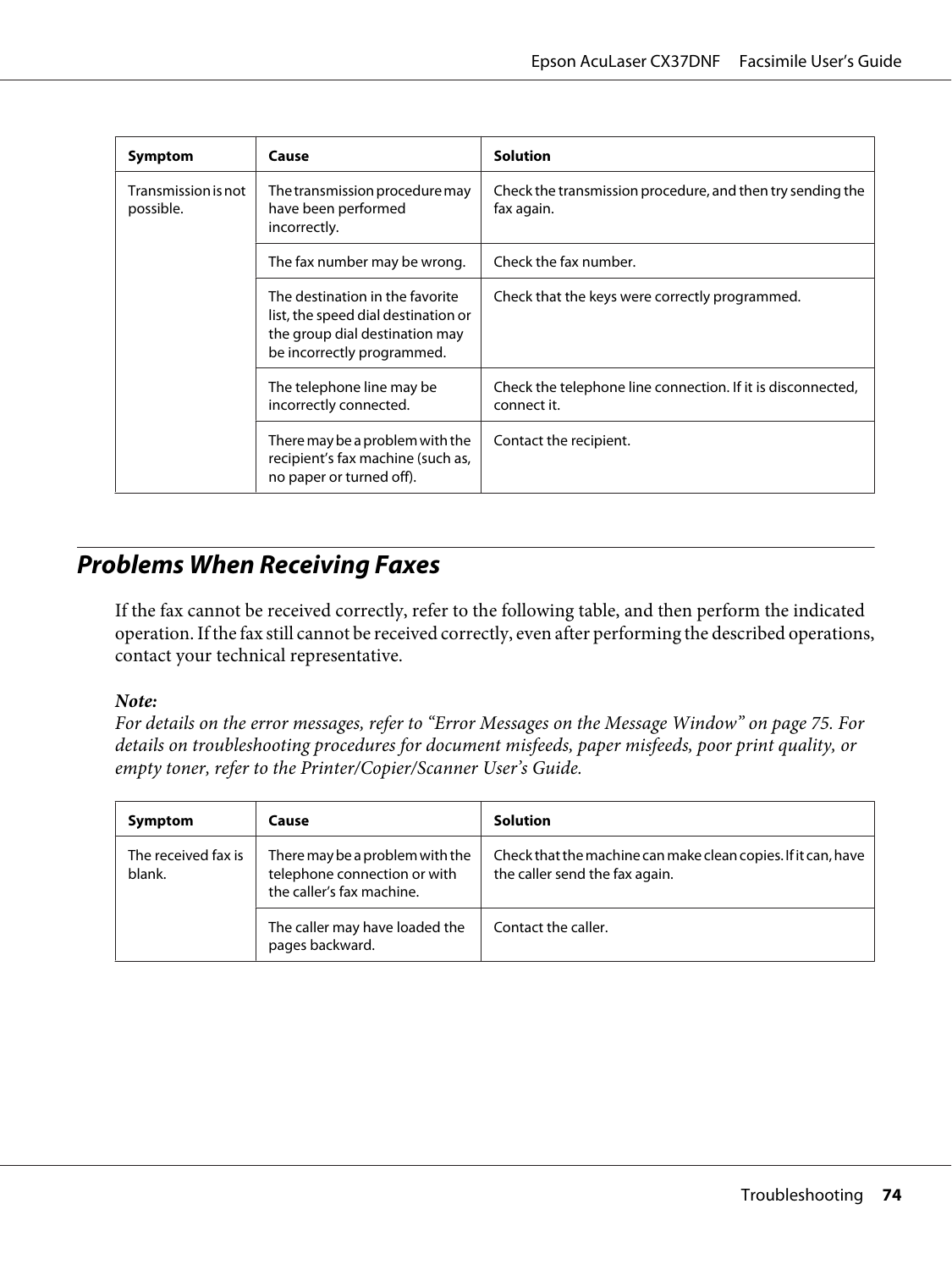<span id="page-74-0"></span>

| Symptom                     | Cause                                                    | <b>Solution</b>                                                                                                                                                                |
|-----------------------------|----------------------------------------------------------|--------------------------------------------------------------------------------------------------------------------------------------------------------------------------------|
| Faxes cannot be<br>received | The machine is set to receive<br>faxes manually.         | Set the machine to automatic reception.                                                                                                                                        |
| automatically.              | Memory is full.                                          | Load paper if it is empty, and then print the faxes stored in<br>memory.                                                                                                       |
|                             | The telephone line is incorrectly<br>connected.          | Check the telephone line connection. If it is disconnected,<br>connect it.                                                                                                     |
|                             | There may be a problem with the<br>caller's fax machine. | Make a copy to check that this machine is operating<br>correctly, and then, if the copy was printed correctly, have<br>the recipient check the condition of their fax machine. |

# **Other Problems**

| Symptom                                                                                                                                                      | Cause           | <b>Solution</b>                                                                                                                                                                                   |
|--------------------------------------------------------------------------------------------------------------------------------------------------------------|-----------------|---------------------------------------------------------------------------------------------------------------------------------------------------------------------------------------------------|
| The number of<br>document pages<br>indicated in the<br>transmission result<br>report is different<br>from the number<br>of pages in a batch<br>transmission. | Memory is full. | During batch transmission, the number of document pages<br>indicated in the transmission result report may be different<br>from the number of pages in the transmission if the memory<br>is full. |

# **Error Messages on the Message Window**

| <b>Error message</b>                                                                                        | Cause                                                                                                      | <b>Solution</b>                                                                                                                                        |  |
|-------------------------------------------------------------------------------------------------------------|------------------------------------------------------------------------------------------------------------|--------------------------------------------------------------------------------------------------------------------------------------------------------|--|
| ADMINISTERED BY PC<br>PLEASE WAIT!                                                                          | This machine is accessing Local<br>Setup Program or the Admin.<br>Mode of EpsonNet Config.                 | Log off from EpsonNet Config.<br>❏<br>Exit Local Setup Program.<br>❏<br>If no operation is performed for 600<br>❏<br>seconds, the main screen appears. |  |
| Communication is not<br>COMMUNICATION ERROR<br>possible because of some<br>(井井井)<br>problem in the machine. |                                                                                                            | Check the transmission results.                                                                                                                        |  |
|                                                                                                             | Communication is not<br>⊔<br>possible because of a<br>problem with the recipient/<br>caller's fax machine. |                                                                                                                                                        |  |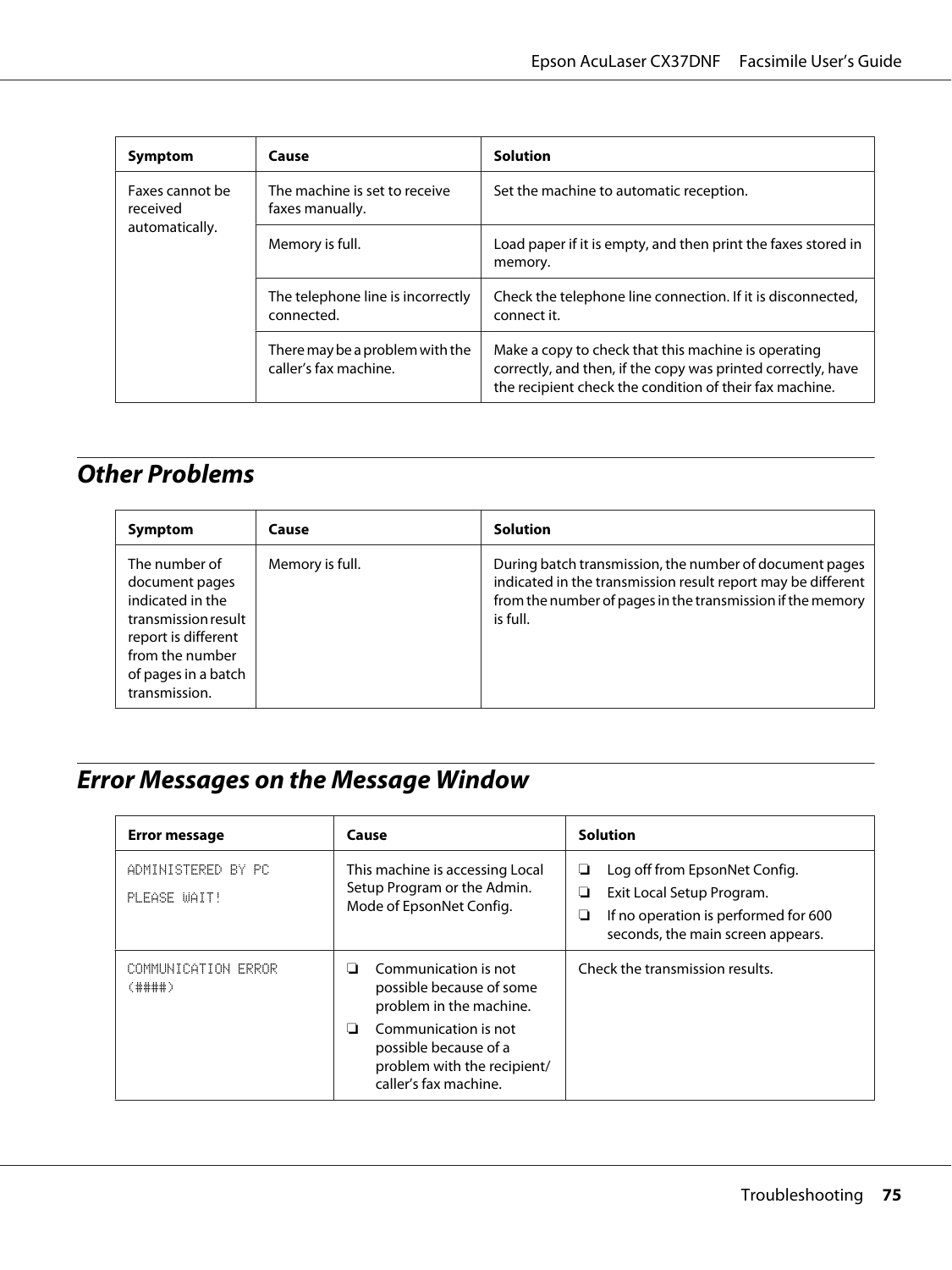| <b>Error message</b>              | Cause                                                                                                                                                                                                                   | <b>Solution</b>                                                                                                                                                                                     |  |
|-----------------------------------|-------------------------------------------------------------------------------------------------------------------------------------------------------------------------------------------------------------------------|-----------------------------------------------------------------------------------------------------------------------------------------------------------------------------------------------------|--|
| Check Fax Mode                    | A fax error occurred while an<br>operation was being performed<br>in Copy mode or Scan mode.                                                                                                                            | Press the Fax key to check the error condition,<br>and take appropriate measures.                                                                                                                   |  |
| HANG UP THE PHONE                 | The receiver of the connected<br>telephone is lifted.                                                                                                                                                                   | Replace the receiver of the connected<br>telephone on the hook.                                                                                                                                     |  |
| LINE PROBLEM<br><b>CHECK LINE</b> | ❏<br>The telephone dialing<br>system or telephone wiring<br>system is not set correctly.<br>The telephone cable is not<br>❏<br>attached correctly.                                                                      | ❏<br>Check the telephone dialing system or<br>telephone wiring system and use the<br>appropriate configuration menu to make<br>the correct settings.<br>Correctly connect the telephone cable.<br>◘ |  |
| MEMORY FILE FULL                  | The number of items registered in<br>the memory has exceeded the<br>maximum allowed.                                                                                                                                    | IfMEMORY RX MODE is set to ON, cancel memory<br>reception mode, and print received<br>documents stored in the memory.                                                                               |  |
| MEMORY FULL                       | ❏<br>While sending a fax, the size<br>of the data for the scanned<br>image has exceeded the<br>capacity of the memory.<br>While receiving a fax, the size<br>◘<br>of the data for the scanned<br>image has exceeded the | If MEMORY RX MODE is set to ON, cancel<br>□<br>memory reception mode, and print<br>received documents stored in the<br>memory.<br>Send the fax manually.<br>❏                                       |  |
| REDIAL ALL FAILED                 | capacity of the memory.<br>All redial attempts failed because<br>either the recipient's line is busy<br>or there was no answer.                                                                                         | Check the condition of the recipient's line, and<br>then try sending the fax again.                                                                                                                 |  |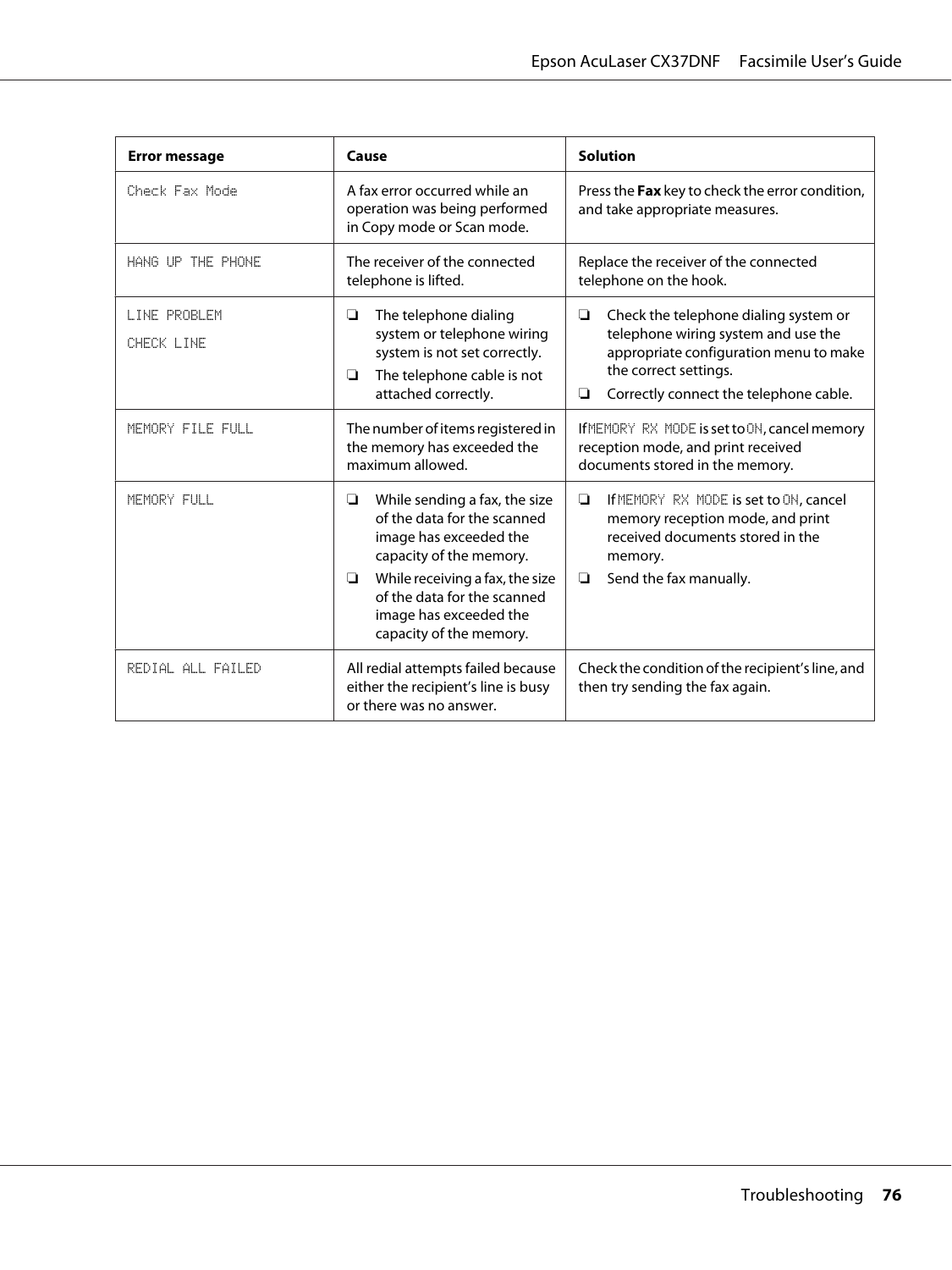# <span id="page-76-0"></span>Appendix A **Appendix**

# **Technical Specifications**

| Compatible lines        | PSTN (Public Switched Telephone Network), PBX (Private Branch eXchange)<br>(The others are not guaranteed.)                                          |
|-------------------------|------------------------------------------------------------------------------------------------------------------------------------------------------|
| Compatibility           | ECM/Super G3                                                                                                                                         |
| Modem speed             | V.34 (up to 33.6 Kbps)                                                                                                                               |
| Fax transmission speed  | 3 sec/page (at V.34)                                                                                                                                 |
| Coding method           | MH, MR, MMR, JBIG                                                                                                                                    |
| Fax memory              | 6 MB (approx. 384 pages)                                                                                                                             |
| Document                | <b>ADF</b><br>❏<br>Width: 140 to 216 mm<br>Length: 148 to 500 mm (500 mm: Fax mode with ADF)<br><b>Original Glass</b><br>❏<br>A5/A4/Statement/Letter |
| Paper size              | A4, Letter, Legal, $8 \frac{1}{2} \times 13 \frac{1}{2}$                                                                                             |
| Edge erase              | 4 mm (top, bottom, left, right)                                                                                                                      |
| Transmission resolution | Standard: 203 × 98 dpi<br>Fine: $203 \times 196$ dpi<br>Super Fine: $203 \times 392$ dpi                                                             |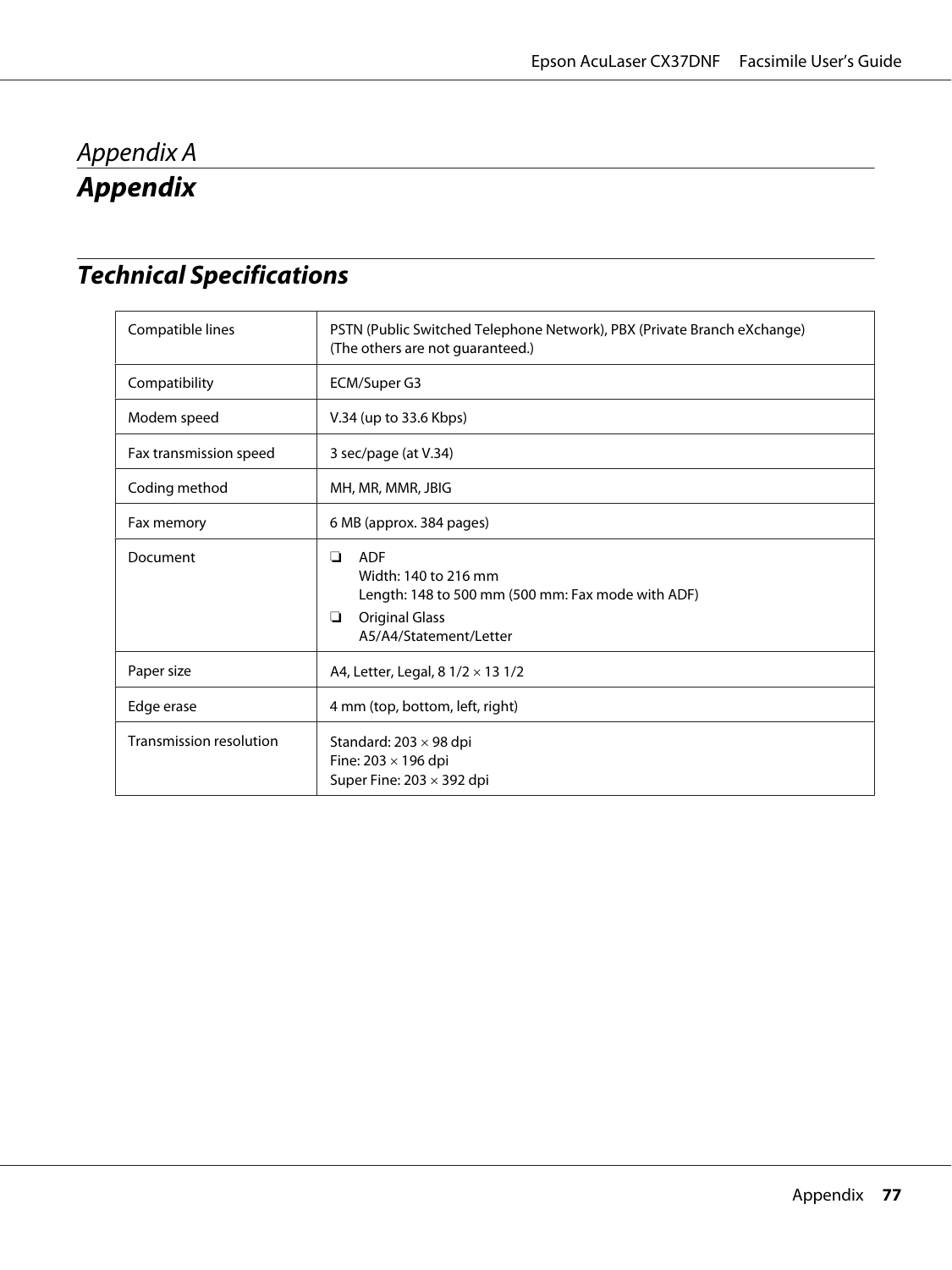<span id="page-77-0"></span>

| <b>PC-FAX</b> | Operating system:<br>Windows Server 2003 (32-bit/64-bit)<br>Windows Server 2008 (32-bit/64-bit)<br>Windows Server 2008 R2<br>Windows XP (32-bit/64-bit)<br>Windows VISTA (32-bit/64-bit)<br>Windows 7 (32-bit/64-bit)<br>Interface:<br>USB 2.0 High Speed compliant<br>Network (TCP/IP(RAW port, LPR))<br>PC requirements:<br>Minimum specifications:<br>CPU speed: Pentium 200MHz<br><b>RAM: 128 MB</b><br>Recommended specifications:<br>CPU speed: Pentium 4/1.6GHz<br><b>RAM: 256 MB</b><br>Driver command language:<br>GDI<br>Driver compression: |
|---------------|--------------------------------------------------------------------------------------------------------------------------------------------------------------------------------------------------------------------------------------------------------------------------------------------------------------------------------------------------------------------------------------------------------------------------------------------------------------------------------------------------------------------------------------------------------|
|               | <b>JBIG</b>                                                                                                                                                                                                                                                                                                                                                                                                                                                                                                                                            |

#### *Note:*

*For details on other specifications, refer to the Printer/Copier/Scanner User's Guide.*

# **Entering Text**

When specifying the user name or programming the recipient name, letters, accented characters, numbers and symbols can be entered.

#### **Key Operation**

Use the keypad to enter numbers, letters, and symbols.

List of characters available with each key of the keypad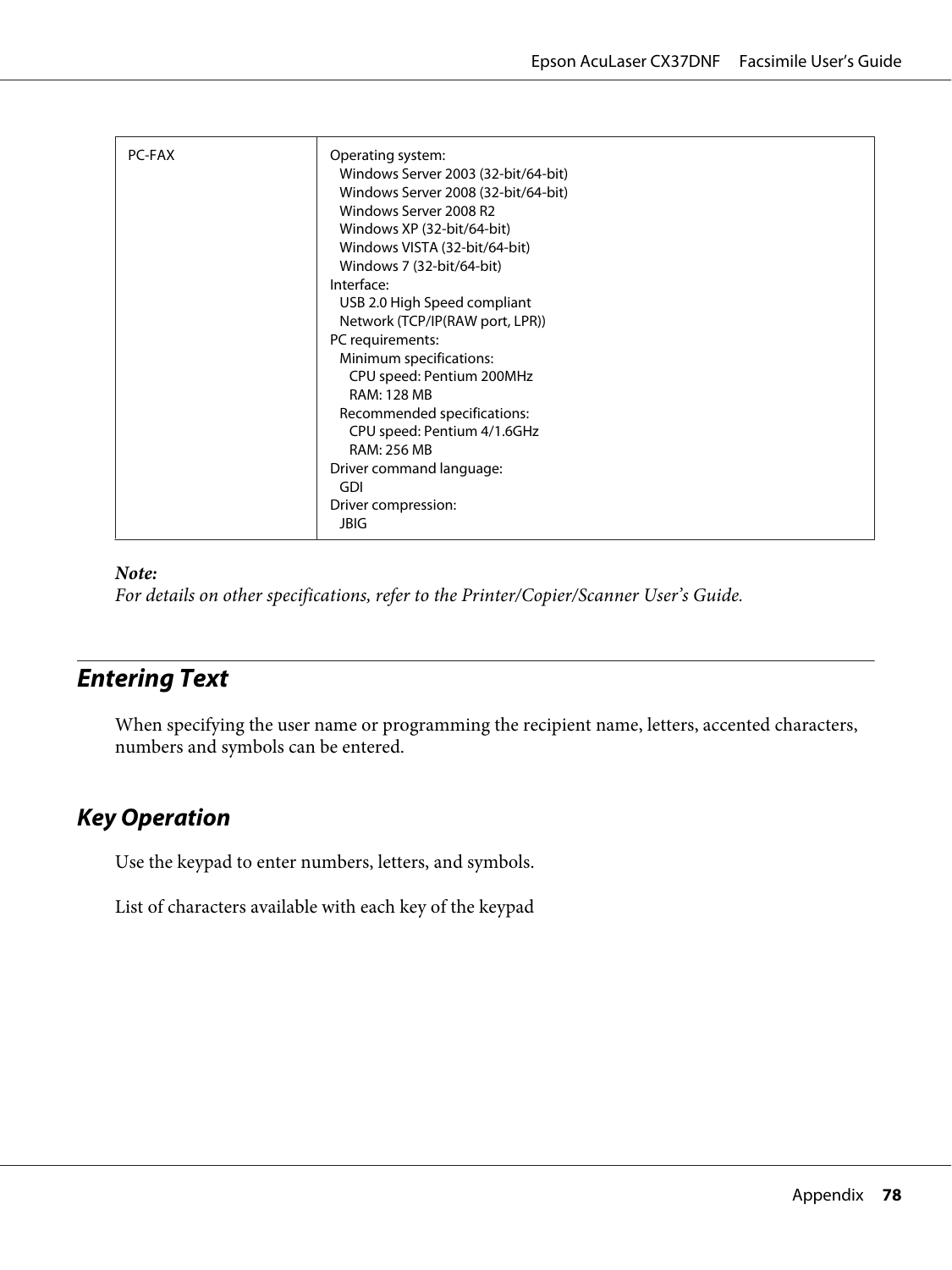| <b>Keypad Key</b> | <b>Available characters</b> |                  | <b>Available characters</b><br>(Registration of USER FAX NO.) * |                |
|-------------------|-----------------------------|------------------|-----------------------------------------------------------------|----------------|
|                   | $[1]$                       | [A]              | $[1]$                                                           | [A]            |
| $\mathbf{1}$      | 1                           | $-1$             | $\mathbf{1}$                                                    | $-1$           |
| $\overline{2}$    | $\overline{2}$              | $\overline{2}$   | $\overline{2}$                                                  | $\overline{2}$ |
| $\overline{3}$    | 3                           | 3                | $\overline{3}$                                                  | 3              |
| 4                 | $\overline{a}$              | 4                | 4                                                               | 4              |
| 5                 | 5                           | 5                | 5                                                               | 5              |
| 6                 | $\boldsymbol{6}$            | $\boldsymbol{6}$ | $\boldsymbol{6}$                                                | 6              |
| $\overline{7}$    | $\overline{7}$              | $\overline{7}$   | $\overline{7}$                                                  | $\overline{7}$ |
| 8                 | 8                           | $\,8\,$          | 8                                                               | 8              |
| 9                 | 9                           | 9                | 9                                                               | 9              |
| $\mathbf 0$       | $\mathbf 0$                 | (space)0         | $\mathbf 0$                                                     | (space)0       |
| $\star$           |                             |                  |                                                                 |                |
| $\#$              | $\#$                        | $#$ *            |                                                                 | $+$            |

#### **Entering Fax Numbers**

\* To display your fax number, select ADMIN. MANAGEMENT/USER SETTING/USER FAX NUMBER in the UTILITY menu.

#### **Entering Names**

English, French, German, Italian, Spanish, Brazilian, Portuguese, Dutch, Danish, Swedish, Norwegian, Finnish, Turkish, Catalan

| <b>Keypad Key</b> | <b>Available characters</b> |                   |
|-------------------|-----------------------------|-------------------|
|                   | $[1]$                       | [A]               |
|                   |                             | _;'/@()-1"¡!¿?',. |
|                   | 2                           | ABC2abcÆÇàáâãäåæç |
| 3                 | 3                           | DEF3defĐèéêëð     |
| 4                 | 4                           | GHI4ghiìíï        |
|                   | 5                           | JKL5jkl€£¢        |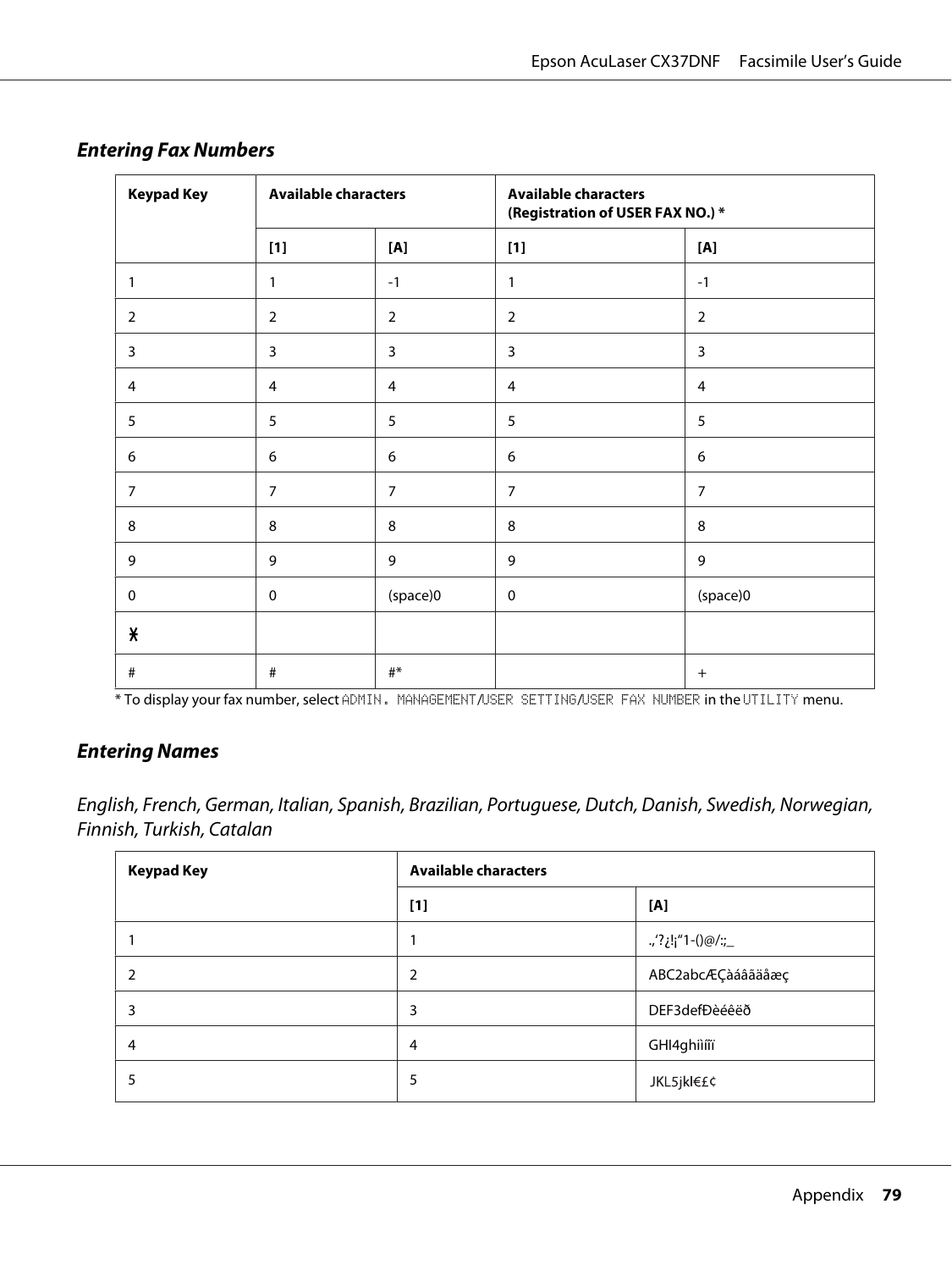| <b>Keypad Key</b> | <b>Available characters</b> |                      |
|-------------------|-----------------------------|----------------------|
|                   | $[1]$                       | [A]                  |
| 6                 | 6                           | MNO6mnoØŒñòóôõöøœ°   |
| 7                 | 7                           | PQRS7pqrsß\$Şş       |
| 8                 | 8                           | TUV8tuvùúûü          |
| 9                 | 9                           | WXYZ9wxyzþýÞ         |
| $\mathbf 0$       | $\mathbf 0$                 | (space)0             |
| $\star$           |                             |                      |
| $\#$              | #                           | *+x÷=#%&<>[]{}\ µ^`~ |

#### Czech, Slovak, Hungarian, Polish

| <b>Keypad Key</b> | <b>Available characters</b> |                      |
|-------------------|-----------------------------|----------------------|
|                   | $[1]$                       | [A]                  |
| $\mathbf{1}$      | 1                           | .,'?!"1-()@/:;_      |
| $\overline{2}$    | $\overline{2}$              | ABC2abcĄÇáâäăąčćç    |
| 3                 | 3                           | DEF3defĐĘďđéěęë      |
| 4                 | $\overline{4}$              | GHI4ghil             |
| 5                 | 5                           | <b>JKL5jklLŁlÍł</b>  |
| 6                 | 6                           | MNO6mnoňńóôöő        |
| $\overline{7}$    | $\overline{7}$              | PQRS7pqrsŞß\$řŕšśş   |
| 8                 | 8                           | TUV8tuvŢťţúůüű       |
| 9                 | 9                           | WXYZ9wxyzýžźż        |
| $\mathbf 0$       | $\pmb{0}$                   | (space)0             |
| Ж                 |                             |                      |
| $\#$              | $\#$                        | *+x÷=#%&<>[]{}\ µ^`~ |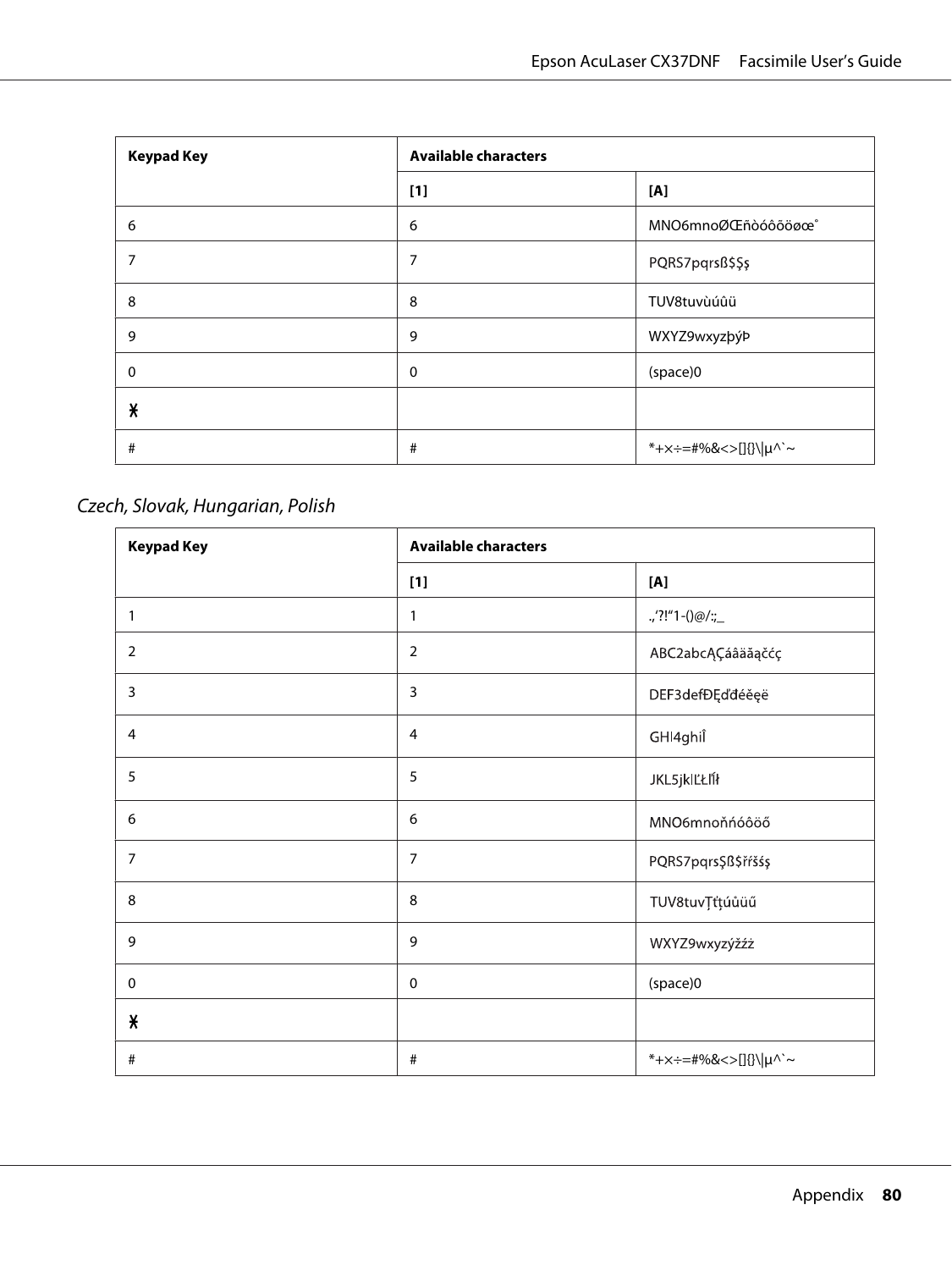| <b>Keypad Key</b>       | <b>Available characters</b> |                        |
|-------------------------|-----------------------------|------------------------|
|                         | $[1]$                       | [A]                    |
| $\mathbf{1}$            | 1                           | $\cdot$ ,'?!"1-()@/:;_ |
| $\overline{2}$          | $\overline{2}$              | ABC2abcAБВГабвг        |
| $\overline{\mathbf{3}}$ | 3                           | DEF3defДЕЖЗЁдежзё      |
| $\overline{4}$          | $\overline{4}$              | GHI4ghiИЙКЛийкл        |
| 5                       | 5                           | JKL5jklMHOПмноп        |
| 6                       | 6                           | MNO6mnoPCTYpcTy        |
| $\overline{7}$          | $\overline{7}$              | PQRS7pqrsФХЦЧфхцч      |
| 8                       | 8                           | TUV8tuvШЩЪЫшщъы        |
| 9                       | 9                           | WXYZ9wxyzbЭЮЯьэюя      |
| $\mathbf 0$             | $\mathbf 0$                 | (space)0               |
| $\star$                 |                             |                        |
| $\#$                    | $\#$                        | *+=#%&<>[]{}\ ^`~      |

#### Russian

## **Entering Email Addresses**

| <b>Keypad Key</b> | <b>Available characters</b> |           |
|-------------------|-----------------------------|-----------|
|                   | $[1]$                       | [A]       |
|                   |                             | $.@_{-}1$ |
| 2                 | $\overline{2}$              | ABC2abc   |
| 3                 | 3                           | DEF3def   |
| 4                 | $\overline{4}$              | GHI4ghi   |
| 5                 | 5                           | JKL5jkl   |
| 6                 | 6                           | MNO6mno   |
| 7                 | 7                           | PQRS7pqrs |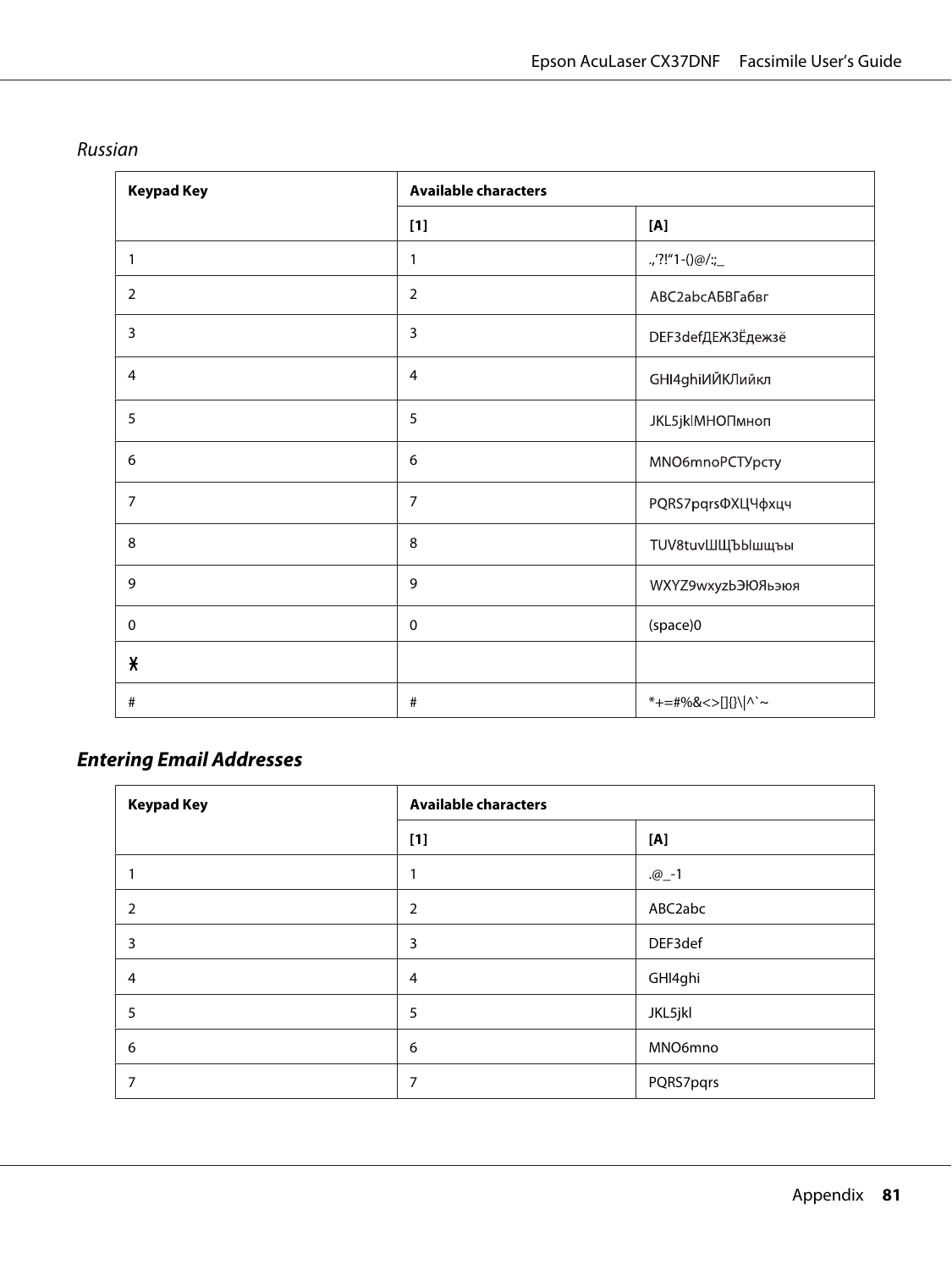<span id="page-81-0"></span>

| <b>Keypad Key</b> | <b>Available characters</b> |                         |
|-------------------|-----------------------------|-------------------------|
|                   | $[1]$                       | [A]                     |
| 8                 | 8                           | TUV8tuv                 |
| 9                 | 9                           | WXYZ9wxyz               |
| $\Omega$          | $\mathbf 0$                 | (space)0                |
| Х                 |                             |                         |
| #                 | #                           | +&/*=!?()%[]^`'{} ~\$,: |

#### **Changing Input Mode**

Each press of the  $\boldsymbol{\mathsf{\mathsf{g}}}$  key switches the input mode between numbers and letters.

- [1…]: Numbers can be typed in.
- [A…]: Letters can be typed in.

#### **Inputting Example**

The procedure for entering text is described below, using "NJ Office" as an example.

- 1. Press the **6** key twice. "N" is entered.
- 2. Press the **5** key once. "J" is entered.
- 3. Press the **0** key once. A space is entered.
- 4. Press the **6** key three times. "O" is entered.
- 5. Press the **3** key seven times. "f" is entered.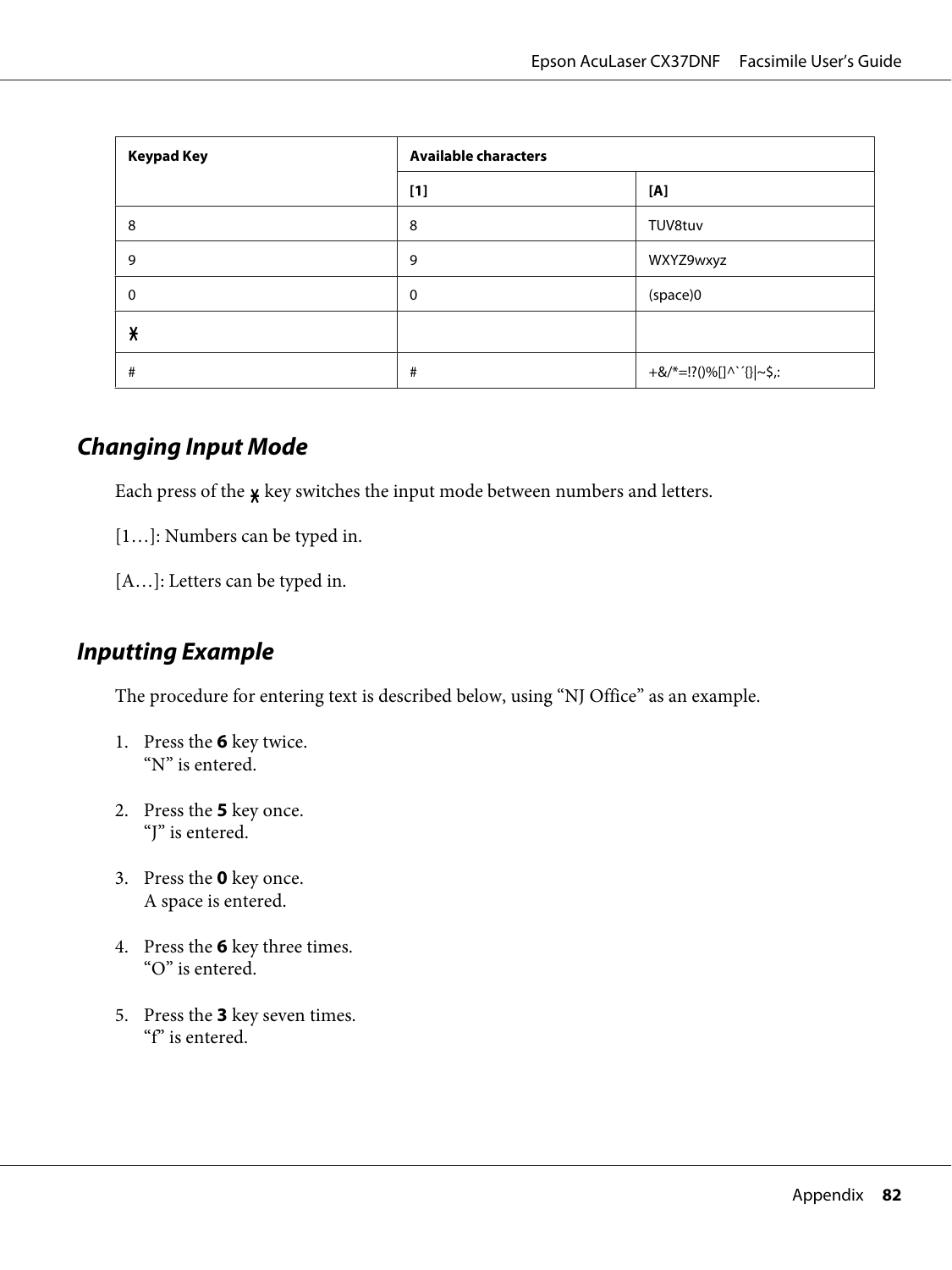- <span id="page-82-0"></span>6. Press the  $\blacktriangleright$  key. The cursor moves to the right.
- 7. Press the **3** key seven times. "f" is entered.
- 8. Press the **4** key seven times. "i" is entered.
- 9. Press the **2** key seven times. "c" is entered.
- 10. Press the **3** key six times. "e" is entered.

#### **Correcting Text And Input Precautions**

- ❏ To erase all entered text, hold down the **Back** key.
- □ To delete only part of the entered text, use the  $\blacktriangleleft$  or  $\blacktriangleright$  key to move the cursor (\_) to the character that you want to delete, and then press the **Back** key.
- ❏ If the same key is to be used to enter two characters in a row, press the r key after selecting the first character. (Refer to the above inputting example.)
- ❏ To enter a space, press the **0** key.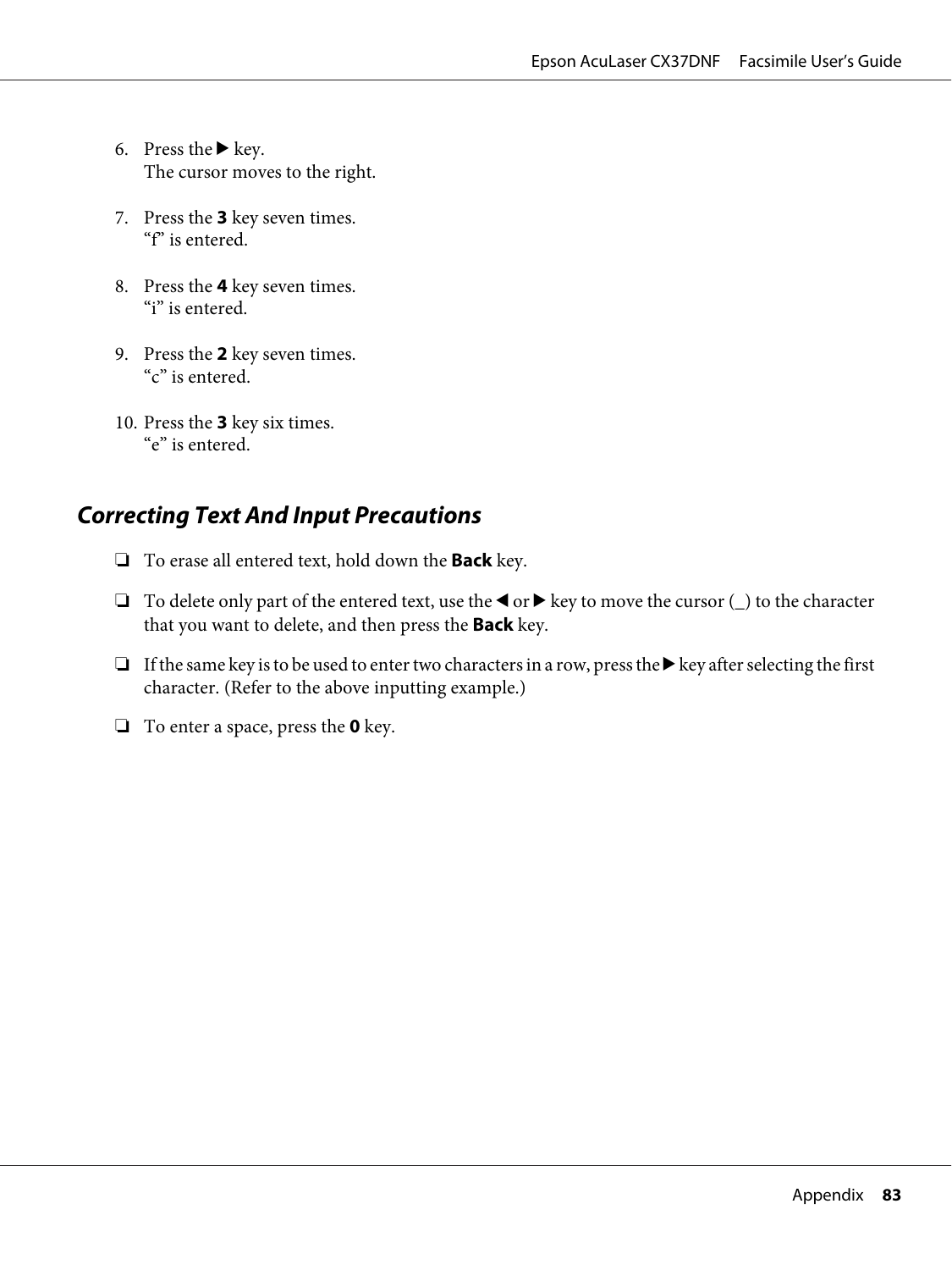# **Index**

### $\overline{A}$

#### Address book

### $\boldsymbol{B}$

|--|

#### $\mathsf{C}$

| Canceling         |  |
|-------------------|--|
|                   |  |
|                   |  |
| Changing/deleting |  |
|                   |  |
|                   |  |
|                   |  |
|                   |  |
|                   |  |
|                   |  |
|                   |  |
|                   |  |

#### $\boldsymbol{D}$

| Deleting |  |
|----------|--|
|          |  |
|          |  |
|          |  |
|          |  |
|          |  |
|          |  |

## $\overline{E}$

#### $\overline{F}$

| Favorite list |  |
|---------------|--|
|               |  |
|               |  |
|               |  |
|               |  |
|               |  |
|               |  |
|               |  |

#### $\overline{G}$

| Group dial |  |
|------------|--|
|            |  |
|            |  |
|            |  |

## $H$

#### $\mathbf{I}$

#### $\boldsymbol{K}$

## $\mathbf{L}$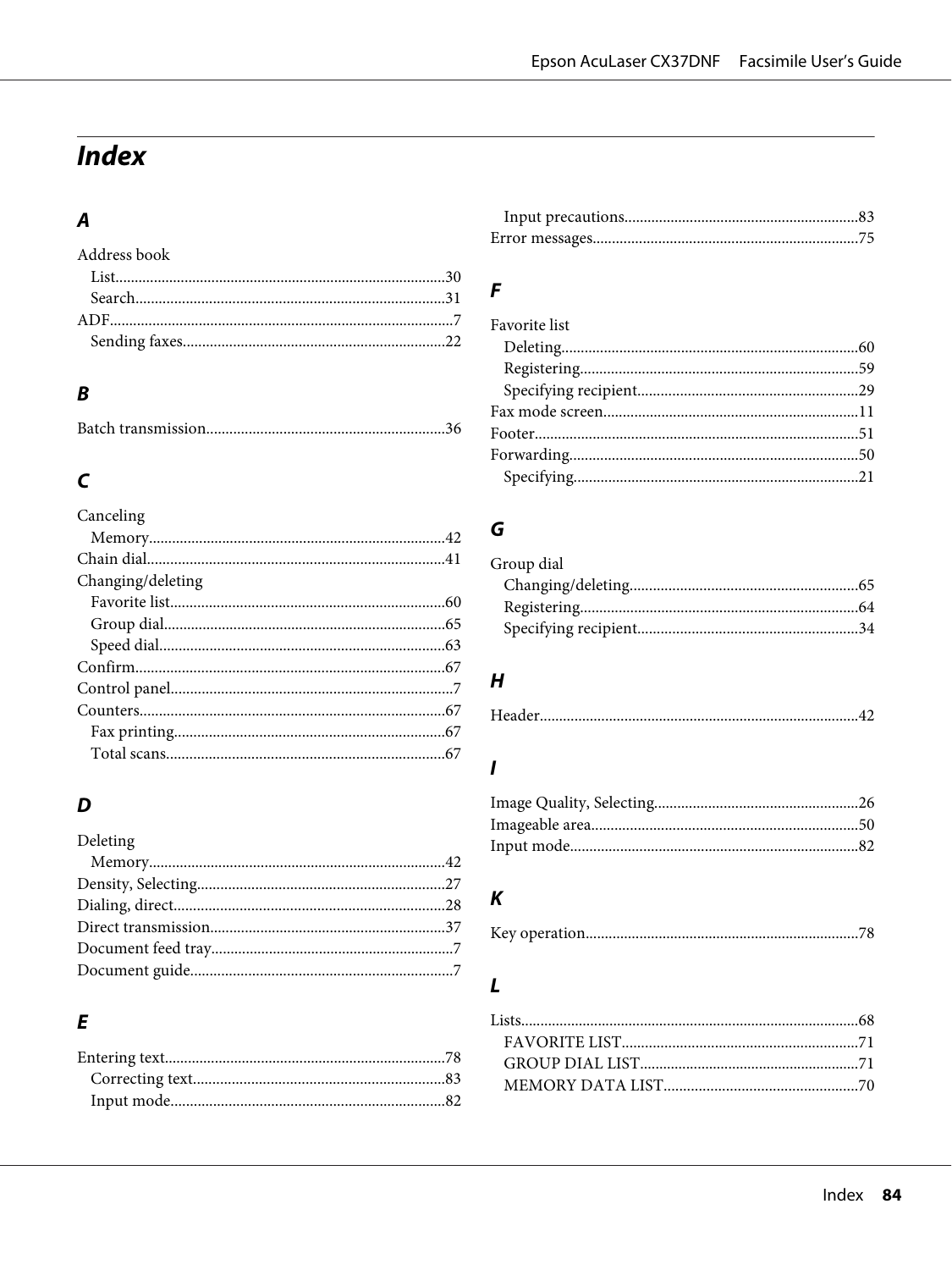### $\boldsymbol{M}$

| Manual              |  |
|---------------------|--|
|                     |  |
|                     |  |
| Manual transmission |  |
|                     |  |
|                     |  |
| Memory              |  |
|                     |  |
|                     |  |
|                     |  |
|                     |  |
|                     |  |
|                     |  |
|                     |  |
| Menu                |  |
|                     |  |
| Multiple recipients |  |
|                     |  |
|                     |  |

## $\mathbf{o}$

### $\overline{P}$

| PC-FAX Settings |  |
|-----------------|--|
|                 |  |
|                 |  |
|                 |  |
|                 |  |
|                 |  |

#### $\boldsymbol{R}$

| Receiving faxes |  |
|-----------------|--|
|                 |  |
|                 |  |
|                 |  |
|                 |  |
|                 |  |
|                 |  |
|                 |  |
| Recipients      |  |
|                 |  |
|                 |  |
|                 |  |
|                 |  |
|                 |  |
|                 |  |
|                 |  |
|                 |  |
|                 |  |
|                 |  |
|                 |  |
|                 |  |
|                 |  |
|                 |  |
|                 |  |
|                 |  |
|                 |  |
|                 |  |
|                 |  |

#### $\mathsf{S}$

| Selecting     |  |
|---------------|--|
|               |  |
|               |  |
|               |  |
| Sending faxes |  |
|               |  |
|               |  |
|               |  |
|               |  |
|               |  |
|               |  |
|               |  |
|               |  |
|               |  |